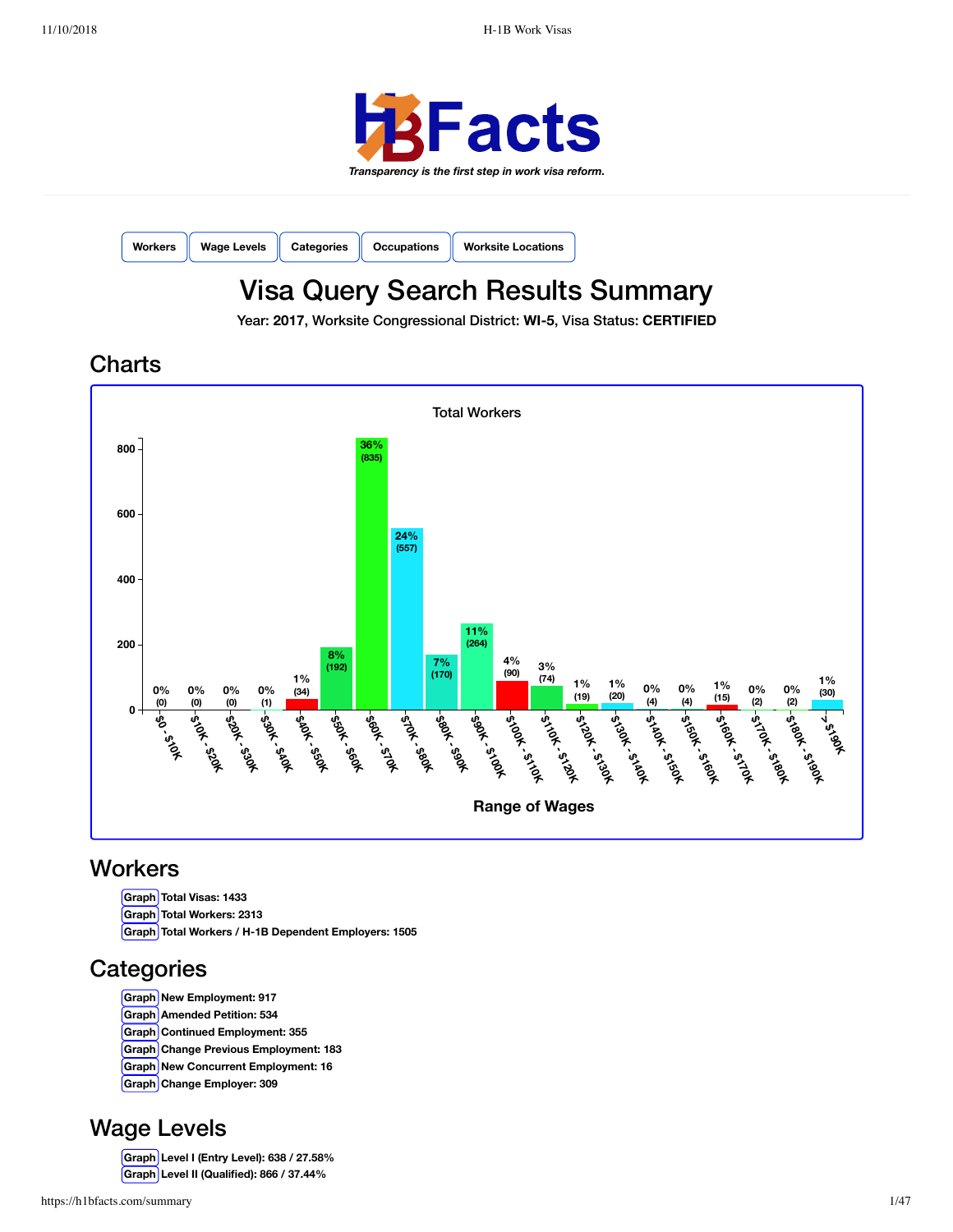**Graph Level III (Experienced): 211 / 9.12% Graph Level IV (Fully Competent): 211 / 9.12%**

## **Controls**

| <b>Salary Switch:</b> | <b>O</b> Min | ∩Mean | ∩Max |
|-----------------------|--------------|-------|------|
| Lat/Lng Filter:       | REER         |       |      |

# Summary - Workers

| Class                                   | Graph | Count | Mean Wage   | <b>Median Wage</b> | <b>Lowest Wage</b> | <b>Highest Wage</b> |
|-----------------------------------------|-------|-------|-------------|--------------------|--------------------|---------------------|
| <b>Total Visas</b>                      | Graph | 1433  | \$80,378,39 | \$73,383,00        | \$34.902.00        | \$355,241.00        |
| <b>Total Workers</b>                    | Graph | 2313  | \$77,446.12 | \$70,200,00        | \$34.902.00        | \$355,241.00        |
| Total Workers / H-1B Dependent Employer | Graph | 1505  | \$70.958.97 | \$65.062.00        | \$40,000,00        | \$150,000.00        |

# Summary - Wage Levels

| Class                             | Graph | Count $/$ %  | Mean Wage    | <b>Median Wage</b> | Lowest Wage | <b>Highest Wage</b> |
|-----------------------------------|-------|--------------|--------------|--------------------|-------------|---------------------|
| Total Level I (Entry Level)       | Graph | 638 / 27.58% | \$64.088.49  | \$60,000,00        | \$34,902.00 | \$306,313.00        |
| <b>Total Level II (Qualified)</b> | Graph | 866 / 37.44% | \$71,475.09  | \$70,100,00        | \$42,000.00 | \$251,680.00        |
| Total Level III (Experienced)     | Graph | 211/9.12%    | \$94.169.65  | \$90,000,00        | \$59,573.00 | \$355,241.00        |
| Total Level IV (Fully Competent)  | Graph | 211/9.12%    | \$109,907.39 | \$104.915.00       | \$82,500.00 | \$343,200.00        |
| <b>Total Unspecified Level</b>    |       | 387/16.73%   | \$86.012.25  | \$75.100.00        | \$43,500,00 | \$314,995.00        |

# Summary - Categories

| Class                              | Graph | Count / $%$  | Mean Wage   | <b>Median Wage</b> | <b>Lowest Wage</b> | <b>Highest Wage</b> |
|------------------------------------|-------|--------------|-------------|--------------------|--------------------|---------------------|
| <b>Total New Employment</b>        | Graph | 917 / 39.65% | \$68.756.72 | \$62,500.00        | \$34,902.00        | \$280,000,00        |
| <b>Total Amended Petition</b>      | Graph | 534 / 23.09% | \$82,266,31 | \$73,727.00        | \$47,840,00        | \$343,200.00        |
| <b>Total Continued Employment</b>  | Graph | 355 / 15.35% | \$78,471.34 | \$71.989.00        | \$43,430.00        | \$314,995.00        |
| <b>Total Previous Employment</b>   | Graph | 183/7.91%    | \$85,732.02 | \$74,000.00        | \$55.124.00        | \$355,241.00        |
| <b>Total Concurrent Employment</b> | Graph | 16/0.69%     | \$65,633.13 | \$58,240.00        | \$56,160.00        | \$85,946,00         |
| <b>Total Change Employer</b>       | Graph | 309 / 13.36% | \$89.535.10 | \$82,100.00        | \$44,000,00        | \$305,000.00        |

# Summary - Occupations

| SOC NAME - SOC CODE $\rightarrow \tau$                         | Graph   | Count / %<br>▴ | <b>Mean Wage</b><br>$\blacktriangle$ $\blacktriangledown$ | <b>Median Wage</b><br>$\blacktriangle$ $\blacktriangledown$ | <b>Lowest Wage</b><br>▴▼ | <b>Highest Wage</b><br>▴▼ |
|----------------------------------------------------------------|---------|----------------|-----------------------------------------------------------|-------------------------------------------------------------|--------------------------|---------------------------|
| <b>COMPUTER SYSTEMS ANALYSTS - 15-1121</b>                     | Graph   | 510/<br>22.05% | \$72,223.48                                               | \$73,382.00                                                 | \$55,390.00              | \$150,000.00              |
| SOFTWARE DEVELOPERS, APPLICATIONS - 15-1132                    | [Graph] | 392/<br>16.95% | \$86,159.46                                               | \$85,946.00                                                 | \$60,882.00              | \$135,000.00              |
| COMPUTER OCCUPATIONS, ALL OTHER - 15-1199                      | Graph   | 370/16%        | \$68,360.05                                               | \$60,700.00                                                 | \$50,960.00              | \$138,000.00              |
| <b>COMPUTER PROGRAMMERS - 15-1131</b>                          | Graph   | 300/<br>12.97% | \$65,471.61                                               | \$62,500.00                                                 | \$40,000,00              | \$122,940.00              |
| <b>MANAGEMENT ANALYSTS - 13-1111</b>                           | Graph   | 93/4.02%       | \$69,609.62                                               | \$65,000.00                                                 | \$60,000.00              | \$127.265.00              |
| SOFTWARE DEVELOPERS, SYSTEMS SOFTWARE - 15-1133                | [Graph] | 80/3.46%       | \$96,247.76                                               | \$76,628.00                                                 | \$64,896.00              | \$164.000.00              |
| <b>COMPUTER SYSTEMS ANALYST - 15-1121</b>                      | Graph   | 74 / 3.2%      | \$77,797.55                                               | \$73,382.00                                                 | \$63,559.00              | \$104,915.00              |
| <b>COMPUTER AND INFORMATION SYSTEMS MANAGERS - 11-</b><br>3021 | Graph   | 53/2.29%       | \$106,790.43                                              | \$98,000.00                                                 | \$94,840,00              | \$144,269.00              |
| <b>OPERATIONS RESEARCH ANALYSTS - 15-2031</b>                  | [Graph] | 46/1.99%       | \$77.145.80                                               | \$70,000,00                                                 | \$58,240,00              | \$120,000.00              |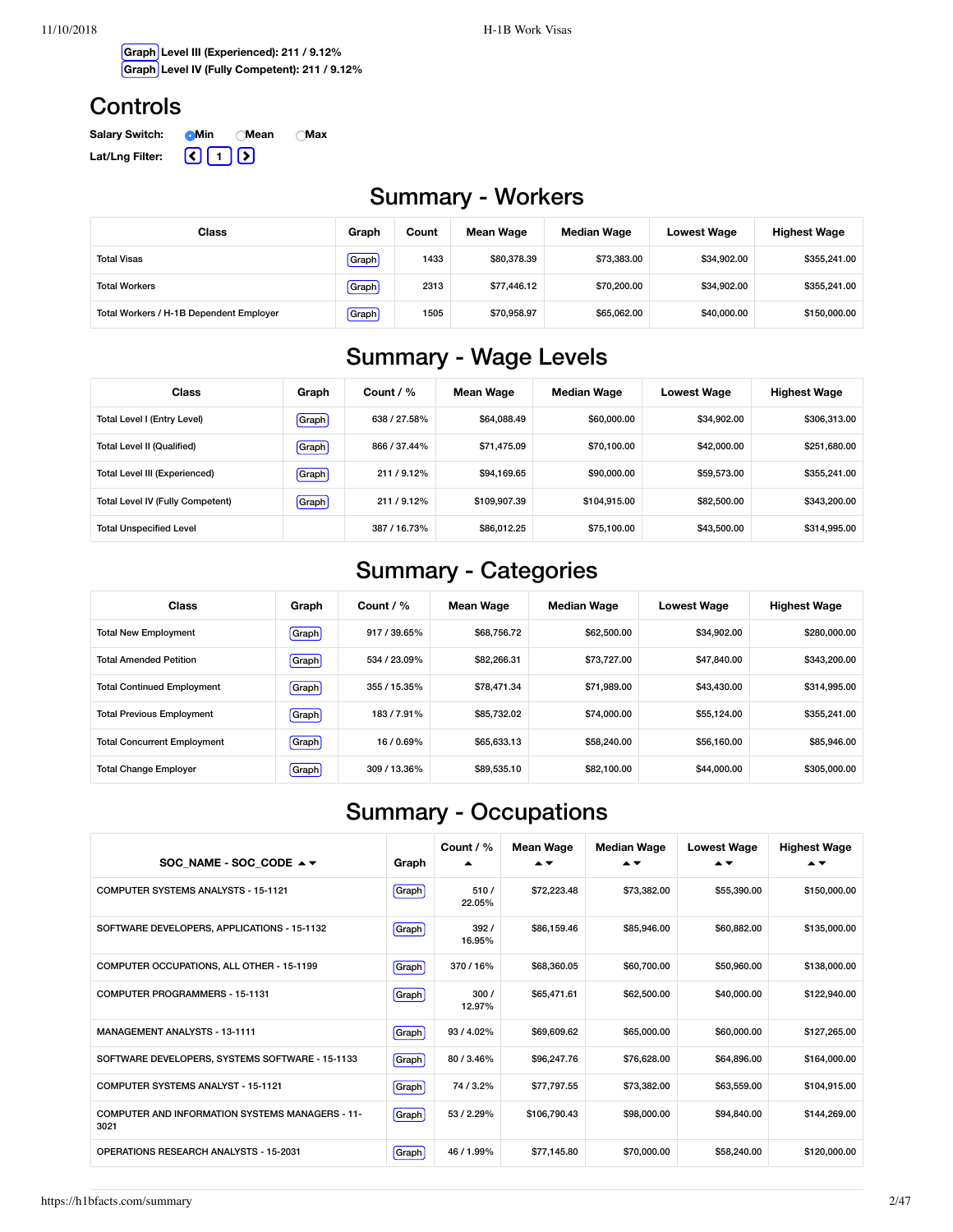| SOC_NAME - SOC_CODE $\rightarrow \rightarrow$                      | Graph | Count / %  | <b>Mean Wage</b> | <b>Median Wage</b><br>▴▼ | <b>Lowest Wage</b><br>▴▼ | <b>Highest Wage</b> |
|--------------------------------------------------------------------|-------|------------|------------------|--------------------------|--------------------------|---------------------|
| MECHANICAL ENGINEERS - 17-2141                                     | Graph | 43/1.86%   | \$66,636.00      | \$60,000.00              | \$55,000.00              | \$140,000.00        |
| ELECTRICAL ENGINEERS - 17-2071                                     | Graph | 38/1.64%   | \$75,932.51      | \$72,675.00              | \$59,675.00              | \$103,000.00        |
| <b>INDUSTRIAL ENGINEERS - 17-2112</b>                              | Graph | 33/1.43%   | \$65,305.19      | \$60,000.00              | \$55,806.00              | \$124,600.00        |
| NETWORK AND COMPUTER SYSTEMS ADMINISTRATORS - 15-<br>1142          | Graph | 29 / 1.25% | \$66,618.21      | \$62,254.00              | \$47,840.00              | \$135,000.00        |
| DATABASE ADMINISTRATORS - 15-1141                                  | Graph | 27/1.17%   | \$71,013.37      | \$70,054.00              | \$57,803.00              | \$123,777.00        |
| HEALTH SPECIALTIES TEACHERS, POSTSECONDARY - 25-1071               | Graph | 22/0.95%   | \$193,528.41     | \$200,000.00             | \$65,000.00              | \$355,241.00        |
| WEB DEVELOPERS - 15-1134                                           | Graph | 21 / 0.91% | \$56,993.00      | \$60,700.00              | \$40,000.00              | \$64,500.00         |
| BIOMEDICAL ENGINEERS - 17-2031                                     | Graph | 16/0.69%   | \$89,596.24      | \$94,000.00              | \$56,804.80              | \$130,000.00        |
| PHYSICIANS AND SURGEONS, ALL OTHER - 29-1069                       | Graph | 13/0.56%   | \$145,249.77     | \$135,000.00             | \$60,310.00              | \$305,000.00        |
| STATISTICIANS - 15-2041                                            | Graph | 13/0.56%   | \$79,182.54      | \$74,034.00              | \$61,000.00              | \$104,000.00        |
| MEDICAL SCIENTISTS, EXCEPT EPIDEMIOLOGISTS - 19-1042               | Graph | 10/0.43%   | \$52,779.20      | \$49,400.00              | \$47,476.00              | \$67,276.00         |
| COMMERCIAL AND INDUSTRIAL DESIGNERS - 27-1021                      | Graph | 7/0.3%     | \$66,670.43      | \$60,000.00              | \$60,000.00              | \$106,693.02        |
| COMPUTER SYSTEMS ENGINEERS/ARCHITECTS - 15-1199                    | Graph | 7/0.3%     | \$103,165.00     | \$103,972.00             | \$79,999.00              | \$120,165.00        |
| ELECTRONICS ENGINEERS, EXCEPT COMPUTER - 17-2072                   | Graph | 6/0.26%    | \$83,027.17      | \$90,720.00              | \$58,000.00              | \$104,437.00        |
| ENGINEERS, ALL OTHER - 17-2199                                     | Graph | 6/0.26%    | \$84,932.30      | \$65,000.00              | \$61,796.80              | \$150,000.00        |
| SALES ENGINEERS - 41-9031                                          | Graph | 6/0.26%    | \$76,198.00      | \$67,000.00              | \$67,000.00              | \$102,000.00        |
| PSYCHIATRISTS - 29-1066                                            | Graph | 5/0.22%    | \$292,901.60     | \$306,313.00             | \$250,000.00             | \$343,200.00        |
| SOFTWARE QUALITY ASSURANCE ENGINEERS AND TESTERS -<br>15-1199      | Graph | 5/0.22%    | \$67,800.80      | \$68,397.00              | \$64,191.00              | \$70,900.00         |
| ACCOUNTANTS AND AUDITORS - 13-2011                                 | Graph | 4/0.17%    | \$53,025.00      | \$50,000.00              | \$47,600.00              | \$64,500.00         |
| ARCHITECTURAL AND ENGINEERING MANAGERS - 11-9041                   | Graph | 4/0.17%    | \$122,313.75     | \$110,000.00             | \$101,566.00             | \$152,689.00        |
| INTERNISTS, GENERAL - 29-1063                                      | Graph | 4/0.17%    | \$248,902.50     | \$251,680.00             | \$220,000.00             | \$272,250.00        |
| BIOLOGICAL SCIENTISTS, ALL OTHER - 19-1029                         | Graph | 3/0.13%    | \$60,824.00      | \$47,484.00              | \$45,444.00              | \$89,544.00         |
| BIOLOGICAL TECHNICIANS - 19-4021                                   | Graph | 3/0.13%    | \$50,591.00      | \$48,200.00              | \$44,000.00              | \$59,573.00         |
| <b>CHEMICAL ENGINEERS - 17-2041</b>                                | Graph | 3/0.13%    | \$84,800.67      | \$69,701.00              | \$69,701.00              | \$115,000.00        |
| COMPUTER SYSTEMS ANALYSTS, NON R&D - 15-1052                       | Graph | 3/0.13%    | \$79,130.00      | \$82,000.00              | \$55,390.00              | \$100,000.00        |
| INDUSTRIAL PRODUCTION MANAGERS - 11-3051                           | Graph | 3/0.13%    | \$115,506.67     | \$125,000.00             | \$86,520.00              | \$135,000.00        |
| SOFTWARE DEVELOPERS, APPLICATIONS, NON R&D - 15-1034               | Graph | 3/0.13%    | \$76,523.33      | \$64,785.00              | \$64,785.00              | \$100,000.00        |
| <b>CHEMISTS - 19-2031</b>                                          | Graph | 2/0.09%    | \$58,000.00      | \$57,000.00              | \$57,000.00              | \$59,000.00         |
| CIVIL ENGINEERS - 17-2051                                          | Graph | 2/0.09%    | \$80,350.00      | \$60,700.00              | \$60,700.00              | \$100,000.00        |
| <b>COMPUTER NETWORK ARCHITECTS - 15-1143</b>                       | Graph | 2/0.09%    | \$77,550.00      | \$77,550.00              | \$77,550.00              | \$77,550.00         |
| COMPUTER PROGRAMMER - 15-1131                                      | Graph | 2/0.09%    | \$74,342.00      | \$74,342.00              | \$74,342.00              | \$74,342.00         |
| COST ESTIMATORS - 13-1051                                          | Graph | 2/0.09%    | \$64,633.75      | \$63,367.50              | \$63,367.50              | \$65,900.00         |
| FINANCIAL MANAGERS - 11-3031                                       | Graph | 2/0.09%    | \$133,500.00     | \$112,000.00             | \$112,000.00             | \$155,000.00        |
| INFORMATION SECURITY ANALYSTS - 15-1122                            | Graph | 2/0.09%    | \$78,717.00      | \$67,434.00              | \$67,434.00              | \$90,000.00         |
| MARKET RESEARCH ANALYSTS AND MARKETING SPECIALISTS<br>$-13 - 1161$ | Graph | 2/0.09%    | \$43,400.00      | \$40,000.00              | \$40,000.00              | \$46,800.00         |
| MARKETING MANAGERS - 11-2021                                       | Graph | 2/0.09%    | \$144,100.00     | \$139,600.00             | \$139,600.00             | \$148,600.00        |
| MATHEMATICAL SCIENCE TEACHERS, POSTSECONDARY - 25-<br>1022         | Graph | 2/0.09%    | \$74,280.00      | \$43,500.00              | \$43,500.00              | \$105,060.00        |
| MIDDLE SCHOOL TEACHERS, EXCEPT SPECIAL AND - 25-2022               | Graph | 2/0.09%    | \$46,215.00      | \$43,430.00              | \$43,430.00              | \$49,000.00         |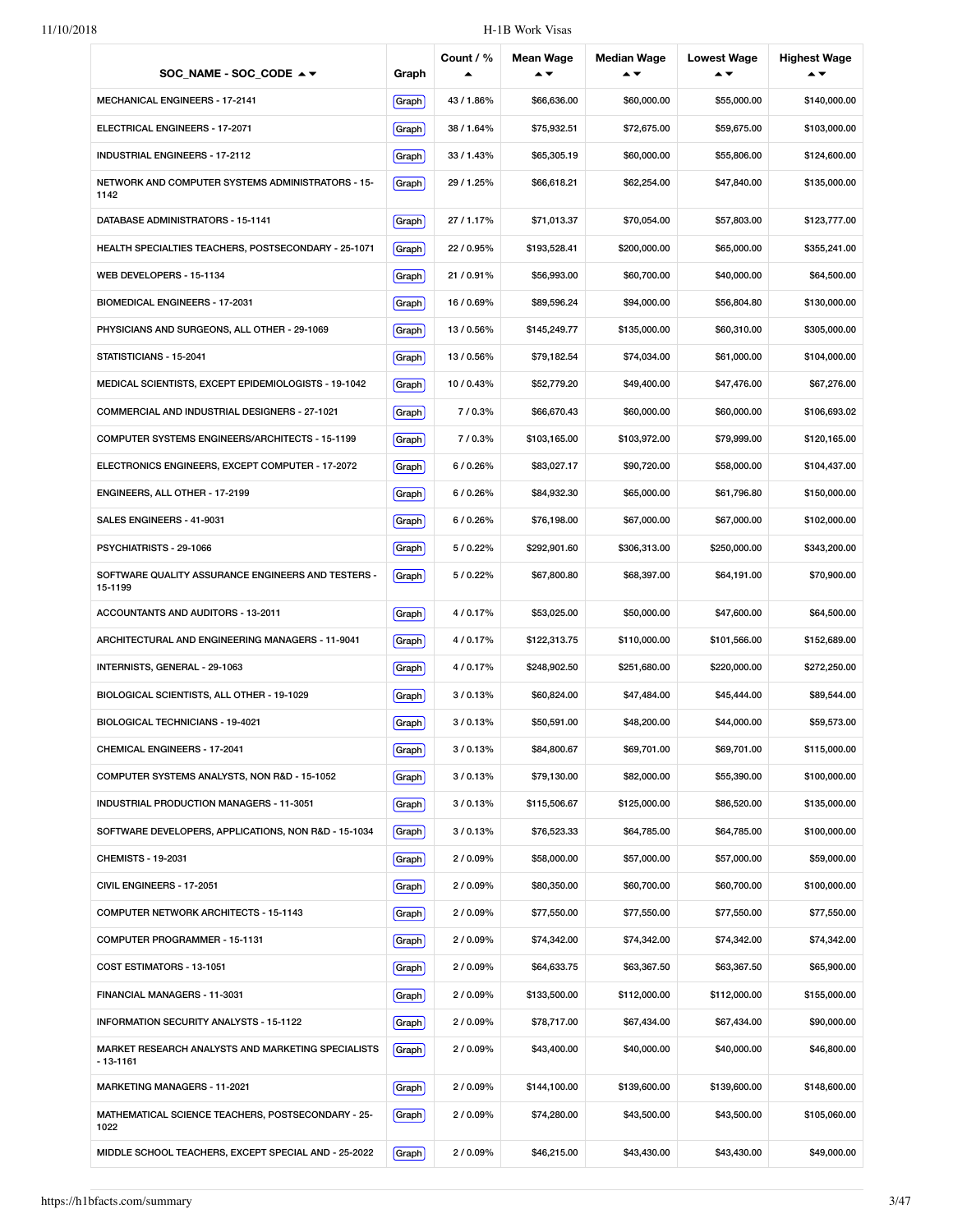| SOC NAME - SOC CODE ▲ ▼                                          | Graph  | Count / % | <b>Mean Wage</b> | <b>Median Wage</b><br>▴▼ | <b>Lowest Wage</b><br>▴▼ | <b>Highest Wage</b> |
|------------------------------------------------------------------|--------|-----------|------------------|--------------------------|--------------------------|---------------------|
| NETWORK AND COMPUTER SYSTEMS ADMINISTRATOR - 15-<br>1142         | Graph  | 2/0.09%   | \$108,390.50     | \$100,312.00             | \$100,312.00             | \$116,469.00        |
| PEDIATRICIANS, GENERAL - 29-1065                                 | Graph  | 2/0.09%   | \$208,180.00     | \$191,360.00             | \$191,360.00             | \$225,000.00        |
| <b>PHYSICISTS - 19-2012</b>                                      | Graph  | 2/0.09%   | \$121,490.00     | \$55,000.00              | \$55,000.00              | \$187,980.00        |
| SOFTWARE DEVELOPERS, SYSTEMS SOFTWARE, NON R&D -<br>15-1036      | Graph  | 2/0.09%   | \$69,000.00      | \$69,000.00              | \$69,000.00              | \$69,000.00         |
| VETERINARIANS - 29-1131                                          | Graph  | 2/0.09%   | \$68,640.00      | \$68,640.00              | \$68,640.00              | \$68,640.00         |
| ANIMAL SCIENTISTS - 19-1011                                      | Graph  | 1/0.04%   | \$34,902.00      | \$34,902.00              | \$34,902.00              | \$34,902.00         |
| ARCHITECTS, EXCEPT LANDSCAPE AND NAVAL - 17-1011                 | Graph  | 1/0.04%   | \$82,500.00      | \$82,500.00              | \$82,500.00              | \$82,500.00         |
| ARCHITECTURAL AND CIVIL DRAFTERS - 17-3011                       | Graph  | 1/0.04%   | \$42,000.00      | \$42,000.00              | \$42,000.00              | \$42,000.00         |
| BIOCHEMISTS AND BIOPHYSICISTS - 19-1021                          | Graph  | 1/0.04%   | \$47,476.00      | \$47,476.00              | \$47,476.00              | \$47,476.00         |
| CHIEF EXECUTIVES - 11-1011                                       | Graph  | 1/0.04%   | \$120,000.00     | \$120,000.00             | \$120,000.00             | \$120,000.00        |
| COMPUTER SYSTEMS ANALYSTS - 15-1121.00                           | Graph  | 1/0.04%   | \$62,000.00      | \$62,000.00              | \$62,000.00              | \$62,000.00         |
| CREDIT ANALYSTS - 13-2041                                        | Graph  | 1/0.04%   | \$59,509.00      | \$59,509.00              | \$59,509.00              | \$59,509.00         |
| DENTISTS, GENERAL - 29-1021                                      | Graph  | 1/0.04%   | \$195,000.00     | \$195,000.00             | \$195,000.00             | \$195,000.00        |
| EDUCATIONAL, GUIDANCE, SCHOOL, AND VOCATIONAL - 21-<br>1012      | Graph  | 1/0.04%   | \$61,000.00      | \$61,000.00              | \$61,000.00              | \$61,000.00         |
| ENGINEERING TECHNICIANS, EXCEPT DRAFTERS, ALL - 17-<br>3029      | Graph  | 1/0.04%   | \$95,000.00      | \$95,000.00              | \$95,000.00              | \$95,000.00         |
| <b>ENVIRONMENTAL ENGINEERS - 17-2081</b>                         | Graph  | 1/0.04%   | \$81,000.00      | \$81,000.00              | \$81,000.00              | \$81,000.00         |
| FINANCIAL ANALYSTS - 13-2051                                     | Graph  | 1/0.04%   | \$52,874.00      | \$52,874.00              | \$52,874.00              | \$52,874.00         |
| FOOD SCIENTISTS AND TECHNOLOGISTS - 19-1012                      | Graph  | 1/0.04%   | \$55,124.00      | \$55,124.00              | \$55,124.00              | \$55,124.00         |
| HEALTH AND SAFETY ENGINEERS, EXCEPT MINING SAFETY -<br>17-2111   | Graph  | 1/0.04%   | \$87,096.00      | \$87,096.00              | \$87,096.00              | \$87,096.00         |
| HUMAN RESOURCES SPECIALISTS - 13-1071                            | Graph  | 1/0.04%   | \$61,560.00      | \$61,560.00              | \$61,560.00              | \$61,560.00         |
| INFORMATION TECHNOLOGY PROJECT MANAGERS - 15-<br>1199.09         | Graph  | 1/0.04%   | \$62,000.00      | \$62,000.00              | \$62,000.00              | \$62,000.00         |
| MANAGEMENT ANALYST - 13-1111                                     | Graph) | 1/0.04%   | \$107,157.00     | \$107,157.00             | \$107,157.00             | \$107,157.00        |
| MATERIALS ENGINEERS - 17-2131                                    | Graph  | 1/0.04%   | \$56,555.00      | \$56,555.00              | \$56,555.00              | \$56,555.00         |
| MEDICAL AND CLINICAL LABORATORY TECHNOLOGISTS - 29-<br>2011      | Graph  | 1/0.04%   | \$54,080.00      | \$54,080.00              | \$54,080.00              | \$54,080.00         |
| MEDICAL AND HEALTH SERVICES MANAGERS - 11-9111                   | Graph  | 1/0.04%   | \$105,000.00     | \$105,000.00             | \$105,000.00             | \$105,000.00        |
| NATURAL SCIENCES MANAGERS - 11-9121                              | Graph  | 1/0.04%   | \$65,600.00      | \$65,600.00              | \$65,600.00              | \$65,600.00         |
| PHYSICAL THERAPISTS - 29-1123                                    | Graph  | 1/0.04%   | \$86,559.00      | \$86,559.00              | \$86,559.00              | \$86,559.00         |
| SECONDARY SCHOOL TEACHERS, EXCEPT SPECIAL AND - 25-<br>2031      | Graph  | 1/0.04%   | \$43,430.00      | \$43,430.00              | \$43,430.00              | \$43,430.00         |
| SOFTWARE QUALITY ASSURANCE ENGINEERS AND TESTERS -<br>15-1199.01 | Graph  | 1/0.04%   | \$69,192.00      | \$69,192.00              | \$69,192.00              | \$69,192.00         |
| STATISTICAL ASSISTANTS - 43-9111                                 | Graph  | 1/0.04%   | \$63,200.00      | \$63,200.00              | \$63,200.00              | \$63,200.00         |
| TECHNICAL WRITERS - 27-3042                                      | Graph  | 1/0.04%   | \$54,205.00      | \$54,205.00              | \$54,205.00              | \$54,205.00         |

# Summary - Worksite Locations

Lat Lng count: 168

| Latitude: 42.840076 Longitude: -88.711331 |       |       |              |                |                |                        |
|-------------------------------------------|-------|-------|--------------|----------------|----------------|------------------------|
| <b>Employer Name/Worksite Address</b>     | Graph | Count | Mean<br>Wage | Median<br>Wage | Lowest<br>Wage | <b>Highest</b><br>Wage |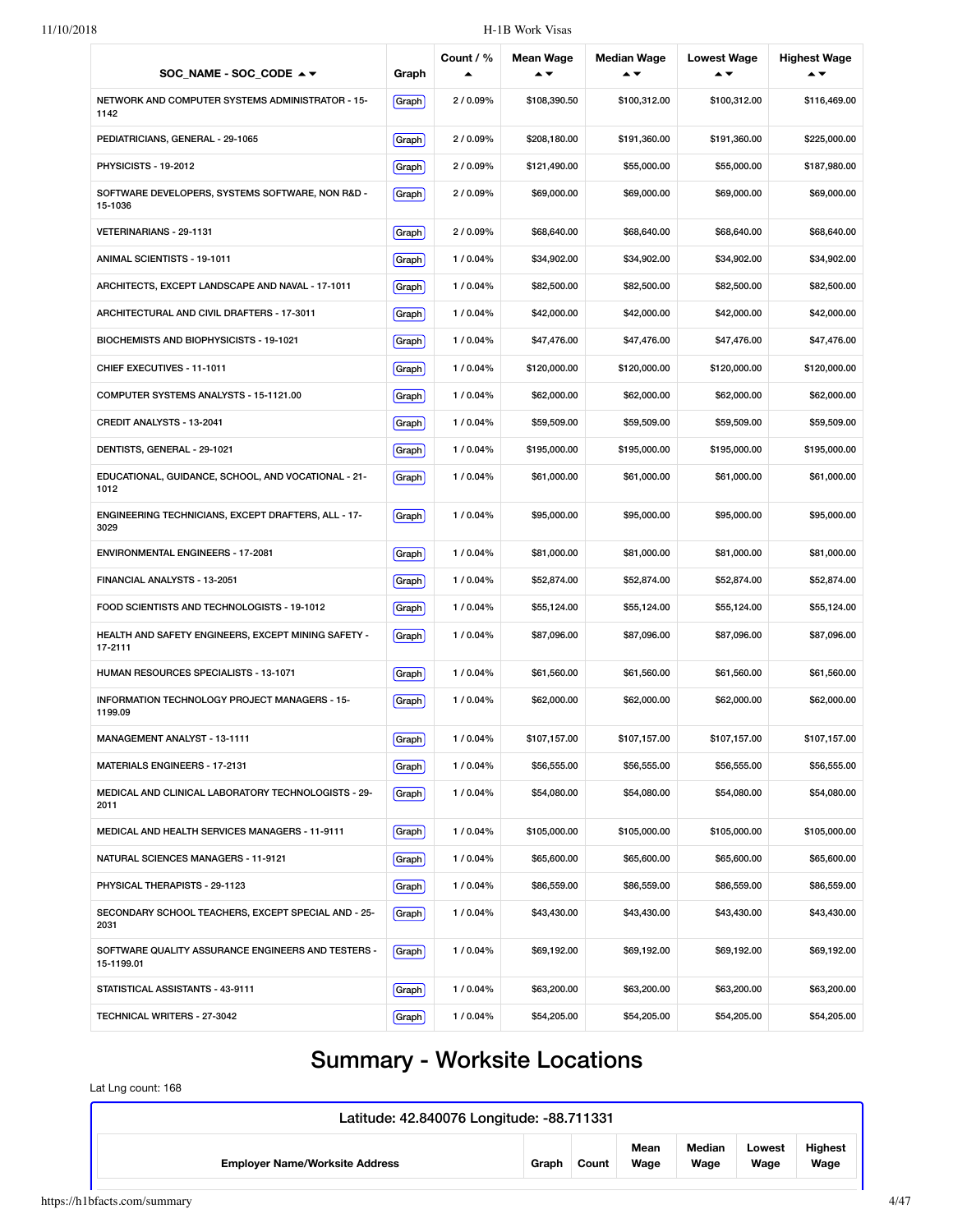| <b>Employer Name/Worksite Address</b>                                                                                                                 | Graph | Count | Mean<br>Wage | Median<br>Wage | Lowest<br>Wage | <b>Highest</b><br>Wage |
|-------------------------------------------------------------------------------------------------------------------------------------------------------|-------|-------|--------------|----------------|----------------|------------------------|
| HUSCO INTERNATIONAL, INC., 1116 UNIVERSAL BOULEVARD, WHITEWATER, WI<br>(https://www.google.com/maps/place/1116%20UNIVERSAL%20BOULEVARD,WHITEWATER,WI) | Graph |       | \$81.889.60  | \$81,889,60    | \$81.889.60    | \$81.889.60            |
| <b>Totals</b>                                                                                                                                         | Graph |       | \$81,889,60  | \$81,889,60    | \$81,889,60    | \$81,889.60            |

| Latitude: 42.951083 Longitude: -88.117578                                                                                                     |         |                |              |                |                |                        |  |
|-----------------------------------------------------------------------------------------------------------------------------------------------|---------|----------------|--------------|----------------|----------------|------------------------|--|
| <b>Employer Name/Worksite Address</b>                                                                                                         | Graph   | Count          | Mean<br>Wage | Median<br>Wage | Lowest<br>Wage | <b>Highest</b><br>Wage |  |
| L&T TECHNOLOGY SERVICES LIMITED, ROCKWELL COLLINS,, NEW BERLIN, WI<br>(https://www.google.com/maps/place/ROCKWELL%20COLLINS,,NEW%20BERLIN,WI) | [Graph] |                | \$60,000,00  | \$60,000,00    | \$60,000,00    | \$60,000.00            |  |
| L&T TECHNOLOGY SERVICES, LTD., ROCKWELL COLLINS, NEW BERLIN, WI<br>(https://www.google.com/maps/place/ROCKWELL%20COLLINS,NEW%20BERLIN,WI)     | Graph   |                | \$73,000.00  | \$73,000,00    | \$73,000,00    | \$73,000.00            |  |
| Totals                                                                                                                                        | Graph   | $\overline{2}$ | \$66,500.00  | \$60,000,00    | \$60,000,00    | \$73,000.00            |  |

| Latitude: 42.953825 Longitude: -88.053102                                                                                                      |       |       |              |                |                |                        |  |  |
|------------------------------------------------------------------------------------------------------------------------------------------------|-------|-------|--------------|----------------|----------------|------------------------|--|--|
| <b>Employer Name/Worksite Address</b>                                                                                                          | Graph | Count | Mean<br>Wage | Median<br>Wage | Lowest<br>Wage | <b>Highest</b><br>Wage |  |  |
| INGERSOLL RAND COMPANY, 11329 W PEREGRINE WAY, GREENFIELD, WI<br>(https://www.google.com/maps/place/11329%20W%20PEREGRINE%20WAY,GREENFIELD,WI) | Graph | 2     | \$89.751.00  | \$87,776.00    | \$87,776.00    | \$91.726.00            |  |  |
| <b>Totals</b>                                                                                                                                  | Graph | 2     | \$89.751.00  | \$87,776.00    | \$87,776.00    | \$91.726.00            |  |  |

| Latitude: 42.959339 Longitude: -87.949637                                                                                                                            |       |       |              |                |                |          |  |  |  |
|----------------------------------------------------------------------------------------------------------------------------------------------------------------------|-------|-------|--------------|----------------|----------------|----------|--|--|--|
| <b>Employer Name/Worksite Address</b>                                                                                                                                | Graph | Count | Mean<br>Wage | Median<br>Wage | Lowest<br>Wage | Hiç<br>W |  |  |  |
| MEDICATE PHARMACY INC., 2741 W LAYTON AVENUE, SUITE 102, MILWAUKEE, WI<br>(https://www.google.com/maps/place/2741%20W%20LAYTON%20AVENUE,%20SUITE%20102,MILWAUKEE,WI) | Graph |       | \$105,000,00 | \$105,000,00   | \$105,000,00   | \$105    |  |  |  |
| <b>Totals</b>                                                                                                                                                        | Graph |       | \$105,000,00 | \$105,000,00   | \$105.000.00   | \$105    |  |  |  |

| Latitude: 42.96388 Longitude: -87.966729                                                                                                           |         |       |              |                |                |                        |
|----------------------------------------------------------------------------------------------------------------------------------------------------|---------|-------|--------------|----------------|----------------|------------------------|
| <b>Employer Name/Employer Address</b>                                                                                                              | Graph   | Count | Mean<br>Wage | Median<br>Wage | Lowest<br>Wage | Highest<br>Wage        |
| APM WISCONSIN MSO, LLC, 4131 WEST LOOMIS ROAD, GREENFIELD, WI<br>(https://www.google.com/maps/place/4131%20WEST%20LOOMIS%20ROAD,GREENFIELD,WI)     | [Graph] |       | \$59,000.00  | \$59,000.00    | \$59,000.00    | \$59,000.00            |
| Totals                                                                                                                                             | Graph   |       | \$59,000.00  | \$59,000.00    | \$59,000.00    | \$59,000.00            |
| <b>Employer Name/Worksite Address</b>                                                                                                              | Graph   | Count | Mean<br>Wage | Median<br>Wage | Lowest<br>Wage | <b>Highest</b><br>Wage |
| APM WISCONSIN MSO, LLC, ADVANCED PAIN MANAGEMENT, GREENFIELD, WI<br>(https://www.google.com/maps/place/ADVANCED%20PAIN%20MANAGEMENT,GREENFIELD,WI) | Graph   | 1     | \$59,000,00  | \$59,000.00    | \$59,000.00    | \$59,000.00            |
| Totals                                                                                                                                             | Graph   | 1     | \$59,000.00  | \$59,000.00    | \$59,000.00    | \$59,000.00            |

| Latitude: 42.965207 Longitude: -87.991364                                                                                                          |       |       |              |                |                |                        |  |  |  |  |
|----------------------------------------------------------------------------------------------------------------------------------------------------|-------|-------|--------------|----------------|----------------|------------------------|--|--|--|--|
| <b>Employer Name/Worksite Address</b>                                                                                                              | Graph | Count | Mean<br>Wage | Median<br>Wage | Lowest<br>Wage | <b>Highest</b><br>Wage |  |  |  |  |
| TECHNOSOFT ENGINEERING, INC., 4949 S. 110TH STREET, GREENFIELD, WI<br>(https://www.google.com/maps/place/4949%20S.%20110TH%20STREET,GREENFIELD,WI) | Graph | 4     | \$60,000,00  | \$60,000,00    | \$60,000,00    | \$60,000.00            |  |  |  |  |
| <b>Totals</b>                                                                                                                                      | Graph | 4     | \$60,000,00  | \$60,000,00    | \$60,000,00    | \$60,000,00            |  |  |  |  |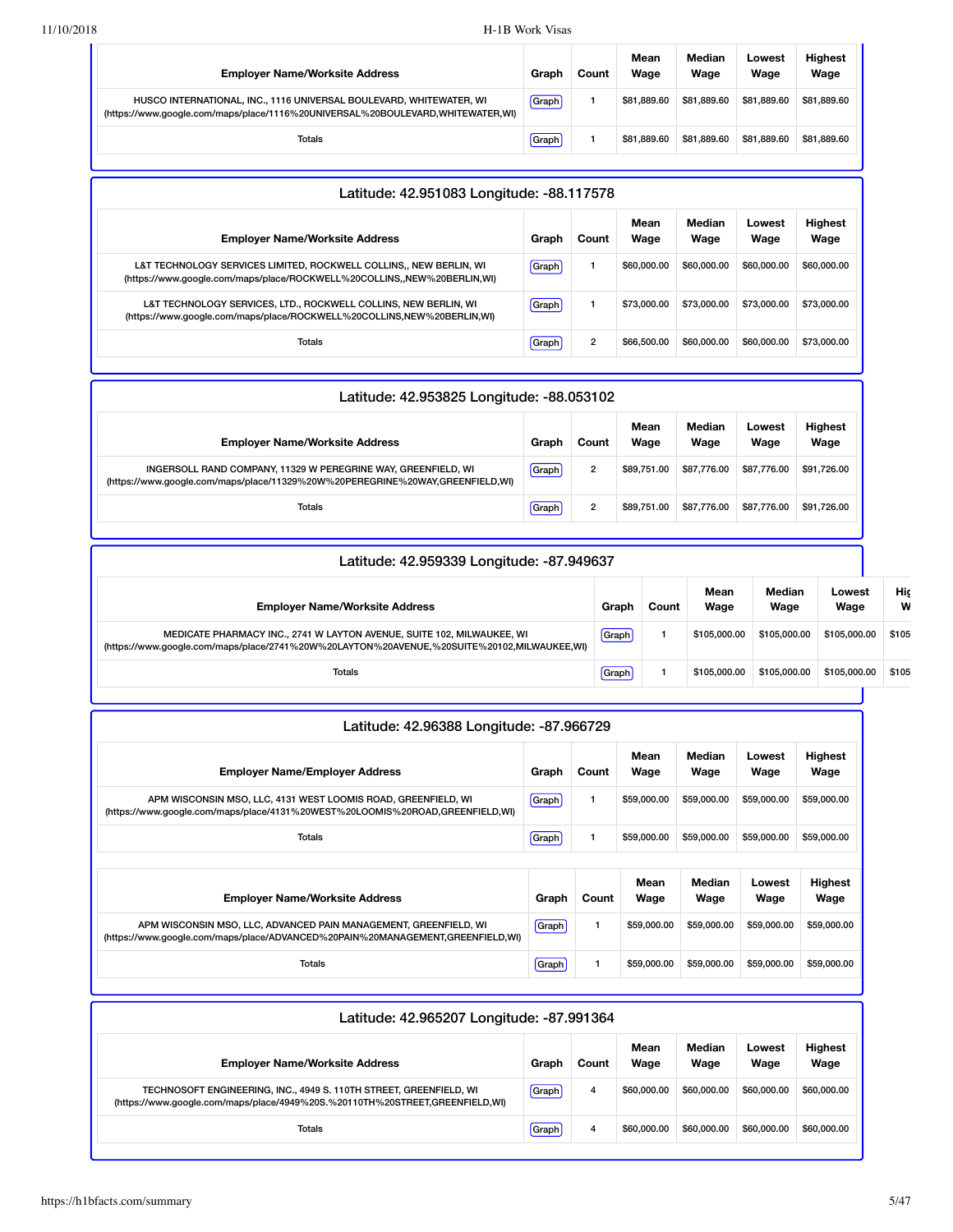| Latitude: 42.967088 Longitude: -87.964576                                                                                             |       |       |              |                |                |                        |  |  |  |  |
|---------------------------------------------------------------------------------------------------------------------------------------|-------|-------|--------------|----------------|----------------|------------------------|--|--|--|--|
| <b>Employer Name/Worksite Address</b>                                                                                                 | Graph | Count | Mean<br>Wage | Median<br>Wage | Lowest<br>Wage | <b>Highest</b><br>Wage |  |  |  |  |
| CAPGEMINI AMERICA INC, 4285 S RAVINIA DR, GREENFIELD, WI<br>(https://www.google.com/maps/place/4285%20S%20RAVINIA%20DR,GREENFIELD,WI) | Graph |       | \$98,200,00  | \$98,200,00    | \$98,200,00    | \$98,200.00            |  |  |  |  |
| Totals                                                                                                                                | Graph |       | \$98,200,00  | \$98,200,00    | \$98,200.00    | \$98,200.00            |  |  |  |  |
|                                                                                                                                       |       |       |              |                |                |                        |  |  |  |  |

| Latitude: 42.969199 Longitude: -88.120026                                                                                                                   |       |              |              |                |                |                 |
|-------------------------------------------------------------------------------------------------------------------------------------------------------------|-------|--------------|--------------|----------------|----------------|-----------------|
| <b>Employer Name/Employer Address</b>                                                                                                                       | Graph | Count        | Mean<br>Wage | Median<br>Wage | Lowest<br>Wage | Highest<br>Wage |
| DAKOTA INTERTEK CORPORATION, 16600 WEST NATIONAL AVE., NEW BERLIN, WI<br>(https://www.google.com/maps/place/16600%20WEST%20NATIONAL%20AVE.,NEW%20BERLIN,WI) | Graph | $\mathbf{1}$ | \$56,804.80  | \$56,804.80    | \$56,804.80    | \$56,804.80     |
| <b>Totals</b>                                                                                                                                               | Graph | 1            | \$56,804.80  | \$56,804.80    | \$56,804.80    | \$56,804.80     |
|                                                                                                                                                             |       |              |              |                |                |                 |
| <b>Employer Name/Worksite Address</b>                                                                                                                       | Graph | Count        | Mean<br>Wage | Median<br>Wage | Lowest<br>Wage | Highest<br>Wage |
| DAKOTA INTERTEK CORPORATION, 16600 WEST NATIONAL AVE., NEW BERLIN, WI<br>(https://www.google.com/maps/place/16600%20WEST%20NATIONAL%20AVE.,NEW%20BERLIN,WI) | Graph | $\mathbf{1}$ | \$56,804.80  | \$56,804.80    | \$56,804.80    | \$56,804.80     |
| <b>Totals</b>                                                                                                                                               | Graph | 1            | \$56,804.80  | \$56,804.80    | \$56,804.80    | \$56,804.80     |

| Latitude: 42.9741 Longitude: -88.098731                                                                                                                                                                     |       |                |              |                |  |  |  |  |
|-------------------------------------------------------------------------------------------------------------------------------------------------------------------------------------------------------------|-------|----------------|--------------|----------------|--|--|--|--|
| <b>Employer Name/Worksite Address</b>                                                                                                                                                                       | Graph | Count          | Mean<br>Wage | Median<br>Wage |  |  |  |  |
| CODEWORKS, INC., 2825 SOUTH MOORLAND, NEW BERLIN, WI<br>(https://www.qoogle.com/maps/place/2825%20SOUTH%20MOORLAND,NEW%20BERLIN,WI)                                                                         | Graph |                | \$75,000.00  | \$75,000.00    |  |  |  |  |
| L&T TECHNOLOGY SERVICES LIMITED, B/E AEROSPACE LIGHTING & INTEGRATED SYSTEMS, NEW BERLIN, WI<br>(https://www.google.com/maps/place/B/E%20AEROSPACE%20LIGHTING%20%26%20INTEGRATED%20SYSTEMS,NEW%20BERLIN,WI) | Graph |                | \$73,000.00  | \$73,000.00    |  |  |  |  |
| L&T TECHNOLOGY SERVICES LIMITED, B/E AEROSPACE, INC., NEW BERLIN, WI<br>(https://www.google.com/maps/place/B/E%20AEROSPACE,%20INC.,NEW%20BERLIN,WI)                                                         | Graph | $\overline{2}$ | \$67,337.50  | \$62,000.00    |  |  |  |  |
| L&T TECHNOLOGY SERVICES LIMITED, B/E AEROSPACE, NEW BERLIN, WI<br>(https://www.google.com/maps/place/B/E%20AEROSPACE,NEW%20BERLIN,WI)                                                                       | Graph | 4              | \$61,500.00  | \$60,000,00    |  |  |  |  |
| Totals                                                                                                                                                                                                      | Graph | 8              | \$66,084.38  | \$62,000.00    |  |  |  |  |

| Latitude: 42.986068 Longitude: -88.056978                                                                                            |         |       |              |                |                |                        |  |  |  |  |  |
|--------------------------------------------------------------------------------------------------------------------------------------|---------|-------|--------------|----------------|----------------|------------------------|--|--|--|--|--|
| <b>Employer Name/Employer Address</b>                                                                                                | Graph   | Count | Mean<br>Wage | Median<br>Wage | Lowest<br>Wage | Highest<br>Wage        |  |  |  |  |  |
| GEOTEST, INC, 2135 S. 116TH STREET, WEST ALLIS, WI<br>(https://www.google.com/maps/place/2135%20S.%20116TH%20STREET,WEST%20ALLIS,WI) | Graph   | 1     | \$75,000.00  | \$75,000.00    | \$75,000.00    | \$75,000.00            |  |  |  |  |  |
| <b>Totals</b>                                                                                                                        | Graph   | 1     | \$75,000.00  | \$75,000.00    | \$75,000.00    | \$75,000.00            |  |  |  |  |  |
| <b>Employer Name/Worksite Address</b>                                                                                                | Graph   | Count | Mean<br>Wage | Median<br>Wage | Lowest<br>Wage | <b>Highest</b><br>Wage |  |  |  |  |  |
| GEOTEST, INC, 2135 S. 116TH STREET, WEST ALLIS, WI<br>(https://www.google.com/maps/place/2135%20S.%20116TH%20STREET,WEST%20ALLIS,WI) | [Graph] | 1     | \$75,000.00  | \$75,000.00    | \$75,000.00    | \$75,000.00            |  |  |  |  |  |
| <b>Totals</b>                                                                                                                        | Graph   | 1     | \$75,000.00  | \$75,000.00    | \$75,000.00    | \$75,000.00            |  |  |  |  |  |

| Latitude: 42.987212 Longitude: -88.243129                                                                                                                 |       |       |              |                |                |                        |  |  |  |
|-----------------------------------------------------------------------------------------------------------------------------------------------------------|-------|-------|--------------|----------------|----------------|------------------------|--|--|--|
| <b>Employer Name/Employer Address</b>                                                                                                                     | Graph | Count | Mean<br>Wage | Median<br>Wage | Lowest<br>Wage | <b>Highest</b><br>Wage |  |  |  |
| SPX TRANSFORMER SOLUTIONS, INC., 400 SOUTH PRAIRIE AVENUE, WAUKESHA, WI<br>(https://www.google.com/maps/place/400%20SOUTH%20PRAIRIE%20AVENUE,WAUKESHA,WI) | Graph |       | \$84,000.00  | \$84,000.00    | \$84,000,00    | \$84,000.00            |  |  |  |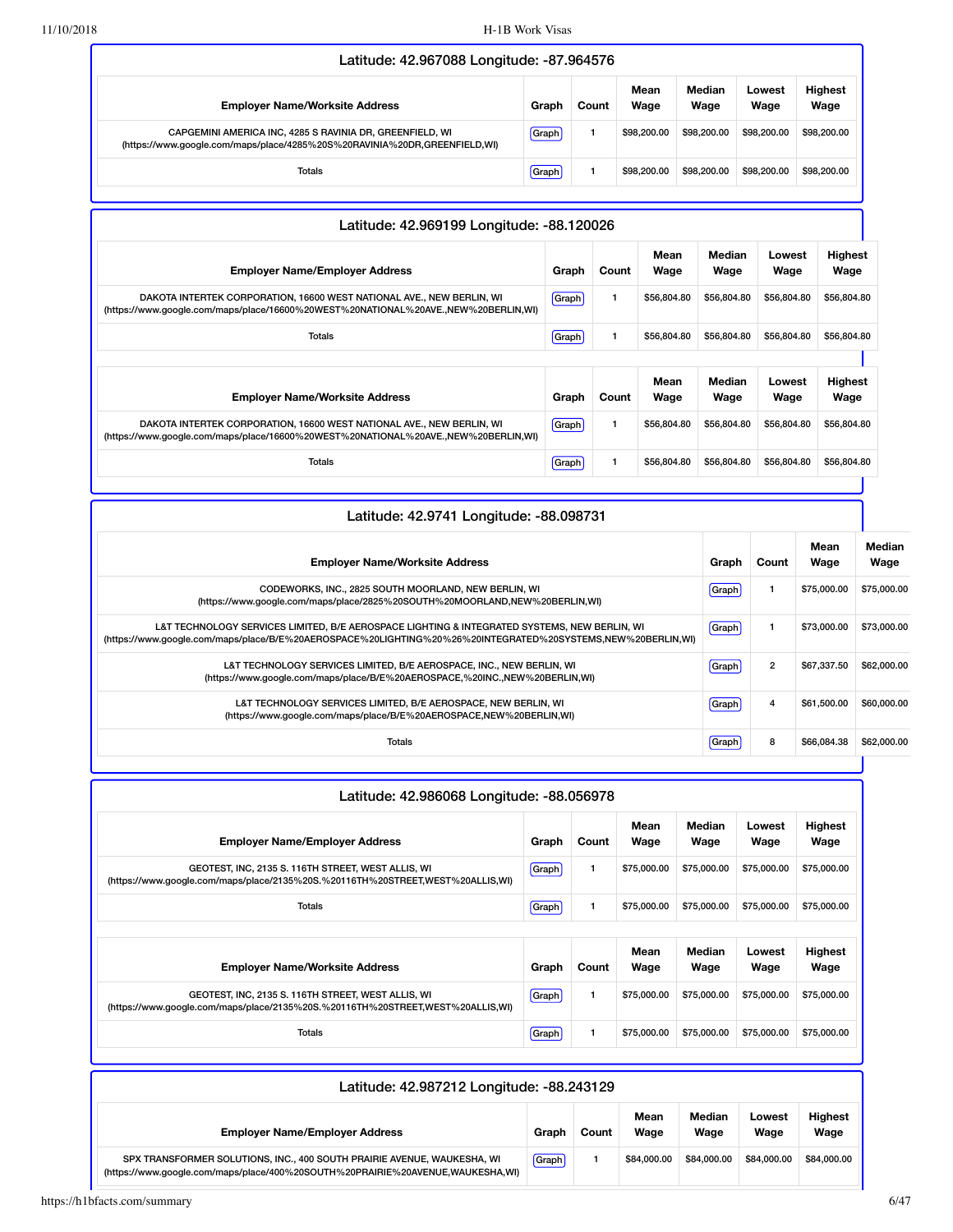| <b>Employer Name/Employer Address</b>                                                                                                                     | Graph | Count | Mean<br>Wage | Median<br>Wage | Lowest<br>Wage | <b>Highest</b><br>Wage |
|-----------------------------------------------------------------------------------------------------------------------------------------------------------|-------|-------|--------------|----------------|----------------|------------------------|
| <b>Totals</b>                                                                                                                                             | Graph |       | \$84,000.00  | \$84,000.00    | \$84,000,00    | \$84,000.00            |
|                                                                                                                                                           |       |       |              |                |                |                        |
| <b>Employer Name/Worksite Address</b>                                                                                                                     | Graph | Count | Mean<br>Wage | Median<br>Wage | Lowest<br>Wage | <b>Highest</b><br>Wage |
| SPX TRANSFORMER SOLUTIONS, INC., 400 SOUTH PRAIRIE AVENUE, WAUKESHA, WI<br>(https://www.google.com/maps/place/400%20SOUTH%20PRAIRIE%20AVENUE,WAUKESHA,WI) | Graph |       | \$84,000,00  | \$84,000.00    | \$84,000,00    | \$84,000.00            |
| <b>Totals</b>                                                                                                                                             | Graph |       | \$84,000,00  | \$84,000.00    | \$84,000,00    | \$84,000.00            |

| Latitude: 42.99001 Longitude: -88.05345                                                                                                              |       |       |              |                |                |                        |  |  |  |  |
|------------------------------------------------------------------------------------------------------------------------------------------------------|-------|-------|--------------|----------------|----------------|------------------------|--|--|--|--|
| <b>Employer Name/Worksite Address</b>                                                                                                                | Graph | Count | Mean<br>Wage | Median<br>Wage | Lowest<br>Wage | <b>Highest</b><br>Wage |  |  |  |  |
| AURORA HEALTH CARE. INC., 11333 W. NATIONAL AVENUE. MILWAUKEE. WI<br>(https://www.google.com/maps/place/11333%20W.%20NATIONAL%20AVENUE,MILWAUKEE,WI) | Graph |       | \$86,559.00  | \$86,559,00    | \$86,559,00    | \$86,559.00            |  |  |  |  |
| <b>Totals</b>                                                                                                                                        | Graph |       | \$86,559.00  | \$86,559.00    | \$86,559.00    | \$86,559.00            |  |  |  |  |

| Latitude: 42.990734 Longitude: -88.273299                                                                                           |       |                |              |                |                |                        |  |  |  |  |
|-------------------------------------------------------------------------------------------------------------------------------------|-------|----------------|--------------|----------------|----------------|------------------------|--|--|--|--|
| <b>Employer Name/Employer Address</b>                                                                                               | Graph | Count          | Mean<br>Wage | Median<br>Wage | Lowest<br>Wage | <b>Highest</b><br>Wage |  |  |  |  |
| COOPER POWER SYSTEMS, LLC, 2300 BADGER DRIVE, WAUKESHA, WI<br>(https://www.google.com/maps/place/2300%20BADGER%20DRIVE,WAUKESHA,WI) | Graph | $\overline{2}$ | \$88,018.50  | \$87,096,00    | \$87,096,00    | \$88,941.00            |  |  |  |  |
| Totals                                                                                                                              | Graph | $\overline{2}$ | \$88,018.50  | \$87,096.00    | \$87,096.00    | \$88,941.00            |  |  |  |  |
|                                                                                                                                     |       |                |              |                |                |                        |  |  |  |  |
| <b>Employer Name/Worksite Address</b>                                                                                               | Graph | Count          | Mean<br>Wage | Median<br>Wage | Lowest<br>Wage | Highest<br>Wage        |  |  |  |  |
| COOPER POWER SYSTEMS, LLC, 2300 BADGER DRIVE, WAUKESHA, WI<br>(https://www.google.com/maps/place/2300%20BADGER%20DRIVE,WAUKESHA,WI) | Graph | $\overline{2}$ | \$88,018.50  | \$87,096,00    | \$87,096,00    | \$88,941.00            |  |  |  |  |
| Totals                                                                                                                              | Graph | $\overline{2}$ | \$88,018.50  | \$87,096.00    | \$87,096.00    | \$88,941.00            |  |  |  |  |

| Latitude: 42.991022 Longitude: -88.109935                                                                                                   |       |                |              |                |                |                        |  |  |  |
|---------------------------------------------------------------------------------------------------------------------------------------------|-------|----------------|--------------|----------------|----------------|------------------------|--|--|--|
| <b>Employer Name/Worksite Address</b>                                                                                                       | Graph | Count          | Mean<br>Wage | Median<br>Wage | Lowest<br>Wage | <b>Highest</b><br>Wage |  |  |  |
| CODEWORKS, INC., 2875 SOUTH JAMES DRIVE, NEW BERLIN, WI<br>(https://www.google.com/maps/place/2875%20SOUTH%20JAMES%20DRIVE,NEW%20BERLIN,WI) | Graph | $\overline{2}$ | \$74,650,00  | \$74,300,00    | \$74,300.00    | \$75,000.00            |  |  |  |
| Totals                                                                                                                                      | Graph | $\overline{2}$ | \$74,650.00  | \$74,300,00    | \$74,300.00    | \$75,000.00            |  |  |  |
|                                                                                                                                             |       |                |              |                |                |                        |  |  |  |

| Latitude: 42.991077 Longitude: -88.109936                                                                                           |       |       |              |                |                |                        |  |  |  |
|-------------------------------------------------------------------------------------------------------------------------------------|-------|-------|--------------|----------------|----------------|------------------------|--|--|--|
| <b>Emplover Name/Worksite Address</b>                                                                                               | Graph | Count | Mean<br>Wage | Median<br>Wage | Lowest<br>Wage | <b>Highest</b><br>Wage |  |  |  |
| DEMATIC CORP., 2855 S. JAMES DRIVE, NEW BERLIN, WI<br>(https://www.google.com/maps/place/2855%20S.%20JAMES%20DRIVE,NEW%20BERLIN,WI) | Graph |       | \$96,270,00  | \$96,270.00    | \$96,270,00    | \$96,270.00            |  |  |  |
| DEMATIC CORP., 2855 S JAMES DR, NEW BERLIN, WI<br>(https://www.google.com/maps/place/2855%20S%20JAMES%20DR,NEW%20BERLIN,WI)         | Graph | 3     | \$77.260.67  | \$70,580,00    | \$69,000,00    | \$92,202.00            |  |  |  |
| <b>Totals</b>                                                                                                                       | Graph | 4     | \$82,013,00  | \$70,580.00    | \$69,000,00    | \$96,270.00            |  |  |  |
|                                                                                                                                     |       |       |              |                |                |                        |  |  |  |

| Latitude: 42.993133 Longitude: -88.113658 |       |       |              |                |                |                        |  |  |
|-------------------------------------------|-------|-------|--------------|----------------|----------------|------------------------|--|--|
| <b>Employer Name/Worksite Address</b>     | Graph | Count | Mean<br>Wage | Median<br>Wage | Lowest<br>Wage | <b>Highest</b><br>Wage |  |  |
|                                           |       |       |              |                |                |                        |  |  |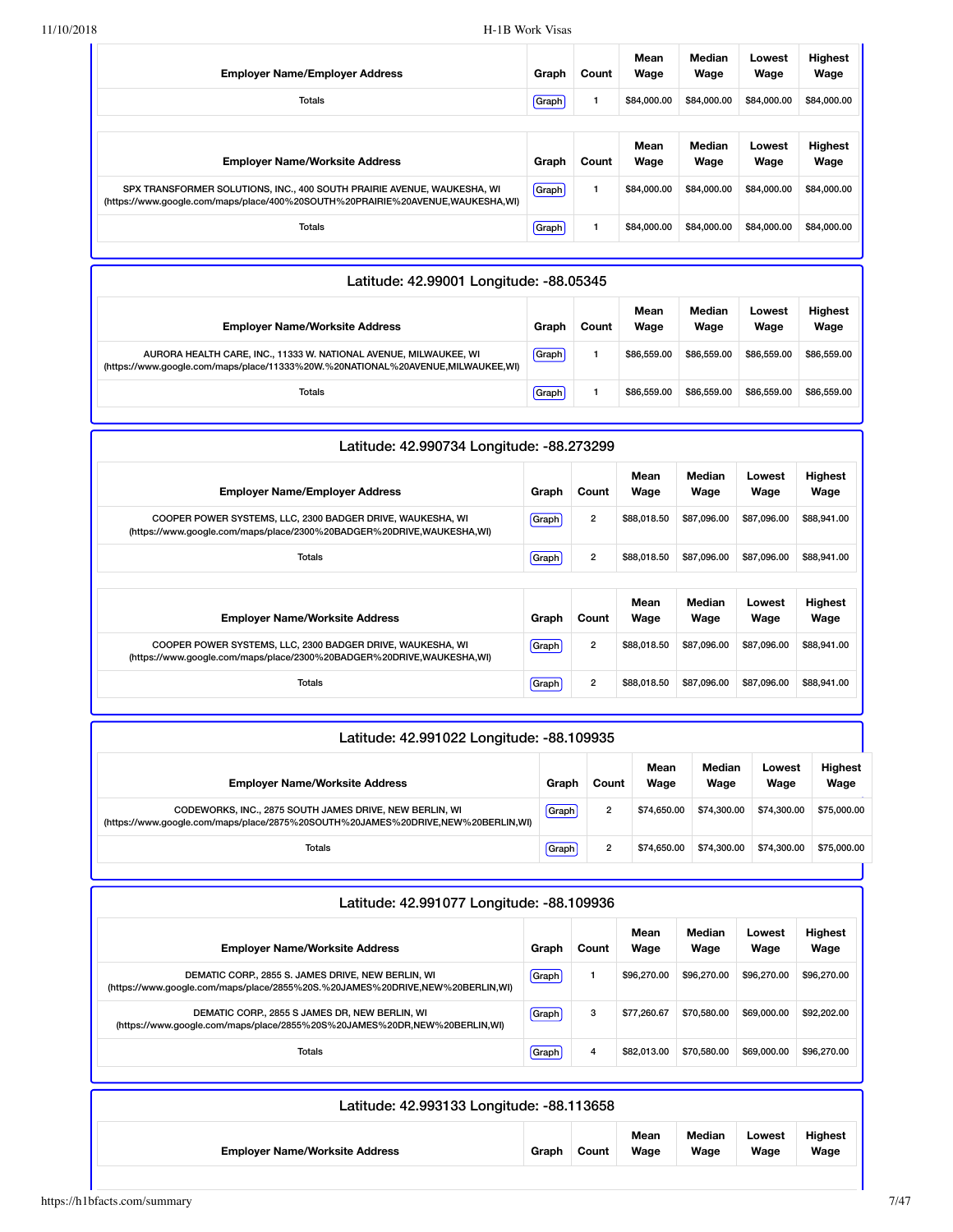| <b>Employer Name/Worksite Address</b>                                                                                                                | Graph | Count | Mean<br>Wage | Median<br>Wage | Lowest<br>Wage | <b>Highest</b><br>Wage |
|------------------------------------------------------------------------------------------------------------------------------------------------------|-------|-------|--------------|----------------|----------------|------------------------|
| TECHNOSOFT ENGINEERING, INC., 2900 S. 160TH STREET, NEW BERLIN, WI<br>(https://www.google.com/maps/place/2900%20S.%20160TH%20STREET,NEW%20BERLIN,WI) | Graph | 2     | \$63,250,00  | \$60,000,00    | \$60,000,00    | \$66,500.00            |
| Totals                                                                                                                                               | Graph | 2     | \$63,250,00  | \$60,000,00    | \$60,000,00    | \$66,500.00            |

| Latitude: 42.995628 Longitude: -88.042546                                                                                                               |       |       |              |                |                |                        |  |  |  |
|---------------------------------------------------------------------------------------------------------------------------------------------------------|-------|-------|--------------|----------------|----------------|------------------------|--|--|--|
| <b>Employer Name/Worksite Address</b>                                                                                                                   | Graph | Count | Mean<br>Wage | Median<br>Wage | Lowest<br>Wage | <b>Highest</b><br>Wage |  |  |  |
| TECH MAHINDRA (AMERICAS),INC., 9900 W INNOVATION DRIVE, MILWAUKEE, WI<br>(https://www.google.com/maps/place/9900%20W%20INNOVATION%20DRIVE,MILWAUKEE,WI) | Graph |       | \$73,944.00  | \$73,944.00    | \$73,944.00    | \$73,944,00            |  |  |  |
| Totals                                                                                                                                                  | Graph |       | \$73,944.00  | \$73,944.00    | \$73,944.00    | \$73,944.00            |  |  |  |

#### Latitude: 42.997004 Longitude: -88.119958 **Employer Name/Worksite Address Graph Count Mean Wage Median Wage Lowest Wage Highest Wage** ABB INC., 16250 W GLENDALE DR, NEW BERLIN, WI [\(https://www.google.com/maps/place/16250%20W%20GLENDALE%20DR,NEW%20BERLIN,WI\)](https://www.google.com/maps/place/16250%20W%20GLENDALE%20DR,NEW%20BERLIN,WI) Graph 1 \$72,675.00 \$72,675.00 \$72,675.00 \$72,675.00 ABB INC., 16250 W. GLENDALE DRIVE, NEW BERLIN, WI [\(https://www.google.com/maps/place/16250%20W.%20GLENDALE%20DRIVE,NEW%20BERLIN,WI\)](https://www.google.com/maps/place/16250%20W.%20GLENDALE%20DRIVE,NEW%20BERLIN,WI) Graph 1 \$101,566.00 \$101,566.00 \$101,566.00 \$101,566.00 NANOSOFT TECHNOLOGIES INC, 16250 W. GLENDALE DR., NEW BERLIN, WI [\(https://www.google.com/maps/place/16250%20W.%20GLENDALE%20DR.,NEW%20BERLIN,WI\)](https://www.google.com/maps/place/16250%20W.%20GLENDALE%20DR.,NEW%20BERLIN,WI) Graph 2 \$90,720.00 \$90,720.00 \$90,720.00 \$90,720.00 Totals Graph 4 \$88,920.25 \$90,720.00 \$72,675.00 \$101,566.00

| Latitude: 43.000981 Longitude: -88.243194                                                                                                              |       |       |              |                |                |                        |  |  |  |  |
|--------------------------------------------------------------------------------------------------------------------------------------------------------|-------|-------|--------------|----------------|----------------|------------------------|--|--|--|--|
| <b>Employer Name/Employer Address</b>                                                                                                                  | Graph | Count | Mean<br>Wage | Median<br>Wage | Lowest<br>Wage | <b>Highest</b><br>Wage |  |  |  |  |
| SPX TRANSFORMER SOLUTIONS INC, 400 S. PRARIE AVE., WAUKESHA, WI<br>(https://www.google.com/maps/place/400%20S.%20PRARIE%20AVE.,WAUKESHA,WI)            | Graph | 3     | \$77,250.00  | \$77,250.00    | \$77,250.00    | \$77,250.00            |  |  |  |  |
| SPX TRANSFORMER SOLUTIONS, INC., 400 S. PRAIRIE AVENUE, WAUKESHA, WI<br>(https://www.google.com/maps/place/400%20%20S.%20PRAIRIE%20AVENUE,WAUKESHA,WI) | Graph | 3     | \$67,000.00  | \$67,000.00    | \$67,000.00    | \$67,000.00            |  |  |  |  |
| <b>Totals</b>                                                                                                                                          | Graph | 6     | \$72.125.00  | \$67,000.00    | \$67,000.00    | \$77,250.00            |  |  |  |  |
|                                                                                                                                                        |       |       |              |                |                |                        |  |  |  |  |
| <b>Employer Name/Worksite Address</b>                                                                                                                  | Graph | Count | Mean<br>Wage | Median<br>Wage | Lowest<br>Wage | <b>Highest</b><br>Wage |  |  |  |  |
| PROMANTUS INC., 400 S. PRAIRIE AVE., WAUKESHA, WI<br>(https://www.google.com/maps/place/400%20S.%20PRAIRIE%20AVE.,WAUKESHA,WI)                         | Graph | 1     | \$62,000.00  | \$62,000.00    | \$62,000.00    | \$62,000.00            |  |  |  |  |
| SPX TRANSFORMER SOLUTIONS INC, 400 SOUTH PRAIRIE AVE, WAUKESHA, WI<br>(https://www.google.com/maps/place/400%20SOUTH%20PRAIRIE%20AVE,WAUKESHA,WI)      | Graph | 3     | \$77,250,00  | \$77,250,00    | \$77,250,00    | \$77,250.00            |  |  |  |  |
| SPX TRANSFORMER SOLUTIONS, INC., 400 S PRAIRIE AVENUE, WAUKESHA, WI<br>(https://www.google.com/maps/place/400%20S%20PRAIRIE%20AVENUE,WAUKESHA,WI)      | Graph | 4     | \$69,250,00  | \$67,000,00    | \$67,000,00    | \$76,000.00            |  |  |  |  |
| Totals                                                                                                                                                 | Graph | 8     | \$71.343.75  | \$67,000,00    | \$62,000,00    | \$77,250.00            |  |  |  |  |

| Latitude: 43.001495 Longitude: -88.237939                                                                                    |       |       |              |                |                |                        |  |  |  |
|------------------------------------------------------------------------------------------------------------------------------|-------|-------|--------------|----------------|----------------|------------------------|--|--|--|
| <b>Employer Name/Worksite Address</b>                                                                                        | Graph | Count | Mean<br>Wage | Median<br>Wage | Lowest<br>Wage | <b>Highest</b><br>Wage |  |  |  |
| GACO WESTERN LLC, 1245 CHAPMAN DRIVE, WAUKESHA, WI<br>(https://www.google.com/maps/place/1245%20CHAPMAN%20DRIVE,WAUKESHA,WI) | Graph |       | \$57,000.00  | \$57,000.00    | \$57,000.00    | \$57,000.00            |  |  |  |
| Totals                                                                                                                       | Graph |       | \$57,000,00  | \$57,000.00    | \$57,000.00    | \$57,000.00            |  |  |  |

Latitude: 43.001714 Longitude: -88.040613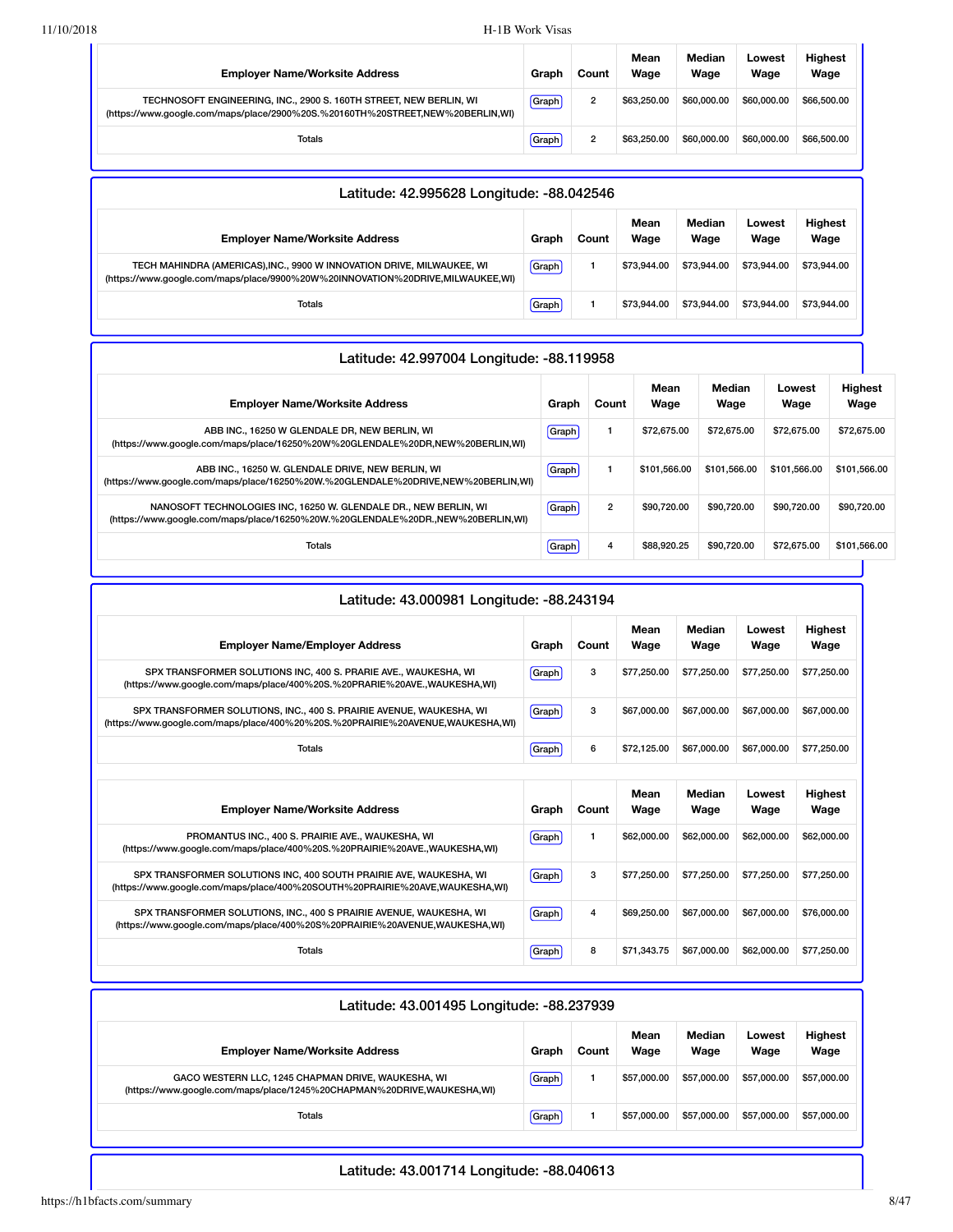| <b>Employer Name/Worksite Address</b>                                                                                                                             | Graph | Count | Mean<br>Wage | Median<br>Wage | Lowest<br>Wage | <b>Highest</b><br>Wage |
|-------------------------------------------------------------------------------------------------------------------------------------------------------------------|-------|-------|--------------|----------------|----------------|------------------------|
| MOLINA HEALTHCARE OF WISCONSIN INC., 2400 SOUTH 102ND STREET, WEST ALLIS, WI<br>(https://www.google.com/maps/place/2400%20SOUTH%20102ND%20STREET,WEST%20ALLIS,WI) | Graph |       | \$72,000.00  | \$72,000.00    | \$72,000.00    | \$72,000.00            |
| <b>Totals</b>                                                                                                                                                     | Graph |       | \$72,000.00  | \$72,000.00    | \$72,000.00    | \$72,000.00            |
|                                                                                                                                                                   |       |       |              |                |                |                        |

| Latitude: 43.002549 Longitude: -88.050381                                                                                                                |       |       |              |                |                |                        |  |  |  |
|----------------------------------------------------------------------------------------------------------------------------------------------------------|-------|-------|--------------|----------------|----------------|------------------------|--|--|--|
| <b>Employer Name/Worksite Address</b>                                                                                                                    | Graph | Count | Mean<br>Wage | Median<br>Wage | Lowest<br>Wage | <b>Highest</b><br>Wage |  |  |  |
| ROGERS MEMORIAL HOSPITAL, INC., 11101 W. LINCOLN AVE., WEST ALLIS, WI<br>(https://www.google.com/maps/place/11101%20W.%20LINCOLN%20AVE.,WEST%20ALLIS.WI) | Graph |       | \$306,313,00 | \$306,313,00   | \$306.313.00   | \$306,313.00           |  |  |  |
| Totals                                                                                                                                                   | Graph |       | \$306.313.00 | \$306.313.00   | \$306,313,00   | \$306,313.00           |  |  |  |

| Latitude: 43.002595 Longitude: -88.121619                                                                                                   |       |                |              |                |                |                        |  |  |
|---------------------------------------------------------------------------------------------------------------------------------------------|-------|----------------|--------------|----------------|----------------|------------------------|--|--|
| <b>Employer Name/Worksite Address</b>                                                                                                       | Graph | Count          | Mean<br>Wage | Median<br>Wage | Lowest<br>Wage | <b>Highest</b><br>Wage |  |  |
| EIS, INC., 16700 WEST LINCOLN AVENUE, NEW BERLIN, WI<br>(https://www.google.com/maps/place/16700%20WEST%20LINCOLN%20AVENUE,NEW%20BERLIN,WI) | Graph | $\overline{2}$ | \$55,806,00  | \$55,806.00    | \$55,806.00    | \$55,806.00            |  |  |
| Totals                                                                                                                                      | Graph | $\overline{2}$ | \$55.806.00  | \$55,806.00    | \$55,806.00    | \$55,806.00            |  |  |
|                                                                                                                                             |       |                |              |                |                |                        |  |  |

| Latitude: 43.002644 Longitude: -88.023683                                                                                                              |              |       |              |                |                |                        |  |  |  |  |  |
|--------------------------------------------------------------------------------------------------------------------------------------------------------|--------------|-------|--------------|----------------|----------------|------------------------|--|--|--|--|--|
| <b>Employer Name/Worksite Address</b>                                                                                                                  | Graph        | Count | Mean<br>Wage | Median<br>Wage | Lowest<br>Wage | <b>Highest</b><br>Wage |  |  |  |  |  |
| AURORA HEALTH CARE METRO, INC., 8901 W. LINCOLN AVE., WEST ALLIS, WI<br>(https://www.google.com/maps/place/8901%20W.%20LINCOLN%20AVE.,WEST%20ALLIS,WI) | <b>Graph</b> | 1.    | \$187.980.00 | \$187,980.00   | \$187,980,00   | \$187,980.00           |  |  |  |  |  |
| AURORA MEDICAL GROUP, INC., 8901 W LINCOLN AVE., WEST ALLIS, WI<br>(https://www.google.com/maps/place/8901%20W%20LINCOLN%20AVE.,WEST%20ALLIS,WI)       | Graph        |       | \$251,680.00 | \$251,680.00   | \$251,680.00   | \$251,680.00           |  |  |  |  |  |
| KRONSYS, INC., 8901 W. LINCOLN AVENUE, WEST ALLIS, WI<br>(https://www.google.com/maps/place/8901%20W.%20LINCOLN%20AVENUE,WEST%20ALLIS,WI)              | <b>Graph</b> |       | \$81,000.00  | \$81,000.00    | \$81,000,00    | \$81,000.00            |  |  |  |  |  |
| ACCUMEN INC., 8901 W. LINCOLN AVE, WEST ALLIS, WI<br>(https://www.google.com/maps/place/8901%20W.%20LINCOLN%20AVE,WEST%20ALLIS,WI)                     | Graph        | 3     | \$62,102.25  | \$62.102.25    | \$62,102.25    | \$62.102.25            |  |  |  |  |  |
| <b>Totals</b>                                                                                                                                          | Graph        | 6     | \$117,827.79 | \$62,102.25    | \$62,102.25    | \$251,680.00           |  |  |  |  |  |

| Latitude: 43.002747 Longitude: -88.244572                                                                                               |         |       |              |                |                |                        |
|-----------------------------------------------------------------------------------------------------------------------------------------|---------|-------|--------------|----------------|----------------|------------------------|
| <b>Employer Name/Employer Address</b>                                                                                                   | Graph   | Count | Mean<br>Wage | Median<br>Wage | Lowest<br>Wage | <b>Highest</b><br>Wage |
| PRO-EQUIPMENT, INC., 819 W. COLLEGE AVENUE, WAUKESHA, WI<br>(https://www.google.com/maps/place/819%20W.%20COLLEGE%20AVENUE,WAUKESHA,WI) | Graph   | 1     | \$61,796.80  | \$61,796.80    | \$61,796.80    | \$61,796.80            |
| Totals                                                                                                                                  | Graph   | 1     | \$61,796.80  | \$61,796.80    | \$61,796.80    | \$61,796.80            |
|                                                                                                                                         |         |       |              |                |                |                        |
| <b>Employer Name/Worksite Address</b>                                                                                                   | Graph   | Count | Mean<br>Wage | Median<br>Wage | Lowest<br>Wage | <b>Highest</b><br>Wage |
| PRO-EQUIPMENT, INC., 819 W. COLLEGE AVENUE, WAUKESHA, WI<br>(https://www.google.com/maps/place/819%20W.%20COLLEGE%20AVENUE,WAUKESHA,WI) | Graph   | 1.    | \$61,796.80  | \$61,796.80    | \$61,796.80    | \$61,796.80            |
| <b>Totals</b>                                                                                                                           | [Graph] | 1.    | \$61,796.80  | \$61,796.80    | \$61,796.80    | \$61,796.80            |

| Latitude: 43.004047 Longitude: -87.977812 |       |       |              |                |                |                        |
|-------------------------------------------|-------|-------|--------------|----------------|----------------|------------------------|
| <b>Employer Name/Worksite Address</b>     | Graph | Count | Mean<br>Wage | Median<br>Wage | Lowest<br>Wage | <b>Highest</b><br>Wage |
|                                           |       |       |              |                |                |                        |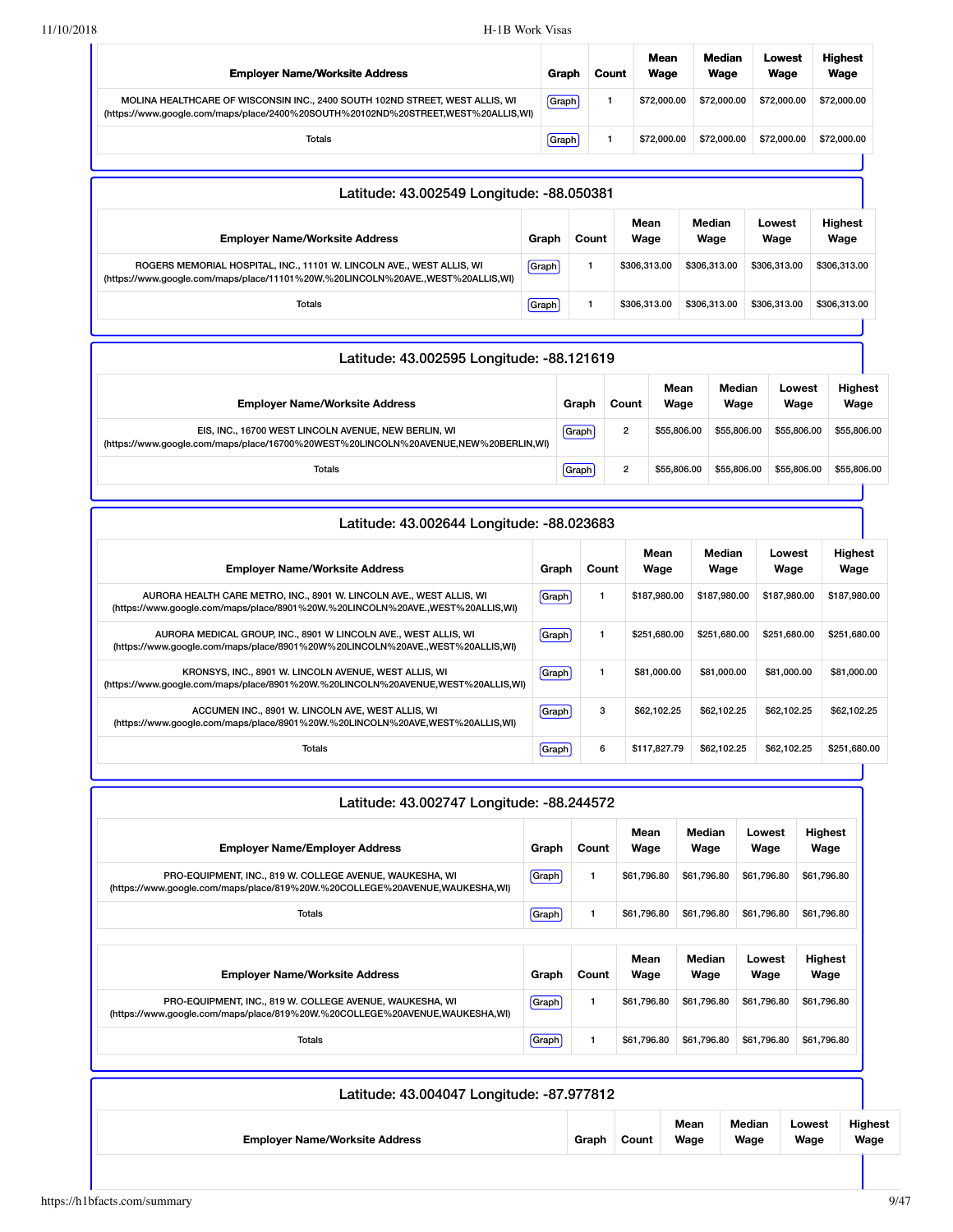| <b>Employer Name/Worksite Address</b>                                                                                                                | Graph | Count | Mean<br>Wage | Median<br>Wage | Lowest<br>Wage | <b>Highest</b><br>Wage |
|------------------------------------------------------------------------------------------------------------------------------------------------------|-------|-------|--------------|----------------|----------------|------------------------|
| LANCESOFT INC., 4855 W. ELECTRIC AVENUE, WEST MILWAUKEE, WI<br>(https://www.google.com/maps/place/4855%20W.%20ELECTRIC%20AVENUE,WEST%20MILWAUKEE,WI) | Graph |       | \$65.000.00  | \$65,000,00    | \$65,000.00    | \$65,000.00            |
| <b>Totals</b>                                                                                                                                        | Graph |       | \$65.000.00  | \$65,000,00    | \$65,000.00    | \$65,000.00            |
|                                                                                                                                                      |       |       |              |                |                |                        |

| Latitude: 43.004361 Longitude: -88.238399                                                                                                      |       |       |              |                |                |                        |  |  |  |  |  |
|------------------------------------------------------------------------------------------------------------------------------------------------|-------|-------|--------------|----------------|----------------|------------------------|--|--|--|--|--|
| <b>Employer Name/Worksite Address</b>                                                                                                          | Graph | Count | Mean<br>Wage | Median<br>Wage | Lowest<br>Wage | <b>Highest</b><br>Wage |  |  |  |  |  |
| ANU SOFTWARE CONSULTANTS, INC., 550 ELIZABETH STREET, WAUKESHA, WI<br>(https://www.google.com/maps/place/550%20ELIZABETH%20STREET,WAUKESHA,WI) | Graph |       | \$86,000,00  | \$86,000.00    | \$86,000,00    | \$86,000.00            |  |  |  |  |  |
| Totals                                                                                                                                         | Graph |       | \$86,000,00  | \$86,000,00    | \$86,000,00    | \$86,000.00            |  |  |  |  |  |

| Latitude: 43.005783 Longitude: -88.039413                                                                                  |       |       |              |                |                |                        |  |  |  |  |  |
|----------------------------------------------------------------------------------------------------------------------------|-------|-------|--------------|----------------|----------------|------------------------|--|--|--|--|--|
| <b>Employer Name/Worksite Address</b>                                                                                      | Graph | Count | Mean<br>Wage | Median<br>Wage | Lowest<br>Wage | <b>Highest</b><br>Wage |  |  |  |  |  |
| SMART WORKS, LLC, 2092 S 102 ST, WEST ALLIS, WI<br>(https://www.google.com/maps/place/2092%20S%20102%20ST,WEST%20ALLIS,WI) | Graph |       | \$73.382.00  | \$73,382.00    | \$73,382,00    | \$73,382.00            |  |  |  |  |  |
| Totals                                                                                                                     | Graph |       | \$73.382.00  | \$73,382,00    | \$73,382,00    | \$73,382.00            |  |  |  |  |  |

| Latitude: 43.006184 Longitude: -88.247063                                                                                                        |              |       |              |                |                |                 |  |  |  |  |  |  |
|--------------------------------------------------------------------------------------------------------------------------------------------------|--------------|-------|--------------|----------------|----------------|-----------------|--|--|--|--|--|--|
| <b>Employer Name/Worksite Address</b>                                                                                                            | Graph        | Count | Mean<br>Wage | Median<br>Wage | Lowest<br>Wage | Highest<br>Wage |  |  |  |  |  |  |
| GENPACT LLC, 1101 WEST. ST. PAUL AVENUE, WAUKESHA, WI<br>(https://www.google.com/maps/place/1101%20WEST.%20ST.%20PAUL%20AVENUE,WAUKESHA,WI)      | Graph        |       | \$91.465.00  | \$91,465,00    | \$91.465.00    | \$91,465.00     |  |  |  |  |  |  |
| TECH MAHINDRA (AMERICAS), INC., 1101 W ST PAUL AVE, MILWAUKEE, WI<br>(https://www.google.com/maps/place/1101%20W%20ST%20PAUL%20AVE,MILWAUKEE,WI) | Graph        |       | \$93.954.00  | \$93,954.00    | \$93,954,00    | \$93,954.00     |  |  |  |  |  |  |
| TECH MAHINDRA (AMERICAS), INC., 1101 W ST PAUL AVE, WAUKESHA, WI<br>(https://www.google.com/maps/place/1101%20W%20ST%20PAUL%20AVE,WAUKESHA,WI)   | <b>Graph</b> | 3     | \$83.112.33  | \$82,000,00    | \$73,383,00    | \$93,954.00     |  |  |  |  |  |  |
| <b>Totals</b>                                                                                                                                    | Graph!       | 5     | \$86.951.20  | \$91,465,00    | \$73,383,00    | \$93,954.00     |  |  |  |  |  |  |

| Latitude: 43.010596 Longitude: -88.023684                                                                                               |       |       |              |                |                |                        |  |  |  |  |  |
|-----------------------------------------------------------------------------------------------------------------------------------------|-------|-------|--------------|----------------|----------------|------------------------|--|--|--|--|--|
| <b>Employer Name/Employer Address</b>                                                                                                   | Graph | Count | Mean<br>Wage | Median<br>Wage | Lowest<br>Wage | <b>Highest</b><br>Wage |  |  |  |  |  |
| CHR. HANSEN, INC., 9015 W. MAPLE ST., MILWAUKEE, WI<br>(https://www.google.com/maps/place/9015%20W.%20MAPLE%20ST.,MILWAUKEE,WI)         | Graph | 1     | \$55,124.00  | \$55,124.00    | \$55,124.00    | \$55,124.00            |  |  |  |  |  |
| Totals                                                                                                                                  | Graph | 1     | \$55,124.00  | \$55,124.00    | \$55,124.00    | \$55,124.00            |  |  |  |  |  |
| <b>Employer Name/Worksite Address</b>                                                                                                   | Graph | Count | Mean<br>Wage | Median<br>Wage | Lowest<br>Wage | <b>Highest</b><br>Wage |  |  |  |  |  |
| CHR. HANSEN, INC., 9015. W. MAPLE STREET, MILWAUKEE, WI<br>(https://www.google.com/maps/place/9015.%20W.%20MAPLE%20STREET,MILWAUKEE,WI) | Graph | 1.    | \$55.124.00  | \$55,124.00    | \$55,124.00    | \$55,124.00            |  |  |  |  |  |
| Totals                                                                                                                                  | Graph | 1     | \$55,124.00  | \$55,124.00    | \$55,124.00    | \$55,124.00            |  |  |  |  |  |

| Latitude: 43.014845 Longitude: -88.230993                                                                                                                |       |       |              |                |                |                        |  |  |  |  |  |
|----------------------------------------------------------------------------------------------------------------------------------------------------------|-------|-------|--------------|----------------|----------------|------------------------|--|--|--|--|--|
| <b>Employer Name/Worksite Address</b>                                                                                                                    | Graph | Count | Mean<br>Wage | Median<br>Wage | Lowest<br>Wage | <b>Highest</b><br>Wage |  |  |  |  |  |
| GENERAL ELECTRIC COMPANY, 1101 WEST. ST. PAUL AVENUE, WAUKESHA, WI<br>(https://www.google.com/maps/place/1101%20WEST.%20ST.%20PAUL%20AVENUE,WAUKESHA,WI) | Graph |       | \$148,600.00 | \$148,600.00   | \$148,600.00   | \$148.600.00           |  |  |  |  |  |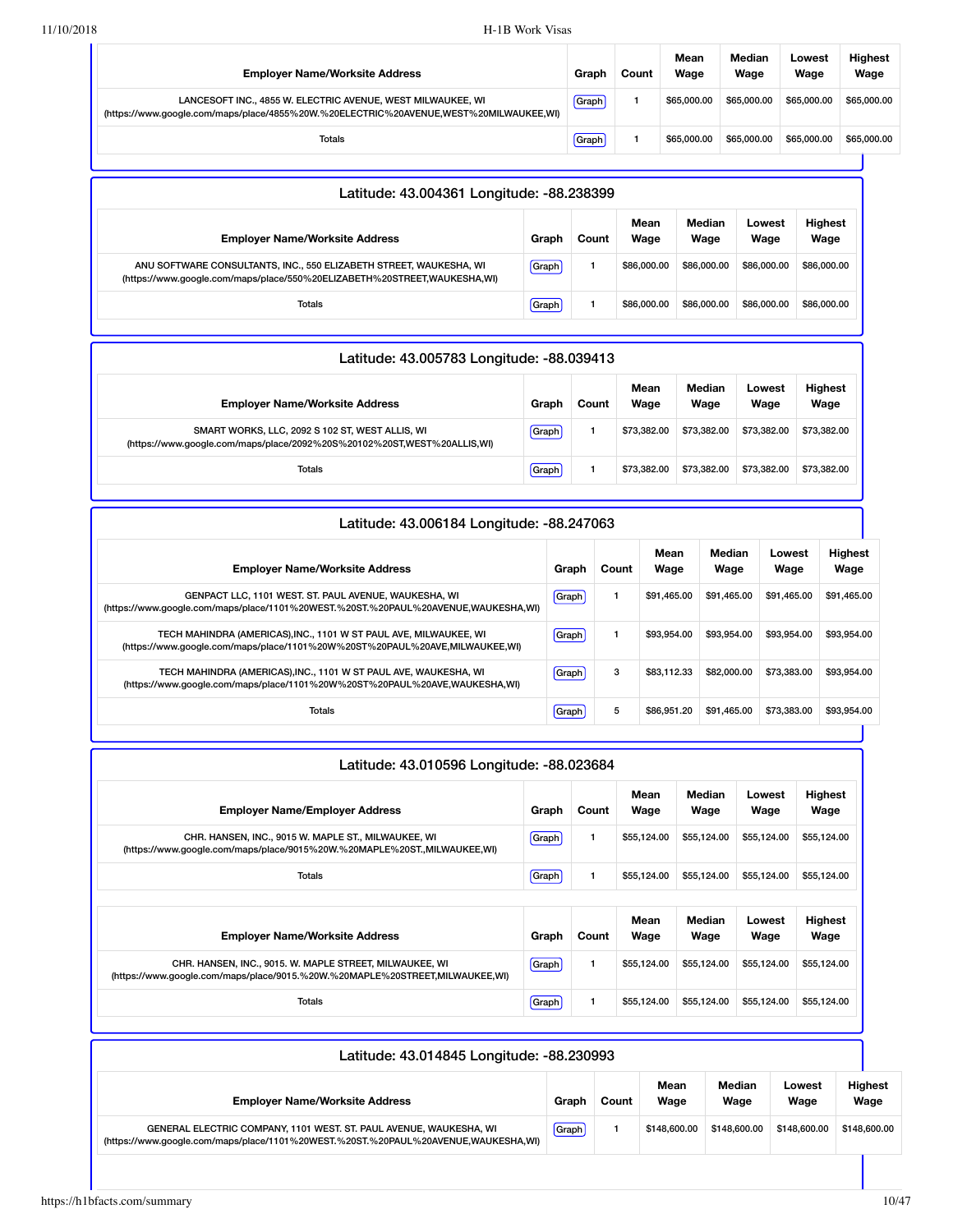| 11/10/2018 | H-1B Work Visas                                                                                                                                                                     |       |                |                  |                                |                |                |                                   |                 |                        |  |  |  |  |             |  |  |             |  |             |             |  |
|------------|-------------------------------------------------------------------------------------------------------------------------------------------------------------------------------------|-------|----------------|------------------|--------------------------------|----------------|----------------|-----------------------------------|-----------------|------------------------|--|--|--|--|-------------|--|--|-------------|--|-------------|-------------|--|
|            | <b>Employer Name/Worksite Address</b>                                                                                                                                               |       | Graph          | Count            | Mean<br>Wage                   |                | Median<br>Wage | Lowest<br>Wage                    |                 | <b>Highest</b><br>Wage |  |  |  |  |             |  |  |             |  |             |             |  |
|            | GENPACT LLC, 1101 WEST ST. PAUL AVENUE, WAUKESHA, WI<br>(https://www.google.com/maps/place/1101%20WEST%20ST.%20PAUL%20AVENUE,WAUKESHA,WI)                                           |       | Graph          | $\mathbf{1}$     | \$76,787.00                    |                | \$76,787.00    | \$76,787.00                       |                 | \$76,787.00            |  |  |  |  |             |  |  |             |  |             |             |  |
|            | Totals                                                                                                                                                                              |       | Graph          | $\boldsymbol{2}$ | \$112,693.50                   |                | \$76,787.00    | \$76,787.00                       |                 | \$148,600.00           |  |  |  |  |             |  |  |             |  |             |             |  |
|            |                                                                                                                                                                                     |       |                |                  |                                |                |                |                                   |                 |                        |  |  |  |  |             |  |  |             |  |             |             |  |
|            | Latitude: 43.020082 Longitude: -87.99304                                                                                                                                            |       |                |                  |                                |                |                |                                   |                 |                        |  |  |  |  |             |  |  |             |  |             |             |  |
|            | <b>Employer Name/Worksite Address</b>                                                                                                                                               |       | Graph          | Count            |                                | Mean<br>Wage   | Median<br>Wage |                                   | Lowest<br>Wage  | <b>Highest</b><br>Wage |  |  |  |  |             |  |  |             |  |             |             |  |
|            | CHILDREN'S HOSPITAL AND HEALTH SYSTEM, 6737 WEST WASHINGTON STREET, WEST ALLIS, WI<br>(https://www.google.com/maps/place/6737%20WEST%20WASHINGTON%20STREET,WEST%20ALLIS,WI)         |       | Graph          | $\overline{2}$   |                                | \$81,000.00    | \$74,000.00    |                                   | \$74,000.00     | \$88,000.00            |  |  |  |  |             |  |  |             |  |             |             |  |
|            | Totals                                                                                                                                                                              |       | Graph          | $\overline{2}$   |                                | \$81,000.00    | \$74,000.00    |                                   | \$74,000.00     | \$88,000.00            |  |  |  |  |             |  |  |             |  |             |             |  |
|            |                                                                                                                                                                                     |       |                |                  |                                |                |                |                                   |                 |                        |  |  |  |  |             |  |  |             |  |             |             |  |
|            | Latitude: 43.020086 Longitude: -87.992322                                                                                                                                           |       |                |                  |                                |                |                |                                   |                 |                        |  |  |  |  |             |  |  |             |  |             |             |  |
|            | <b>Employer Name/Worksite Address</b>                                                                                                                                               |       | Graph          | Count            | Mean<br>Wage                   |                | Median<br>Wage |                                   | Lowest<br>Wage  | <b>Highest</b><br>Wage |  |  |  |  |             |  |  |             |  |             |             |  |
|            | TOSHIBA AMERICA ENERGY SYSTEMS CORPORATION, 6623 W. WASHINGTON STREET, WEST<br>ALLIS, WI                                                                                            |       | Graph          | $\mathbf{1}$     | \$120,000.00                   |                | \$120,000.00   | \$120,000.00                      |                 | \$120,000.00           |  |  |  |  |             |  |  |             |  |             |             |  |
|            | (https://www.google.com/maps/place/6623%20W.%20WASHINGTON%20STREET,WEST%20ALLIS,WI)<br>Totals                                                                                       |       | Graph          | 1                | \$120,000.00                   |                | \$120,000.00   |                                   | \$120,000.00    | \$120,000.00           |  |  |  |  |             |  |  |             |  |             |             |  |
|            |                                                                                                                                                                                     |       |                |                  |                                |                |                |                                   |                 |                        |  |  |  |  |             |  |  |             |  |             |             |  |
|            | Latitude: 43.020188 Longitude: -88.109302                                                                                                                                           |       |                |                  |                                |                |                |                                   |                 |                        |  |  |  |  |             |  |  |             |  |             |             |  |
|            | <b>Employer Name/Worksite Address</b>                                                                                                                                               | Graph | Count          |                  | Mean<br>Median<br>Wage<br>Wage |                |                | Lowest<br>Highest<br>Wage<br>Wage |                 |                        |  |  |  |  |             |  |  |             |  |             |             |  |
|            | IBM CORPORATION, 1120 GREENWAY TERRACE, BROOKFIELD, WI<br>(https://www.google.com/maps/place/1120%20GREENWAY%20TERRACE,BROOKFIELD,WI)                                               | Graph | $\mathbf{1}$   |                  | \$67,954.00                    | \$67,954.00    |                | \$67,954.00                       | \$67,954.00     |                        |  |  |  |  |             |  |  |             |  |             |             |  |
|            | <b>Totals</b>                                                                                                                                                                       | Graph | 1              |                  | \$67,954.00                    | \$67,954.00    |                | \$67,954.00                       | \$67,954.00     |                        |  |  |  |  |             |  |  |             |  |             |             |  |
|            | Latitude: 43.020776 Longitude: -88.014696                                                                                                                                           |       |                |                  |                                |                |                |                                   |                 |                        |  |  |  |  |             |  |  |             |  |             |             |  |
|            | <b>Employer Name/Worksite Address</b>                                                                                                                                               |       |                | Graph            | Count                          |                | Mean<br>Wage   | Median<br>Wage                    | Lowest<br>Wage  | Highe<br>Wag           |  |  |  |  |             |  |  |             |  |             |             |  |
|            | AVANI TECHNOLOGY SOLUTIONS INC., 4701 W. GREENFIELD AVE., WI. 53214, MILWAUKEE, WI<br>(https://www.google.com/maps/place/4701%20W.%20GREENFIELD%20AVE.,%20WI.%2053214,MILWAUKEE,WI) |       |                | Graph            | 1                              |                | \$55,390.00    | \$55,390.00                       | \$55,390.00     | \$55,390               |  |  |  |  |             |  |  |             |  |             |             |  |
|            | EPEOPLE TECHNOLOGIES INC, TCS, MILWAUKEE, WI<br>(https://www.google.com/maps/place/TCS,MILWAUKEE,WI)                                                                                |       |                | Graph            | $\mathbf{1}$                   |                | \$90,000.00    | \$90,000.00                       | \$90,000.00     | \$90,000               |  |  |  |  |             |  |  |             |  |             |             |  |
|            | <b>Totals</b>                                                                                                                                                                       |       |                | Graph            | $\overline{2}$                 |                | \$72,695.00    | \$55,390.00                       | \$55,390.00     | \$90,000               |  |  |  |  |             |  |  |             |  |             |             |  |
|            | Latitude: 43.021134 Longitude: -88.196204                                                                                                                                           |       |                |                  |                                |                |                |                                   |                 |                        |  |  |  |  |             |  |  |             |  |             |             |  |
|            | <b>Employer Name/Worksite Address</b>                                                                                                                                               | Graph | Count          |                  | Mean                           | Median<br>Wage |                | Lowest<br>Wage                    | Highest<br>Wage |                        |  |  |  |  |             |  |  |             |  |             |             |  |
|            | APS HEALTHCARE BETHESDA, INC., 1800 SHEPHERD CT., WAUKESHA, WI                                                                                                                      | Graph | 2              |                  | Wage                           |                |                |                                   |                 |                        |  |  |  |  | \$94,371.94 |  |  | \$92,435.20 |  | \$92,435.20 | \$96,308.68 |  |
|            | (https://www.google.com/maps/place/1800%20SHEPHERD%20CT.,WAUKESHA,WI)<br><b>Totals</b>                                                                                              | Graph | $\overline{2}$ |                  | \$94,371.94                    | \$92,435.20    |                | \$92,435.20                       | \$96,308.68     |                        |  |  |  |  |             |  |  |             |  |             |             |  |
|            |                                                                                                                                                                                     |       |                |                  |                                |                |                |                                   |                 |                        |  |  |  |  |             |  |  |             |  |             |             |  |
|            | Latitude: 43.022146 Longitude: -88.291351                                                                                                                                           |       |                |                  |                                |                |                |                                   |                 |                        |  |  |  |  |             |  |  |             |  |             |             |  |
|            | <b>Employer Name/Employer Address</b>                                                                                                                                               |       |                | Graph            | Count                          |                | Mean<br>Wage   | Median<br>Wage                    |                 | Lowest<br>Wage         |  |  |  |  |             |  |  |             |  |             |             |  |
|            | ATC MANAGEMENT, INC., W234 N2000 RIDGEVIEW PARKWAY COURT, WAUKESHA, WI                                                                                                              |       |                | Graph            | 1                              |                | \$100,000.00   | \$100,000.00                      |                 | \$100,000.00           |  |  |  |  |             |  |  |             |  |             |             |  |

[\(https://www.google.com/maps/place/W234%20N2000%20RIDGEVIEW%20PARKWAY%20COURT,WAUKESHA,WI\)](https://www.google.com/maps/place/W234%20N2000%20RIDGEVIEW%20PARKWAY%20COURT,WAUKESHA,WI)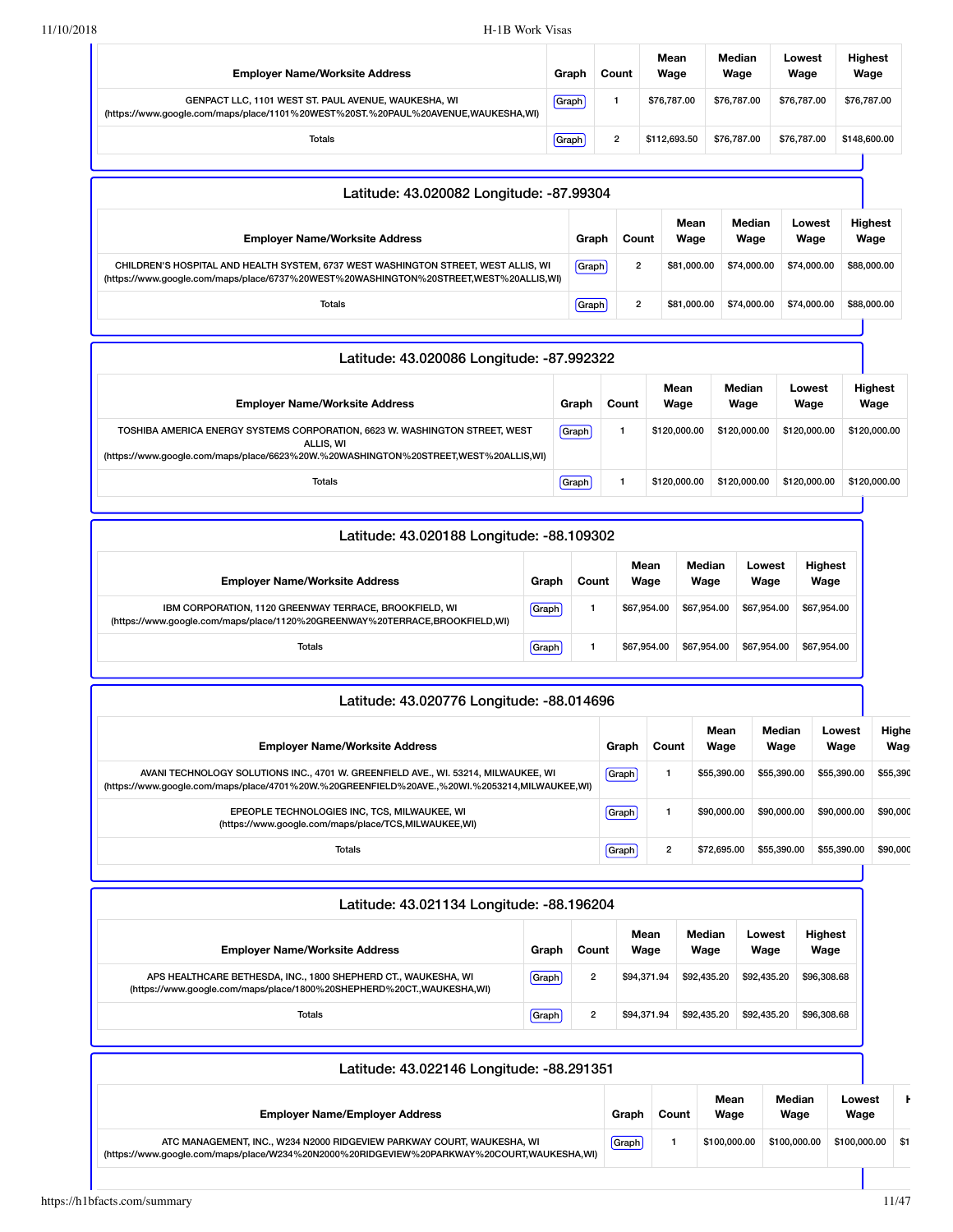| <b>Employer Name/Employer Address</b>                                                                                                                                                                      | Graph | Count                   | Mean<br>Wage | Median<br>Wage | Lowest<br>Wage | Ł            |
|------------------------------------------------------------------------------------------------------------------------------------------------------------------------------------------------------------|-------|-------------------------|--------------|----------------|----------------|--------------|
| THE SPANCRETE GROUP, INC, N16 W23415 STONERIDGE DRIVE, WAUKESHA, WI<br>(https://www.google.com/maps/place/N16%20W23415%20STONERIDGE%20DRIVE,WAUKESHA,WI)                                                   | Graph | $\overline{\mathbf{c}}$ | \$68,945.00  | \$55,390.00    | \$55,390.00    | \$8          |
| <b>Totals</b>                                                                                                                                                                                              | Graph | 3                       | \$79,296.67  | \$82,500.00    | \$55,390.00    | \$1          |
|                                                                                                                                                                                                            |       |                         |              |                |                |              |
| <b>Employer Name/Worksite Address</b>                                                                                                                                                                      | Graph | Count                   | Mean<br>Wage | Median<br>Wage | Lowest<br>Wage | t.           |
| ACCENTURE LLP, N15 W23700 STONERIDGE DR, WAUKESHA, WI<br>(https://www.qoogle.com/maps/place/N15%20W23700%20STONERIDGE%20DR,WAUKESHA,WI)                                                                    | Graph | $\mathbf{1}$            | \$73,200.00  | \$73,200.00    | \$73,200.00    | \$7          |
| ACCENTURE LLP, W237 N1500 BUSSE RD, WAUKESHA, WI<br>(https://www.google.com/maps/place/W237%20N1500%20BUSSE%20RD,WAUKESHA,WI)                                                                              | Graph | 1                       | \$73,200.00  | \$73,200.00    | \$73,200.00    | \$7          |
| ALLIED INFORMATICS, INC, W237 N1500 BUSSE ROAD., PEWAUKEE, WI<br>(https://www.google.com/maps/place/W237%20N1500%20BUSSE%20ROAD,,PEWAUKEE,WI)                                                              | Graph | $\mathbf{1}$            | \$72,000.00  | \$72,000.00    | \$72,000.00    | \$7          |
| ATC MANAGEMENT, INC., W234 N2000 RIDGEVIEW PARKWAY COURT, WAUKESHA, WI<br>(https://www.google.com/maps/place/W234%20N2000%20RIDGEVIEW%20PARKWAY%20COURT,WAUKESHA,WI)                                       | Graph | 1                       | \$100,000.00 | \$100,000.00   | \$100,000.00   | \$1          |
| GENPACT LLC, 3114 N GRANDVIEW BOULEVARD, WAUKESHA, WI<br>(https://www.google.com/maps/place/3114%20N%20GRANDVIEW%20BOULEVARD,WAUKESHA,WI)                                                                  | Graph | $\mathbf{1}$            | \$73,944.00  | \$73,944.00    | \$73,944.00    | \$7          |
| POSITIVE GROUP, LLC., GENERAL ELECTRIC CO, WAUKESHA, WI<br>(https://www.google.com/maps/place/GENERAL%20ELECTRIC%20CO,WAUKESHA,WI)                                                                         | Graph | $\mathbf{1}$            | \$74,000.00  | \$74,000.00    | \$74,000.00    | \$7          |
| PROWORQS INC., TCS/GE HEALTH CARE, WAUKESHA, WI<br>(https://www.google.com/maps/place/TCS/GE%20HEALTH%20CARE,WAUKESHA,WI)                                                                                  | Graph | $\mathbf{1}$            | \$66,000,00  | \$66,000.00    | \$66,000.00    | \$6          |
| SWANKTEK INC, SPANCRETE, WAUKESHA, WI<br>(https://www.google.com/maps/place/SPANCRETE,WAUKESHA,WI)                                                                                                         | Graph | 1                       | \$73,362.00  | \$73,362.00    | \$73,362.00    | \$7          |
| UNIVERSITY OF WISCONSIN COLLEGES, UNIVERSITY OF WISCONSIN COLLEGES-UW WAUKESHA, WAUKESHA,<br>WI (https://www.google.com/maps/place/UNIVERSITY%20OF%20WISCONSIN%20COLLEGES-<br>UW%20WAUKESHA, WAUKESHA, WI) | Graph | 1                       | \$43,500.00  | \$43,500.00    | \$43,500.00    | $$^{\prime}$ |
| THE SPANCRETE GROUP, INC, N16 W23415 STONERIDGE DRIVE, WAUKESHA, WI<br>(https://www.google.com/maps/place/N16%20W23415%20STONERIDGE%20DRIVE,WAUKESHA,WI)                                                   | Graph | $\overline{\mathbf{2}}$ | \$68,945.00  | \$55,390.00    | \$55,390.00    | \$8          |
| POSITIVE GROUP, LLC., GE HEALTHCARE, WAUKESHA, WI<br>(https://www.qoogle.com/maps/place/GE%20HEALTHCARE,WAUKESHA,WI)                                                                                       | Graph | 3                       | \$74,666.67  | \$86,000.00    | \$52,000.00    | \$8          |
| <b>Totals</b>                                                                                                                                                                                              | Graph | 14                      | \$72,221.14  | \$73,200.00    | \$43,500.00    | \$1          |

| Latitude: 43.022206 Longitude: -87.985369                                                                                                                                    |       |                |              |                |                |                       |  |  |  |
|------------------------------------------------------------------------------------------------------------------------------------------------------------------------------|-------|----------------|--------------|----------------|----------------|-----------------------|--|--|--|
| <b>Employer Name/Worksite Address</b>                                                                                                                                        | Graph | Count          | Mean<br>Wage | Median<br>Wage | Lowest<br>Wage | <b>Highes</b><br>Wage |  |  |  |
| LARSEN & TOUBRO INFOTECH LIMITED, 801 S 60TH STREET WEST ALLIS, WEST ALLIS, WI<br>(https://www.google.com/maps/place/801%20S%2060TH%20STREET%20WEST%20ALLIS,WEST%20ALLIS,WI) | Graph | $\overline{2}$ | \$62,172,00  | \$60,000,00    | \$60,000,00    | \$64,344.             |  |  |  |
| LARSEN & TOUBRO INFOTECH LIMITED, JOHNSON CONTROLS INC, MILWAUKEE, WI<br>(https://www.google.com/maps/place/JOHNSON%20CONTROLS%20INC,MILWAUKEE,WI)                           | Graph | $\overline{2}$ | \$65,820,00  | \$64,080,00    | \$64.080.00    | \$67,560.             |  |  |  |
| Totals                                                                                                                                                                       | Graph | 4              | \$63,996,00  | \$64,080,00    | \$60,000,00    | \$67,560.             |  |  |  |

| Latitude: 43.023328 Longitude: -88.203164                                                                                                                           |         |       |              |                |                |             |  |  |  |  |
|---------------------------------------------------------------------------------------------------------------------------------------------------------------------|---------|-------|--------------|----------------|----------------|-------------|--|--|--|--|
| <b>Employer Name/Employer Address</b>                                                                                                                               | Graph   | Count | Mean<br>Wage | Median<br>Wage | Lowest<br>Wage | High<br>Was |  |  |  |  |
| APERTURE LABS, INC., W223 N608 SARATOGA DRIVE, SUITE B, WAUKESHA, WI<br>(https://www.google.com/maps/place/W223%20N608%20SARATOGA%20DRIVE,%20SUITE%20B,WAUKESHA,WI) | [Graph] | 1.    | \$56,500.00  | \$56,500.00    | \$56,500.00    | \$56,50     |  |  |  |  |
| CFR ENGINES, INC., N8 W22577 JOHNSON DRIVE, PEWAUKEE, WI<br>(https://www.google.com/maps/place/N8%20W22577%20JOHNSON%20DRIVE,PEWAUKEE,WI)                           | [Graph] | 1.    | \$95,000.00  | \$95,000.00    | \$95,000.00    | \$95,00     |  |  |  |  |
| COOPER POWER SYSTEMS, 2300 BADGER DRIVE, WAUKESHA, WI<br>(https://www.google.com/maps/place/2300%20BADGER%20DRIVE,WAUKESHA,WI)                                      | Graph   | 1     | \$77,896.00  | \$77,896,00    | \$77,896.00    | \$77,89     |  |  |  |  |
| Totals                                                                                                                                                              | Graph   | 3     | \$76,465.33  | \$77,896.00    | \$56,500.00    | \$95,00     |  |  |  |  |
|                                                                                                                                                                     |         |       |              |                |                |             |  |  |  |  |
| <b>Employer Name/Worksite Address</b>                                                                                                                               | Graph   | Count | Mean<br>Wage | Median<br>Wage | Lowest<br>Wage | High<br>Was |  |  |  |  |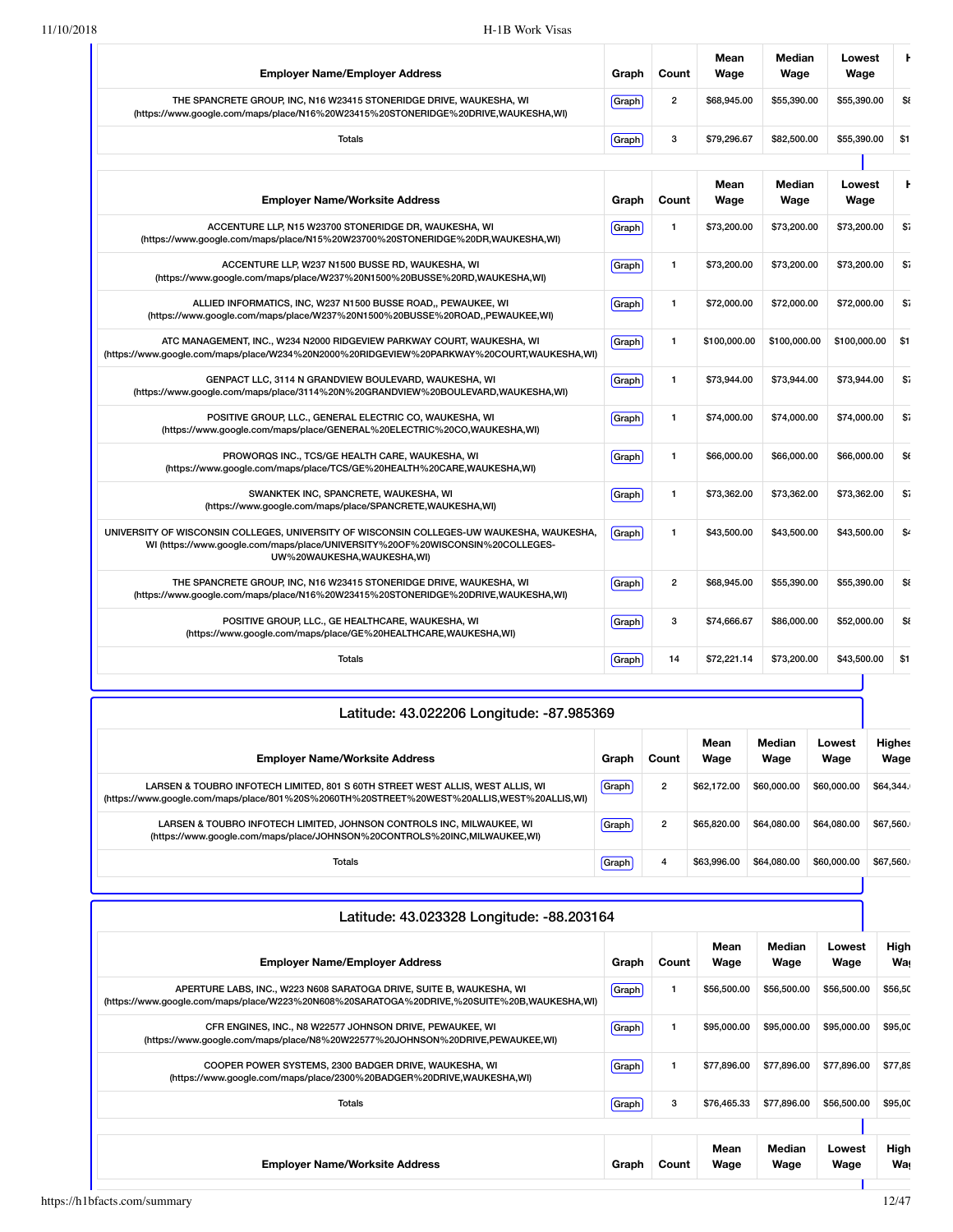| <b>Employer Name/Worksite Address</b>                                                                                                                               | Graph | Count          | Mean<br>Wage | Median<br>Wage | Lowest<br>Wage | High<br><b>Wa</b> |
|---------------------------------------------------------------------------------------------------------------------------------------------------------------------|-------|----------------|--------------|----------------|----------------|-------------------|
| APERTURE LABS, INC., W223 N608 SARATOGA DRIVE, SUITE B, WAUKESHA, WI<br>(https://www.google.com/maps/place/W223%20N608%20SARATOGA%20DRIVE,%20SUITE%20B,WAUKESHA,WI) | Graph | 1              | \$56,500.00  | \$56,500.00    | \$56,500.00    | \$56,50           |
| CFR ENGINES, INC., N8 W22577 JOHNSON DRIVE, PEWAUKEE, WI<br>(https://www.google.com/maps/place/N8%20W22577%20JOHNSON%20DRIVE,PEWAUKEE,WI)                           | Graph | 1              | \$95,000.00  | \$95,000.00    | \$95,000.00    | \$95.00           |
| DATAMETRICS SOFTWARE SYSTEMS, INC, GE HEALTHCARE, WAUKESHA, WI<br>(https://www.qoogle.com/maps/place/GE%20HEALTHCARE,WAUKESHA,WI)                                   | Graph | 1              | \$56,000.00  | \$56,000.00    | \$56,000.00    | \$56,00           |
| NIXSOL, INC., 3200 N. GRANDVIEW BLVD., WAUKESHA, WI<br>(https://www.google.com/maps/place/3200%20N.%20GRANDVIEW%20BLVD.,WAUKESHA,WI)                                | Graph | 1              | \$62,000.00  | \$62,000.00    | \$62,000.00    | \$62,00           |
| INSILICO LOGIX LLC, 3114 N GRANDVIEW BLVD, WAUKESHA, WI<br>(https://www.google.com/maps/place/3114%20N%20GRANDVIEW%20BLVD,WAUKESHA,WI)                              | Graph | $\overline{2}$ | \$82,000,00  | \$80,000,00    | \$80,000,00    | \$84.00           |
| NORTHERN STAR INDUSTRIES, INC., W229 N1433 WESTWOOD DR., WAUKESHA, WI<br>(https://www.google.com/maps/place/W229%20N1433%20WESTWOOD%20DR.,WAUKESHA,WI)              | Graph | $\overline{2}$ | \$84.531.22  | \$77.062.44    | \$77.062.44    | \$92.00           |
| NORTHERN STAR INDUSTRIES, INC., W229 N1433 WESTWOOD DRIVE, WAUKESHA, WI<br>(https://www.google.com/maps/place/W229%20N1433%20WESTWOOD%20DRIVE,WAUKESHA,WI)          | Graph | $\overline{2}$ | \$70,338.00  | \$68,000.00    | \$68,000.00    | \$72,67           |
| QUEST GLOBAL CORPORATION, 3000 N GRANDVIEW BOULEVARD, WAUKESHA, WI<br>(https://www.google.com/maps/place/3000%20N%20GRANDVIEW%20BOULEVARD,WAUKESHA,WI)              | Graph | $\overline{2}$ | \$73,050.00  | \$72,700.00    | \$72,700.00    | \$73,40           |
| CAPGEMINI AMERICA INC, 3000 N GRANDVIEW BLVD, WAUKESHA, WI<br>(https://www.google.com/maps/place/3000%20N%20GRANDVIEW%20BLVD,WAUKESHA,WI)                           | Graph | 9              | \$71.966.67  | \$72,300,00    | \$70,100.00    | \$73.50           |
| <b>Totals</b>                                                                                                                                                       | Graph | 21             | \$73,192.31  | \$72,676.00    | \$56,000.00    | \$95,00           |

| Latitude: 43.023492 Longitude: -87.986903                                                                                                                                                                    |       |                         |              |                |
|--------------------------------------------------------------------------------------------------------------------------------------------------------------------------------------------------------------|-------|-------------------------|--------------|----------------|
| <b>Employer Name/Worksite Address</b>                                                                                                                                                                        | Graph | Count                   | Mean<br>Wage | Median<br>Wage |
| ARETE CONSULTING SERVICES, INC., 801 S 60TH ST., WEST ALLIS, WI<br>(https://www.google.com/maps/place/801%20S%2060TH%20ST.,WEST%20ALLIS,WI)                                                                  | Graph | $\mathbf{1}$            | \$74,000.00  | \$74,000.0     |
| INFOSYS LIMITED, 801 S, 60TH ST,, WEST ALLIS, WI<br>(https://www.google.com/maps/place/801%20S,%2060TH%20ST,,WEST%20ALLIS,WI)                                                                                | Graph | $\mathbf{1}$            | \$98,000.00  | \$98,000.0     |
| LARSEN & TOUBRO INFOTECH LIMITED, JOHNSON CONTROLS INC, 801 SOUTH 60TH STREET, WEST ALLIS, WI<br>(https://www.google.com/maps/place/JOHNSON%20CONTROLS%20INC,%20801%20SOUTH%2060TH%20STREET,WEST%20ALLIS,WI) | Graph | 1                       | \$76,176.00  | \$76.176.0     |
| LARSEN & TOUBRO INFOTECH LIMITED, JOHNSON CONTROLS INC., 801 S 60TH STREET, MILWAUKEE, WI<br>(https://www.google.com/maps/place/JOHNSON%20CONTROLS%20INC.,%20801%20S%2060TH%20STREET,MILWAUKEE,WI)           | Graph | 1                       | \$69,192.00  | \$69,192.0     |
| LARSEN & TOUBRO INFOTECH LIMITED, JOHNSON CONTROLS INC., MILWAUKEE, WI<br>(https://www.google.com/maps/place/JOHNSON%20CONTROLS%20INC.,MILWAUKEE,WI)                                                         | Graph | $\mathbf{1}$            | \$65,292.00  | \$65,292.0     |
| LARSEN & TOUBRO INFOTECH LIMITED, JOHNSON CONTROLS, 801 S. 60TH STREET, WEST ALLIS, WI<br>(https://www.google.com/maps/place/JOHNSON%20CONTROLS,%20801%20S.%2060TH%20STREET,WEST%20ALLIS,WI)                 | Graph | $\mathbf{1}$            | \$88,320.00  | \$88,320.0     |
| LARSEN & TOUBRO INFOTECH LIMITED, JOHNSON CONTROLS, MILWAUKEE, WI<br>(https://www.google.com/maps/place/JOHNSON%20CONTROLS,MILWAUKEE,WI)                                                                     | Graph | $\mathbf{1}$            | \$72,408.00  | \$72,408.0     |
| LARSEN & TOUBRO INFOTECH LIMITED, JOHNSON CONTROLS, WEST ALLIS, WI<br>(https://www.google.com/maps/place/JOHNSON%20CONTROLS,WEST%20ALLIS,WI)                                                                 | Graph | 1                       | \$68,736.00  | \$68,736.0     |
| SAVEN TECHNOLOGIES, INC, 801 SOUTH, MILWAUKEE, WI (https://www.google.com/maps/place/801%20SOUTH,MILWAUKEE,WI)                                                                                               | Graph | 1                       | \$90,000.00  | \$90,000.0     |
| JOHNSON CONTROLS, INC., 801 S. 60TH STREET, MILWAUKEE, WI<br>(https://www.google.com/maps/place/801%20S.%2060TH%20STREET,MILWAUKEE,WI)                                                                       | Graph | $\overline{2}$          | \$80,880.50  | \$73,382.0     |
| LARSEN & TOUBRO INFOTECH LIMITED, JOHNSON CONTROLS INC, 801 S 60TH STREET, WEST ALLIS, WI<br>(https://www.google.com/maps/place/JOHNSON%20CONTROLS%20INC,%20801%20S%2060TH%20STREET,WEST%20ALLIS,WI)         | Graph | $\overline{\mathbf{2}}$ | \$81,890.00  | \$61,380.0     |
| JOHNSON CONTROLS, INC., 801 S. 60TH ST., MILWAUKEE, WI<br>(https://www.google.com/maps/place/801%20S.%2060TH%20ST.,MILWAUKEE,WI)                                                                             | Graph | 3                       | \$84,635.33  | \$85,946.0     |
| SAP AMERICA, INC., 801 S 60TH STREET, WEST ALLIS, WI<br>(https://www.google.com/maps/place/801%20S%2060TH%20STREET,WEST%20ALLIS,WI)                                                                          | Graph | 3                       | \$87,297.00  | \$97,843.0     |
| ENTERPRISE SOLUTIONS, INC., 801 SOUTH 60TH STREET, WEST ALLIS, WI<br>(https://www.google.com/maps/place/801%20SOUTH%2060TH%20STREET,WEST%20ALLIS,WI)                                                         | Graph | 4                       | \$92,971.00  | \$90,000.0     |
| TATA CONSULTANCY SERVICES LIMITED, 801 SOUTH 60TH STREET, MILWAUKEE, WI<br>(https://www.google.com/maps/place/801%20SOUTH%2060TH%20STREET,MILWAUKEE,WI)                                                      | Graph | 4                       | \$73,750.00  | \$62,500.0     |
| ARVYN TECHNOLOGIES, INC, 801 S 60TH ST, WEST ALLIS, WI<br>(https://www.google.com/maps/place/801%20S%2060TH%20ST,WEST%20ALLIS,WI)                                                                            | Graph | 5                       | \$63,240.00  | \$60,700.0     |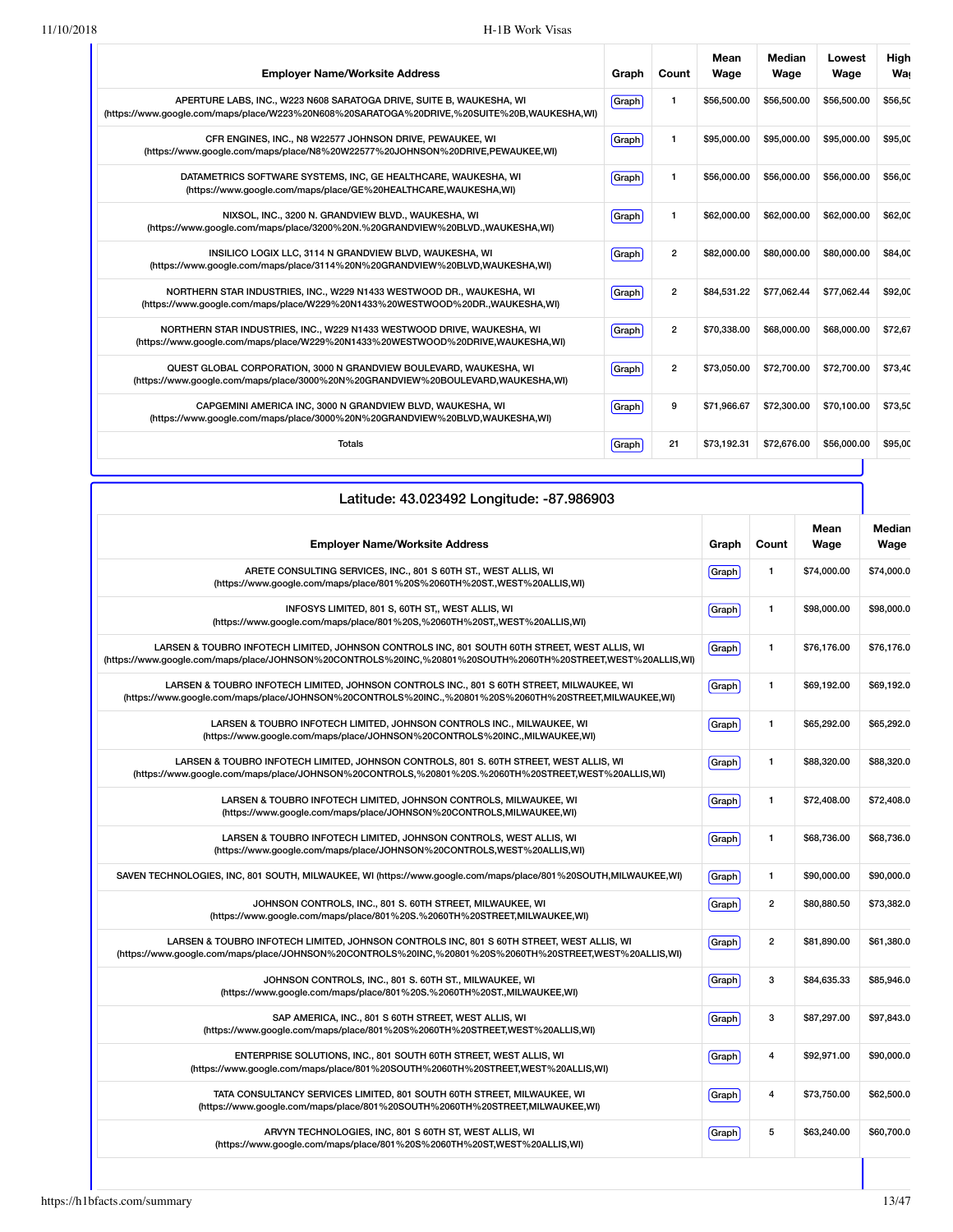| <b>Employer Name/Worksite Address</b>                                                                                                                    | Graph        | Count          | Mean<br>Wage | Median<br>Wage |
|----------------------------------------------------------------------------------------------------------------------------------------------------------|--------------|----------------|--------------|----------------|
| JOHNSON CONTROLS, INC., 801 S. 60TH STREET, WEST ALLIS, WI<br>(https://www.google.com/maps/place/801%20S.%2060TH%20STREET,WEST%20ALLIS,WI)               | Graph        | 6              | \$103,169.90 | \$98,322.0     |
| JOHNSON CONTROLS, INC., 801 S. 60TH ST., WEST ALLIS, WI<br>(https://www.google.com/maps/place/801%20S.%2060TH%20ST.,WEST%20ALLIS,WI)                     | <b>Graph</b> | $\overline{7}$ | \$99,699.43  | \$100,110.0    |
| LARSEN & TOUBRO INFOTECH LIMITED, JOHNSON CONTROLS INC., WEST ALLIS, WI<br>(https://www.google.com/maps/place/JOHNSON%20CONTROLS%20INC.,WEST%20ALLIS,WI) | Graph        | 8              | \$72,885.38  | \$68,712.0     |
| INDU, LLC, 801 S 60TH ST, MILWAUKEE, WI (https://www.google.com/maps/place/801%20S%2060TH%20ST,MILWAUKEE,WI)                                             | Graph        | 12             | \$73,357.42  | \$70,000.0     |
| INFOSYS LIMITED, 801 S 60TH STREET, MILWAUKEE, WI<br>(https://www.google.com/maps/place/801%20S%2060TH%20STREET,MILWAUKEE,WI)                            | Graph        | 19             | \$94,981.05  | \$98,000.0     |
| INFOSYS LIMITED, 801 S. 60TH ST, WEST ALLIS, WI<br>(https://www.google.com/maps/place/801%20S.%2060TH%20ST.WEST%20ALLIS.WI)                              | Graph        | 66             | \$80,463.52  | \$73,727.0     |
| Totals                                                                                                                                                   | Graph        | 150            | \$82,813.77  | \$76,157.0     |
|                                                                                                                                                          |              |                |              |                |

| Latitude: 43.024824 Longitude: -88.029329                                                                                 |       |              |              |                |                |                        |
|---------------------------------------------------------------------------------------------------------------------------|-------|--------------|--------------|----------------|----------------|------------------------|
| <b>Employer Name/Employer Address</b>                                                                                     | Graph | Count        | Mean<br>Wage | Median<br>Wage | Lowest<br>Wage | <b>Highest</b><br>Wage |
| AVANTI FOODS CORP, 605 S 94TH ST., MILWAUKEE, WI<br>(https://www.google.com/maps/place/605%20S%2094TH%20ST.,MILWAUKEE,WI) | Graph | $\mathbf{1}$ | \$47,600.00  | \$47,600.00    | \$47,600.00    | \$47,600.00            |
| Totals                                                                                                                    | Graph | $\mathbf{1}$ | \$47,600.00  | \$47,600.00    | \$47,600.00    | \$47,600.00            |
|                                                                                                                           |       |              |              |                |                |                        |
| <b>Employer Name/Worksite Address</b>                                                                                     | Graph | Count        | Mean<br>Wage | Median<br>Wage | Lowest<br>Wage | <b>Highest</b><br>Wage |
| AVANTI FOODS CORP, 605 S 94TH ST., MILWAUKEE, WI<br>(https://www.google.com/maps/place/605%20S%2094TH%20ST.,MILWAUKEE,WI) | Graph | $\mathbf{1}$ | \$47,600.00  | \$47,600.00    | \$47,600.00    | \$47,600.00            |
| Totals                                                                                                                    | Graph | 1            | \$47,600.00  | \$47,600.00    | \$47,600.00    | \$47,600.00            |

| Latitude: 43.026573 Longitude: -88.220731                                                                                            |       |       |              |                |                |                        |
|--------------------------------------------------------------------------------------------------------------------------------------|-------|-------|--------------|----------------|----------------|------------------------|
| <b>Employer Name/Worksite Address</b>                                                                                                | Graph | Count | Mean<br>Wage | Median<br>Wage | Lowest<br>Wage | <b>Highest</b><br>Wage |
| COOPER POWER SYSTEMS, 1900 E NORTH STREET, WAUKESHA, WI<br>(https://www.google.com/maps/place/1900%20E%20NORTH%20STREET,WAUKESHA,WI) | Graph |       | \$77.896.00  | \$77.896.00    | \$77,896,00    | \$77.896.00            |
| Totals                                                                                                                               | Graph |       | \$77.896.00  | \$77,896,00    | \$77,896,00    | \$77,896.00            |

| Latitude: 43.027521 Longitude: -88.187309                                                                                      |         |                |              |                |                |                        |
|--------------------------------------------------------------------------------------------------------------------------------|---------|----------------|--------------|----------------|----------------|------------------------|
| <b>Employer Name/Employer Address</b>                                                                                          | Graph   | Count          | Mean<br>Wage | Median<br>Wage | Lowest<br>Wage | Highest<br>Wage        |
| WESTOWN VETERINARY CLINIC S.C., 21, WAUKESHA, WI<br>(https://www.google.com/maps/place/21,WAUKESHA,WI)                         | Graph   | 1              | \$68,640.00  | \$68,640,00    | \$68,640,00    | \$68,640.00            |
| WESTOWN VETERINARY CLINIC S.C., 21675 HWY 18, WAUKESHA, WI<br>(https://www.google.com/maps/place/21675%20HWY%2018,WAUKESHA,WI) | Graph   | 1              | \$68,640,00  | \$68,640,00    | \$68,640,00    | \$68,640.00            |
| <b>Totals</b>                                                                                                                  | Graph   | $\overline{2}$ | \$68,640,00  | \$68,640.00    | \$68,640,00    | \$68,640.00            |
|                                                                                                                                |         |                |              |                |                |                        |
| <b>Employer Name/Worksite Address</b>                                                                                          | Graph   | Count          | Mean<br>Wage | Median<br>Wage | Lowest<br>Wage | <b>Highest</b><br>Wage |
| WESTOWN VETERINARY CLINIC S.C., 21675 HWY 18, WAUKESHA, WI<br>(https://www.google.com/maps/place/21675%20HWY%2018,WAUKESHA,WI) | [Graph] | $\overline{2}$ | \$68,640,00  | \$68,640,00    | \$68,640,00    | \$68,640,00            |
| <b>Totals</b>                                                                                                                  | Graph   | $\overline{2}$ | \$68,640,00  | \$68,640,00    | \$68,640,00    | \$68,640.00            |
|                                                                                                                                |         |                |              |                |                |                        |

### Latitude: 43.027824 Longitude: -88.087028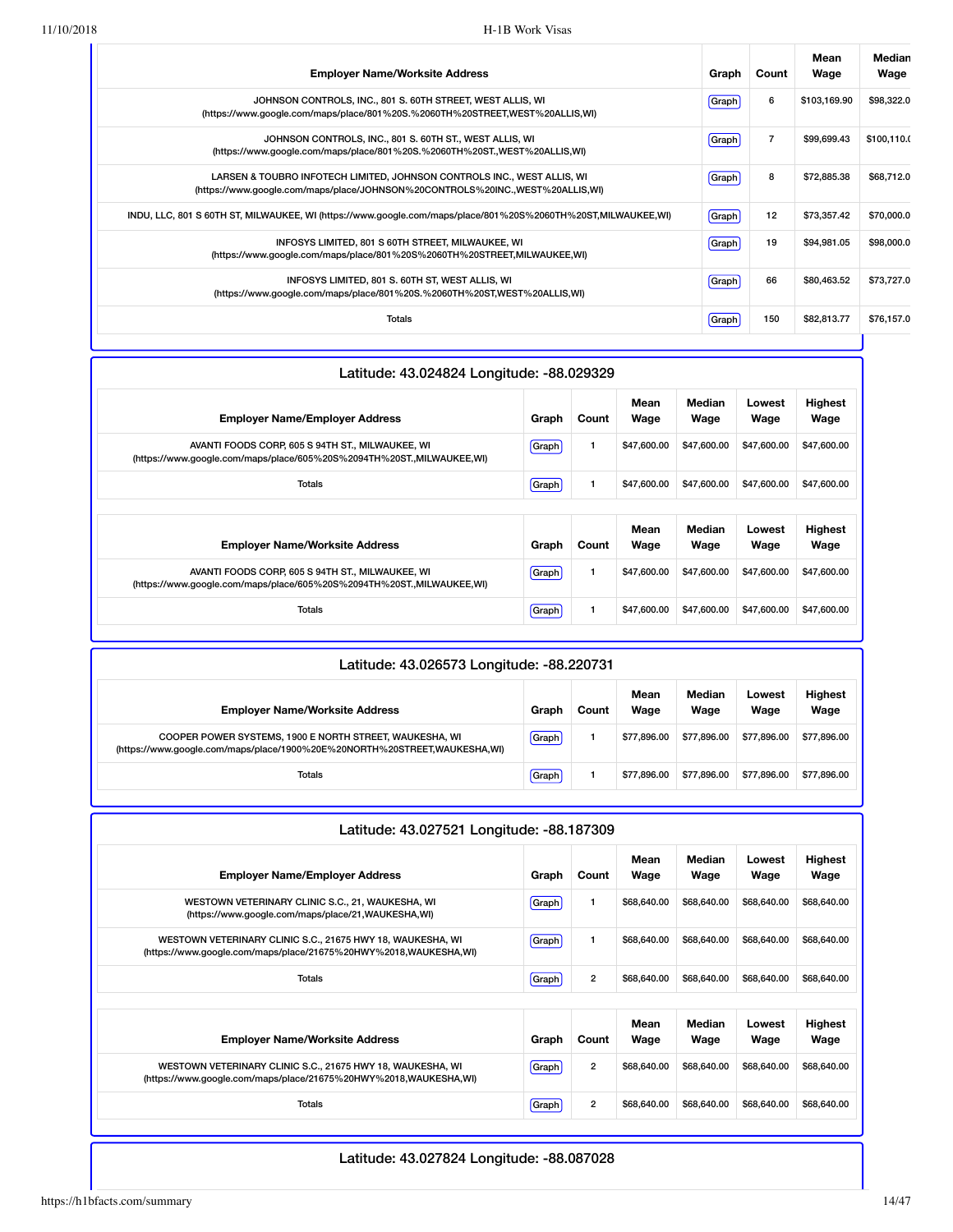| <b>Employer Name/Worksite Address</b>                                                                                                                     | Graph | Count          | Mean<br>Wage | Median<br>Wage | Lowest<br>Wage | <b>Highest</b><br>Wage |
|-----------------------------------------------------------------------------------------------------------------------------------------------------------|-------|----------------|--------------|----------------|----------------|------------------------|
| BHRIGUS, INC., 350 N SUNNY SLOPE RD, BROOKFIELD, WI<br>(https://www.google.com/maps/place/350%20N%20SUNNY%20SLOPE%20RD,BROOKFIELD,WI)                     | Graph |                | \$65,000.00  | \$65,000.00    | \$65,000,00    | \$65,000.00            |
| THOMSON REUTERS (MARKETS) LLC, 350 N. SUNNY SLOPE RD., BROOKFIELD, WI<br>(https://www.google.com/maps/place/350%20N.%20SUNNY%20SLOPE%20RD.,BROOKFIELD,WI) | Graph | $\overline{2}$ | \$86,365,00  | \$85,800,00    | \$85,800,00    | \$86,930,00            |
| Totals                                                                                                                                                    | Graph | 3              | \$79,243,33  | \$85,800,00    | \$65,000,00    | \$86,930,00            |

| Latitude: 43.029216 Longitude: -88.174767                                                                                                           |       |                         |              |                |                |                        |
|-----------------------------------------------------------------------------------------------------------------------------------------------------|-------|-------------------------|--------------|----------------|----------------|------------------------|
| <b>Employer Name/Employer Address</b>                                                                                                               | Graph | Count                   | Mean<br>Wage | Median<br>Wage | Lowest<br>Wage | <b>Highest</b><br>Wage |
| IMMUCOR GTI DIAGNOSTICS, INC., 20925 CROSSROADS CIRCLE, WAUKESHA, WI<br>(https://www.google.com/maps/place/20925%20CROSSROADS%20CIRCLE,WAUKESHA,WI) | Graph | $\overline{2}$          | \$73,046.50  | \$59,573.00    | \$59,573.00    | \$86,520.00            |
| <b>Totals</b>                                                                                                                                       | Graph | $\overline{2}$          | \$73,046.50  | \$59,573.00    | \$59,573.00    | \$86,520.00            |
|                                                                                                                                                     |       |                         | Mean         | Median         | Lowest         | <b>Highest</b>         |
| <b>Employer Name/Worksite Address</b>                                                                                                               | Graph | Count                   | Wage         | Wage           | Wage           | Wage                   |
| IMMUCOR GTI DIAGNOSTICS, INC., 20925 CROSSROADS CIRCLE, WAUKESHA, WI<br>(https://www.qoogle.com/maps/place/20925%20CROSSROADS%20CIRCLE,WAUKESHA,WI) | Graph | $\overline{2}$          | \$73,046.50  | \$59,573,00    | \$59,573,00    | \$86,520.00            |
| Totals                                                                                                                                              | Graph | $\overline{\mathbf{c}}$ | \$73,046.50  | \$59,573.00    | \$59,573.00    | \$86,520.00            |

| Latitude: 43.0294 Longitude: -88.139871                                                                                                                          |       |                |              |                |                |                        |
|------------------------------------------------------------------------------------------------------------------------------------------------------------------|-------|----------------|--------------|----------------|----------------|------------------------|
| <b>Employer Name/Employer Address</b>                                                                                                                            | Graph | Count          | Mean<br>Wage | Median<br>Wage | Lowest<br>Wage | <b>Highest</b><br>Wage |
| FEDEX CORPORATE SERVICES, INC., 17950 W CORPORATE DRIVE, BROOKFIELD, WI<br>(https://www.google.com/maps/place/17950%20W%20CORPORATE%20DRIVE,BROOKFIELD,WI)       | Graph | 1              | \$91,374.00  | \$91.374.00    | \$91.374.00    | \$91,374.00            |
| FEDEX CORPORATE SERVICES, INC., 17950 WEST CORPORATE DRIVE, BROOKFIELD, WI<br>(https://www.google.com/maps/place/17950%20WEST%20CORPORATE%20DRIVE,BROOKFIELD,WI) | Graph | $\overline{2}$ | \$82,555,00  | \$82,555.00    | \$82,555.00    | \$82,555.00            |
| Totals                                                                                                                                                           | Graph | 3              | \$85,494.67  | \$82,555.00    | \$82,555.00    | \$91,374.00            |
|                                                                                                                                                                  |       |                | Mean         | <b>Median</b>  | Lowest         | <b>Highest</b>         |
| <b>Employer Name/Worksite Address</b>                                                                                                                            | Graph | Count          | Wage         | Wage           | Wage           | Wage                   |
| FEDEX CORPORATE SERVICES, INC., 17950 W CORPORATE DRIVE, BROOKFIELD, WI<br>(https://www.google.com/maps/place/17950%20W%20CORPORATE%20DRIVE,BROOKFIELD,WI)       | Graph | $\mathbf{1}$   | \$91.374.00  | \$91.374.00    | \$91.374.00    | \$91,374.00            |
| FEDEX CORPORATE SERVICES, INC., 17950 W. CORPORATE DRIVE, BROOKFIELD, WI<br>(https://www.google.com/maps/place/17950%20W.%20CORPORATE%20DRIVE,BROOKFIELD,WI)     | Graph | $\mathbf{1}$   | \$55,390.00  | \$55,390.00    | \$55,390.00    | \$55,390.00            |
| FEDEX CORPORATE SERVICES, INC., 17950 WEST CORPORATE DRIVE, BROOKFIELD, WI<br>(https://www.google.com/maps/place/17950%20WEST%20CORPORATE%20DRIVE,BROOKFIELD,WI) | Graph | $\overline{2}$ | \$82,555.00  | \$82,555.00    | \$82,555.00    | \$82,555.00            |
| SYNTEL CONSULTING INC., 17950 W CORPORATE DR, BROOKFIELD, WI<br>(https://www.google.com/maps/place/17950%20W%20CORPORATE%20DR,BROOKFIELD,WI)                     | Graph | 6              | \$75,869.33  | \$73,382.00    | \$61,000.00    | \$94,840.00            |
| <b>Totals</b>                                                                                                                                                    | Graph | 10             | \$76,709.00  | \$73,382.00    | \$55,390.00    | \$94,840.00            |

| Latitude: 43.02953 Longitude: -88.139894                                                                                                                 | Median<br><b>Highest</b><br>Mean<br>Lowest<br>Wage<br>Wage<br>Wage<br>Wage<br>Graph<br>Count<br>\$85,490.16<br>\$85,490.16<br>Graph<br>\$85,490.16<br>\$85,490.16<br>\$55,390,00<br>\$55,390,00<br>\$55,390,00<br>\$55,390.00<br>Graph<br>$\overline{2}$<br>\$55,390,00<br>Graph<br>\$70,440.08<br>\$55,390,00<br>\$85,490.16 |  |  |  |
|----------------------------------------------------------------------------------------------------------------------------------------------------------|-------------------------------------------------------------------------------------------------------------------------------------------------------------------------------------------------------------------------------------------------------------------------------------------------------------------------------|--|--|--|
| <b>Employer Name/Employer Address</b>                                                                                                                    |                                                                                                                                                                                                                                                                                                                               |  |  |  |
| CONNECTURE, INC., 18500 WEST CORPORATE DRIVE, BROOKFIELD, WI<br>(https://www.google.com/maps/place/18500%20WEST%20CORPORATE%20DRIVE,BROOKFIELD,WI)       |                                                                                                                                                                                                                                                                                                                               |  |  |  |
| FEDEX CORPORATE SERVICES. INC., 17950 W CORPORATE ROAD, BROOKFIELD, WI<br>(https://www.google.com/maps/place/17950%20W%20CORPORATE%20ROAD,BROOKFIELD,WI) |                                                                                                                                                                                                                                                                                                                               |  |  |  |
| Totals                                                                                                                                                   |                                                                                                                                                                                                                                                                                                                               |  |  |  |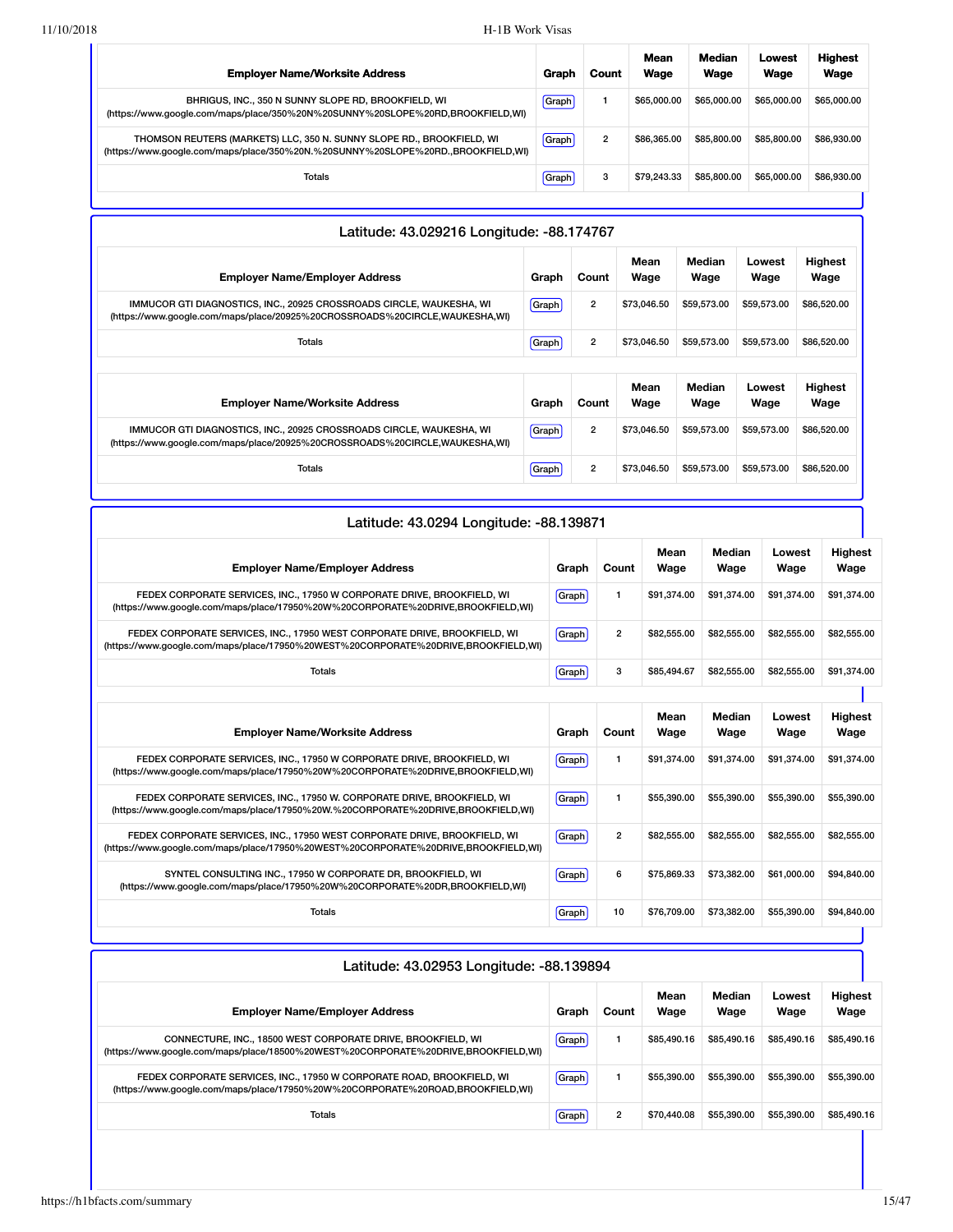| <b>Employer Name/Worksite Address</b>                                                                                                                       | Graph        | Count | Mean<br>Wage | Median<br>Wage | Lowest<br>Wage | <b>Highest</b><br>Wage |
|-------------------------------------------------------------------------------------------------------------------------------------------------------------|--------------|-------|--------------|----------------|----------------|------------------------|
| CONNECTURE, INC., 18500 WEST CORPORATE DRIVE, BROOKFIELD, WI<br>(https://www.google.com/maps/place/18500%20WEST%20CORPORATE%20DRIVE,BROOKFIELD,WI)          | <b>Graph</b> |       | \$85.490.16  | \$85,490.16    | \$85,490.16    | \$85,490.16            |
| SPECIALIST RESOURCES GLOBAL INC. 18500 W CORPORATE DRIVE. BROOKFIELD. WI<br>(https://www.google.com/maps/place/18500%20W%20CORPORATE%20DRIVE,BROOKFIELD,WI) | <b>Graph</b> |       | \$96,520.08  | \$96,520.08    | \$96,520.08    | \$96,520.08            |
| Totals                                                                                                                                                      | Graph        | 2     | \$91.005.12  | \$85,490.16    | \$85,490.16    | \$96,520.08            |

| Latitude: 43.029587 Longitude: -88.145322                                                                                                                 |         |       |              |                |                |                        |
|-----------------------------------------------------------------------------------------------------------------------------------------------------------|---------|-------|--------------|----------------|----------------|------------------------|
| <b>Employer Name/Worksite Address</b>                                                                                                                     | Graph   | Count | Mean<br>Wage | Median<br>Wage | Lowest<br>Wage | <b>Highest</b><br>Wage |
| INTERNATIONAL SOLUTIONS GROUP, INC., 18650 CORPORATE DRIVE, BROOKFIELD, WI<br>(https://www.google.com/maps/place/18650%20CORPORATE%20DRIVE,BROOKFIELD,WI) | [Graph] |       | \$47.840.00  | \$47,840,00    | \$47,840,00    | \$47,840.00            |
| <b>Totals</b>                                                                                                                                             | Graph   |       | \$47,840.00  | \$47,840,00    | \$47,840,00    | \$47,840.00            |

| Latitude: 43.029726 Longitude: -88.145413                                                                                                                                     |       |       |              |                |                |      |
|-------------------------------------------------------------------------------------------------------------------------------------------------------------------------------|-------|-------|--------------|----------------|----------------|------|
| <b>Employer Name/Employer Address</b>                                                                                                                                         | Graph | Count | Mean<br>Wage | Median<br>Wage | Lowest<br>Wage | н    |
| WISDOM INFOTECH, LTD., 18650 W. CORPORATE DRIVE, SUITE 120, BROOKFIELD, WI<br>(https://www.google.com/maps/place/18650%20W.%20CORPORATE%20DRIVE,%20SUITE%20120,BROOKFIELD,WI) | Graph | 33    | \$85,347.97  | \$85,000.00    | \$63,000.00    | \$10 |
| Totals                                                                                                                                                                        | Graph | 33    | \$85,347.97  | \$85,000.00    | \$63,000.00    | \$10 |
|                                                                                                                                                                               |       |       |              |                |                |      |
| <b>Employer Name/Worksite Address</b>                                                                                                                                         | Graph | Count | Mean<br>Wage | Median<br>Wage | Lowest<br>Wage | н    |
| WISDOM INFOTECH, LTD., 18650 W. CORPORATE DRIVE, SUITE 120, BROOKFIELD, WI<br>(https://www.google.com/maps/place/18650%20W.%20CORPORATE%20DRIVE,%20SUITE%20120,BROOKFIELD,WI) | Graph | 33    | \$85,347.97  | \$85,000.00    | \$63,000.00    | \$10 |
| Totals                                                                                                                                                                        | Graph | 33    | \$85,347.97  | \$85,000.00    | \$63,000.00    | \$10 |

| Latitude: 43.030014 Longitude: -88.146526                                                                                                             |              |       |              |       |                |                |                        |
|-------------------------------------------------------------------------------------------------------------------------------------------------------|--------------|-------|--------------|-------|----------------|----------------|------------------------|
| <b>Employer Name/Employer Address</b>                                                                                                                 | Graph        | Count | Mean<br>Wage |       | Median<br>Wage | Lowest<br>Wage | <b>Highest</b><br>Wage |
| WISDOM INFOTECH LIMITED, 18650, W CORPORATE DRIVE, BROOKFIELD, WI<br>(https://www.google.com/maps/place/18650,%20W%20CORPORATE%20DRIVE,BROOKFIELD,WI) | [Graph]      | 1     | \$77,000.00  |       | \$77,000.00    | \$77,000.00    | \$77,000.00            |
| Totals                                                                                                                                                | <b>Graph</b> | 1     | \$77,000.00  |       | \$77,000.00    | \$77,000.00    | \$77,000.00            |
|                                                                                                                                                       |              |       |              |       |                |                |                        |
| <b>Employer Name/Worksite Address</b>                                                                                                                 | Graph        | Count | Mean<br>Wage |       | Median<br>Wage | Lowest<br>Wage | Highest<br>Wage        |
| WISDOM INFOTECH LIMITED, 18650, W CORPORATE DRIVE, BROOKFIELD, WI<br>(https://www.google.com/maps/place/18650,%20W%20CORPORATE%20DRIVE,BROOKFIELD,WI) | Graph        | 1     | \$77,000.00  |       | \$77,000.00    | \$77,000.00    | \$77,000.00            |
| Totals                                                                                                                                                | Graph        | 1     | \$77,000.00  |       | \$77,000.00    | \$77,000.00    | \$77,000.00            |
|                                                                                                                                                       |              |       |              |       |                |                |                        |
| Latitude: 43.030809 Longitude: -88.165271                                                                                                             |              |       |              |       |                |                |                        |
| <b>Employer Name/Worksite Address</b>                                                                                                                 |              |       | Graph        | Count | Mean<br>Wage   | Median<br>Wage | Lowest<br>Wage         |

TATA CONSULTANCY SERVICES LIMITED, 20225 WATER TOWER BLVD CROSSROADS, BROOKFIELD, WI [\(https://www.google.com/maps/place/20225%20WATER%20TOWER%20BLVD%20CROSSROADS,BROOKFIELD,WI\)](https://www.google.com/maps/place/20225%20WATER%20TOWER%20BLVD%20CROSSROADS,BROOKFIELD,WI)

Graph 3 \$62,500.00 \$62,500.00 \$62,500.00 \$62,500

Totals **Graph** 3 \$62,500.00 \$62,500.00 \$62,500.00 \$62,500.00 \$62,500.00 \$62,500.00 \$62,500.00 \$62,500.00 \$62,500.00 \$62,500.00 \$62,500.00 \$62,500.00 \$62,500.00 \$62,500.00 \$62,500.00 \$62,500.00 \$62,500.00 \$62,500.00 \$62,500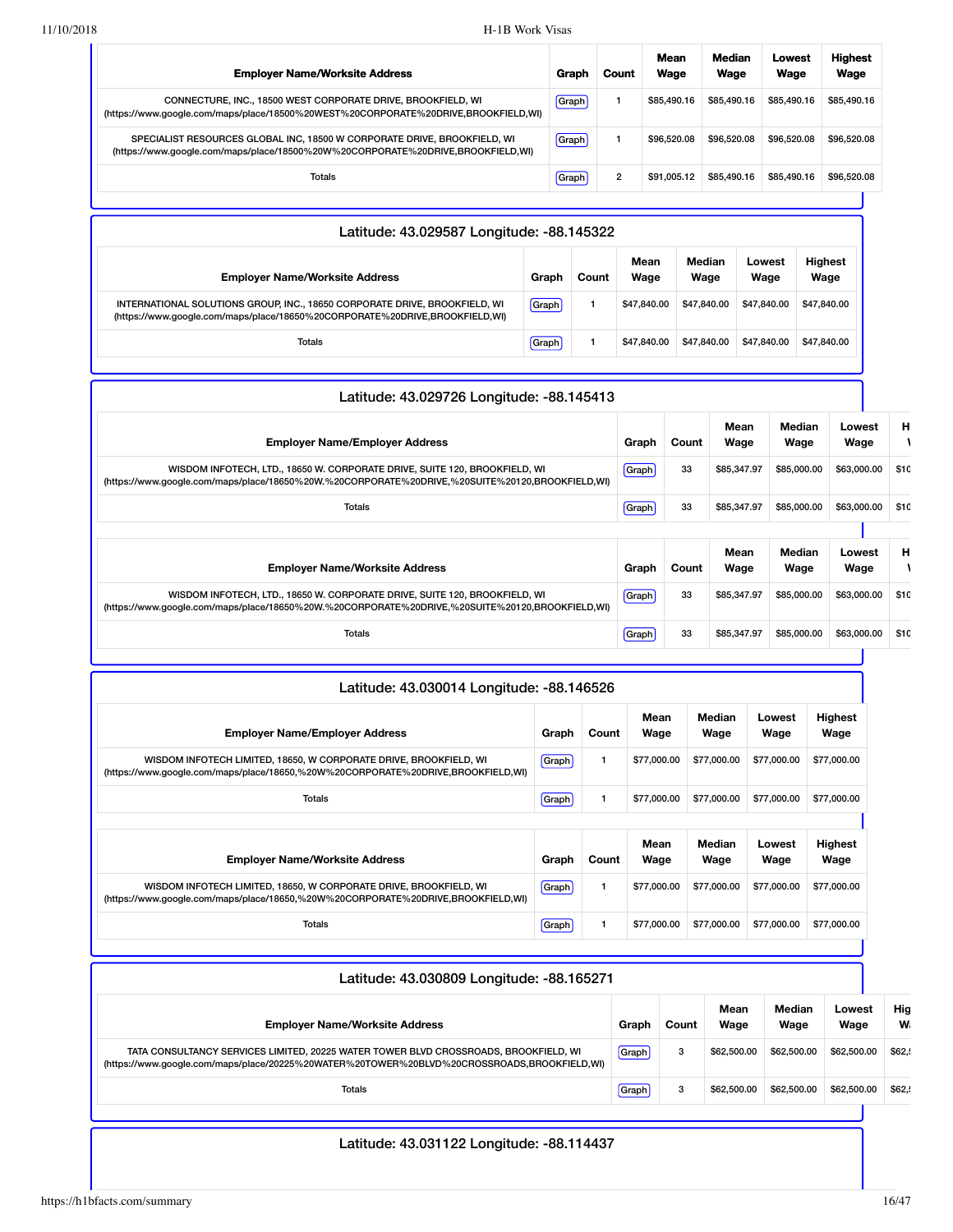| <b>Employer Name/Worksite Address</b>                                                                                                                          | Graph | Count | Mean<br>Wage | Median<br>Wage | Lowest<br>Wage | <b>Highest</b><br>Wage |
|----------------------------------------------------------------------------------------------------------------------------------------------------------------|-------|-------|--------------|----------------|----------------|------------------------|
| STELLAR SOFTWARE NETWORK, INC, 245 S EXECUTIVE DR, #325, BROOKFIELD, WI<br>(https://www.google.com/maps/place/245%20S%20EXECUTIVE%20DR,%20#325,BROOKFIELD,WI)  | Graph |       | \$108,000,00 | \$108,000.00   | \$108,000,00   | \$108,000.00           |
| THOUGHTFOCUS TECHNOLOGIES, LLC, 245 SOUTH EXECUTIVE DRIVE, BROOKFIELD, WI<br>(https://www.google.com/maps/place/245%20SOUTH%20EXECUTIVE%20DRIVE,BROOKFIELD,WI) | Graph | 11    | \$82.059.27  | \$61.942.00    | \$61.942.00    | \$135,000.00           |
| <b>Totals</b>                                                                                                                                                  | Graph | 12    | \$84,221.00  | \$61.942.00    | \$61.942.00    | \$135,000.00           |

| Mean<br>Median<br>Lowest<br>Wage<br>Wage<br><b>Employer Name/Employer Address</b><br>Count<br>Wage<br>Wage<br>Graph<br>CIELO, INC., 200 SOUTH EXECUTIVE DRIVE, BROOKFIELD, WI<br>\$61,560.00<br>1<br>\$61,560.00<br>\$61,560.00<br>Graph<br>(https://www.google.com/maps/place/200%20SOUTH%20EXECUTIVE%20DRIVE,BROOKFIELD,WI)<br>\$70,000.00<br>\$70,000.00<br>GAMUT SOURCE, INC., 200 S. EXECUTIVE DR., BROOKFIELD, WI<br>1<br>\$70,000.00<br>Graph<br>(https://www.google.com/maps/place/200%20S.%20EXECUTIVE%20DR.,BROOKFIELD,WI)<br>2<br>\$65,780.00<br>\$61,560.00<br><b>Totals</b><br>\$61,560.00<br>Graph<br>Median<br>Mean<br><b>Highest</b><br>Lowest<br><b>Employer Name/Worksite Address</b><br>Count<br>Graph<br>Wage<br>Wage<br>Wage<br>Wage | Latitude: 43.031172 Longitude: -88.114304 |  |  |             |
|-----------------------------------------------------------------------------------------------------------------------------------------------------------------------------------------------------------------------------------------------------------------------------------------------------------------------------------------------------------------------------------------------------------------------------------------------------------------------------------------------------------------------------------------------------------------------------------------------------------------------------------------------------------------------------------------------------------------------------------------------------------|-------------------------------------------|--|--|-------------|
|                                                                                                                                                                                                                                                                                                                                                                                                                                                                                                                                                                                                                                                                                                                                                           |                                           |  |  | Highest     |
|                                                                                                                                                                                                                                                                                                                                                                                                                                                                                                                                                                                                                                                                                                                                                           |                                           |  |  | \$61,560.00 |
|                                                                                                                                                                                                                                                                                                                                                                                                                                                                                                                                                                                                                                                                                                                                                           |                                           |  |  | \$70,000.00 |
|                                                                                                                                                                                                                                                                                                                                                                                                                                                                                                                                                                                                                                                                                                                                                           |                                           |  |  | \$70,000.00 |
|                                                                                                                                                                                                                                                                                                                                                                                                                                                                                                                                                                                                                                                                                                                                                           |                                           |  |  |             |
|                                                                                                                                                                                                                                                                                                                                                                                                                                                                                                                                                                                                                                                                                                                                                           |                                           |  |  |             |
| CIELO, INC., 200 SOUTH EXECUTIVE DRIVE, BROOKFIELD, WI<br>Graph<br>$\mathbf{1}$<br>\$61,560.00<br>\$61,560.00<br>\$61,560.00<br>(https://www.google.com/maps/place/200%20SOUTH%20EXECUTIVE%20DRIVE,BROOKFIELD,WI)                                                                                                                                                                                                                                                                                                                                                                                                                                                                                                                                         |                                           |  |  | \$61,560.00 |
| \$61,560.00<br>\$61,560.00<br>\$61,560.00<br>Totals<br>1<br>Graph                                                                                                                                                                                                                                                                                                                                                                                                                                                                                                                                                                                                                                                                                         |                                           |  |  | \$61,560.00 |

| Latitude: 43.031478 Longitude: -88.177086                                                                                        |       |                |              |                |                |                        |  |  |  |  |
|----------------------------------------------------------------------------------------------------------------------------------|-------|----------------|--------------|----------------|----------------|------------------------|--|--|--|--|
| <b>Employer Name/Worksite Address</b>                                                                                            | Graph | Count          | Mean<br>Wage | Median<br>Wage | Lowest<br>Wage | <b>Highest</b><br>Wage |  |  |  |  |
| JDA SOFTWARE, INC., 20700 SWENSON DRIVE, WAUKESHA, WI<br>(https://www.google.com/maps/place/20700%20SWENSON%20DRIVE,WAUKESHA,WI) | Graph | $\overline{2}$ | \$85,946,00  | \$85,946.00    | \$85,946,00    | \$85,946.00            |  |  |  |  |
| Totals                                                                                                                           | Graph | $\overline{2}$ | \$85,946,00  | \$85,946,00    | \$85,946,00    | \$85,946.00            |  |  |  |  |

| Latitude: 43.031897 Longitude: -88.163821                                                                                                                |       |       |              |                |                |                        |  |  |  |
|----------------------------------------------------------------------------------------------------------------------------------------------------------|-------|-------|--------------|----------------|----------------|------------------------|--|--|--|
| <b>Employer Name/Worksite Address</b>                                                                                                                    | Graph | Count | Mean<br>Wage | Median<br>Wage | Lowest<br>Wage | <b>Highest</b><br>Wage |  |  |  |
| TECH MAHINDRA (AMERICAS), INC., 20225 WATER TOWER BLVD, BROOKFIELD, WI<br>(https://www.google.com/maps/place/20225%20WATER%20TOWER%20BLVD,BROOKFIELD,WI) | Graph | 3     | \$67.687.67  | \$60,700.00    | \$60,000,00    | \$82,363,00            |  |  |  |
| <b>Totals</b>                                                                                                                                            | Graph | 3     | \$67.687.67  | \$60,700.00    | \$60,000,00    | \$82,363,00            |  |  |  |

| Latitude: 43.03196 Longitude: -88.114328                                                                                                                   |        |       |              |                |                |                        |  |  |  |  |
|------------------------------------------------------------------------------------------------------------------------------------------------------------|--------|-------|--------------|----------------|----------------|------------------------|--|--|--|--|
| <b>Employer Name/Worksite Address</b>                                                                                                                      | Graph  | Count | Mean<br>Wage | Median<br>Wage | Lowest<br>Wage | <b>Highest</b><br>Wage |  |  |  |  |
| NAMITUS TECHNOLOGIES, INC., 180 NORTH EXECUTIVE DRIVE, BROOKFIELD, WI<br>(https://www.google.com/maps/place/180%20NORTH%20EXECUTIVE%20DRIVE,BROOKFIELD,WI) | Graph  | 3     | \$71,666.67  | \$62,500.00    | \$62,500.00    | \$90,000.00            |  |  |  |  |
| TATA CONSULTANCY SERVICES LIMITED, 180 N EXECUTIVE DR, BROOKFIELD, WI<br>(https://www.google.com/maps/place/180%20N%20EXECUTIVE%20DR,BROOKFIELD,WI)        | Graph  | 3     | \$74,433,33  | \$70,800,00    | \$62,500.00    | \$90,000,00            |  |  |  |  |
| KFORCE INC., 180 N EXECUTIVE DRIVE, BROOKFIELD, WI<br>(https://www.google.com/maps/place/180%20N%20EXECUTIVE%20DRIVE,BROOKFIELD,WI)                        | Graph  | 52    | \$64.091.92  | \$58,240,00    | \$56,160.00    | \$74,880,00            |  |  |  |  |
| Totals                                                                                                                                                     | Graph! | 58    | \$65,018.62  | \$58,240,00    | \$56,160.00    | \$90,000,00            |  |  |  |  |

## Latitude: 43.032938 Longitude: -88.136151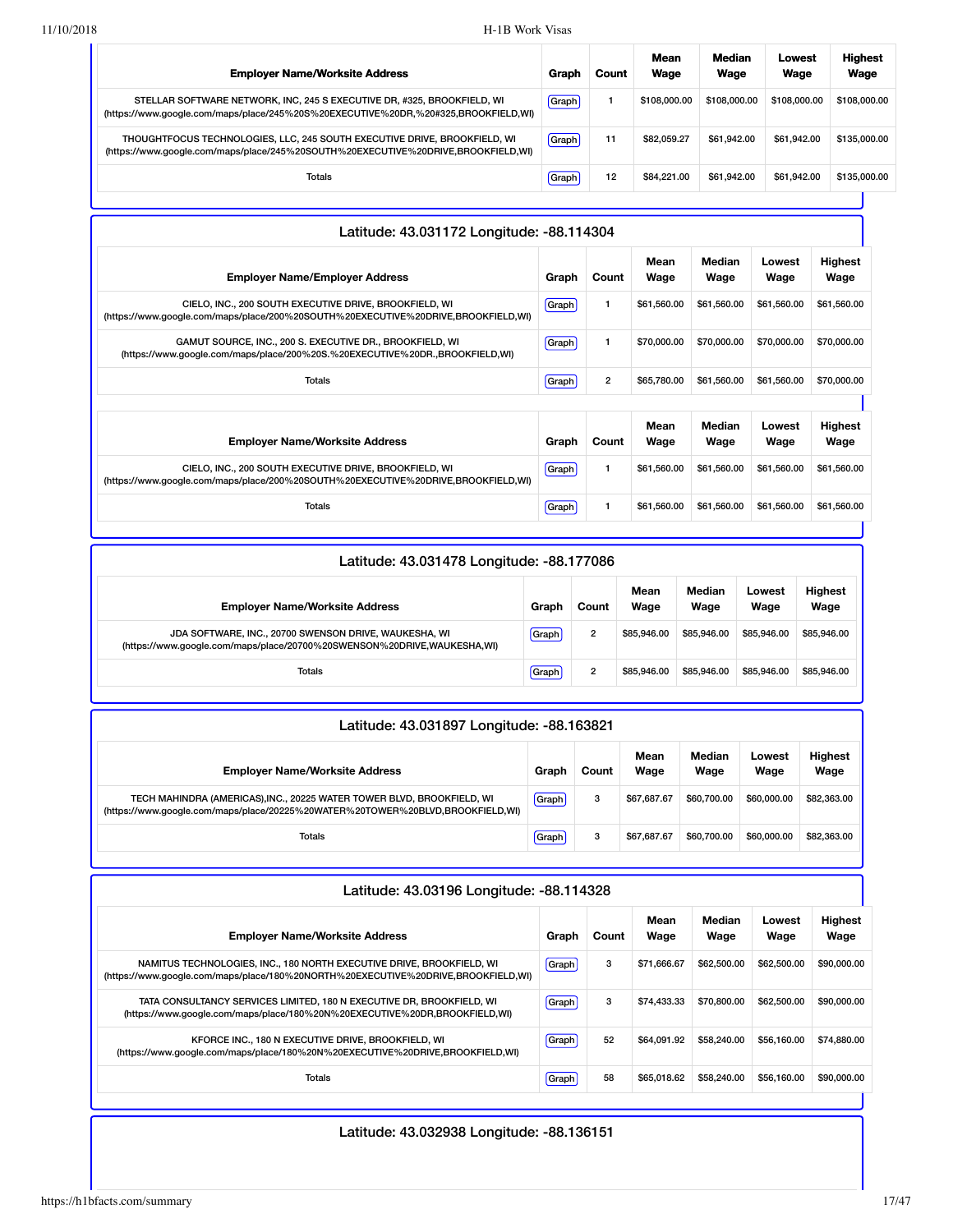Totals Graph 1 \$104,770.00 \$104,770.00 \$104,770.00 \$104,770.00

| <b>Employer Name/Worksite Address</b>                                                                                                                 | Graph   | Count          | Mean<br>Wage |              | Median<br>Wage | Lowest<br>Wage |                | <b>Highest</b><br>Wage |                        |             |  |
|-------------------------------------------------------------------------------------------------------------------------------------------------------|---------|----------------|--------------|--------------|----------------|----------------|----------------|------------------------|------------------------|-------------|--|
| M. A. MORTENSON COMPANY, 17975 WEST SARAH LANE, BROOKFIELD, WI<br>(https://www.google.com/maps/place/17975%20WEST%20SARAH%20LANE,BROOKFIELD,WI)       | [Graph] | $\overline{2}$ | \$62,033,75  |              | \$60,700.00    | \$60,700.00    |                | \$63,367.50            |                        |             |  |
| Totals                                                                                                                                                | Graph   | $\overline{2}$ |              | \$60,700,00  |                | \$62,033,75    |                | \$60,700.00            |                        | \$63,367.50 |  |
| Latitude: 43.033435 Longitude: -88.138048                                                                                                             |         |                |              |              |                |                |                |                        |                        |             |  |
| <b>Employer Name/Worksite Address</b>                                                                                                                 | Graph   |                | Count        | Mean<br>Wage | Median<br>Wage |                | Lowest<br>Wage |                        | <b>Highest</b><br>Wage |             |  |
| ITI OF NEBRASKA, INC., 275 NORTH CORPORATE DRIVE, BROOKFIELD, WI<br>(https://www.google.com/maps/place/275%20NORTH%20CORPORATE%20DRIVE,BROOKFIELD,WI) | Graph   |                |              | \$104,770.00 | \$104,770.00   |                | \$104,770.00   |                        | \$104,770.00           |             |  |

| Latitude: 43.033742 Longitude: -88.079455                                                                                |              |       |              |                |                |                        |  |  |  |  |  |  |
|--------------------------------------------------------------------------------------------------------------------------|--------------|-------|--------------|----------------|----------------|------------------------|--|--|--|--|--|--|
| <b>Employer Name/Employer Address</b>                                                                                    | Graph        | Count | Mean<br>Wage | Median<br>Wage | Lowest<br>Wage | <b>Highest</b><br>Wage |  |  |  |  |  |  |
| SYSLOGIC, INC., 375 BISHOPS WAY, BROOKFIELD, WI<br>(https://www.google.com/maps/place/375%20BISHOPS%20WAY,BROOKFIELD,WI) | <b>Graph</b> | 3     | \$51,500.00  | \$51,500.00    | \$51,500.00    | \$51,500.00            |  |  |  |  |  |  |
| Totals                                                                                                                   | Graph        | 3     | \$51,500.00  | \$51,500.00    | \$51,500.00    | \$51,500.00            |  |  |  |  |  |  |
|                                                                                                                          |              |       |              |                |                |                        |  |  |  |  |  |  |
| <b>Employer Name/Worksite Address</b>                                                                                    | Graph        | Count | Mean<br>Wage | Median<br>Wage | Lowest<br>Wage | <b>Highest</b><br>Wage |  |  |  |  |  |  |
| SYSLOGIC, INC., 375 BISHOPS WAY, BROOKFIELD, WI<br>(https://www.google.com/maps/place/375%20BISHOPS%20WAY,BROOKFIELD,WI) | [Graph]      | 3     | \$51,500.00  | \$51,500.00    | \$51,500.00    | \$51,500.00            |  |  |  |  |  |  |
| Totals                                                                                                                   | Graph        | 3     | \$51,500.00  | \$51,500.00    | \$51,500.00    | \$51,500.00            |  |  |  |  |  |  |

| Latitude: 43.034188 Longitude: -88.115034                                                                                                    |       |       |              |                |                |                        |  |  |  |
|----------------------------------------------------------------------------------------------------------------------------------------------|-------|-------|--------------|----------------|----------------|------------------------|--|--|--|
| <b>Employer Name/Worksite Address</b>                                                                                                        | Graph | Count | Mean<br>Wage | Median<br>Wage | Lowest<br>Wage | <b>Highest</b><br>Wage |  |  |  |
| PROSHIP INC., 400 NORTH EXECUTIVE DRIVE, BROOKFIELD, WI<br>(https://www.google.com/maps/place/400%20NORTH%20EXECUTIVE%20DRIVE,BROOKFIELD,WI) | Graph |       | \$73,944.00  | \$73,944,00    | \$73,944,00    | \$73,944.00            |  |  |  |
| Totals                                                                                                                                       | Graph |       | \$73.944.00  | \$73,944,00    | \$73,944,00    | \$73,944.00            |  |  |  |

| Graph | Count | Mean<br>Wage | Median<br>Wage | Lowest<br>Wage | <b>Highest</b><br>Wage |
|-------|-------|--------------|----------------|----------------|------------------------|
| Graph |       | \$63,000,00  | \$63,000,00    | \$63,000,00    | \$63,000.00            |
| Graph |       | \$63,000,00  | \$63,000,00    | \$63,000.00    | \$63,000.00            |
|       |       |              |                |                |                        |
|       |       |              |                |                |                        |

| Latitude: 43.034472 Longitude: -88.079073                                                                                                                              |       |       |              |                |                |                        |  |
|------------------------------------------------------------------------------------------------------------------------------------------------------------------------|-------|-------|--------------|----------------|----------------|------------------------|--|
| <b>Employer Name/Employer Address</b>                                                                                                                                  | Graph | Count | Mean<br>Wage | Median<br>Wage | Lowest<br>Wage | <b>Highest</b><br>Wage |  |
| TECHNOSOFT ENGINEERING, INC., 13400 BISHOP'S LANE, SUITE 30, BROOKFIELD, WI<br>(https://www.google.com/maps/place/13400%20BISHOP'S%20LANE,%20SUITE%2030,BROOKFIELD,WI) | Graph | 5     | \$61,300,00  | \$60,000,00    | \$60,000.00    | \$63,500.00            |  |
| Totals                                                                                                                                                                 | Graph | 5     | \$61,300.00  | \$60,000,00    | \$60,000.00    | \$63,500.00            |  |
|                                                                                                                                                                        |       |       |              |                |                |                        |  |
| <b>Employer Name/Worksite Address</b>                                                                                                                                  | Graph | Count | Mean<br>Wage | Median<br>Wage | Lowest<br>Wage | <b>Highest</b><br>Wage |  |
|                                                                                                                                                                        |       |       |              |                |                |                        |  |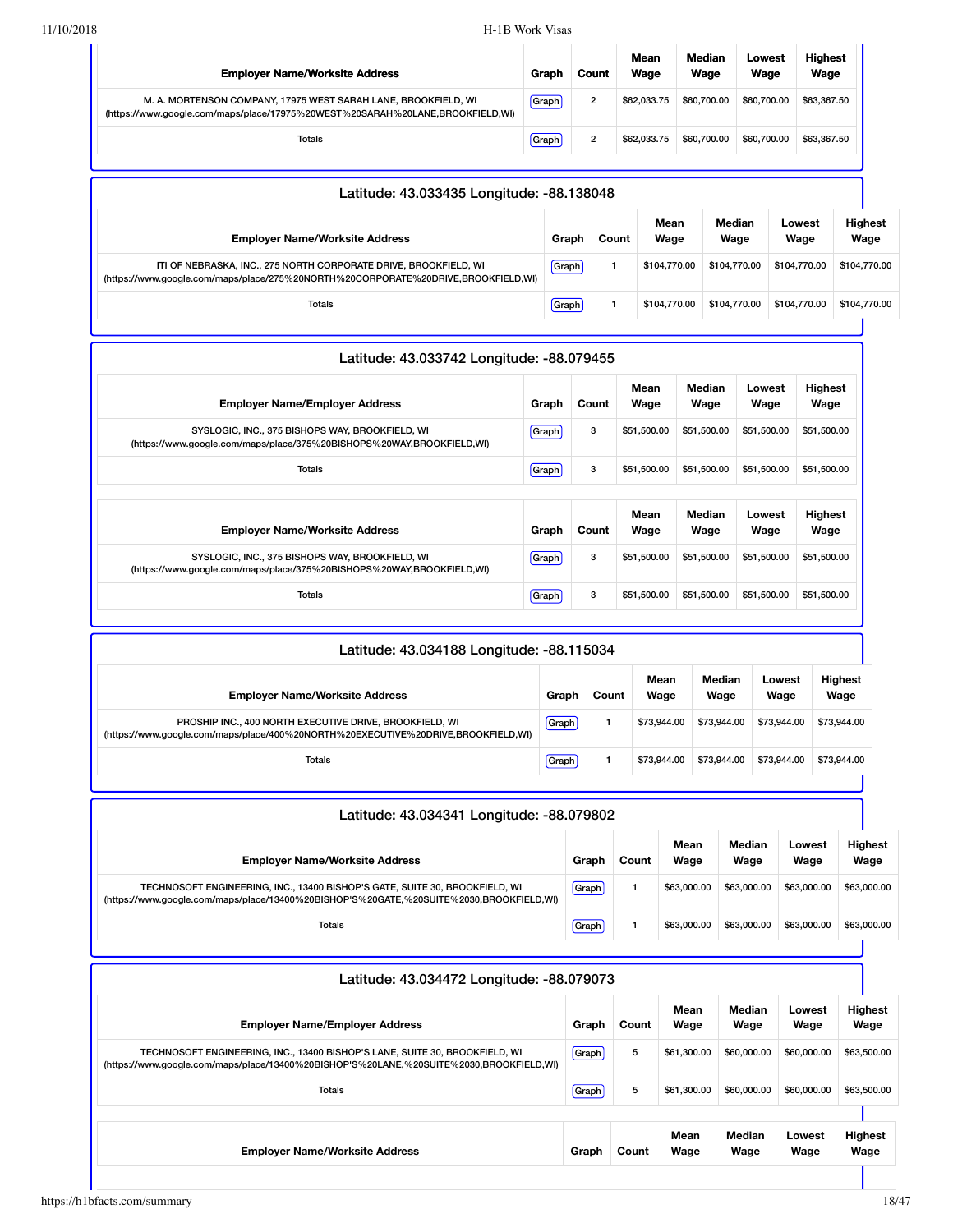| <b>Employer Name/Worksite Address</b>                                                                                                                                | Graph | Count | Mean<br>Wage | Median<br>Wage | Lowest<br>Wage | <b>Highest</b><br>Wage |
|----------------------------------------------------------------------------------------------------------------------------------------------------------------------|-------|-------|--------------|----------------|----------------|------------------------|
| TECHNOSOFT ENGINEERING, INC., 13400 BISHOPS LANE, SUITE 30, BROOKFIELD, WI<br>(https://www.google.com/maps/place/13400%20BISHOPS%20LANE,%20SUITE%2030,BROOKFIELD,WI) | Graph | 3     | \$61.166.67  | \$60,000,00    | \$60,000,00    | \$63,500.00            |
| TECHNOSOFT ENGINEERING, INC., 13400 BISHOPS LANE, BROOKFIELD, WI<br>(https://www.google.com/maps/place/13400%20BISHOPS%20LANE,BROOKFIELD,WI)                         | Graph | 25    | \$60,000,00  | \$60,000,00    | \$60,000,00    | \$60,000.00            |
| Totals                                                                                                                                                               | Graph | 28    | \$60.125.00  | \$60,000,00    | \$60,000,00    | \$63,500.00            |

| Latitude: 43.03466 Longitude: -88.140181                                                                                                                          |       |                |                |                |                |                        |                        |
|-------------------------------------------------------------------------------------------------------------------------------------------------------------------|-------|----------------|----------------|----------------|----------------|------------------------|------------------------|
| <b>Employer Name/Employer Address</b>                                                                                                                             |       | Graph          | Count          | Mean<br>Wage   | Median<br>Wage | Lowest<br>Wage         | <b>Highest</b><br>Wage |
| ITI OF NEBRASKA, INC., FISERV, INC., 255 FISERV DRIVE, BROOKFIELD, WI<br>(https://www.google.com/maps/place/FISERV,%20INC.,%20255%20FISERV%20DRIVE,BROOKFIELD,WI) |       | Graph          | $\overline{2}$ | \$108,385,00   | \$104,770.00   | \$104,770.00           | \$112,000.00           |
| FISERV SOLUTIONS, LLC, FISERV, INC., 255 FISERV DRIVE, BROOKFIELD, WI<br>(https://www.google.com/maps/place/FISERV,%20INC.,%20255%20FISERV%20DRIVE,BROOKFIELD,WI) |       | Graph          | 21             | \$76,674.57    | \$85,592.00    | \$66,830.00            | \$85,946.00            |
| <b>Totals</b>                                                                                                                                                     |       | Graph          | 23             | \$79,432.00    | \$85,592.00    | \$66,830.00            | \$112,000.00           |
| <b>Employer Name/Worksite Address</b>                                                                                                                             | Graph | Count          | Mean<br>Wage   | Median<br>Wage | Lowest<br>Wage | <b>Highest</b><br>Wage |                        |
| ITI OF NEBRASKA, INC., 255 FISERV DRIVE, BROOKFIELD, WI<br>(https://www.google.com/maps/place/255%20FISERV%20DRIVE,BROOKFIELD,WI)                                 | Graph | $\overline{2}$ | \$98,973,00    | \$85,946,00    | \$85,946,00    | \$112,000.00           |                        |
| FISERV SOLUTIONS, LLC, 255 FISERV DR., BROOKFIELD, WI<br>(https://www.google.com/maps/place/255%20FISERV%20DR,,BROOKFIELD,WI)                                     | Graph | 20             | \$76.211.00    | \$66,830,00    | \$66,830.00    | \$85,592.00            |                        |
| <b>Totals</b>                                                                                                                                                     | Graph | 22             | \$78,280,27    | \$85,592.00    | \$66,830.00    | \$112,000.00           |                        |

| Latitude: 43.034776 Longitude: -88.150172                                                                                              |       |       |              |                |                |                        |  |  |  |
|----------------------------------------------------------------------------------------------------------------------------------------|-------|-------|--------------|----------------|----------------|------------------------|--|--|--|
| <b>Employer Name/Employer Address</b>                                                                                                  | Graph | Count | Mean<br>Wage | Median<br>Wage | Lowest<br>Wage | Highest<br>Wage        |  |  |  |
| COMPUTER POWER GROUP INC, 250 REGENCY COURT, BROOKFIELD, WI<br>(https://www.google.com/maps/place/250%20REGENCY%20COURT,BROOKFIELD,WI) | Graph | 5     | \$62,233,60  | \$64,730,00    | \$50,960.00    | \$66,768.00            |  |  |  |
| Totals                                                                                                                                 | Graph | 5     | \$62,233.60  | \$64,730,00    | \$50,960.00    | \$66,768.00            |  |  |  |
|                                                                                                                                        |       |       |              |                |                |                        |  |  |  |
| <b>Employer Name/Worksite Address</b>                                                                                                  | Graph | Count | Mean<br>Wage | Median<br>Wage | Lowest<br>Wage | <b>Highest</b><br>Wage |  |  |  |
| COMPUTER POWER GROUP INC, 250 REGENCY COURT, BROOKFIELD, WI<br>(https://www.google.com/maps/place/250%20REGENCY%20COURT,BROOKFIELD,WI) | Graph | 5     | \$62,233.60  | \$64,730.00    | \$50,960.00    | \$66,768.00            |  |  |  |
| <b>Totals</b>                                                                                                                          | Graph | 5     | \$62,233,60  | \$64,730,00    | \$50,960,00    | \$66,768.00            |  |  |  |

| Mean<br>Median<br>Lowest<br>Wage<br><b>Employer Name/Worksite Address</b><br>Wage<br>Wage<br>Wage<br>Count<br>Graph<br>\$80,000,00<br>\$80,000,00<br>Graph<br>\$80,000,00<br>SYSTEM SOFT TECHNOLOGIES LLC, 450 NORTH SUNNY SLOPE ROAD, BROOKFIELD, WI<br>(https://www.google.com/maps/place/450%20NORTH%20SUNNY%20SLOPE%20ROAD,BROOKFIELD,WI)<br>\$89,280,00<br>\$89,280,00<br>\$89,280,00<br>THOMSON REUTERS (MARKETS) LLC, 350 NORTH SUNNY SLOPE RD., BROOKFIELD, WI<br>Graph<br>(https://www.qoogle.com/maps/place/350%20NORTH%20SUNNY%20SLOPE%20RD.,BROOKFIELD,WI)<br>\$67,080,00<br>\$67,080,00<br>Graph<br>\$67,080,00<br>THOMSON REUTERS (MARKETS) LLC, 350 NORTH SUNNY SLOPE ROAD, BROOKFIELD, WI<br>(https://www.google.com/maps/place/350%20NORTH%20SUNNY%20SLOPE%20ROAD,BROOKFIELD,WI)<br>3<br>\$80,000,00<br>\$67,080,00<br>\$78,786.67<br>Totals<br>Graph | Latitude: 43.035681 Longitude: -88.08675 |  |  |  |  |  |             |  |  |
|------------------------------------------------------------------------------------------------------------------------------------------------------------------------------------------------------------------------------------------------------------------------------------------------------------------------------------------------------------------------------------------------------------------------------------------------------------------------------------------------------------------------------------------------------------------------------------------------------------------------------------------------------------------------------------------------------------------------------------------------------------------------------------------------------------------------------------------------------------------------|------------------------------------------|--|--|--|--|--|-------------|--|--|
|                                                                                                                                                                                                                                                                                                                                                                                                                                                                                                                                                                                                                                                                                                                                                                                                                                                                        |                                          |  |  |  |  |  | Highest     |  |  |
|                                                                                                                                                                                                                                                                                                                                                                                                                                                                                                                                                                                                                                                                                                                                                                                                                                                                        |                                          |  |  |  |  |  | \$80,000.00 |  |  |
|                                                                                                                                                                                                                                                                                                                                                                                                                                                                                                                                                                                                                                                                                                                                                                                                                                                                        |                                          |  |  |  |  |  | \$89,280.00 |  |  |
|                                                                                                                                                                                                                                                                                                                                                                                                                                                                                                                                                                                                                                                                                                                                                                                                                                                                        |                                          |  |  |  |  |  | \$67,080,00 |  |  |
|                                                                                                                                                                                                                                                                                                                                                                                                                                                                                                                                                                                                                                                                                                                                                                                                                                                                        |                                          |  |  |  |  |  | \$89,280,00 |  |  |

Latitude: 43.035797 Longitude: -88.055222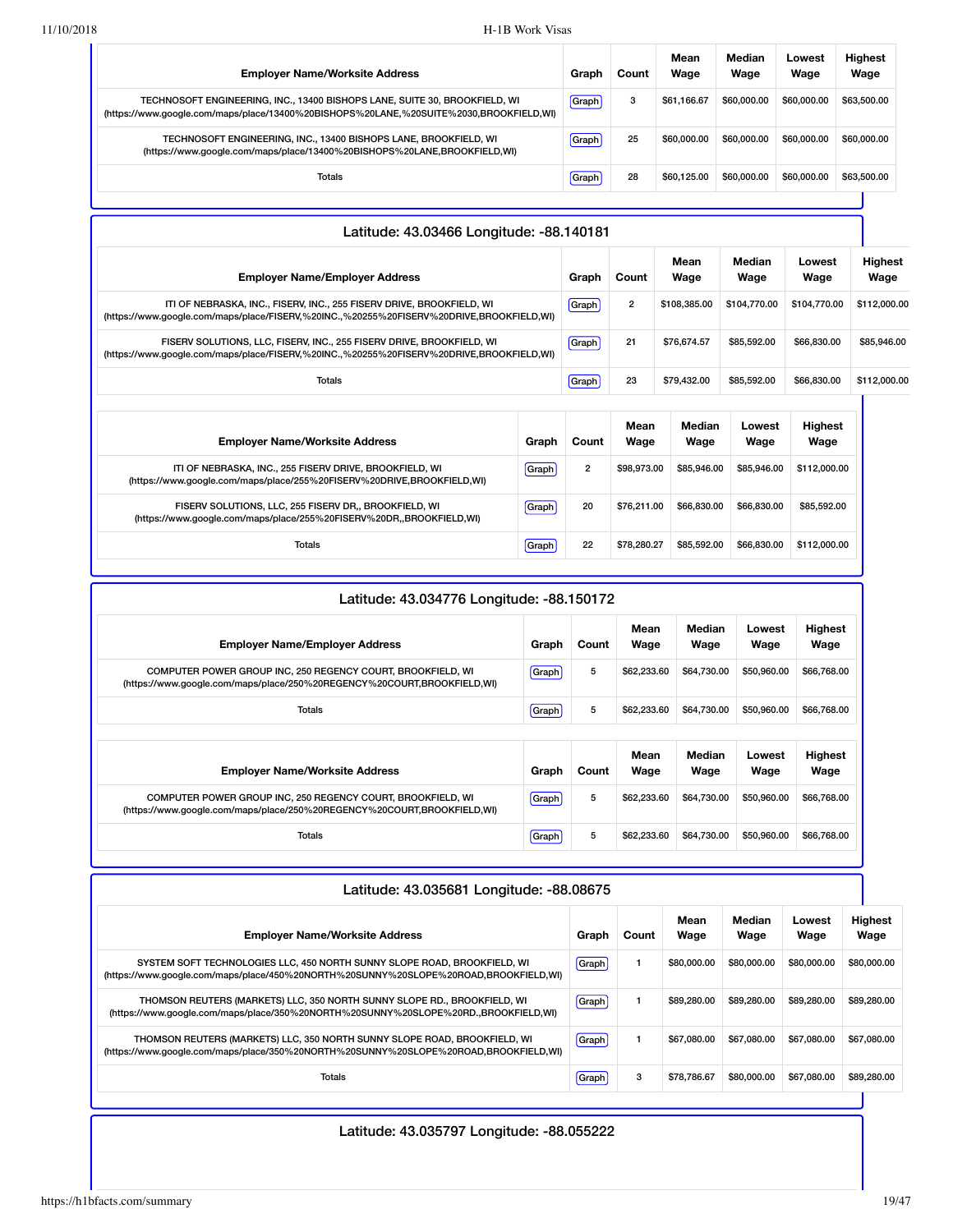| <b>Employer Name/Employer Address</b>                                                                                                   | Graph | Count | Mean<br>Wage | <b>Median</b><br>Wage | Lowest<br>Wage | <b>Highest</b><br>Wage |
|-----------------------------------------------------------------------------------------------------------------------------------------|-------|-------|--------------|-----------------------|----------------|------------------------|
| Z3 TECHNOLOGIES INC, 11400 W BLUEMOUND RD, WAUWATOSA, WI<br>(https://www.google.com/maps/place/11400%20W%20BLUEMOUND%20RD,WAUWATOSA,WI) | Graph | 15    | \$41,600.00  | \$40,000,00           | \$40,000,00    | \$64,000.00            |
| <b>Totals</b>                                                                                                                           | Graph | 15    | \$41,600.00  | \$40,000,00           | \$40,000.00    | \$64,000.00            |
|                                                                                                                                         |       |       |              |                       |                |                        |
|                                                                                                                                         |       |       |              |                       |                |                        |
| <b>Employer Name/Worksite Address</b>                                                                                                   | Graph | Count | Mean<br>Wage | Median<br>Wage        | Lowest<br>Wage | Highest<br>Wage        |
| SRK GROUP LLC, 11400 W BLUEMOUND RD, WAUWATOSA, WI<br>(https://www.google.com/maps/place/11400%20W%20BLUEMOUND%20RD,WAUWATOSA,WI)       | Graph | 15    | \$41,600.00  | \$40,000,00           | \$40,000,00    | \$64,000.00            |

| Latitude: 43.035885 Longitude: -88.08679                                                                                               |       |       |              |                |                |                        |  |  |  |  |
|----------------------------------------------------------------------------------------------------------------------------------------|-------|-------|--------------|----------------|----------------|------------------------|--|--|--|--|
| <b>Employer Name/Worksite Address</b>                                                                                                  | Graph | Count | Mean<br>Wage | Median<br>Wage | Lowest<br>Wage | <b>Highest</b><br>Wage |  |  |  |  |
| QUALITY MATRIX INC, 350 N SUNNYSLOPE RD, BROOKFIELD, WI<br>(https://www.google.com/maps/place/350%20N%20SUNNYSLOPE%20RD,BROOKFIELD,WI) | Graph |       | \$76,500.00  | \$76,500.00    | \$76,500.00    | \$76,500.00            |  |  |  |  |
| <b>Totals</b>                                                                                                                          | Graph |       | \$76,500.00  | \$76,500.00    | \$76,500.00    | \$76,500.00            |  |  |  |  |

| Latitude: 43.036807 Longitude: -88.119629 |       |              |                |                |                        |  |  |  |  |  |
|-------------------------------------------|-------|--------------|----------------|----------------|------------------------|--|--|--|--|--|
| Graph                                     | Count | Mean<br>Wage | Median<br>Wage | Lowest<br>Wage | Highest<br>Wage        |  |  |  |  |  |
| Graph                                     |       | \$73,382.00  | \$73,382.00    | \$73,382,00    | \$73,382.00            |  |  |  |  |  |
| Graph                                     |       | \$73,382.00  | \$73,382.00    | \$73,382.00    | \$73,382.00            |  |  |  |  |  |
|                                           |       |              |                |                |                        |  |  |  |  |  |
| Graph                                     | Count | Mean<br>Wage | Median<br>Wage | Lowest<br>Wage | <b>Highest</b><br>Wage |  |  |  |  |  |
| Graph                                     |       | \$73,382.00  | \$73,382.00    | \$73,382.00    | \$73,382.00            |  |  |  |  |  |
| Graph                                     |       | \$73,382.00  | \$73,382.00    | \$73,382.00    | \$73,382.00            |  |  |  |  |  |
|                                           |       |              |                |                |                        |  |  |  |  |  |

| Latitude: 43.038424 Longitude: -88.031955                                                                                                            |       |       |              |                |                |                        |  |  |  |  |
|------------------------------------------------------------------------------------------------------------------------------------------------------|-------|-------|--------------|----------------|----------------|------------------------|--|--|--|--|
| <b>Employer Name/Worksite Address</b>                                                                                                                | Graph | Count | Mean<br>Wage | Median<br>Wage | Lowest<br>Wage | <b>Highest</b><br>Wage |  |  |  |  |
| FROEDTERT HEALTH, INC., 9200 W. WISCONSIN AVENUE, MILWAUKEE, WI<br>(https://www.google.com/maps/place/9200%20W.%20WISCONSIN%20AVENUE,MILWAUKEE,WI)   | Graph | 4     | \$184,735,20 | \$200,000,00   | \$88,940.80    | \$250,000,00           |  |  |  |  |
| MEDICAL COLLEGE OF WISCONSIN, 9200 W. WISCONSIN AVE., MILWAUKEE, WI<br>(https://www.google.com/maps/place/9200%20W.%20WISCONSIN%20AVE.,MILWAUKEE,WI) | Graph | 17    | \$120.367.59 | \$69,670,00    | \$47,476.00    | \$245,000,00           |  |  |  |  |
| <b>Totals</b>                                                                                                                                        | Graph | 21    | \$132,628.09 | \$88,940,80    | \$47,476.00    | \$250,000,00           |  |  |  |  |
|                                                                                                                                                      |       |       |              |                |                |                        |  |  |  |  |

| Latitude: 43.038588 Longitude: -88.02142                                                                                                                              |       |                         |                |                |                        |  |  |  |  |
|-----------------------------------------------------------------------------------------------------------------------------------------------------------------------|-------|-------------------------|----------------|----------------|------------------------|--|--|--|--|
|                                                                                                                                                                       |       | Mean<br>Wage            | Median<br>Wage | Lowest<br>Wage | <b>Highest</b><br>Wage |  |  |  |  |
| CHILDREN'S HOSPITAL AND HEALTH SYSTEM, 9000 WEST WISCONSIN AVENUE, MILWAUKEE, WI<br>(https://www.google.com/maps/place/9000%20WEST%20WISCONSIN%20AVENUE,MILWAUKEE,WI) | 3     | \$117.786.67            | \$88,000.00    | \$74,000.00    | \$191,360.00           |  |  |  |  |
|                                                                                                                                                                       | 3     | \$117.786.67            | \$88,000.00    | \$74,000,00    | \$191,360.00           |  |  |  |  |
|                                                                                                                                                                       |       |                         |                |                |                        |  |  |  |  |
| Graph                                                                                                                                                                 | Count | Mean<br>Wage            | Median<br>Wage | Lowest<br>Wage | <b>Highest</b><br>Wage |  |  |  |  |
|                                                                                                                                                                       |       | Graph<br>Graph<br>Graph | Count          |                |                        |  |  |  |  |

ı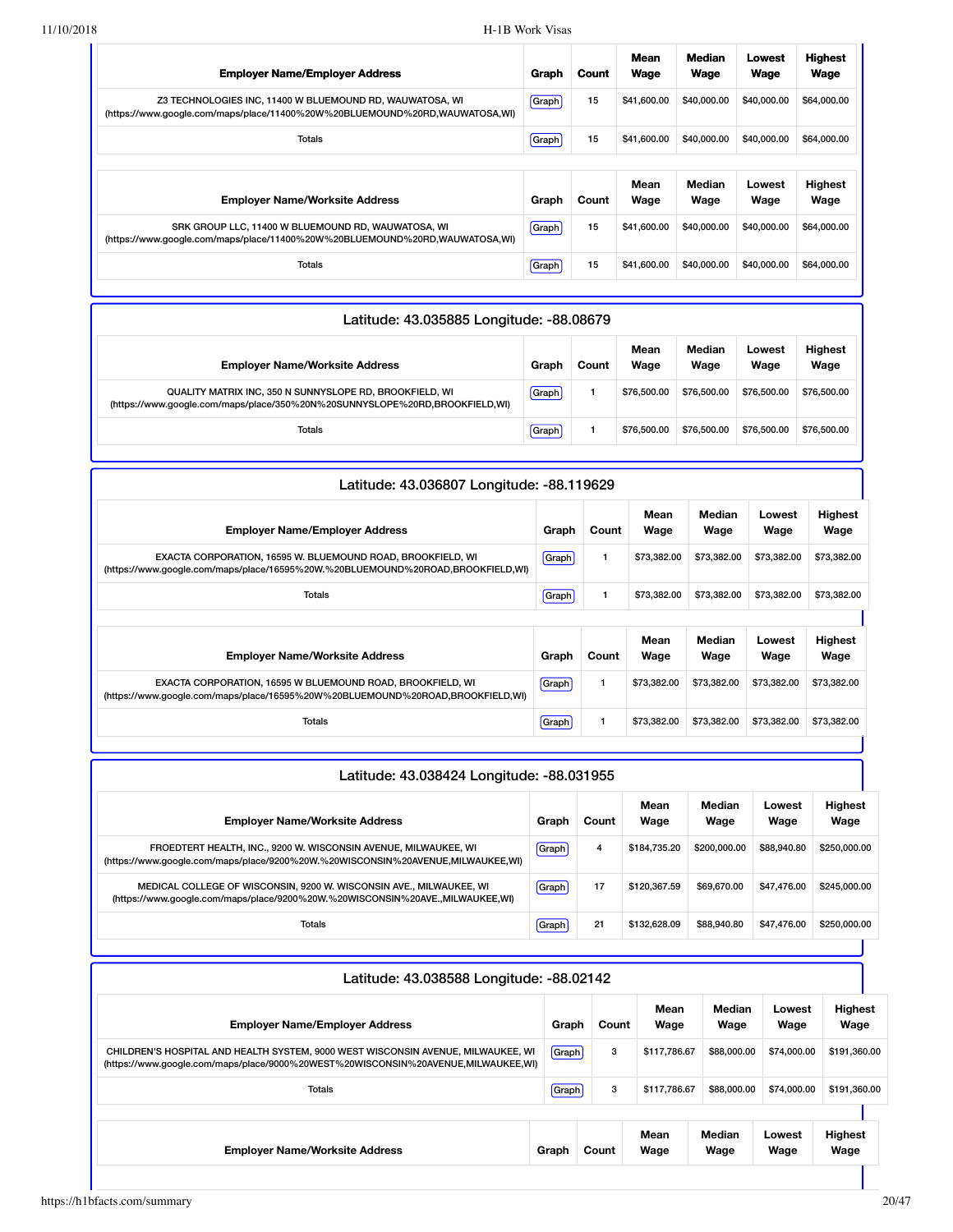| <b>Employer Name/Worksite Address</b>                                                                                                                                                   | Graph | Count | Mean<br>Wage | Median<br>Wage | Lowest<br>Wage | <b>Highest</b><br>Wage |
|-----------------------------------------------------------------------------------------------------------------------------------------------------------------------------------------|-------|-------|--------------|----------------|----------------|------------------------|
| MANAGEMENT HEALTH SYSTEMS, LLC, 9000 W WISCONSIN AVE, MILWAUKEE, WI<br>(https://www.google.com/maps/place/9000%20W%20WISCONSIN%20AVE,MILWAUKEE,WI)                                      | Graph |       | \$54,080,00  | \$54,080,00    | \$54,080,00    | \$54,080,00            |
| MEDICAL COLLEGE OF WISCONSIN AFFILIATED HOSPITALS, 9000 W. WISCONSIN AVENUE,<br><b>MILWAUKEE, WI</b><br>(https://www.google.com/maps/place/9000%20W.%20WISCONSIN%20AVENUE,MILWAUKEE,WI) | Graph | 2     | \$63,000.00  | \$63,000,00    | \$63,000,00    | \$63,000.00            |
| MEDICAL COLLEGE OF WISCONSIN, 9000 W. WISCONSIN AVE., MILWAUKEE, WI<br>(https://www.google.com/maps/place/9000%20W.%20WISCONSIN%20AVE.,MILWAUKEE,WI)                                    | Graph | 10    | \$182.860.50 | \$179.067.00   | \$60,310,00    | \$355,241,00           |
| <b>Totals</b>                                                                                                                                                                           | Graph | 13    | \$154.514.23 | \$179.067.00   | \$54,080,00    | \$355,241,00           |

| Latitude: 43.03956 Longitude: -88.124768                                                                                                                  |              |       |              |                |                |                        |  |  |
|-----------------------------------------------------------------------------------------------------------------------------------------------------------|--------------|-------|--------------|----------------|----------------|------------------------|--|--|
| <b>Employer Name/Employer Address</b>                                                                                                                     | Graph        | Count | Mean<br>Wage | Median<br>Wage | Lowest<br>Wage | Highest<br>Wage        |  |  |
| THE PROBST GROUP, LLC, 17035 WEST WISCONSIN AVENUE, BROOKFIELD, WI<br>(https://www.google.com/maps/place/17035%20WEST%20WISCONSIN%20AVENUE,BROOKFIELD,WI) | <b>Graph</b> |       | \$81,000.00  | \$81,000.00    | \$81,000.00    | \$81,000.00            |  |  |
| Totals                                                                                                                                                    | Graph        |       | \$81,000.00  | \$81,000.00    | \$81,000,00    | \$81,000.00            |  |  |
|                                                                                                                                                           |              |       |              |                |                |                        |  |  |
| <b>Employer Name/Worksite Address</b>                                                                                                                     | Graph        | Count | Mean<br>Wage | Median<br>Wage | Lowest<br>Wage | <b>Highest</b><br>Wage |  |  |
| THE PROBST GROUP, LLC, 17035 WEST WISCONSIN AVENUE, BROOKFIELD, WI<br>(https://www.google.com/maps/place/17035%20WEST%20WISCONSIN%20AVENUE,BROOKFIELD,WI) | Graph        |       | \$81,000.00  | \$81,000.00    | \$81,000.00    | \$81,000.00            |  |  |
| Totals                                                                                                                                                    | Graph        |       | \$81,000.00  | \$81,000.00    | \$81,000.00    | \$81,000.00            |  |  |

| Latitude: 43.040378 Longitude: -88.255748                                                                                               |       |       |              |                |                |                        |  |  |  |  |
|-----------------------------------------------------------------------------------------------------------------------------------------|-------|-------|--------------|----------------|----------------|------------------------|--|--|--|--|
| <b>Employer Name/Worksite Address</b>                                                                                                   | Graph | Count | Mean<br>Wage | Median<br>Wage | Lowest<br>Wage | <b>Highest</b><br>Wage |  |  |  |  |
| EVOQUA WATER TECHNOLOGIES LLC, 2607 N. GRANDVIEW, WAUKESHA, WI<br>(https://www.google.com/maps/place/2607%20N.%20GRANDVIEW,WAUKESHA,WI) | Graph |       | \$115,000,00 | \$115,000,00   | \$115,000.00   | \$115,000.00           |  |  |  |  |
| Totals                                                                                                                                  | Graph |       | \$115,000,00 | \$115,000.00   | \$115,000.00   | \$115,000,00           |  |  |  |  |

| Latitude: 43.041545 Longitude: -88.04276                                                                                    |       |                |              |                |                |                        |  |  |  |  |
|-----------------------------------------------------------------------------------------------------------------------------|-------|----------------|--------------|----------------|----------------|------------------------|--|--|--|--|
| <b>Employer Name/Worksite Address</b>                                                                                       | Graph | Count          | Mean<br>Wage | Median<br>Wage | Lowest<br>Wage | <b>Highest</b><br>Wage |  |  |  |  |
| IBM CORPORATION, 10700 RESEARCH DR, WAUWATOSA, WI<br>(https://www.google.com/maps/place/10700%20RESEARCH%20DR,WAUWATOSA,WI) | Graph | $\overline{2}$ | \$123.024.20 | \$113,800,00   | \$113,800,00   | \$132,248.40           |  |  |  |  |
| Totals                                                                                                                      | Graph | $\overline{2}$ | \$123.024.20 | \$113,800,00   | \$113,800,00   | \$132,248.40           |  |  |  |  |

| Latitude: 43.041546 Longitude: -88.25581                                                                                                            |         |       |              |                |                |                        |  |  |  |  |
|-----------------------------------------------------------------------------------------------------------------------------------------------------|---------|-------|--------------|----------------|----------------|------------------------|--|--|--|--|
| <b>Employer Name/Employer Address</b>                                                                                                               | Graph   | Count | Mean<br>Wage | Median<br>Wage | Lowest<br>Wage | Highest<br>Wage        |  |  |  |  |
| EXCEL GLOBAL SOLUTIONS INC., 2727 N. GRANDVIEW BLVD, WAUKESHA, WI<br>(https://www.google.com/maps/place/2727%20N.%20GRANDVIEW%20BLVD,WAUKESHA,WI)   | Graph   | 16    | \$70,943.50  | \$73,944.00    | \$61,942.00    | \$73,944.00            |  |  |  |  |
| <b>Totals</b>                                                                                                                                       | Graph   | 16    | \$70,943.50  | \$73,944.00    | \$61,942.00    | \$73,944.00            |  |  |  |  |
|                                                                                                                                                     |         |       |              |                |                |                        |  |  |  |  |
| <b>Employer Name/Worksite Address</b>                                                                                                               | Graph   | Count | Mean<br>Wage | Median<br>Wage | Lowest<br>Wage | <b>Highest</b><br>Wage |  |  |  |  |
| EXCEL GLOBAL SOLUTIONS INC., 2727 N. GRANDVIEW BLVD., WAUKESHA, WI<br>(https://www.google.com/maps/place/2727%20N.%20GRANDVIEW%20BLVD.,WAUKESHA,WI) | (Graph) | 16    | \$70,943.50  | \$73,944.00    | \$61,942.00    | \$73,944.00            |  |  |  |  |
| <b>Totals</b>                                                                                                                                       | Graph   | 16    | \$70,943.50  | \$73,944.00    | \$61.942.00    | \$73,944.00            |  |  |  |  |

H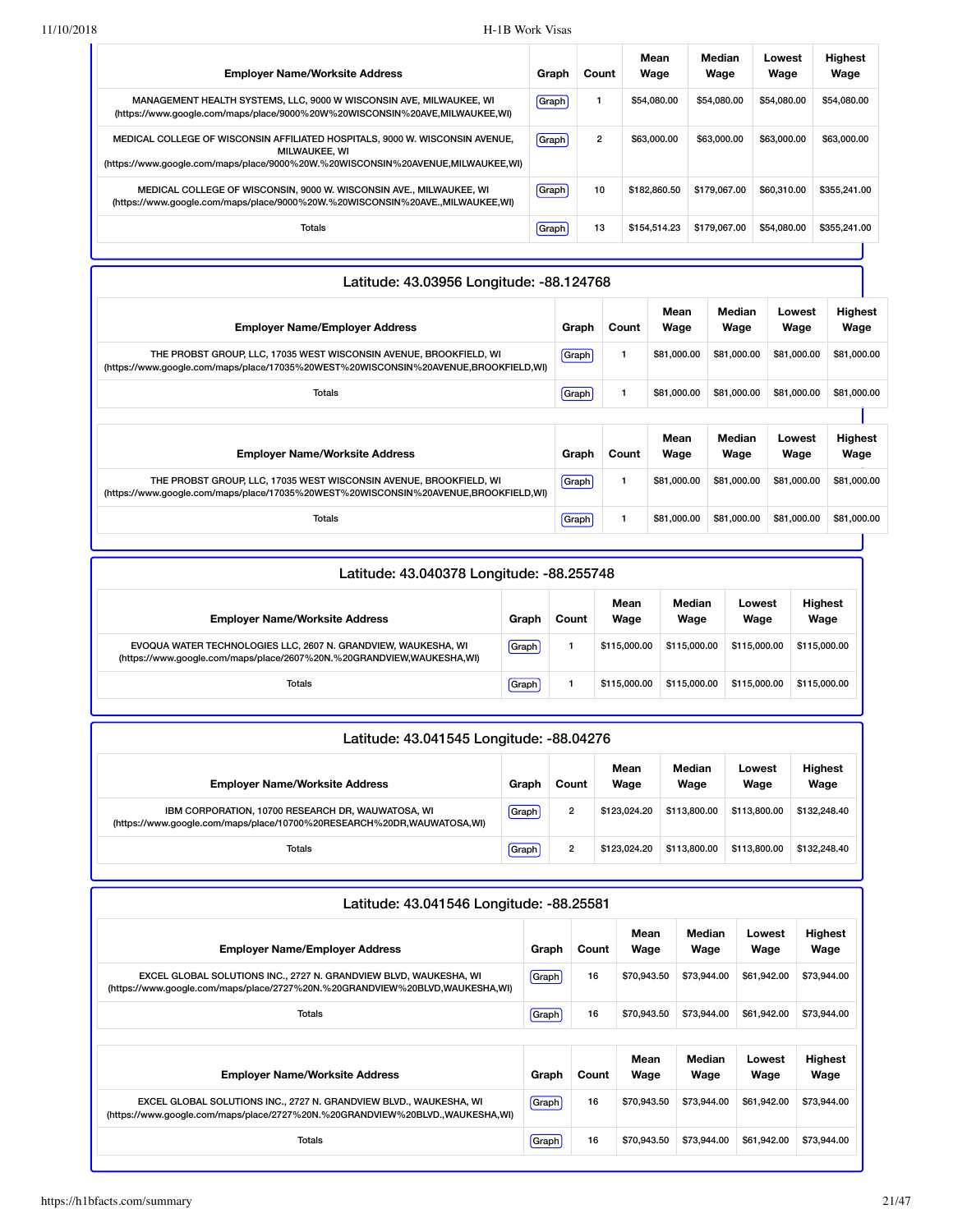|                                                                                                                                                                                         |       |                | Mean         | <b>Median</b> | Lowest              |
|-----------------------------------------------------------------------------------------------------------------------------------------------------------------------------------------|-------|----------------|--------------|---------------|---------------------|
| <b>Employer Name/Worksite Address</b>                                                                                                                                                   | Graph | Count          | Wage         | Wage          | Wage                |
| QUEST GLOBAL SERVICES-NA, INC., 9900 W INNOVATION DRIVE, WAUWATOSA, WI<br>(https://www.google.com/maps/place/9900%20W%20INNOVATION%20DRIVE,WAUWATOSA,WI)                                | Graph | 1              | \$72,700.00  | \$72,700.00   | \$72,700.00         |
| QUEST GLOBAL SERVICES-NA, INC., 9900 W. INNOVATION DRIVE, WAUWATOSA, WI<br>(https://www.google.com/maps/place/9900%20W.%20INNOVATION%20DRIVE,WAUWATOSA,WI)                              | Graph | 1              | \$70,000,00  | \$70,000.00   | \$70,000.00         |
| TATA CONSULTANCY SERVICES LIMITED, 9900 INNOVATION DRIVE, RESEARCH PARK, WAUWATOSA, WI<br>(https://www.google.com/maps/place/9900%20INNOVATION%20DRIVE,%20RESEARCH%20PARK,WAUWATOSA,WI) | Graph | 1              | \$60,700.00  | \$60,700.00   | \$60,700.00         |
| TATA CONSULTANCY SERVICES LIMITED, 9900 WEST INNOVATION DRIVE, WAUWATOSA, WI<br>(https://www.google.com/maps/place/9900%20WEST%20INNOVATION%20DRIVE,WAUWATOSA,WI)                       | Graph | 1              | \$62,500.00  | \$62,500.00   | \$62,500.00         |
| TECH MAHINDRA (AMERICAS), INC., 9900 INNOVATION DR, WAUWATOSA, WI<br>(https://www.google.com/maps/place/9900%20INNOVATION%20DR,WAUWATOSA,WI)                                            | Graph | $\overline{2}$ | \$65,377,00  | \$60,700.00   | \$60,700.00         |
| GE MEDICAL SYSTEMS, ULTRASOUND & PRIMARY CARE DIAGNOSTICS LLC, 9900 INNOVATION DR.,<br>WAUWATOSA, WI (https://www.google.com/maps/place/9900%20INNOVATION%20DR.,WAUWATOSA,WI)           | Graph | 3              | \$117,763.00 | \$106,600.00  | \$94,000.00         |
| TECH MAHINDRA (AMERICAS), INC., 9900 W INNOVATIVE DRIVE, WAUWATOSA, WI<br>(https://www.google.com/maps/place/9900%20W%20INNOVATIVE%20DRIVE,WAUWATOSA,WI)                                | Graph | 18             | \$73,610.28  | \$73,383,00   | \$60,000.00         |
| QUEST GLOBAL CORPORATION, 9900 INNOVATION DRIVE, WAUWATOSA, WI<br>(https://www.google.com/maps/place/9900%20INNOVATION%20DRIVE,WAUWATOSA,WI)                                            | Graph | 24             | \$66,882.63  | \$62,500.00   | \$60,653,00<br>∣\$∵ |
| <b>Totals</b>                                                                                                                                                                           | Graph | 51             | \$72,159.04  | \$70,054.00   | \$60,000.00         |

| Latitude: 43.04478 Longitude: -88.031819                                                                                                                  |       |                |              |                |                |                       |
|-----------------------------------------------------------------------------------------------------------------------------------------------------------|-------|----------------|--------------|----------------|----------------|-----------------------|
| <b>Employer Name/Worksite Address</b>                                                                                                                     | Graph | Count          | Mean<br>Wage | Median<br>Wage | Lowest<br>Wage | <b>Highes</b><br>Wage |
| COUNTY OF MILWAUKEE, 9455 W. WATERTOWN PLANK ROAD, MILWAUKEE, WI<br>(https://www.google.com/maps/place/9455%20W.%20WATERTOWN%20PLANK%20ROAD,MILWAUKEE,WI) | Graph | $\overline{2}$ | \$250,000.00 | \$250.000.00   | \$250,000.00   | \$250,000             |
| Totals                                                                                                                                                    | Graph | $\overline{2}$ | \$250,000,00 | \$250.000.00   | \$250,000.00   | \$250,000             |

| Latitude: 43.044999 Longitude: -88.043051                                                                                        |       |       |              |                |                |                        |  |  |  |  |
|----------------------------------------------------------------------------------------------------------------------------------|-------|-------|--------------|----------------|----------------|------------------------|--|--|--|--|
| <b>Employer Name/Employer Address</b>                                                                                            | Graph | Count | Mean<br>Wage | Median<br>Wage | Lowest<br>Wage | <b>Highest</b><br>Wage |  |  |  |  |
| WIPFLI LLP, 10000 INNOVATION DRIVE, MILWAUKEE, WI<br>(https://www.google.com/maps/place/10000%20INNOVATION%20DRIVE,MILWAUKEE,WI) | Graph | 3     | \$90,590.67  | \$104.915.00   | \$61.942.00    | \$104.915.00           |  |  |  |  |
| <b>Totals</b>                                                                                                                    | Graph | 3     | \$90,590.67  | \$104.915.00   | \$61.942.00    | \$104.915.00           |  |  |  |  |

| <b>Employer Name/Worksite Address</b>                                                                                                                             | Graph        | Count          | Mean<br>Wage | Median<br>Wage | Lowest<br>Wage | Highest<br>Wage |
|-------------------------------------------------------------------------------------------------------------------------------------------------------------------|--------------|----------------|--------------|----------------|----------------|-----------------|
| GENERAL ELECTRIC COMPANY, 9900 INNOVATION DR., WAUWATOSA, WI<br>(https://www.qoogle.com/maps/place/9900%20INNOVATION%20DR.,WAUWATOSA,WI)                          | <b>Graph</b> | 1              | \$124,280,00 | \$124,280.00   | \$124,280,00   | \$124,280.00    |
| GENPACT LLC, 9900 W INNOVATION DR., WAUWATOSA, WI<br>(https://www.google.com/maps/place/9900%20W%20INNOVATION%20DR.,WAUWATOSA,WI)                                 | Graph        | 1              | \$78,180,00  | \$78.180.00    | \$78.180.00    | \$78,180.00     |
| TECH MAHINDRA (AMERICAS), INC., 9900 W INNOVATION DRIVE, WAUWATOSA, WA<br>(https://www.google.com/maps/place/9900%20W%20INNOVATION%20DRIVE,WAUWATOSA,WA)          | Graph        | 1              | \$73,383,00  | \$73,383,00    | \$73,383,00    | \$73,383,00     |
| WAVE SOLUTIONS INC., 9900 WEST INNOVATION DR, WAUWATOSA, WI<br>(https://www.google.com/maps/place/9900%20WEST%20INNOVATION%20DR,WAUWATOSA,WI)                     | Graph        | 1              | \$67,953,60  | \$67.953.60    | \$67.953.60    | \$67,953.60     |
| TATA CONSULTANCY SERVICES LIMITED, 9900 W INNOVATION DR, WAUWATOSA, WA<br>(https://www.google.com/maps/place/9900%20W%20INNOVATION%20DR,WAUWATOSA,WA)             | Graph        | $\overline{2}$ | \$62,500.00  | \$62,500.00    | \$62,500.00    | \$62,500.00     |
| TECH MAHINDRA (AMERICAS), INC., 9900 W INNOVATION DRIVE, MILWAUKEE, WI<br>(https://www.google.com/maps/place/9900%20W%20INNOVATION%20DRIVE,MILWAUKEE,WI)          | Graph        | $\overline{2}$ | \$67.831.50  | \$60,700.00    | \$60,700,00    | \$74,963,00     |
| TATA CONSULTANCY SERVICES LIMITED, 9900 WEST INNOVATION DRIVE, WAUWATOSA, WI<br>(https://www.google.com/maps/place/9900%20WEST%20INNOVATION%20DRIVE,WAUWATOSA,WI) | Graph        | 3              | \$64,071.33  | \$62,500.00    | \$60,700.00    | \$69,014.00     |
| HILLSOFT BUSINESS SOLUTIONS LLC, 9900 W. INNOVATION DR., WAUWATOSA, WI<br>(https://www.google.com/maps/place/9900%20W.%20INNOVATION%20DR.,WAUWATOSA,WI)           | Graph        | $\overline{7}$ | \$88,683,14  | \$85,781,00    | \$60,000.00    | \$125,100.00    |
| TATA CONSULTANCY SERVICES LIMITED, 9900 W. INNOVATION DRIVE, WAUWATOSA, WI<br>(https://www.google.com/maps/place/9900%20W.%20INNOVATION%20DRIVE.WAUWATOSA.WI)     | Graph        | 11             | \$80,479.73  | \$75,770.00    | \$60,700,00    | \$110,000,00    |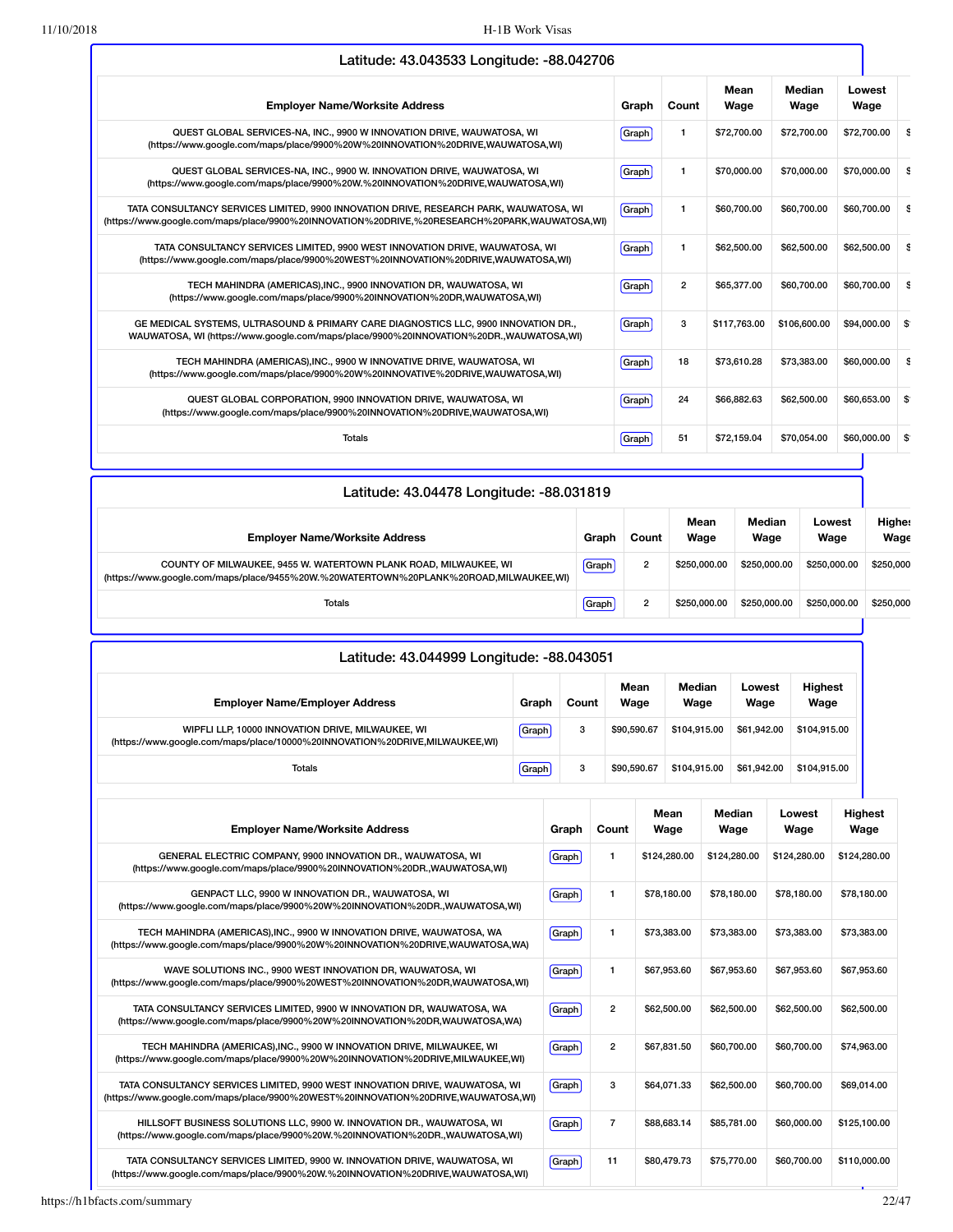| <b>Employer Name/Worksite Address</b>                                                                                                                                                 | Graph | Count | Mean<br>Wage | Median<br>Wage | Lowest<br>Wage | <b>Highest</b><br>Wage |
|---------------------------------------------------------------------------------------------------------------------------------------------------------------------------------------|-------|-------|--------------|----------------|----------------|------------------------|
| TATA CONSULTANCY SERVICES LIMITED, 9900 W INNOVATION DR., WAUWATOSA, WI<br>(https://www.google.com/maps/place/9900%20W%20INNOVATION%20DR,,WAUWATOSA,WI)                               | Graph | 12    | \$60,450,00  | \$60,700.00    | \$60.100.00    | \$60,700.00            |
| CAPGEMINI AMERICA INC. 9900 W INNOVATION DR. WAUWATOSA. WI<br>(https://www.google.com/maps/place/9900%20W%20INNOVATION%20DR,WAUWATOSA,WI)                                             | Graph | 100   | \$68,928.31  | \$69.100.00    | \$60,000,00    | \$91,400.00            |
| GE MEDICAL SYSTEMS INFORMATION TECHNOLOGIES, INC., 9900 W INNOVATION DRIVE,<br><b>WAUWATOSA, WI</b><br>(https://www.google.com/maps/place/9900%20W%20INNOVATION%20DRIVE,WAUWATOSA,WI) | Graph | 141   | \$69,502.60  | \$67.667.00    | \$55,400.00    | \$155,000,00           |
| <b>Totals</b>                                                                                                                                                                         | Graph | 282   | \$69.932.02  | \$69.014.00    | \$55,400.00    | \$155,000,00           |

| Latitude: 43.045014 Longitude: -88.043182                                                                                                             |       |       |              |                |                |                 |  |  |  |
|-------------------------------------------------------------------------------------------------------------------------------------------------------|-------|-------|--------------|----------------|----------------|-----------------|--|--|--|
| <b>Employer Name/Worksite Address</b>                                                                                                                 | Graph | Count | Mean<br>Wage | Median<br>Wage | Lowest<br>Wage | Highest<br>Wage |  |  |  |
| HYR GLOBAL SOURCE, INC., 10000 W. INNOVATION DRIVE, MILWAUKEE, WI<br>(https://www.google.com/maps/place/10000%20W.%20INNOVATION%20DRIVE,MILWAUKEE,WI) | Graph |       | \$60,000,00  | \$60,000,00    | \$60,000,00    | \$60,000.00     |  |  |  |
| BIRLASOFT INC. 10000 W INNOVATION DR. WAUWATOSA, WI<br>(https://www.google.com/maps/place/10000%20W%20INNOVATION%20DR,WAUWATOSA,WI)                   | Graph | 20    | \$55,400.00  | \$55,400,00    | \$55,400.00    | \$55,400.00     |  |  |  |
| <b>Totals</b>                                                                                                                                         | Graph | 21    | \$55,619.05  | \$55,400,00    | \$55,400.00    | \$60,000,00     |  |  |  |

| Latitude: 43.045392 Longitude: -88.267056                                                                                                 |              |       |              |                |                |                        |  |  |  |
|-------------------------------------------------------------------------------------------------------------------------------------------|--------------|-------|--------------|----------------|----------------|------------------------|--|--|--|
| <b>Employer Name/Worksite Address</b>                                                                                                     | Graph        | Count | Mean<br>Wage | Median<br>Wage | Lowest<br>Wage | <b>Highest</b><br>Wage |  |  |  |
| ASCENSION LOGISTICS, INC., 2417 SILVERNAIL ROAD, PEWAUKEE, WI<br>(https://www.google.com/maps/place/2417%20SILVERNAIL%20ROAD,PEWAUKEE,WI) | <b>Graph</b> |       | \$65,000.00  | \$65,000,00    | \$65,000,00    | \$65,000.00            |  |  |  |
| <b>Totals</b>                                                                                                                             | Graph        |       | \$65,000.00  | \$65,000.00    | \$65,000,00    | \$65,000.00            |  |  |  |

| Latitude: 43.045574 Longitude: -88.056425                                                                                                          |       |                |              |                |                |                        |
|----------------------------------------------------------------------------------------------------------------------------------------------------|-------|----------------|--------------|----------------|----------------|------------------------|
| <b>Employer Name/Employer Address</b>                                                                                                              | Graph | Count          | Mean<br>Wage | Median<br>Wage | Lowest<br>Wage | <b>Highest</b><br>Wage |
| BOSTIK, INC., 11320 W WATERTOWN PLANK ROAD, WAUWATOSA, WI<br>(https://www.google.com/maps/place/11320%20W%20WATERTOWN%20PLANK%20ROAD,WAUWATOSA,WI) | Graph |                | \$82,830.00  | \$82,830.00    | \$82,830.00    | \$82,830.00            |
| Totals                                                                                                                                             | Graph |                | \$82,830.00  | \$82,830.00    | \$82,830.00    | \$82,830.00            |
|                                                                                                                                                    |       |                |              |                |                |                        |
| <b>Employer Name/Worksite Address</b>                                                                                                              | Graph | Count          | Mean<br>Wage | Median<br>Wage | Lowest<br>Wage | <b>Highest</b><br>Wage |
| BOSTIK, INC., 11320 W WATERTOWN PLANK RD, WAUWATOSA, WI<br>(https://www.google.com/maps/place/11320%20W%20WATERTOWN%20PLANK%20RD,WAUWATOSA,WI)     | Graph | $\overline{2}$ | \$71,415.00  | \$60,000,00    | \$60,000.00    | \$82,830.00            |
| <b>Totals</b>                                                                                                                                      | Graph | $\overline{2}$ | \$71,415.00  | \$60,000,00    | \$60,000.00    | \$82,830.00            |

| Latitude: 43.045705 Longitude: -88.024881                                                                                      |         |       |              |                |                |                        |  |  |  |
|--------------------------------------------------------------------------------------------------------------------------------|---------|-------|--------------|----------------|----------------|------------------------|--|--|--|
| <b>Employer Name/Worksite Address</b>                                                                                          | Graph   | Count | Mean<br>Wage | Median<br>Wage | Lowest<br>Wage | <b>Highest</b><br>Wage |  |  |  |
| ABB INC., 1425 DISCOVERY PARKWAY, WAUWATOSA, WI<br>(https://www.google.com/maps/place/1425%20DISCOVERY%20PARKWAY,WAUWATOSA,WI) | [Graph] |       | \$98,696.00  | \$98,696.00    | \$98,696.00    | \$98,696.00            |  |  |  |
| Totals                                                                                                                         | Graph   |       | \$98,696.00  | \$98,696.00    | \$98,696,00    | \$98,696.00            |  |  |  |
| Latitude: 43.0459 Longitude: -88.020448                                                                                        |         |       |              |                |                |                        |  |  |  |
| Mean<br>Median<br>Lowest                                                                                                       |         |       |              |                |                |                        |  |  |  |

**Wage**

**Wage**

**Wage**

**Employer Name/Worksite Address Graph Count**

| https://h1bfacts.com/summary | 23/47 |  |
|------------------------------|-------|--|
|------------------------------|-------|--|

**Wage**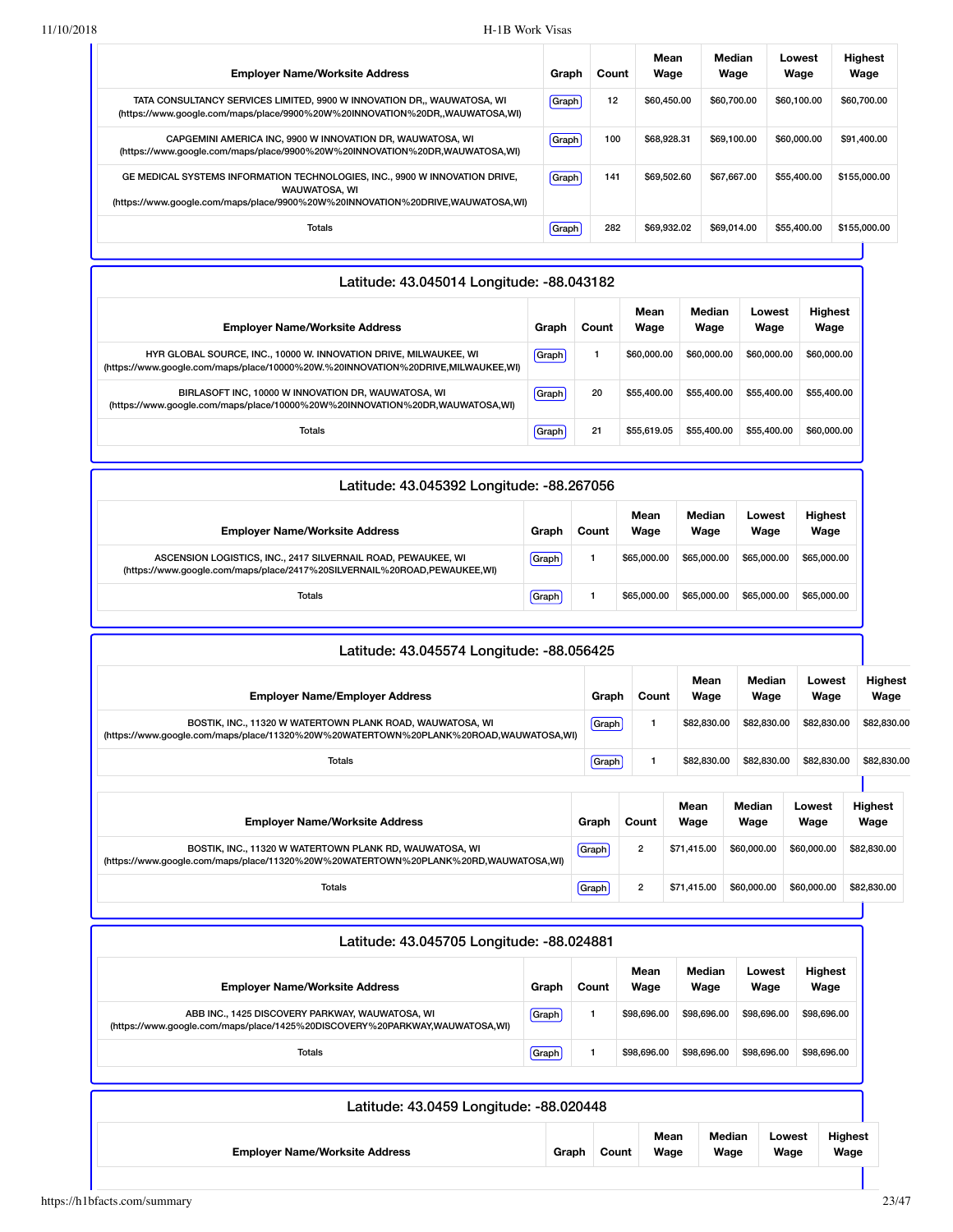| <b>Employer Name/Worksite Address</b>                                                                                                                        | Graph | Count | Mean<br>Wage | Median<br>Wage | Lowest<br>Wage | <b>Highest</b><br>Wage |
|--------------------------------------------------------------------------------------------------------------------------------------------------------------|-------|-------|--------------|----------------|----------------|------------------------|
| BLOODCENTER OF WISCONSIN, INC., 8733 WATERTOWN PLANK ROAD, MILWAUKEE, WI<br>(https://www.google.com/maps/place/8733%20WATERTOWN%20PLANK%20ROAD,MILWAUKEE,WI) | Graph | 3     | \$45,642,67  | \$45,444.00    | \$44,000.00    | \$47,484.00            |
| <b>Totals</b>                                                                                                                                                | Graph | 3     | \$45,642,67  | \$45,444.00    | \$44,000.00    | \$47,484.00            |
|                                                                                                                                                              |       |       |              |                |                |                        |

| Latitude: 43.045902 Longitude: -88.020424                                                                                                                                                |              |                |              |                |                |                        |
|------------------------------------------------------------------------------------------------------------------------------------------------------------------------------------------|--------------|----------------|--------------|----------------|----------------|------------------------|
| <b>Employer Name/Employer Address</b>                                                                                                                                                    | Graph        | Count          | Mean<br>Wage | Median<br>Wage | Lowest<br>Wage | <b>Highest</b><br>Wage |
| MEDICAL COLLEGE OF WISCONSIN AFFILIATED HOSPITALS, 8701 WATERTOWN PLANK ROAD,<br>MILWAUKEE, WI<br>(https://www.google.com/maps/place/8701%20WATERTOWN%20PLANK%20ROAD,MILWAUKEE,WI)       | <b>Graph</b> | $\overline{2}$ | \$63,000.00  | \$63,000.00    | \$63,000.00    | \$63,000.00            |
| MEDICAL COLLEGE OF WISCONSIN AFFILIATED HOSPITALS, INC., 8701 WATERTOWN PLANK<br>ROAD, MILWAUKEE, WI<br>(https://www.qoogle.com/maps/place/8701%20WATERTOWN%20PLANK%20ROAD,MILWAUKEE,WI) | <b>Graph</b> | 4              | \$61,630.00  | \$61,370.00    | \$60,310.00    | \$62,420.00            |
| MEDICAL COLLEGE OF WISCONSIN, INC., 8701 WATERTOWN PLANK ROAD, MILWAUKEE, WI<br>(https://www.google.com/maps/place/8701%20WATERTOWN%20PLANK%20ROAD,MILWAUKEE,WI)                         | Graph        | 5              | \$107.095.20 | \$135,000.00   | \$47,476.00    | \$135,000.00           |
| MEDICAL COLLEGE OF WISCONSIN, 8701 WATERTOWN PLANK ROAD, MILWAUKEE, WI<br>(https://www.google.com/maps/place/8701%20WATERTOWN%20PLANK%20ROAD,MILWAUKEE,WI)                               | [Graph]      | 52             | \$120,134.37 | \$74,034,00    | \$47,476.00    | \$355,241.00           |
| <b>Totals</b>                                                                                                                                                                            | [Graph]      | 63             | \$113,571.16 | \$69,670.00    | \$47,476.00    | \$355,241.00           |
|                                                                                                                                                                                          |              |                |              |                |                |                        |
| <b>Employer Name/Worksite Address</b>                                                                                                                                                    | Graph        | Count          | Mean<br>Wage | Median<br>Wage | Lowest<br>Wage | <b>Highest</b><br>Wage |
| MEDICAL COLLEGE OF WISCONSIN, 8701 WATERTOWN PLANK ROAD, MILWAUKEE, WI                                                                                                                   | Graph        | 25             | \$67.546.12  | \$61,000,00    | \$48,200.00    | \$105,060,00           |

| (https://www.google.com/maps/place/8701%20WATERTOWN%20PLANK%20ROAD,MILWAUKEE,WI) | וועשוש | -- |             | <b></b>     | ----------  | <u>wivu.vu.vu</u> |
|----------------------------------------------------------------------------------|--------|----|-------------|-------------|-------------|-------------------|
| Totals                                                                           | Graph  | 25 | \$67,546.12 | \$61.000.00 | \$48,200,00 | \$105,060,00      |
|                                                                                  |        |    |             |             |             |                   |

| Latitude: 43.046627 Longitude: -88.009459                                                                                                      |       |                |              |                |                |                 |  |  |  |  |  |
|------------------------------------------------------------------------------------------------------------------------------------------------|-------|----------------|--------------|----------------|----------------|-----------------|--|--|--|--|--|
| <b>Employer Name/Worksite Address</b>                                                                                                          | Graph | Count          | Mean<br>Wage | Median<br>Wage | Lowest<br>Wage | Highest<br>Wage |  |  |  |  |  |
| AURORA MEDICAL GROUP, INC., 1220 DEWEY AVE, WAUWATOSA, WI<br>(https://www.google.com/maps/place/1220%20DEWEY%20AVE,WAUWATOSA,WI)               | Graph |                | \$343,200,00 | \$343,200,00   | \$343,200.00   | \$343,200.00    |  |  |  |  |  |
| AURORA UW ACADEMIC MEDICAL GROUP, INC., 1220 DEWEY AVE., WAUWATOSA, WI<br>(https://www.google.com/maps/place/1220%20DEWEY%20AVE.,WAUWATOSA,WI) | Graph | $\overline{2}$ | \$280,497.50 | \$246,000,00   | \$246,000.00   | \$314,995.00    |  |  |  |  |  |
| Totals                                                                                                                                         | Graph | 3              | \$301.398.33 | \$314,995,00   | \$246,000.00   | \$343,200,00    |  |  |  |  |  |

### Latitude: 43.046846 Longitude: -88.25618

| <b>Employer Name/Employer Address</b>                                                                                                                                                    | Graph | Count          | Mean<br>Wage | Median<br>Wage | Lowest<br>Wage | <b>Highest</b><br>Wage |
|------------------------------------------------------------------------------------------------------------------------------------------------------------------------------------------|-------|----------------|--------------|----------------|----------------|------------------------|
| API HEALTHCARE CORPORATION, 3000 NORTH GRANDVIEW BLVD., WAUKESHA, WI<br>(https://www.google.com/maps/place/3000%20NORTH%20GRANDVIEW%20BLVD.,WAUKESHA,WI)                                 | Graph | 1              | \$90,000,00  | \$90,000.00    | \$90,000,00    | \$90,000.00            |
| GE MEDICAL SYSTEMS, LLC, 3000 N. GRANDVIEW BLVD., WAUKESHA, WI<br>(https://www.google.com/maps/place/3000%20N.%20GRANDVIEW%20BLVD.,WAUKESHA,WI)                                          | Graph | 1              | \$101.525.00 | \$101.525.00   | \$101.525.00   | \$101,525.00           |
| GE MEDICAL SYSTEMS, ULTRASOUND & PRIMARY CARE DIAGNOSTICS LLC, 3000 N.<br>GRANDVIEW BLVD., WAUKESHA, WI<br>(https://www.google.com/maps/place/3000%20N.%20GRANDVIEW%20BLVD.,WAUKESHA,WI) | Graph | 1              | \$94,000,00  | \$94,000.00    | \$94,000,00    | \$94,000.00            |
| GE MEDICAL SYSTEMS INFORMATION TECHNOLOGIES, INC., 3000 N. GRANDVIEW BLVD.,<br><b>WAUKESHA, WI</b><br>(https://www.google.com/maps/place/3000%20N.%20GRANDVIEW%20BLVD.,WAUKESHA,WI)      | Graph | $\overline{2}$ | \$97,500.00  | \$95,000.00    | \$95,000.00    | \$100,000.00           |
| GENERAL ELECTRIC COMPANY, 3000 N. GRANDVIEW BLVD., WAUKESHA, WI<br>(https://www.google.com/maps/place/3000%20N.%20GRANDVIEW%20BLVD.,WAUKESHA,WI)                                         | Graph | 4              | \$127,347,25 | \$125,000.00   | \$106,600,00   | \$152,689.00           |
| GENERAL ELECTRIC COMPANY, 3000 NORTH GRANDVIEW BLVD., WAUKESHA, WI<br>(https://www.google.com/maps/place/3000%20NORTH%20GRANDVIEW%20BLVD.,WAUKESHA,WI)                                   | Graph | 13             | \$111.221.54 | \$110,000,00   | \$75,000.00    | \$155,000.00           |
| GE MEDICAL SYSTEMS, LLC, 3000 NORTH GRANDVIEW BLVD., WAUKESHA, WI<br>(https://www.google.com/maps/place/3000%20NORTH%20GRANDVIEW%20BLVD.,WAUKESHA,WI)                                    | Graph | 34             | \$94.652.94  | \$95,000.00    | \$70,000.00    | \$130,000.00           |
|                                                                                                                                                                                          |       |                |              |                |                |                        |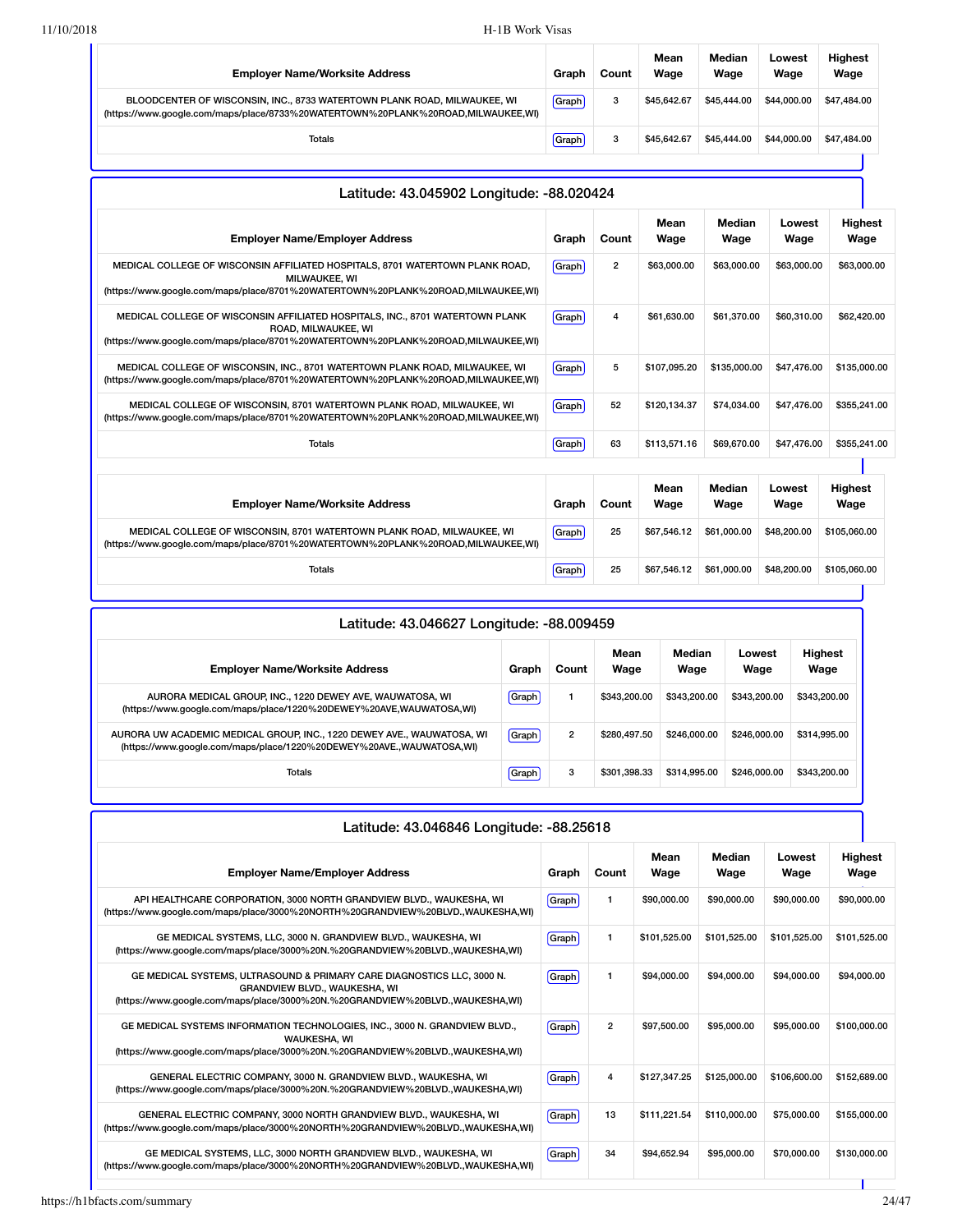| <b>Employer Name/Employer Address</b>                                                                                                                         | Graph | Count |       | Mean<br>Wage | Median<br>Wage |  | Lowest<br>Wage | <b>Highest</b><br>Wage |                        |  |
|---------------------------------------------------------------------------------------------------------------------------------------------------------------|-------|-------|-------|--------------|----------------|--|----------------|------------------------|------------------------|--|
| <b>Totals</b>                                                                                                                                                 |       | 56    |       | \$100,964.18 | \$98,700.00    |  | \$70,000.00    | \$155,000.00           |                        |  |
| <b>Employer Name/Worksite Address</b>                                                                                                                         |       | Graph | Count | Mean<br>Wage | Median<br>Wage |  | Lowest<br>Wage |                        | <b>Highest</b><br>Wage |  |
| CAPGEMINI AMERICA INC, 3000 N GRANDVIEW BLVD, WAUKESHA, CA<br>(https://www.google.com/maps/place/3000%20N%20GRANDVIEW%20BLVD,WAUKESHA,CA)                     |       | Graph | 1     | \$69,100.00  | \$69,100.00    |  | \$69,100.00    |                        | \$69,100.0             |  |
| GE MEDICAL SYSTEMS, LLC, 3000 NORTH GRANDVIEW BLVD., WAUKESHA, WI<br>(https://www.google.com/maps/place/3000%20NORTH%20GRANDVIEW%20BLVD.,WAUKESHA,WI)         |       | Graph | 1     | \$125,000.00 | \$125,000.00   |  | \$125,000.00   |                        | \$125,000.0            |  |
| INTEGRATED RESOURCES, INC, 3000 GRANDVIEW BLVD, WAUKESHA, WI<br>(https://www.qoogle.com/maps/place/3000%20GRANDVIEW%20BLVD,WAUKESHA,WI)                       |       | Graph | 1     | \$92,768.00  | \$92,768.00    |  | \$92,768.00    |                        | \$92,768.0             |  |
| QUEST GLOBAL CORPORATION, 3000 N GRANDVIEW BOULEVARD, WAUKESHA, WI<br>(https://www.google.com/maps/place/3000%20N%20GRANDVIEW%20BOULEVARD,WAUKESHA,WI)        |       | Graph | 1     | \$73,200.00  | \$73,200.00    |  | \$73,200.00    |                        | \$73,200.0             |  |
| SYMPHONY CORPORATION, 3000 N GRANDVIEW BLVD.,, WAUKESHA, WI<br>(https://www.google.com/maps/place/3000%20N%20GRANDVIEW%20BLVD.,,WAUKESHA,WI)                  |       | Graph | 1     | \$80,000.00  | \$80,000.00    |  | \$80,000.00    |                        | \$80,000.0             |  |
| TECH MAHINDRA (AMERICAS), INC., 3000 N GRANDVIEW BLVD, WAUKESHA, MI<br>(https://www.google.com/maps/place/3000%20N%20GRANDVIEW%20BLVD,WAUKESHA,MI)            |       | Graph | 1     | \$78,363.00  | \$78,363.00    |  | \$78,363.00    |                        | \$78,363.0             |  |
| VEJARS TECHNOLOGIES, INC., 3000 N. GRANDVIEW BLVD, WAUKESHA, WI<br>(https://www.google.com/maps/place/3000%20N.%20GRANDVIEW%20BLVD,WAUKESHA,WI)               |       | Graph | 1     | \$65,000.00  | \$65,000.00    |  | \$65,000.00    |                        | \$65,000.0             |  |
| QUEST GLOBAL SERVICES-NA, INC, 3000 N GRAND VIEW BLVD, WAUKESHA, WI<br>(https://www.qoogle.com/maps/place/3000%20N%20GRAND%20VIEW%20BLVD,WAUKESHA,WI)         |       | Graph | 3     | \$62,000.00  | \$62,000.00    |  | \$62,000.00    |                        | \$62,000.0             |  |
| GE MEDICAL SYSTEMS, LLC, 3000 NORTH GRANDVIEW BOULEVARD, WAUKESHA, WI<br>(https://www.google.com/maps/place/3000%20NORTH%20GRANDVIEW%20BOULEVARD,WAUKESHA,WI) |       | Graph | 5     | \$102,200.00 | \$99,000.00    |  | \$70,000.00    |                        | \$135,000.0            |  |
| GENERAL ELECTRIC COMPANY, 3000 N. GRANDVIEW BLVD., WAUKESHA, WI<br>(https://www.google.com/maps/place/3000%20N.%20GRANDVIEW%20BLVD.,WAUKESHA,WI)              |       | Graph | 16    | \$92,972.00  | \$86,681.00    |  | \$74,000.00    |                        | \$125,000.0            |  |
| GE MEDICAL SYSTEMS, LLC, 3000 NORTH GRANDVIEW BLVD, WAUKESHA, WI<br>(https://www.google.com/maps/place/3000%20NORTH%20GRANDVIEW%20BLVD,WAUKESHA,WI)           |       | Graph | 24    | \$66,875.00  | \$60,000.00    |  | \$60,000.00    |                        | \$115,000.0            |  |
| CAPGEMINI AMERICA INC, 3000 N GRANDVIEW BLVD, WAUKESHA, WI<br>(https://www.google.com/maps/place/3000%20N%20GRANDVIEW%20BLVD,WAUKESHA,WI)                     |       | Graph | 195   | \$70,915.03  | \$70,100.00    |  | \$51,293.00    |                        | \$115,000.0            |  |
| <b>Totals</b>                                                                                                                                                 |       | Graph | 250   | \$72,805.66  | \$70,100.00    |  | \$51,293.00    |                        | \$135,000.0            |  |

| Latitude: 43.047856 Longitude: -88.256153<br>Mean<br>Median<br>Lowest<br><b>Employer Name/Worksite Address</b><br>Wage<br>Graph<br>Count<br>Wage<br>Wage        |       |                |             |             |             |                 |  |
|-----------------------------------------------------------------------------------------------------------------------------------------------------------------|-------|----------------|-------------|-------------|-------------|-----------------|--|
|                                                                                                                                                                 |       |                |             |             |             | Highest<br>Wage |  |
| TATA CONSULTANCY SERVICES LIMITED, 3114 N GRANDVIEW BOULEVARD, WAUKESHA, WI<br>(https://www.google.com/maps/place/3114%20N%20GRANDVIEW%20BOULEVARD,WAUKESHA,WI) | Graph | 1              | \$60,700.00 | \$60,700.00 | \$60,700.00 | \$60,700.00     |  |
| GENPACT LLC, 3114 N. GRANDVIEW BLVD., WAUKESHA, WI<br>(https://www.google.com/maps/place/3114%20N.%20GRANDVIEW%20BLVD.,WAUKESHA,WI)                             | Graph | $\overline{2}$ | \$80,475,00 | \$74,000.00 | \$74,000.00 | \$86,950.00     |  |
| TECH MAHINDRA (AMERICAS), INC., 3114 N. GRANDVIEW BLVD, WAUKESHA, WI<br>(https://www.google.com/maps/place/3114%20N.%20GRANDVIEW%20BLVD,WAUKESHA,WI)            | Graph | $\overline{2}$ | \$76,731.00 | \$76,731.00 | \$76,731.00 | \$76,731.00     |  |
| STELLENT SOLUTIONS INC, 3114 NORTH GRANDVIEW BOULEVARD, WAUKESHA, WI<br>(https://www.google.com/maps/place/3114%20NORTH%20GRANDVIEW%20BOULEVARD,WAUKESHA,WI)    | Graph | 4              | \$67,257.50 | \$65,000.00 | \$60,100,00 | \$78,930.00     |  |
| BIRLASOFT INC, 3114 NORTH GRANDVIEW BLVD, WAUKESHA, WI<br>(https://www.google.com/maps/place/3114%20NORTH%20GRANDVIEW%20BLVD,WAUKESHA,WI)                       | Graph | 22             | \$62,136,36 | \$60,000,00 | \$60,000,00 | \$90,560.00     |  |
| INFOBAHN SOFTWORLD, INC, 3114 N GRANDVIEW BLVD, WAUKESHA, WI<br>(https://www.qoogle.com/maps/place/3114%20N%20GRANDVIEW%20BLVD,WAUKESHA,WI)                     | Graph | 76             | \$64.134.24 | \$62,000.00 | \$55,400.00 | \$89,600,00     |  |
| Totals                                                                                                                                                          | Graph | 107            | \$64,349.01 | \$61,942.00 | \$55,400.00 | \$90,560.00     |  |

| Latitude: 43.04876 Longitude: -88.365046                                                                                                        |       |       |              |                |                |                        |  |  |  |  |  |
|-------------------------------------------------------------------------------------------------------------------------------------------------|-------|-------|--------------|----------------|----------------|------------------------|--|--|--|--|--|
| <b>Employer Name/Worksite Address</b>                                                                                                           | Graph | Count | Mean<br>Wage | Median<br>Wage | Lowest<br>Wage | <b>Highest</b><br>Wage |  |  |  |  |  |
| CHILDREN'S HOSPITAL AND HEALTH SYSTEM, 3195 HILLSIDE DR, DELAFIELD, WI<br>(https://www.google.com/maps/place/3195%20HILLSIDE%20DR,DELAFIELD,WI) | Graph |       | \$191.360.00 | \$191.360.00   | \$191.360.00   | \$191.360.00           |  |  |  |  |  |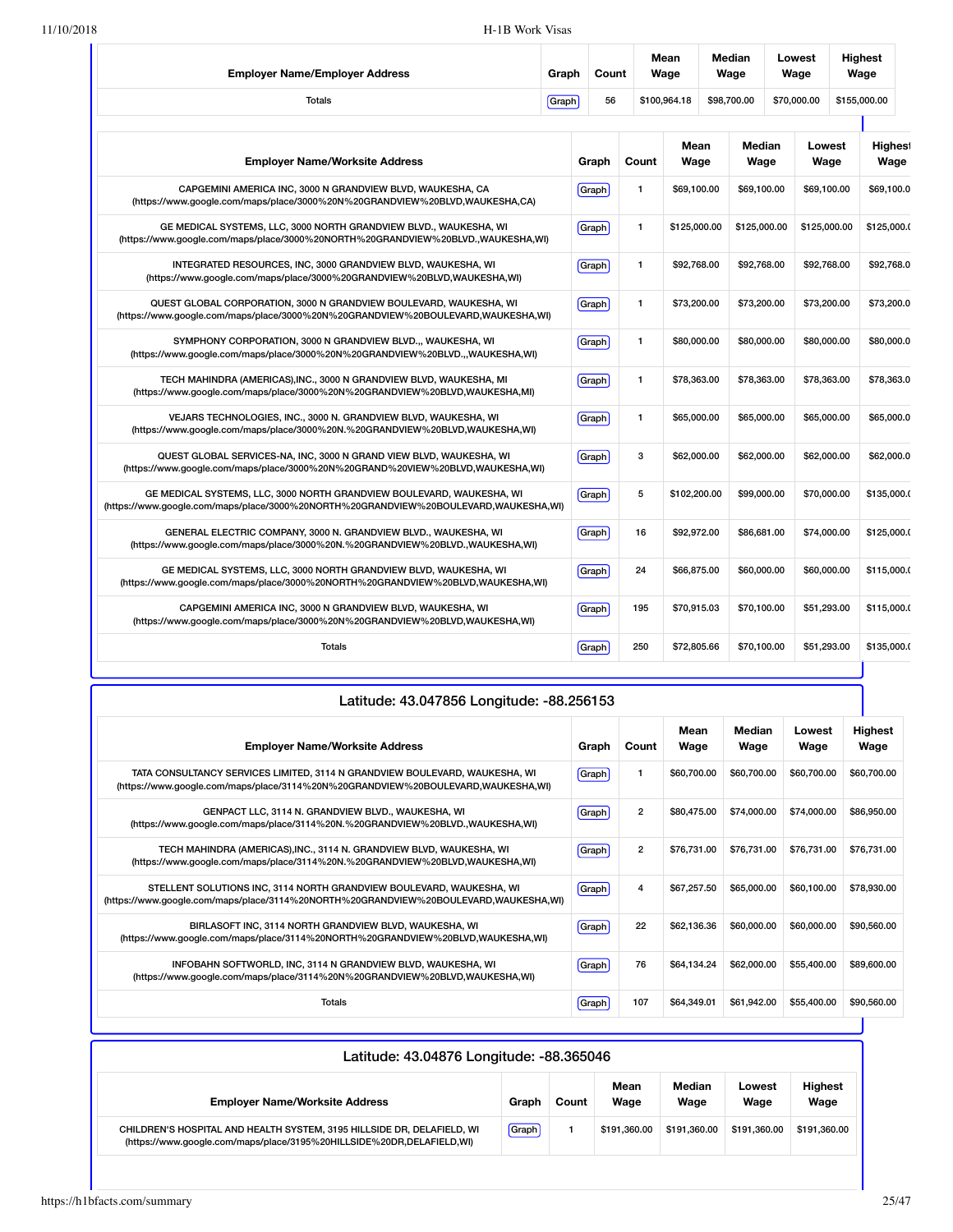| <b>Emplover Name/Worksite Address</b>                                                                                                        | Graph | Count | Mean<br>Wage | Median<br>Wage | Lowest<br>Wage | <b>Highest</b><br>Wage |
|----------------------------------------------------------------------------------------------------------------------------------------------|-------|-------|--------------|----------------|----------------|------------------------|
| MEDICAL COLLEGE OF WISCONSIN, 3195 HILLSIDE DRIVE, DELAFIELD, WI<br>(https://www.google.com/maps/place/3195%20HILLSIDE%20DRIVE,DELAFIELD,WI) | Graph |       | \$280,000,00 | \$280,000,00   | \$280,000,00   | \$280,000.00           |
| Totals                                                                                                                                       | Graph | 2     | \$235,680,00 | \$191.360.00   | \$191.360.00   | \$280,000.00           |

| Latitude: 43.048806 Longitude: -88.00152                                                                                       |       |       |              |                |                |                        |  |  |  |  |
|--------------------------------------------------------------------------------------------------------------------------------|-------|-------|--------------|----------------|----------------|------------------------|--|--|--|--|
| <b>Employer Name/Worksite Address</b>                                                                                          | Graph | Count | Mean<br>Wage | Median<br>Wage | Lowest<br>Wage | <b>Highest</b><br>Wage |  |  |  |  |
| AMBRY GENETICS CORP., 6100 W STATE ST, WAUWATOSA, WI<br>(https://www.google.com/maps/place/6100%20W%20STATE%20ST,WAUWATOSA,WI) | Graph |       | \$89,544,00  | \$89,544.00    | \$89,544,00    | \$89,544.00            |  |  |  |  |
| Totals                                                                                                                         | Graph |       | \$89,544,00  | \$89,544.00    | \$89,544,00    | \$89,544.00            |  |  |  |  |

| Latitude: 43.049457 Longitude: -88.042192                                                                                                                                 |       |       |              |                |                |                 |
|---------------------------------------------------------------------------------------------------------------------------------------------------------------------------|-------|-------|--------------|----------------|----------------|-----------------|
| <b>Employer Name/Worksite Address</b>                                                                                                                                     | Graph | Count | Mean<br>Wage | Median<br>Wage | Lowest<br>Wage | Highest<br>Wage |
| MEDICAL COLLEGE OF WISCONSIN, INC., CHILDREN'S RESEARCH INSTITUTE, MILWAUKEE, WI<br>(https://www.google.com/maps/place/CHILDREN'S%20RESEARCH%20INSTITUTE,MILWAUKEE,WI)    | Graph |       | \$47,476.00  | \$47,476.00    | \$47,476.00    | \$47,476.00     |
| SELECT SOURCE INTERNATIONAL, GE HEALTHCARE, WAUWATOSA, WI<br>(https://www.google.com/maps/place/GE%20HEALTHCARE,WAUWATOSA,WI)                                             | Graph |       | \$107,120.00 | \$107,120.00   | \$107,120.00   | \$107,120.00    |
| TATA CONSULTANCY SERVICES LIMITED, 9900 INNOVATION DRIVE, RP-2114, WAUWATOSA, WI<br>(https://www.google.com/maps/place/9900%20INNOVATION%20DRIVE,%20RP-2114,WAUWATOSA,WI) | Graph |       | \$60,700.00  | \$60,700.00    | \$60,700.00    | \$60,700.00     |
| MEDICAL COLLEGE OF WISCONSIN, INC., MEDICAL COLLEGE OF WISCONSIN, MILWAUKEE, WI<br>(https://www.google.com/maps/place/MEDICAL%20COLLEGE%20OF%20WISCONSIN,MILWAUKEE,WI)    | Graph | 4     | \$122,000,00 | \$135,000.00   | \$83,000.00    | \$135,000.00    |
| WIPFLI LLP, WIPFLI LLP, MILWAUKEE, WI<br>(https://www.google.com/maps/place/WIPFLI%20LLP,MILWAUKEE,WI)                                                                    | Graph | 5     | \$96,320.40  | \$104,915.00   | \$61,942.00    | \$104,915.00    |
| Totals                                                                                                                                                                    | Graph | 12    | \$98,741.50  | \$104,915.00   | \$47,476.00    | \$135,000.00    |
|                                                                                                                                                                           |       |       |              |                |                |                 |

| Latitude: 43.049795 Longitude: -88.255809                                                                                                             |       |                |              |                |                |                        |  |  |
|-------------------------------------------------------------------------------------------------------------------------------------------------------|-------|----------------|--------------|----------------|----------------|------------------------|--|--|
| <b>Employer Name/Worksite Address</b>                                                                                                                 | Graph | Count          | Mean<br>Wage | Median<br>Wage | Lowest<br>Wage | <b>Highest</b><br>Wage |  |  |
| CITIUSTECH INC. 3200 N GRANDVIEW BLVD., WAUKESHA, WI<br>(https://www.google.com/maps/place/3200%20N%20GRANDVIEW%20BLVD,,WAUKESHA,WI)                  | Graph | $\mathbf{1}$   | \$84,800.00  | \$84,800.00    | \$84,800.00    | \$84,800.0             |  |  |
| GE MEDICAL SYSTEMS, LLC, 3200 N GRANDVIEW BLVD., WAUKESHA, WI<br>(https://www.google.com/maps/place/3200%20N%20GRANDVIEW%20BLVD.,WAUKESHA,WI)         | Graph | $\overline{2}$ | \$65,000.00  | \$60,000,00    | \$60,000.00    | \$70,000.0             |  |  |
| GE MEDICAL SYSTEMS, LLC, 3200 NORTH GRANDVIEW BLVD., WAUKESHA, WI<br>(https://www.google.com/maps/place/3200%20NORTH%20GRANDVIEW%20BLVD.,WAUKESHA,WI) | Graph | $\overline{2}$ | \$117,500.00 | \$105,000.00   | \$105,000.00   | \$130,000.0            |  |  |
| NIXSOL, INC., 3200 N. GRANDVIEW BLVD., WAUKESHA, WI<br>(https://www.google.com/maps/place/3200%20N.%20GRANDVIEW%20BLVD.,WAUKESHA,WI)                  | Graph | $\overline{2}$ | \$81,762.50  | \$62,000.00    | \$62,000.00    | \$101,525.0            |  |  |
| GE MEDICAL SYSTEMS, LLC, 3200 NORTH GRANDVIEW BLVD, WAUKESHA, WI<br>(https://www.google.com/maps/place/3200%20NORTH%20GRANDVIEW%20BLVD,WAUKESHA,WI)   | Graph | 5              | \$92,000.00  | \$90,000,00    | \$80,000.00    | \$115,000.0            |  |  |
| KONKASOFT, LLC, 3200 NORTH GRANDVIEW BOULEVARD, WAUKESHA, WI<br>(https://www.google.com/maps/place/3200%20NORTH%20GRANDVIEW%20BOULEVARD,WAUKESHA,WI)  | Graph | 5              | \$80,638,60  | \$91,500.00    | \$51,293.00    | \$101.000.0            |  |  |
| CITIUSTECH INC, 3200 N GRANDVIEW BLVD, WAUKESHA, WI<br>(https://www.qoogle.com/maps/place/3200%20N%20GRANDVIEW%20BLVD,WAUKESHA,WI)                    | Graph | 23             | \$78.967.61  | \$73,400.00    | \$54,205.00    | \$100,000.0            |  |  |
| Totals                                                                                                                                                | Graph | 40             | \$82,319.33  | \$80,000,00    | \$51.293.00    | \$130,000.0            |  |  |

| Latitude: 43.050911 Longitude: -88.227422                                                                                               |       |       |              |                |                |                        |  |  |  |
|-----------------------------------------------------------------------------------------------------------------------------------------|-------|-------|--------------|----------------|----------------|------------------------|--|--|--|
| <b>Employer Name/Employer Address</b>                                                                                                   | Graph | Count | Mean<br>Wage | Median<br>Wage | Lowest<br>Wage | <b>Highest</b><br>Wage |  |  |  |
| TIP TECHNOLOGIES, INC, N14W24200 TOWER PLACE, WAUKESHA, WI<br>(https://www.google.com/maps/place/N14W24200%20TOWER%20PLACE,WAUKESHA,WI) | Graph | 2     | \$65,000.00  | \$65,000.00    | \$65,000,00    | \$65,000.00            |  |  |  |

ı

٦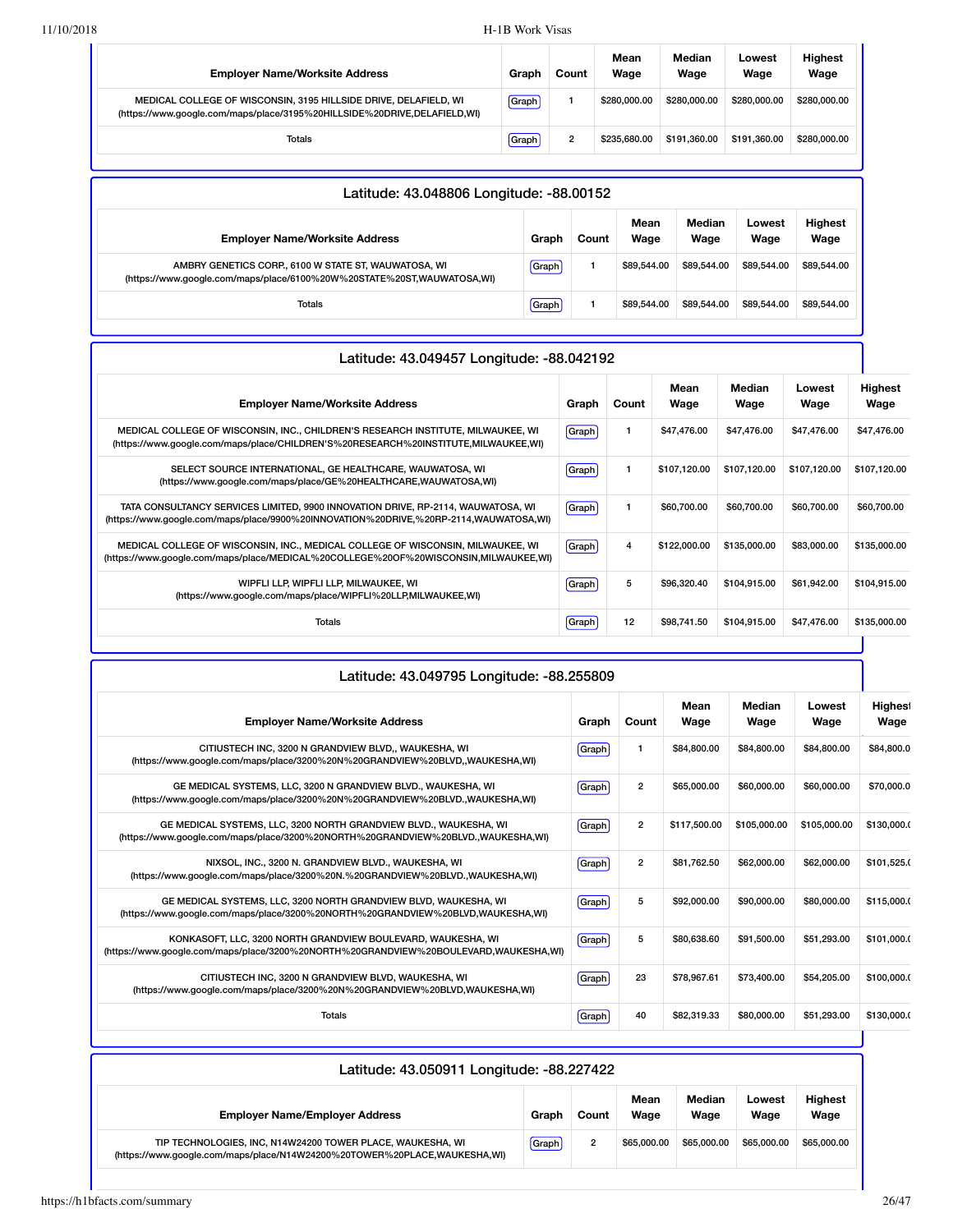| <b>Employer Name/Employer Address</b>                                                                                                   | Graph | Count          | Mean<br>Wage | Median<br>Wage | Lowest<br>Wage | <b>Highest</b><br>Wage |
|-----------------------------------------------------------------------------------------------------------------------------------------|-------|----------------|--------------|----------------|----------------|------------------------|
| <b>Totals</b>                                                                                                                           | Graph | $\overline{2}$ | \$65,000,00  | \$65,000.00    | \$65,000,00    | \$65,000.00            |
|                                                                                                                                         |       |                |              |                |                |                        |
| <b>Employer Name/Worksite Address</b>                                                                                                   | Graph | Count          | Mean<br>Wage | Median<br>Wage | Lowest<br>Wage | Highest<br>Wage        |
| TIP TECHNOLOGIES, INC, N14W24200 TOWER PLACE, WAUKESHA, WI<br>(https://www.google.com/maps/place/N14W24200%20TOWER%20PLACE,WAUKESHA,WI) | Graph | $\overline{2}$ | \$65,000,00  | \$65,000.00    | \$65,000,00    | \$65,000.00            |
| Totals                                                                                                                                  | Graph | $\overline{2}$ | \$65,000,00  | \$65,000.00    | \$65,000.00    | \$65,000.00            |

| Latitude: 43.055651 Longitude: -88.223511                                                                                                                |       |       |              |                |                |                        |  |  |  |  |
|----------------------------------------------------------------------------------------------------------------------------------------------------------|-------|-------|--------------|----------------|----------------|------------------------|--|--|--|--|
| <b>Employer Name/Employer Address</b>                                                                                                                    | Graph | Count | Mean<br>Wage | Median<br>Wage | Lowest<br>Wage | <b>Highest</b><br>Wage |  |  |  |  |
| MIDWEST ENGINEERED SYSTEMS, INC., W238N1800 ROCKWOOD DRIVE, WAUKESHA, WI<br>(https://www.google.com/maps/place/W238N1800%20ROCKWOOD%20DRIVE,WAUKESHA,WI) | Graph |       | \$100,000.00 | \$100,000.00   | \$100,000.00   | \$100,000.00           |  |  |  |  |
| Totals                                                                                                                                                   | Graph |       | \$100,000,00 | \$100,000,00   | \$100,000,00   | \$100,000.00           |  |  |  |  |
|                                                                                                                                                          |       |       |              |                |                |                        |  |  |  |  |
| <b>Employer Name/Worksite Address</b>                                                                                                                    | Graph | Count | Mean<br>Wage | Median<br>Wage | Lowest<br>Wage | <b>Highest</b><br>Wage |  |  |  |  |
| MIDWEST ENGINEERED SYSTEMS, INC., W238N1800 ROCKWOOD DRIVE, WAUKESHA, WI<br>(https://www.google.com/maps/place/W238N1800%20ROCKWOOD%20DRIVE,WAUKESHA,WI) | Graph | 1     | \$100,000,00 | \$100,000,00   | \$100,000.00   | \$100,000.00           |  |  |  |  |
| Totals                                                                                                                                                   | Graph |       | \$100,000.00 | \$100,000.00   | \$100,000.00   | \$100,000.00           |  |  |  |  |

| Latitude: 43.056304 Longitude: -88.41607                                                                                       |       |                |              |                |                |                        |
|--------------------------------------------------------------------------------------------------------------------------------|-------|----------------|--------------|----------------|----------------|------------------------|
| <b>Employer Name/Employer Address</b>                                                                                          | Graph | Count          | Mean<br>Wage | Median<br>Wage | Lowest<br>Wage | <b>Highest</b><br>Wage |
| KAR-TECH INC., 111 ENTERPRISE ROAD, DELAFIELD, WI<br>(https://www.google.com/maps/place/111%20ENTERPRISE%20ROAD,DELAFIELD,WI)  | Graph | 1              | \$60,000.00  | \$60,000.00    | \$60,000.00    | \$60,000.00            |
| KAR-TECH, INC., 111 ENTERPRISE ROAD, DELAFIELD, WI<br>(https://www.qoogle.com/maps/place/111%20ENTERPRISE%20ROAD,DELAFIELD,WI) | Graph | 1              | \$55,000.00  | \$55,000.00    | \$55,000.00    | \$55,000.00            |
| Totals                                                                                                                         | Graph | $\overline{2}$ | \$57,500.00  | \$55,000.00    | \$55,000.00    | \$60,000.00            |
|                                                                                                                                |       |                | Mean         | Median         | Lowest         | <b>Highest</b>         |
| <b>Employer Name/Worksite Address</b>                                                                                          | Graph | Count          | Wage         | Wage           | Wage           | Wage                   |
| KAR-TECH INC., 111 ENTERPRISE ROAD, DELAFIELD, WI<br>(https://www.google.com/maps/place/111%20ENTERPRISE%20ROAD,DELAFIELD,WI)  | Graph | 3              | \$58,980.67  | \$60,000.00    | \$55,000.00    | \$61,942.00            |
| <b>Totals</b>                                                                                                                  | Graph | 3              | \$58,980.67  | \$60,000,00    | \$55,000.00    | \$61,942.00            |

| Latitude: 43.056869 Longitude: -88.229424                                                                                                 |       |       |              |                |                |                 |  |  |  |  |
|-------------------------------------------------------------------------------------------------------------------------------------------|-------|-------|--------------|----------------|----------------|-----------------|--|--|--|--|
| <b>Employer Name/Worksite Address</b>                                                                                                     | Graph | Count | Mean<br>Wage | Median<br>Wage | Lowest<br>Wage | Highest<br>Wage |  |  |  |  |
| EMC CORPORATION, N19W24133 RIVERWOOD DRIVE, PEWAUKEE, WI<br>(https://www.google.com/maps/place/N19W24133%20RIVERWOOD%20DRIVE,PEWAUKEE,WI) | Graph |       | \$117,600.00 | \$117,600.00   | \$117,600.00   | \$117,600.00    |  |  |  |  |
| Totals                                                                                                                                    | Graph |       | \$117.600.00 | \$117,600.00   | \$117,600.00   | \$117,600.00    |  |  |  |  |

| Latitude: 43.057846 Longitude: -88.404176                                                                                            |       |       |              |                |                |                        |  |  |  |
|--------------------------------------------------------------------------------------------------------------------------------------|-------|-------|--------------|----------------|----------------|------------------------|--|--|--|
| <b>Employer Name/Worksite Address</b>                                                                                                | Graph | Count | Mean<br>Wage | Median<br>Wage | Lowest<br>Wage | <b>Highest</b><br>Wage |  |  |  |
| ACCOUNTING COMES ALIVE, INC., 404 GENESEE ST., DELAFIELD, WI<br>(https://www.google.com/maps/place/404%20GENESEE%20ST.,DELAFIELD,WI) | Graph |       | \$120,000,00 | \$120,000,00   | \$120,000,00   | \$120,000,00           |  |  |  |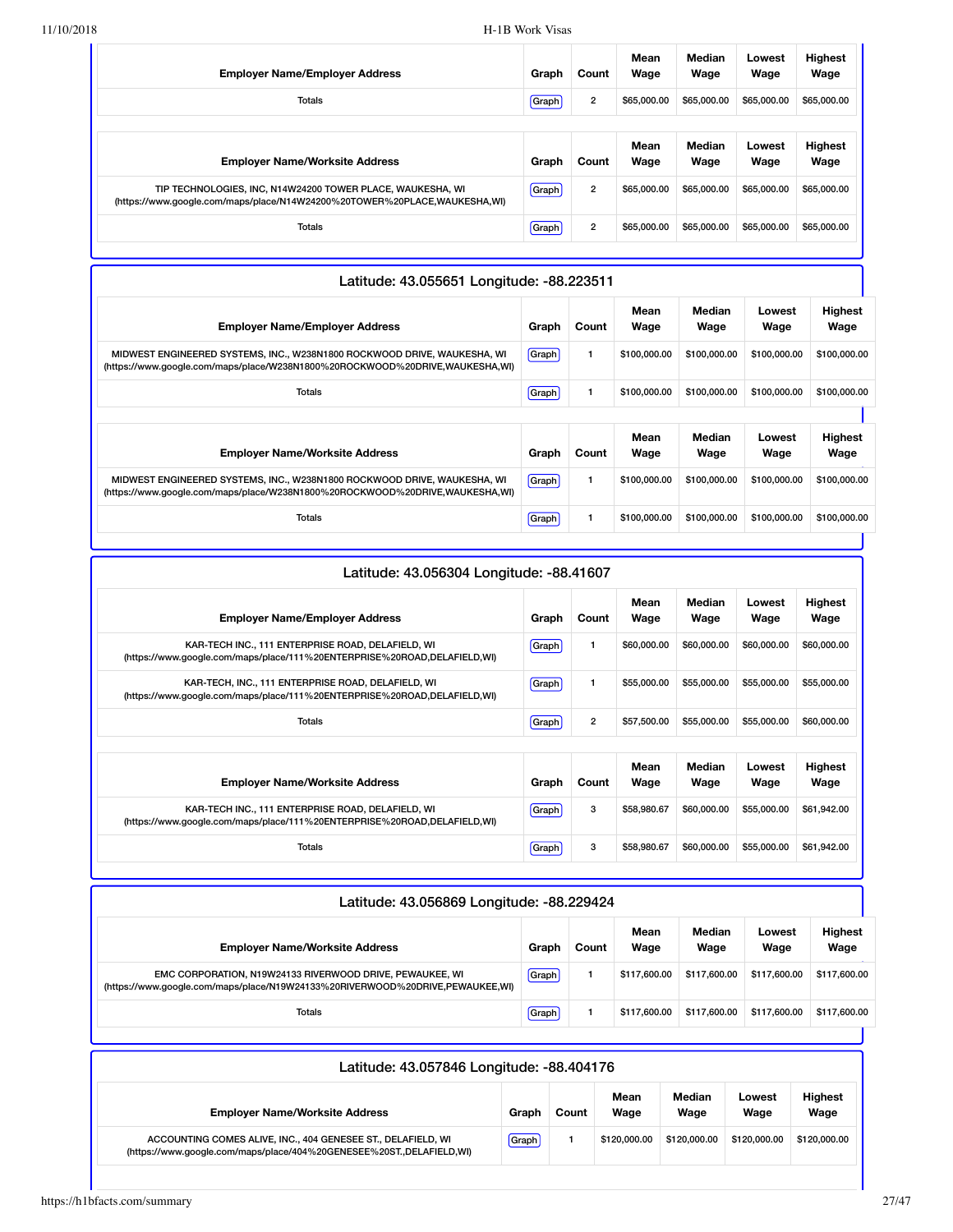| <b>Employer Name/Worksite Address</b> | Graph | Count | Mean<br>Wage | Median<br>Wage | Lowest<br>Wage | <b>Highest</b><br>Wage |
|---------------------------------------|-------|-------|--------------|----------------|----------------|------------------------|
| Totals                                | Graph |       | \$120,000.00 | \$120,000.00   | \$120,000.00   | \$120,000,00           |

| Latitude: 43.059905 Longitude: -88.405488                                                                                      |       |                         |              |                |                |                        |  |  |  |
|--------------------------------------------------------------------------------------------------------------------------------|-------|-------------------------|--------------|----------------|----------------|------------------------|--|--|--|
| <b>Employer Name/Employer Address</b>                                                                                          | Graph | Count                   | Mean<br>Wage | Median<br>Wage | Lowest<br>Wage | <b>Highest</b><br>Wage |  |  |  |
| MONTAGE TALENT, INC., 514 WELLS STREET, DELAFIELD, WI<br>(https://www.google.com/maps/place/514%20WELLS%20STREET,DELAFIELD,WI) | Graph | 1                       | \$98,000.00  | \$98,000,00    | \$98,000.00    | \$98,000.00            |  |  |  |
| <b>Totals</b>                                                                                                                  | Graph | 1                       | \$98,000,00  | \$98,000,00    | \$98,000.00    | \$98,000.00            |  |  |  |
|                                                                                                                                |       |                         |              |                |                |                        |  |  |  |
| <b>Employer Name/Worksite Address</b>                                                                                          | Graph | Count                   | Mean<br>Wage | Median<br>Wage | Lowest<br>Wage | <b>Highest</b><br>Wage |  |  |  |
| MONTAGE TALENT, INC., 514 WELLS STREET, DELAFIELD, WI<br>(https://www.google.com/maps/place/514%20WELLS%20STREET,DELAFIELD,WI) | Graph | $\overline{2}$          | \$79,441.00  | \$60,882,00    | \$60,882,00    | \$98,000.00            |  |  |  |
| <b>Totals</b>                                                                                                                  | Graph | $\overline{\mathbf{c}}$ | \$79,441.00  | \$60,882.00    | \$60,882.00    | \$98,000.00            |  |  |  |

| Latitude: 43.060687 Longitude: -88.066886                                                                                                            |       |       |              |                |                |                        |  |  |  |  |
|------------------------------------------------------------------------------------------------------------------------------------------------------|-------|-------|--------------|----------------|----------------|------------------------|--|--|--|--|
| <b>Employer Name/Worksite Address</b>                                                                                                                | Graph | Count | Mean<br>Wage | Median<br>Wage | Lowest<br>Wage | <b>Highest</b><br>Wage |  |  |  |  |
| KOHL'S DEPARTMENT STORES, INC., 2315 N. 124TH STREET, BROOKFIELD, WI<br>(https://www.google.com/maps/place/2315%20N.%20124TH%20STREET,BROOKFIELD,WI) | Graph |       | \$139,600.00 | \$139,600.00   | \$139,600.00   | \$139,600.00           |  |  |  |  |
| Totals                                                                                                                                               | Graph |       | \$139,600.00 | \$139,600.00   | \$139,600.00   | \$139,600.00           |  |  |  |  |

| Latitude: 43.060882 Longitude: -88.151496                                                                                    |       |                |              |                |                |                        |  |  |  |  |
|------------------------------------------------------------------------------------------------------------------------------|-------|----------------|--------------|----------------|----------------|------------------------|--|--|--|--|
| <b>Employer Name/Worksite Address</b>                                                                                        | Graph | Count          | Mean<br>Wage | Median<br>Wage | Lowest<br>Wage | <b>Highest</b><br>Wage |  |  |  |  |
| SOFTWARE BOTS INC., 3225 GATEWAY RD, BROOKFIELD, WI<br>(https://www.qoogle.com/maps/place/3225%20GATEWAY%20RD,BROOKFIELD,WI) | Graph |                | \$62,500.00  | \$62,500.00    | \$62,500,00    | \$62,500.00            |  |  |  |  |
| SIVEES, INC. US BANK, BROOKFIELD, WI<br>(https://www.google.com/maps/place/US%20BANK,BROOKFIELD,WI)                          | Graph | $\overline{2}$ | \$74,000,00  | \$74,000,00    | \$74,000,00    | \$74,000.00            |  |  |  |  |
| Totals                                                                                                                       | Graph | 3              | \$70.166.67  | \$74,000,00    | \$62,500,00    | \$74,000.00            |  |  |  |  |

| Latitude: 43.060926 Longitude: -88.230636                                                                                                                                    |              |                |              |                |                |         |  |  |
|------------------------------------------------------------------------------------------------------------------------------------------------------------------------------|--------------|----------------|--------------|----------------|----------------|---------|--|--|
| <b>Employer Name/Worksite Address</b>                                                                                                                                        | Graph        | Count          | Mean<br>Wage | Median<br>Wage | Lowest<br>Wage | Hi<br>W |  |  |
| GENOME INTERNATIONAL CORPORATION, 201 E WASHINGTON AVE, MADISON, WI<br>(https://www.google.com/maps/place/201%20E%20WASHINGTON%20AVE,MADISON,WI)                             | Graph        | 1              | \$60,300.00  | \$60,300,00    | \$60,300,00    | \$60    |  |  |
| KSN TECHNOLOGIES, INC., 5830 FEMRITE DR, MADISON, WI<br>(https://www.google.com/maps/place/5830%20FEMRITE%20DR,MADISON,WI)                                                   | Graph        | 1              | \$80,000.00  | \$80,000.00    | \$80,000.00    | \$80    |  |  |
| S R INTERNATIONAL INC., 101 S WEBSTER STREET, MADISON, WI<br>(https://www.google.com/maps/place/101%20S%20WEBSTER%20STREET,MADISON,WI)                                       | <b>Graph</b> | 1              | \$75,000.00  | \$75,000.00    | \$75,000.00    | \$75    |  |  |
| SYMPHONY CORPORATION, 201 E. WASHINGTON AVE., MADISON, WI<br>(https://www.google.com/maps/place/201%20E.%20WASHINGTON%20AVE.,MADISON,WI)                                     | <b>Graph</b> |                | \$133,120.00 | \$133,120.00   | \$133,120.00   | \$13.   |  |  |
| GLOBAL INFOTECH SERVICES LLC, DEPARTMENT OF HEALTH SERVICES (DHS), MADISON, WI<br>(https://www.google.com/maps/place/DEPARTMENT%20OF%20HEALTH%20SERVICES%20(DHS),MADISON,WI) | <b>Graph</b> | $\overline{2}$ | \$69,000.00  | \$69,000.00    | \$69,000.00    | \$69    |  |  |
| VENNSYS LLC, 201 E. WASHINGTON AVENUE, MADISON, WI<br>(https://www.google.com/maps/place/201%20E.%20WASHINGTON%20AVENUE,MADISON,WI)                                          | Graph        | $\overline{7}$ | \$69,645.29  | \$69,659.00    | \$60,258.00    | \$80    |  |  |
| <b>Totals</b>                                                                                                                                                                | Graph        | 13             | \$74.918.23  | \$69,659.00    | \$60,258.00    | \$13:   |  |  |

Latitude: 43.061326 Longitude: -88.154336

H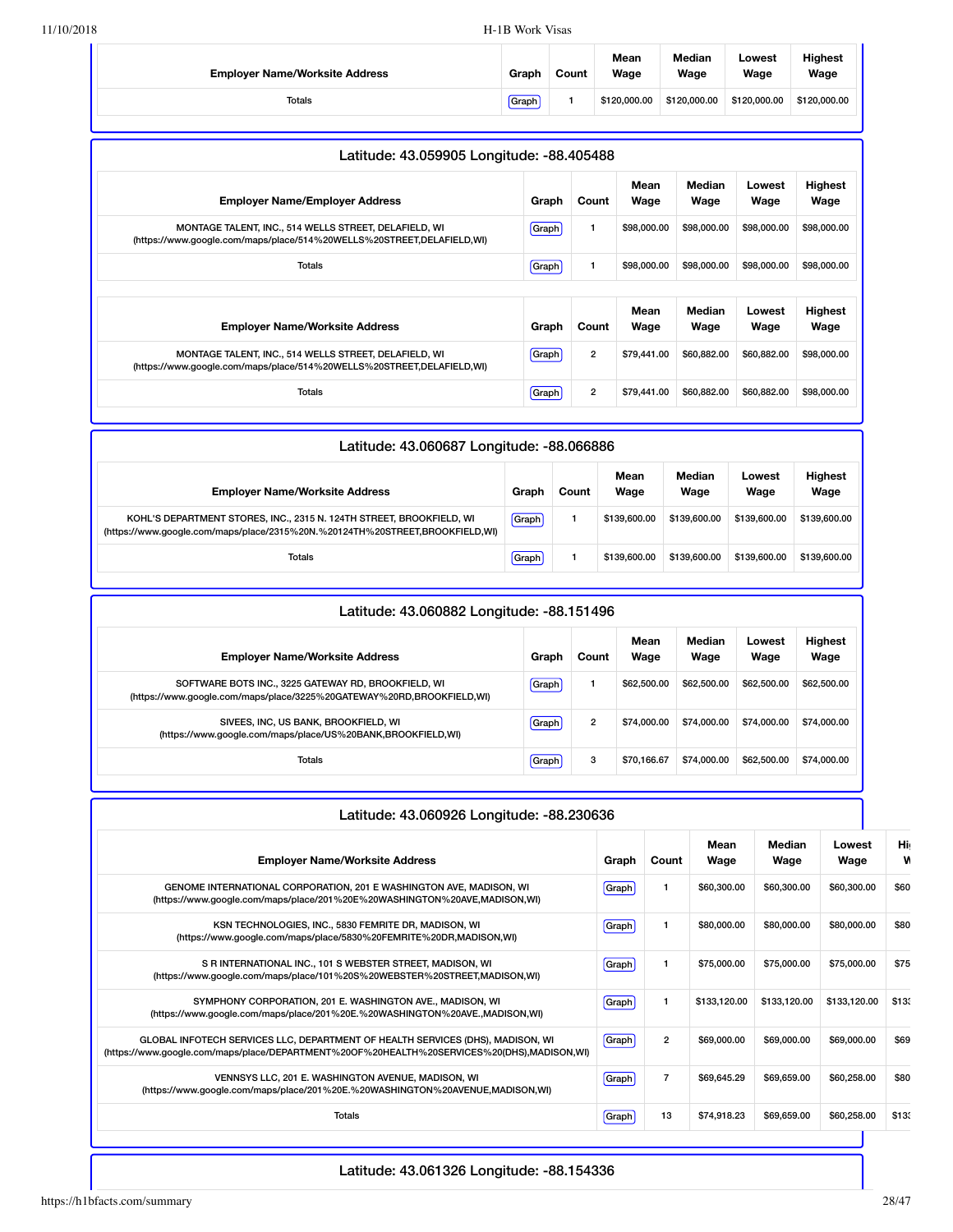| <b>Employer Name/Worksite Address</b>                                                                                                                    | <b>Graph</b> | Count | Mean<br>Wage | Median<br>Wage | Lowest<br>Wage | <b>Highest</b><br>Wage |
|----------------------------------------------------------------------------------------------------------------------------------------------------------|--------------|-------|--------------|----------------|----------------|------------------------|
| WHEATON FRANCISCAN MEDICAL GROUP, 19333 W. NORTH AVENUE, BROOKFIELD, WI<br>(https://www.google.com/maps/place/19333%20W.%20NORTH%20AVENUE,BROOKFIELD,WI) | Graph        |       | \$220,000,00 | \$220,000,00   | \$220,000,00   | \$220,000,00           |
| <b>Totals</b>                                                                                                                                            | Graph        |       | \$220,000,00 | \$220,000,00   | \$220,000,00   | \$220,000,00           |

| Latitude: 43.062224 Longitude: -88.457033                                                                                          |       |                |              |                |                |                        |  |  |  |  |
|------------------------------------------------------------------------------------------------------------------------------------|-------|----------------|--------------|----------------|----------------|------------------------|--|--|--|--|
| <b>Employer Name/Worksite Address</b>                                                                                              | Graph | Count          | Mean<br>Wage | Median<br>Wage | Lowest<br>Wage | <b>Highest</b><br>Wage |  |  |  |  |
| AURORA MEDICAL GROUP, INC., 36500 AURORA DR., SUMMIT, WI<br>(https://www.google.com/maps/place/36500%20AURORA%20DR.,SUMMIT,WI)     | Graph |                | \$251,680.00 | \$251,680,00   | \$251,680.00   | \$251.680.00           |  |  |  |  |
| AURORA MEDICAL GROUP, INC., 36500 AURORA DRIVE, SUMMIT, WI<br>(https://www.google.com/maps/place/36500%20AURORA%20DRIVE,SUMMIT,WI) | Graph | $\overline{2}$ | \$263,488.50 | \$254,727,00   | \$254,727,00   | \$272,250.00           |  |  |  |  |
| Totals                                                                                                                             | Graph | 3              | \$259.552.33 | \$254,727.00   | \$251,680.00   | \$272,250,00           |  |  |  |  |

| Latitude: 43.06261 Longitude: -88.099261                                                                                                                                   |              |                |              |                |                |            |
|----------------------------------------------------------------------------------------------------------------------------------------------------------------------------|--------------|----------------|--------------|----------------|----------------|------------|
| <b>Employer Name/Worksite Address</b>                                                                                                                                      | Graph        | Count          | Mean<br>Wage | Median<br>Wage | Lowest<br>Wage | High<br>Wa |
| MAARSTEKSOLUTIONS, LLC, MILWAUKEE ELECTRIC TOOL CORPORATION, BROOKFIELD, WI<br>(https://www.google.com/maps/place/MILWAUKEE%20ELECTRIC%20TOOL%20CORPORATION,BROOKFIELD,WI) | <b>Graph</b> | $\overline{2}$ | \$90,000,00  | \$90,000,00    | \$90,000,00    | \$90,0     |
| SIVEES, INC, US BANK, BROOKFIELD, WI (https://www.google.com/maps/place/US%20BANK,BROOKFIELD,WI)                                                                           | [Graph]      | $\overline{2}$ | \$92,000.00  | \$74,000,00    | \$74,000.00    | \$110,0    |
| Totals                                                                                                                                                                     | Graph        | 4              | \$91,000.00  | \$90,000,00    | \$74,000,00    | \$110,0    |
|                                                                                                                                                                            |              |                |              |                |                |            |

| Latitude: 43.063714 Longitude: -88.06692                                                                                                    |       |       |              |                |                |                        |  |  |  |
|---------------------------------------------------------------------------------------------------------------------------------------------|-------|-------|--------------|----------------|----------------|------------------------|--|--|--|
| <b>Employer Name/Worksite Address</b>                                                                                                       | Graph | Count | Mean<br>Wage | Median<br>Wage | Lowest<br>Wage | <b>Highest</b><br>Wage |  |  |  |
| SEAL CONSULTING, INC., 2525 N. 124TH STREET, BROOKFIELD, WI<br>(https://www.google.com/maps/place/2525%20N.%20124TH%20STREET,BROOKFIELD,WI) | Graph |       | \$115,000.00 | \$115,000,00   | \$115,000.00   | \$115,000.00           |  |  |  |
| <b>Totals</b>                                                                                                                               | Graph |       | \$115,000.00 | \$115,000.00   | \$115,000.00   | \$115,000.00           |  |  |  |

| Latitude: 43.070849 Longitude: -88.476575                                                                                                                              |       |       |              |                |                |                        |
|------------------------------------------------------------------------------------------------------------------------------------------------------------------------|-------|-------|--------------|----------------|----------------|------------------------|
| <b>Employer Name/Worksite Address</b>                                                                                                                                  | Graph | Count | Mean<br>Wage | Median<br>Wage | Lowest<br>Wage | <b>Highest</b><br>Wage |
| INTERACTIVE BUSINESS SYSTEMS, INC., 1055 CORPORATE CENTER DRIVE, OCONOMOWOC, WI<br>(https://www.google.com/maps/place/1055%20CORPORATE%20CENTER%20DRIVE,OCONOMOWOC,WI) | Graph |       | \$100,000,00 | \$100,000,00   | \$100,000,00   | \$100,000.0            |
| Totals                                                                                                                                                                 | Graph |       | \$100,000,00 | \$100,000.00   | \$100,000,00   | \$100,000.0            |

| Latitude: 43.076705 Longitude: -88.180849                                                                                                   |       |                |              |                |                |                        |
|---------------------------------------------------------------------------------------------------------------------------------------------|-------|----------------|--------------|----------------|----------------|------------------------|
| <b>Employer Name/Worksite Address</b>                                                                                                       | Graph | Count          | Mean<br>Wage | Median<br>Wage | Lowest<br>Wage | <b>Highest</b><br>Wage |
| TEKINVADERZ LLC, 3225 GATEWAY RD, BROOKFIELD, WI<br>(https://www.google.com/maps/place/3225%20GATEWAY%20RD,BROOKFIELD,WI)                   | Graph | 1              | \$73,944.00  | \$73,944.00    | \$73,944.00    | \$73,944.00            |
| VIRTUOSA GLOBAL SOLUTIONS LLC, 3225 GATEWAY ROAD, BROOKFIELD, WI<br>(https://www.qoogle.com/maps/place/3225%20GATEWAY%20ROAD,BROOKFIELD,WI) | Graph | $\overline{2}$ | \$75,000,00  | \$75,000,00    | \$75,000.00    | \$75,000.00            |
| <b>Totals</b>                                                                                                                               | Graph | 3              | \$74,648.00  | \$75,000.00    | \$73,944.00    | \$75,000.00            |
| Latitude: 43.079988 Longitude: -88.180974<br><b>Employer Name/Employer Address</b>                                                          | Graph | Count          | Mean<br>Wage | Median<br>Wage | Lowest<br>Wage | Highest<br>Wage        |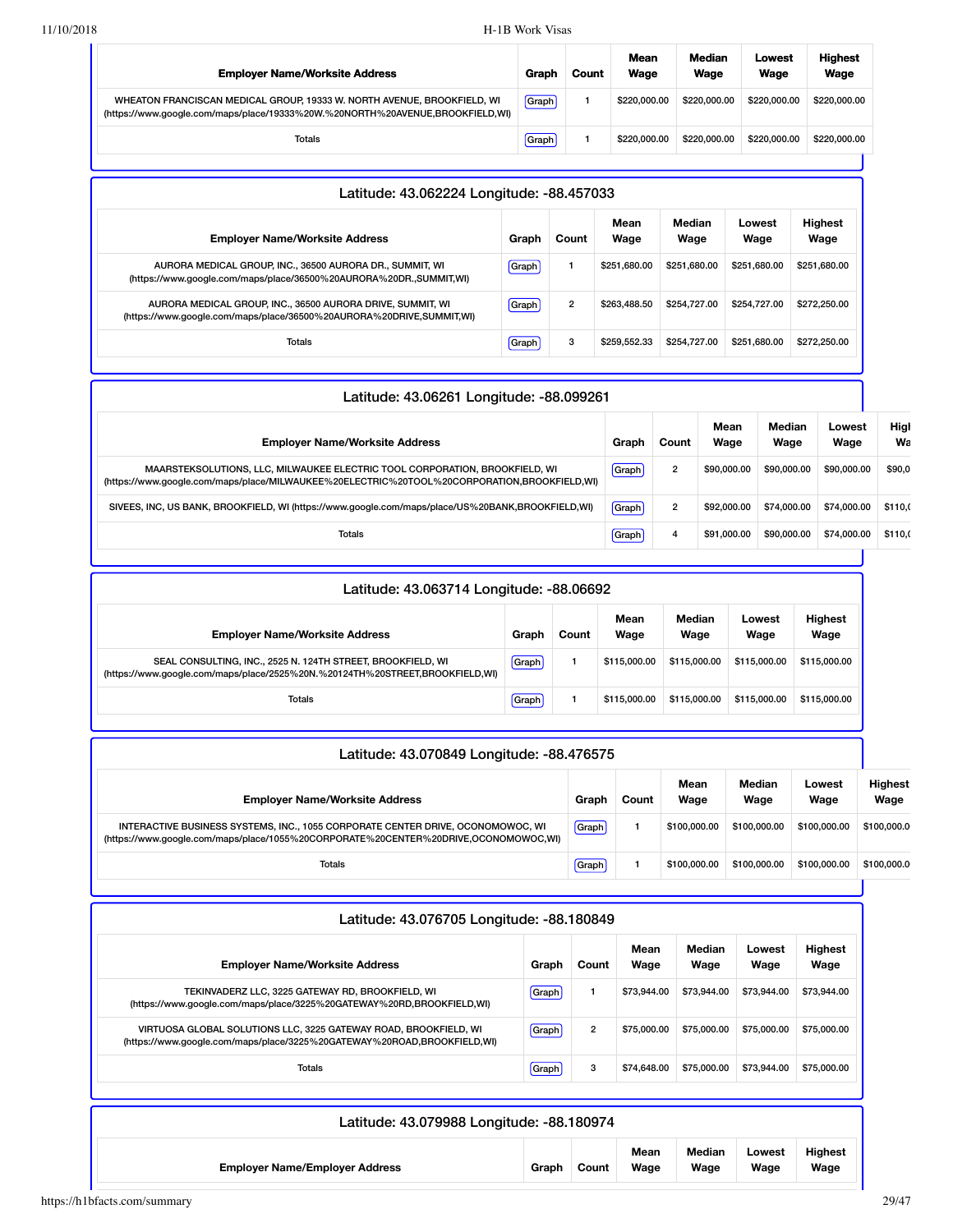| <b>Employer Name/Employer Address</b>                                                                                                      | Graph   | Count          | Mean<br>Wage | Median<br>Wage | Lowest<br>Wage | <b>Highest</b><br>Wage |
|--------------------------------------------------------------------------------------------------------------------------------------------|---------|----------------|--------------|----------------|----------------|------------------------|
| VOGEL CONSULTING GROUP, S.C., 3415 GATEWAY ROAD, BROOKFIELD, WI<br>(https://www.google.com/maps/place/3415%20GATEWAY%20ROAD,BROOKFIELD,WI) | Graph   | $\overline{2}$ | \$50,000,00  | \$50,000,00    | \$50,000.00    | \$50,000.00            |
| Totals                                                                                                                                     | Graph   | $\overline{2}$ | \$50,000,00  | \$50,000,00    | \$50,000,00    | \$50,000.00            |
|                                                                                                                                            |         |                |              |                |                |                        |
|                                                                                                                                            |         |                | Mean         | Median         | Lowest         | <b>Highest</b>         |
| <b>Employer Name/Worksite Address</b>                                                                                                      | Graph   | Count          | Wage         | Wage           | Wage           | Wage                   |
| VOGEL CONSULTING GROUP, S.C., 3415 GATEWAY ROAD, BROOKFIELD, WI<br>(https://www.google.com/maps/place/3415%20GATEWAY%20ROAD,BROOKFIELD,WI) | [Graph] | $\overline{2}$ | \$50,000,00  | \$50,000.00    | \$50,000.00    | \$50,000.00            |

| Latitude: 43.080443 Longitude: -88.140275                                                                                               |       |       |              |                |                |                        |
|-----------------------------------------------------------------------------------------------------------------------------------------|-------|-------|--------------|----------------|----------------|------------------------|
| <b>Employer Name/Worksite Address</b>                                                                                                   | Graph | Count | Mean<br>Wage | Median<br>Wage | Lowest<br>Wage | <b>Highest</b><br>Wage |
| NEW HORIZON PLUS INC., 3325 MOUNTAIN DRIVE, BROOKFIELD, WI<br>(https://www.google.com/maps/place/3325%20MOUNTAIN%20DRIVE,BROOKFIELD,WI) | Graph |       | \$40,000,00  | \$40,000,00    | \$40,000.00    | \$40,000.00            |
| Totals                                                                                                                                  | Graph |       | \$40,000,00  | \$40,000,00    | \$40,000,00    | \$40,000.00            |

| Latitude: 43.080965 Longitude: -88.358635                                                                                        |       |       |              |                |                |                 |
|----------------------------------------------------------------------------------------------------------------------------------|-------|-------|--------------|----------------|----------------|-----------------|
| <b>Employer Name/Employer Address</b>                                                                                            | Graph | Count | Mean<br>Wage | Median<br>Wage | Lowest<br>Wage | Highest<br>Wage |
| JX ENTERPRISES, INC., 1320 WALNUT RIDGE, HARTLAND, WI<br>(https://www.google.com/maps/place/1320%20WALNUT%20RIDGE, HARTLAND, WI) | Graph | 1     | \$64,500.00  | \$64,500.00    | \$64,500.00    | \$64,500.00     |
| Totals                                                                                                                           | Graph | 1     | \$64,500.00  | \$64,500.00    | \$64,500.00    | \$64,500.00     |
|                                                                                                                                  |       |       | Mean         | Median         | Lowest         | Highest         |
| <b>Employer Name/Worksite Address</b>                                                                                            | Graph | Count | Wage         | Wage           | Wage           | Wage            |
| JX ENTERPRISES, INC., 1320 WALNUT RIDGE, HARTLAND, WI<br>(https://www.google.com/maps/place/1320%20WALNUT%20RIDGE, HARTLAND, WI) | Graph | 1     | \$64,500.00  | \$64,500.00    | \$64,500.00    | \$64,500.00     |
| Totals                                                                                                                           | Graph | 1     | \$64,500.00  | \$64,500.00    | \$64,500.00    | \$64,500.00     |

|  | Latitude: 43.081097 Longitude: -88.358633 |
|--|-------------------------------------------|
|--|-------------------------------------------|

| <b>Employer Name/Employer Address</b>                                                                                                       | Graph   | Count          | Mean<br>Wage | Median<br>Wage | Lowest<br>Wage | <b>Highest</b><br>Wage |
|---------------------------------------------------------------------------------------------------------------------------------------------|---------|----------------|--------------|----------------|----------------|------------------------|
| BATTERIES PLUS, LLC, 1325 WALNUT RIDGE DRIVE, HARTLAND, WI<br>(https://www.google.com/maps/place/1325%20WALNUT%20RIDGE%20DRIVE,HARTLAND,WI) | Graph   | 3              | \$96,862,33  | \$98,000,00    | \$55,806,00    | \$136,781.00           |
| <b>Totals</b>                                                                                                                               | Graph   | 3              | \$96,862.33  | \$98,000.00    | \$55,806.00    | \$136,781.00           |
|                                                                                                                                             |         |                |              |                |                |                        |
|                                                                                                                                             |         |                |              |                |                |                        |
| <b>Emplover Name/Worksite Address</b>                                                                                                       | Graph   | Count          | Mean<br>Wage | Median<br>Wage | Lowest<br>Wage | Highest<br>Wage        |
| BATTERIES PLUS, LLC, 1325 WALNUT RIDGE DRIVE, HARTLAND, WI<br>(https://www.google.com/maps/place/1325%20WALNUT%20RIDGE%20DRIVE,HARTLAND,WI) | (Graph) | $\overline{2}$ | \$117.390.50 | \$98,000.00    | \$98,000,00    | \$136,781.00           |

| Latitude: 43.081107 Longitude: -88.266598                                                                                    |       |       |              |                |                |                        |
|------------------------------------------------------------------------------------------------------------------------------|-------|-------|--------------|----------------|----------------|------------------------|
| <b>Employer Name/Employer Address</b>                                                                                        | Graph | Count | Mean<br>Wage | Median<br>Wage | Lowest<br>Wage | <b>Highest</b><br>Wage |
| NEOCOIL, LLC, N27 W23910A PAUL RD, PEWAUKEE, WI<br>(https://www.google.com/maps/place/N27%20W23910A%20PAUL%20RD,PEWAUKEE,WI) | Graph |       | \$70,000,00  | \$70,000,00    | \$70,000,00    | \$70,000.00            |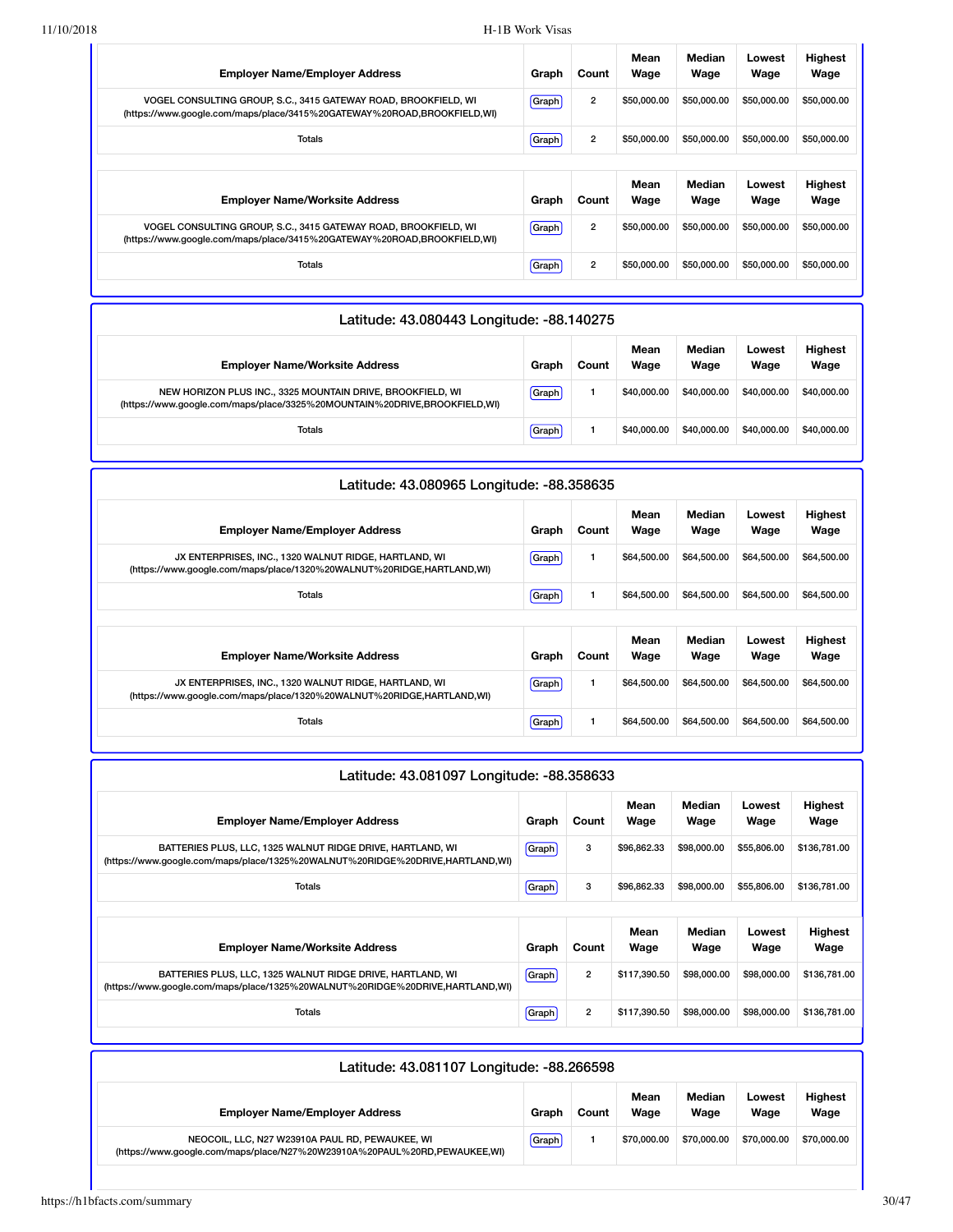| <b>Employer Name/Employer Address</b>                                                                                                            | Graph | Count          | Mean<br>Wage | Median<br>Wage | Lowest<br>Wage | <b>Highest</b><br>Wage |
|--------------------------------------------------------------------------------------------------------------------------------------------------|-------|----------------|--------------|----------------|----------------|------------------------|
| NEOSOFT, LLC, N27 W23910A PAUL RD, PEWAUKEE, WI<br>(https://www.google.com/maps/place/N27%20W23910A%20PAUL%20RD,PEWAUKEE,WI)                     | Graph | 1              | \$70,000.00  | \$70,000,00    | \$70,000,00    | \$70,000.00            |
| <b>Totals</b>                                                                                                                                    | Graph | $\overline{2}$ | \$70,000.00  | \$70,000,00    | \$70,000,00    | \$70,000.00            |
|                                                                                                                                                  |       |                | Mean         | Median         | Lowest         | <b>Highest</b>         |
| <b>Employer Name/Worksite Address</b>                                                                                                            | Graph | Count          | Wage         | Wage           | Wage           | Wage                   |
| NEOCOIL, LLC, N27 W23910A PAUL RD, PEWAUKEE, WI<br>(https://www.google.com/maps/place/N27%20W23910A%20PAUL%20RD,PEWAUKEE,WI)                     | Graph | $\mathbf{1}$   | \$70,000.00  | \$70,000.00    | \$70,000.00    | \$70,000.00            |
| NEOSOFT, LLC, N27 W23910A PAUL ROAD, PEWAUKEE, WI<br>(https://www.google.com/maps/place/N27%20W23910A%20PAUL%20ROAD,PEWAUKEE,WI)                 | Graph | $\mathbf{1}$   | \$70,000.00  | \$70,000.00    | \$70,000,00    | \$70,000.00            |
| PEWAUKEE SCHOOL DISTRICT, ASA CLARK MIDDLE SCHOOL, PEWAUKEE, WI<br>(https://www.google.com/maps/place/ASA%20CLARK%20MIDDLE%20SCHOOL,PEWAUKEE,WI) | Graph | 1              | \$43,430.00  | \$43,430,00    | \$43,430.00    | \$43,430.00            |
| PEWAUKEE SCHOOL DISTRICT, PEWAUKEE HIGH SCHOOL, PEWAUKEE, WI<br>(https://www.google.com/maps/place/PEWAUKEE%20HIGH%20SCHOOL,PEWAUKEE,WI)         | Graph | 1              | \$43,430.00  | \$43,430.00    | \$43,430.00    | \$43,430.00            |
| <b>Totals</b>                                                                                                                                    | Graph | 4              | \$56,715.00  | \$43,430,00    | \$43,430.00    | \$70,000.00            |

| Latitude: 43.081646 Longitude: -88.35805                                                                                        |       |       |              |                |                |                        |  |  |
|---------------------------------------------------------------------------------------------------------------------------------|-------|-------|--------------|----------------|----------------|------------------------|--|--|
| <b>Employer Name/Worksite Address</b>                                                                                           | Graph | Count | Mean<br>Wage | Median<br>Wage | Lowest<br>Wage | <b>Highest</b><br>Wage |  |  |
| BATTERIES PLUS, LLC, 1190 RICHARDS ROAD, HARTLAND, WI<br>(https://www.google.com/maps/place/1190%20RICHARDS%20ROAD,HARTLAND,WI) | Graph |       | \$55,806,00  | \$55,806,00    | \$55,806.00    | \$55,806.00            |  |  |
| Totals                                                                                                                          | Graph |       | \$55,806,00  | \$55,806,00    | \$55,806.00    | \$55,806,00            |  |  |

| Latitude: 43.081926 Longitude: -88.361335                                                                                         |       |       |              |                |                |                        |
|-----------------------------------------------------------------------------------------------------------------------------------|-------|-------|--------------|----------------|----------------|------------------------|
| <b>Employer Name/Worksite Address</b>                                                                                             | Graph | Count | Mean<br>Wage | Median<br>Wage | Lowest<br>Wage | <b>Highest</b><br>Wage |
| AQUATECH INTERNATIONAL, LLC, 1150 JAMES DR., HARTLAND, WI<br>(https://www.google.com/maps/place/1150%20JAMES%20DR., HARTLAND, WI) | Graph |       | \$102,000,00 | \$102,000,00   | \$102,000.00   | \$102,000.00           |
| Totals                                                                                                                            | Graph |       | \$102,000,00 | \$102,000,00   | \$102,000,00   | \$102,000.00           |

| Latitude: 43.083488 Longitude: -88.351774                                                                                                     |       |       |              |                |                |                        |  |  |  |  |  |
|-----------------------------------------------------------------------------------------------------------------------------------------------|-------|-------|--------------|----------------|----------------|------------------------|--|--|--|--|--|
| <b>Employer Name/Employer Address</b>                                                                                                         | Graph | Count | Mean<br>Wage | Median<br>Wage | Lowest<br>Wage | Highest<br>Wage        |  |  |  |  |  |
| PRICE ENGINEERING COMPANY, INC., 1175 COTTONWOOD AVE, HARTLAND, WI<br>(https://www.google.com/maps/place/1175%20COTTONWOOD%20AVE,HARTLAND,WI) | Graph | 1     | \$140,000,00 | \$140,000,00   | \$140,000.00   | \$140,000.00           |  |  |  |  |  |
| Totals                                                                                                                                        | Graph | 1     | \$140,000.00 | \$140,000.00   | \$140,000.00   | \$140,000.00           |  |  |  |  |  |
| <b>Employer Name/Worksite Address</b>                                                                                                         | Graph | Count | Mean<br>Wage | Median<br>Wage | Lowest<br>Wage | <b>Highest</b><br>Wage |  |  |  |  |  |
| PRICE ENGINEERING COMPANY, INC., 1175 COTTONWOOD AVE, HARTLAND, WI<br>(https://www.google.com/maps/place/1175%20COTTONWOOD%20AVE,HARTLAND,WI) | Graph | 1     | \$140,000,00 | \$140,000,00   | \$140,000.00   | \$140,000.00           |  |  |  |  |  |
| Totals                                                                                                                                        | Graph | 1     | \$140,000.00 | \$140,000,00   | \$140,000.00   | \$140,000.00           |  |  |  |  |  |

| Latitude: 43.083717 Longitude: -88.065677                                                                                 |       |       |              |                |                |                        |  |
|---------------------------------------------------------------------------------------------------------------------------|-------|-------|--------------|----------------|----------------|------------------------|--|
| <b>Employer Name/Worksite Address</b>                                                                                     | Graph | Count | Mean<br>Wage | Median<br>Wage | Lowest<br>Wage | <b>Highest</b><br>Wage |  |
| ADAEQUARE INC, 12301 W WIRTH ST, MILWAUKEE, WI<br>(https://www.google.com/maps/place/12301%20W%20WIRTH%20ST,MILWAUKEE,WI) | Graph |       | \$83,782,00  | \$83.782.00    | \$83,782,00    | \$83,782.00            |  |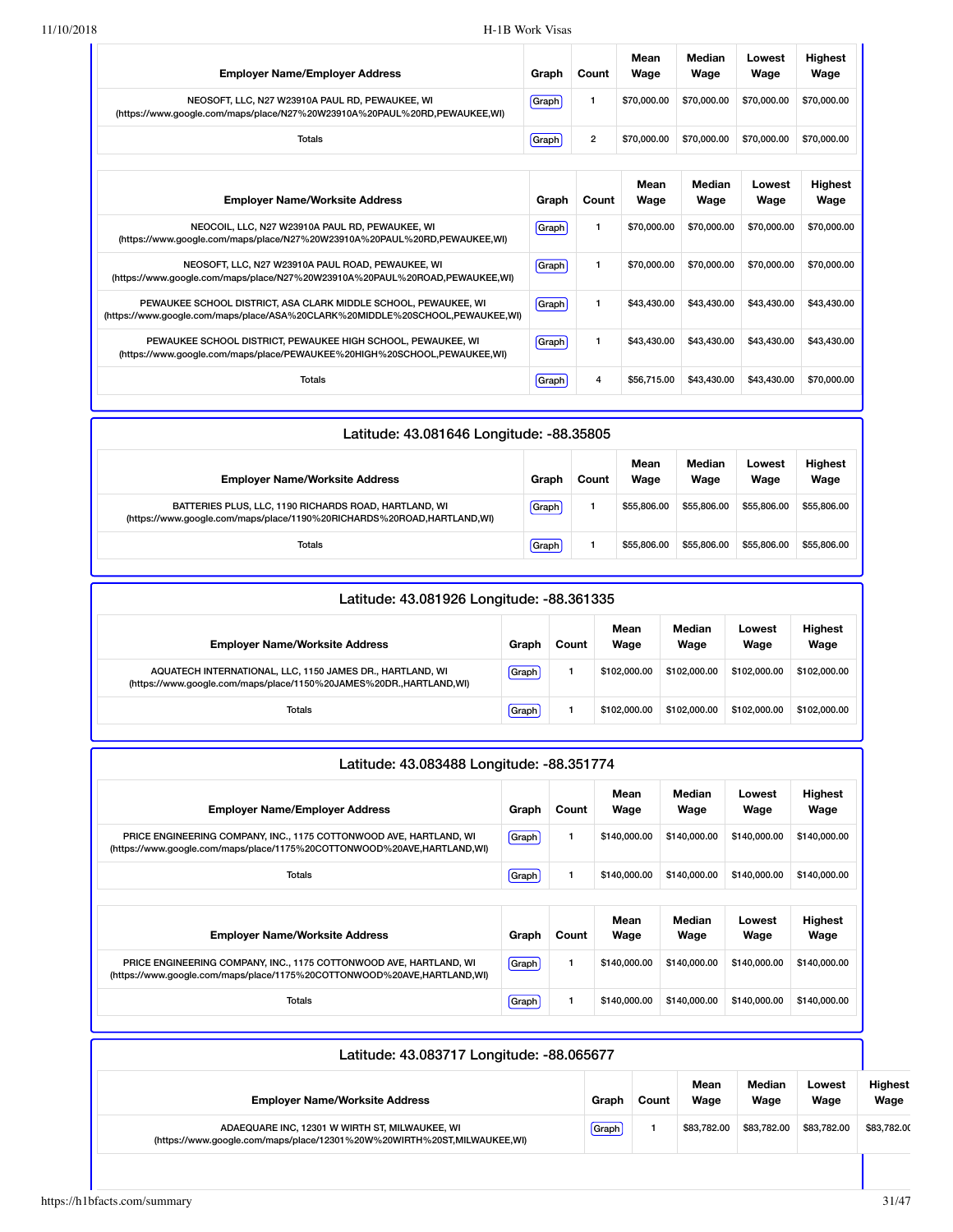| <b>Employer Name/Worksite Address</b>                                                                                                                          | Graph | Count          | Mean<br>Wage | <b>Median</b><br>Wage | Lowest<br>Wage | <b>Highest</b><br>Wage |
|----------------------------------------------------------------------------------------------------------------------------------------------------------------|-------|----------------|--------------|-----------------------|----------------|------------------------|
| CLOUDGAMUT INC., 12301 W. WIRTH STREET, MILWAUKEE, WI<br>(https://www.google.com/maps/place/12301%20W.%20WIRTH%20STREET,MILWAUKEE,WI)                          | Graph | $\mathbf{1}$   | \$70,000.00  | \$70,000.00           | \$70,000.00    | \$70,000.00            |
| DATA-CORE SYSTEMS, INC, BRIGGS & STRATTON CORPORATION, WAUWATOSA, WI<br>(https://www.google.com/maps/place/BRIGGS%20%26%20STRATTON%20CORPORATION,WAUWATOSA,WI) | Graph | $\mathbf{1}$   | \$54,000.00  | \$54,000.00           | \$54,000.00    | \$54,000.00            |
| FUTURETECH CONSULTANTS, LLC., BRIGGS AND STRATTON, WAUWATOSA, WI<br>(https://www.google.com/maps/place/BRIGGS%20AND%20STRATTON,WAUWATOSA,WI)                   | Graph | 1              | \$87,318.00  | \$87,318.00           | \$87,318.00    | \$87,318.00            |
| ALLEGIANCE TECHNOLOGIES LLC, 12301 WEST WIRTH STREET, MILWAUKEE, WI<br>(https://www.google.com/maps/place/12301%20WEST%20WIRTH%20STREET,MILWAUKEE,WI)          | Graph | $\overline{2}$ | \$81.691.00  | \$73,382,00           | \$73,382,00    | \$90,000.00            |
| MOURI TECH LLC, BRIGGS & STRATTON, WAUWATOSA, WI<br>(https://www.google.com/maps/place/BRIGGS%20%26%20STRATTON,WAUWATOSA,WI)                                   | Graph | $\overline{2}$ | \$82,659.00  | \$78,000.00           | \$78,000.00    | \$87,318.00            |
| R S INFOCON INC, 12301 W. WIRTH ST, WAUWATOSA, WI<br>(https://www.google.com/maps/place/12301%20W.%20WIRTH%20ST,WAUWATOSA,WI)                                  | Graph | $\overline{2}$ | \$68,000.00  | \$60,000.00           | \$60,000.00    | \$76,000.00            |
| TECHPILLARS, INC., 12301 W WIRTH STREET, WAUWATOSA, WI<br>(https://www.google.com/maps/place/12301%20W%20WIRTH%20STREET,WAUWATOSA,WI)                          | Graph | 5              | \$76,132.80  | \$73,382.00           | \$65,000.00    | \$98,700.00            |
| ICONSOFT INC., 12301 W. WIRTH STREET, WAUWATOSA, WI<br>(https://www.google.com/maps/place/12301%20W.%20WIRTH%20STREET,WAUWATOSA,WI)                            | Graph | 10             | \$79,975.00  | \$80,250.00           | \$55,500.00    | \$104,000.0            |
| R S INFOCON INC, 12301 W. WIRTH ST., WAUWATOSA, WI<br>(https://www.google.com/maps/place/12301%20W.%20WIRTH%20ST.,WAUWATOSA,WI)                                | Graph | 10             | \$69.917.00  | \$60,000,00           | \$55,390,00    | \$105,000.0            |
| NATSOFT CORPORATION, 12301 W WIRTH ST, WAUWATOSA, WI<br>(https://www.google.com/maps/place/12301%20W%20WIRTH%20ST,WAUWATOSA,WI)                                | Graph | 12             | \$77,018.33  | \$73,382.00           | \$60,000.00    | \$103,700.0            |
| <b>Totals</b>                                                                                                                                                  | Graph | 47             | \$75,821.36  | \$73,382.00           | \$54,000.00    | \$105,000.0            |

| Latitude: 43.084539 Longitude: -88.239358                                                                                |       |       |              |                |                |                        |  |  |  |  |
|--------------------------------------------------------------------------------------------------------------------------|-------|-------|--------------|----------------|----------------|------------------------|--|--|--|--|
| <b>Employer Name/Worksite Address</b>                                                                                    | Graph | Count | Mean<br>Wage | Median<br>Wage | Lowest<br>Wage | <b>Highest</b><br>Wage |  |  |  |  |
| SOFTHO, 16385 GEORGETOWN DR. BROOKFIELD, WI<br>(https://www.google.com/maps/place/16385%20GEORGETOWN%20DR,BROOKFIELD,WI) | Graph |       | \$73,000.00  | \$73,000.00    | \$73,000,00    | \$73,000.00            |  |  |  |  |
| <b>Totals</b>                                                                                                            | Graph |       | \$73,000.00  | \$73,000.00    | \$73,000,00    | \$73,000.00            |  |  |  |  |

| Latitude: 43.084572 Longitude: -88.362901                                                                                                                   |       |       |              |                |                |                        |  |  |  |  |
|-------------------------------------------------------------------------------------------------------------------------------------------------------------|-------|-------|--------------|----------------|----------------|------------------------|--|--|--|--|
| <b>Employer Name/Worksite Address</b>                                                                                                                       | Graph | Count | Mean<br>Wage | Median<br>Wage | Lowest<br>Wage | <b>Highest</b><br>Wage |  |  |  |  |
| AURORA UW ACADEMIC MEDICAL GROUP, INC., 600 WALNUT RIDGE DR., HARTLAND,<br>WI<br>(https://www.qoogle.com/maps/place/600%20WALNUT%20RIDGE%20DR.,HARTLAND,WI) | Graph |       | \$225,000,00 | \$225,000.00   | \$225,000.00   | \$225,000.00           |  |  |  |  |
| Totals                                                                                                                                                      | Graph |       | \$225,000,00 | \$225,000.00   | \$225,000.00   | \$225,000.00           |  |  |  |  |

| Latitude: 43.085492 Longitude: -88.355646                                                                                                   |       |       |              |                |                |                        |  |  |  |  |
|---------------------------------------------------------------------------------------------------------------------------------------------|-------|-------|--------------|----------------|----------------|------------------------|--|--|--|--|
| <b>Employer Name/Worksite Address</b>                                                                                                       | Graph | Count | Mean<br>Wage | Median<br>Wage | Lowest<br>Wage | <b>Highest</b><br>Wage |  |  |  |  |
| CAPGEMINI AMERICA INC, 900 WALNUT RIDGE DRIVE, HARTLAND, WI<br>(https://www.google.com/maps/place/900%20WALNUT%20RIDGE%20DRIVE,HARTLAND,WI) | Graph | 4     | \$82,561,00  | \$73,944.00    | \$69.100.00    | \$96,000.00            |  |  |  |  |
| Totals                                                                                                                                      | Graph | 4     | \$82,561,00  | \$73,944.00    | \$69,100,00    | \$96,000.00            |  |  |  |  |

| Latitude: 43.088842 Longitude: -88.066349                                                                                                     |       |       |              |                |                |             |  |
|-----------------------------------------------------------------------------------------------------------------------------------------------|-------|-------|--------------|----------------|----------------|-------------|--|
| <b>Employer Name/Worksite Address</b>                                                                                                         | Graph | Count | Mean<br>Wage | Median<br>Wage | Lowest<br>Wage | High<br>Was |  |
| L&T TECHNOLOGY SERVICES LIMITED, BRIGGS & STRATTON, WAUWATOSA, WI<br>(https://www.google.com/maps/place/BRIGGS%20%26%20STRATTON,WAUWATOSA,WI) | Graph |       | \$60,000,00  | \$60,000,00    | \$60,000,00    | \$60,00     |  |
| SEAL CONSULTING, INC., 3300 N. 124TH STREET, MILWAUKEE, WI<br>(https://www.google.com/maps/place/3300%20N.%20124TH%20STREET,MILWAUKEE,WI)     | Graph |       | \$60,000,00  | \$60,000,00    | \$60,000,00    | \$60,00     |  |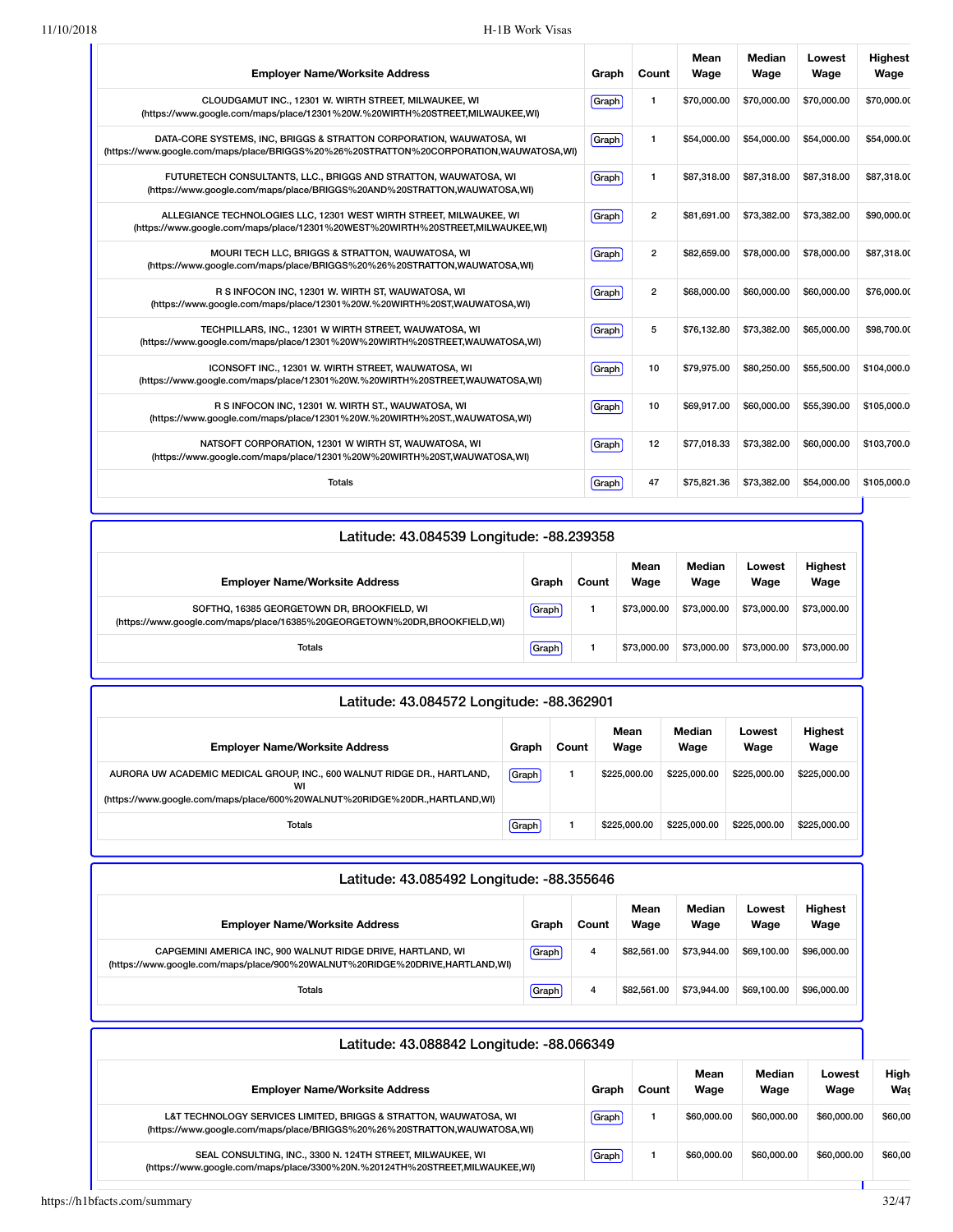| <b>Employer Name/Worksite Address</b>                                                                                                                                   | Graph | Count          | Mean<br>Wage | Median<br>Wage | Lowest<br>Wage | High<br>Was |
|-------------------------------------------------------------------------------------------------------------------------------------------------------------------------|-------|----------------|--------------|----------------|----------------|-------------|
| CONSULTIVE LLC, 3300 N 124 STREET, WAUWATOSA, WI<br>(https://www.google.com/maps/place/3300%20N%20124%20STREET,WAUWATOSA,WI)                                            | Graph | $\overline{2}$ | \$65,000,00  | \$65,000,00    | \$65,000,00    | \$65,00     |
| CONSULTIVE LLC, 3300 N 124TH ST., WAUWATOSA, WI<br>(https://www.qoogle.com/maps/place/3300%20N%20124TH%20ST,,WAUWATOSA,WI)                                              | Graph | $\overline{2}$ | \$100,000,00 | \$100,000,00   | \$100,000,00   | \$100,00    |
| L&T TECHNOLOGY SERVICES LIMITED, BRIGGS & STRATTON CORPORATION, WAUWATOSA, WI<br>(https://www.google.com/maps/place/BRIGGS%20%26%20STRATTON%20CORPORATION,WAUWATOSA,WI) | Graph | $\overline{2}$ | \$60,000,00  | \$60,000,00    | \$60,000,00    | \$60,00     |
| Totals                                                                                                                                                                  | Graph | 8              | \$71.250.00  | \$60,000,00    | \$60,000,00    | \$100,00    |

| Latitude: 43.088854 Longitude: -88.059789                                                                                                   |       |       |              |                |                |                        |  |  |  |  |
|---------------------------------------------------------------------------------------------------------------------------------------------|-------|-------|--------------|----------------|----------------|------------------------|--|--|--|--|
| <b>Employer Name/Worksite Address</b>                                                                                                       | Graph | Count | Mean<br>Wage | Median<br>Wage | Lowest<br>Wage | <b>Highest</b><br>Wage |  |  |  |  |
| INFOSYS LIMITED, 11800 WEST CAPITOL DRIVE, WAUWATOSA, WI<br>(https://www.google.com/maps/place/11800%20WEST%20CAPITOL%20DRIVE,WAUWATOSA,WI) | Graph | 5     | \$80,503,20  | \$74,342,00    | \$64,495.00    | \$106,693.02           |  |  |  |  |
| Totals                                                                                                                                      | Graph | 5     | \$80,503,20  | \$74,342.00    | \$64,495.00    | \$106,693.02           |  |  |  |  |
|                                                                                                                                             |       |       |              |                |                |                        |  |  |  |  |

| Latitude: 43.088902 Longitude: -88.058099                                                                                             |       |       |              |                |                |                        |  |  |  |
|---------------------------------------------------------------------------------------------------------------------------------------|-------|-------|--------------|----------------|----------------|------------------------|--|--|--|
| <b>Employer Name/Worksite Address</b>                                                                                                 | Graph | Count | Mean<br>Wage | Median<br>Wage | Lowest<br>Wage | <b>Highest</b><br>Wage |  |  |  |
| INFOSYS LIMITED, 11700 WEST CAPITOL DR, WAUWATOSA, WI<br>(https://www.google.com/maps/place/11700%20WEST%20CAPITOL%20DR,WAUWATOSA,WI) | Graph |       | \$74,342,00  | \$74,342,00    | \$74,342,00    | \$74.342.00            |  |  |  |
| Totals                                                                                                                                | Graph |       | \$74,342,00  | \$74,342,00    | \$74,342,00    | \$74.342.00            |  |  |  |

| Latitude: 43.089118 Longitude: -88.284772                                                                                                  |       |       |              |                |                |                        |  |  |  |  |
|--------------------------------------------------------------------------------------------------------------------------------------------|-------|-------|--------------|----------------|----------------|------------------------|--|--|--|--|
| <b>Employer Name/Worksite Address</b>                                                                                                      | Graph | Count | Mean<br>Wage | Median<br>Wage | Lowest<br>Wage | <b>Highest</b><br>Wage |  |  |  |  |
| GEOMETRIC AMERICAS, INC., 300 NORTH VINE STREET, HORICON, WI<br>(https://www.google.com/maps/place/300%20NORTH%20VINE%20STREET,HORICON,WI) | Graph | 20    | \$60,000,00  | \$60,000,00    | \$60,000,00    | \$60,000,00            |  |  |  |  |
| Totals                                                                                                                                     | Graph | 20    | \$60,000,00  | \$60,000,00    | \$60,000,00    | \$60,000,00            |  |  |  |  |

| Latitude: 43.089827 Longitude: -88.098718                                                                                         |       |       |              |                |                |                        |  |  |  |
|-----------------------------------------------------------------------------------------------------------------------------------|-------|-------|--------------|----------------|----------------|------------------------|--|--|--|
| <b>Employer Name/Worksite Address</b>                                                                                             | Graph | Count | Mean<br>Wage | Median<br>Wage | Lowest<br>Wage | <b>Highest</b><br>Wage |  |  |  |
| WIPRO LIMITED, 16900, W CAPITOL DR, BROOKFIELD, WI<br>(https://www.google.com/maps/place/16900,%20W%20CAPITOL%20DR,BROOKFIELD,WI) | Graph | 20    | \$60,000,00  | \$60,000,00    | \$60,000,00    | \$60,000,00            |  |  |  |
| Totals                                                                                                                            | Graph | 20    | \$60,000.00  | \$60,000,00    | \$60,000,00    | \$60,000,00            |  |  |  |

| Latitude: 43.089898 Longitude: -88.126412                                                                                                                |       |       |              |                |                |                        |
|----------------------------------------------------------------------------------------------------------------------------------------------------------|-------|-------|--------------|----------------|----------------|------------------------|
| <b>Employer Name/Worksite Address</b>                                                                                                                    | Graph | Count | Mean<br>Wage | Median<br>Wage | Lowest<br>Wage | <b>Highest</b><br>Wage |
| U.S. BANK NATIONAL ASSOCIATION, 16900 W. CAPITOL DRIVE, BROOKFIELD, WI<br>(https://www.google.com/maps/place/16900%20W.%20CAPITOL%20DRIVE,BROOKFIELD,WI) | Graph |       | \$97,947,00  | \$97,947,00    | \$97,947.00    | \$97.947.00            |
| <b>Totals</b>                                                                                                                                            | Graph |       | \$97.947.00  | \$97,947.00    | \$97.947.00    | \$97,947.00            |
|                                                                                                                                                          |       |       |              |                |                |                        |
| Latitude: 43.090248 Longitude: -88.120087                                                                                                                |       |       |              |                |                |                        |

| <b>Employer Name/Worksite Address</b> | Graph | Count | Mean<br>Wage | Median<br>Wage | -owest<br>Wage | <b>Highest</b><br>Wage |  |
|---------------------------------------|-------|-------|--------------|----------------|----------------|------------------------|--|
|                                       |       |       |              |                |                |                        |  |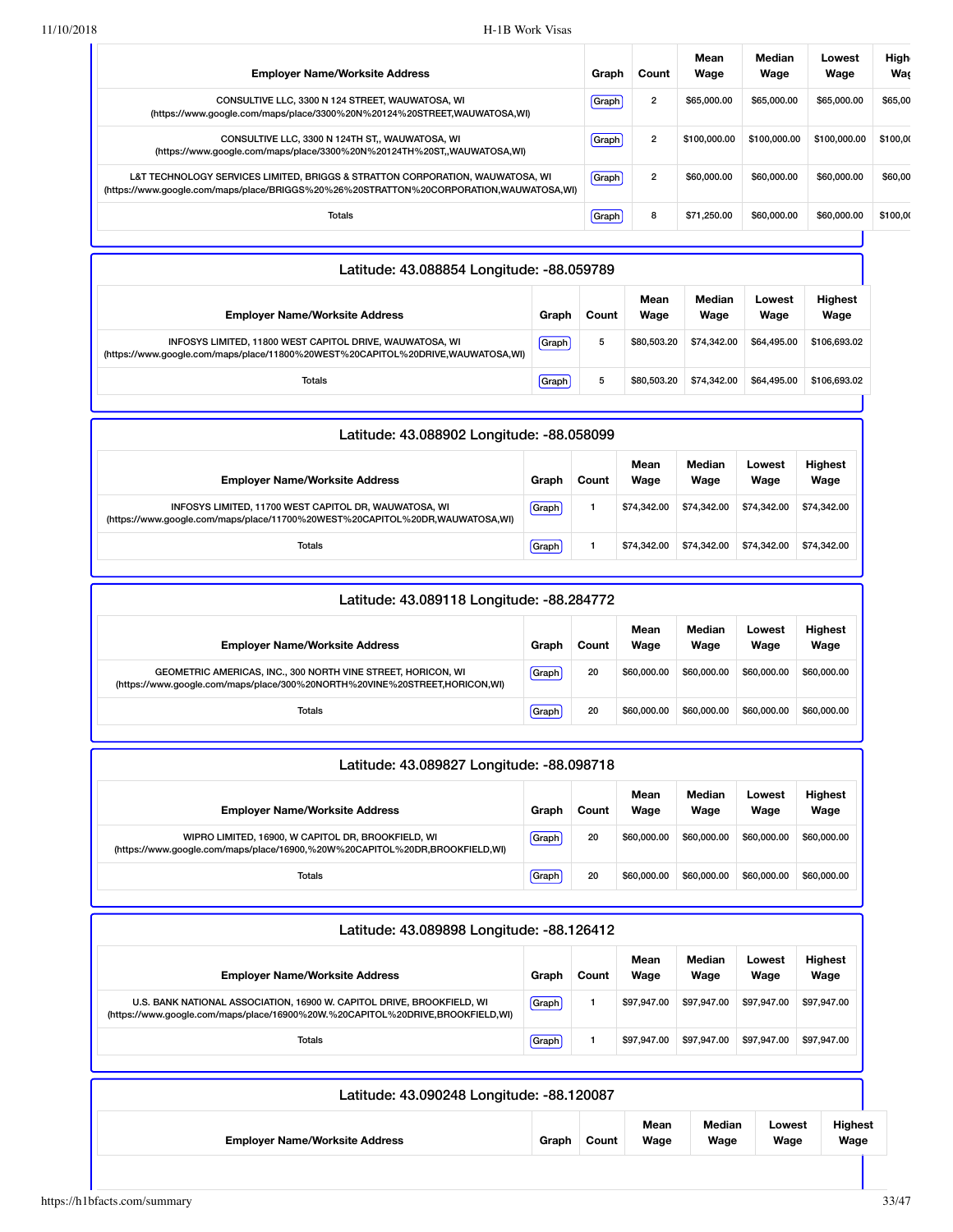| <b>Employer Name/Worksite Address</b>                                                                                                                    | Graph | Count          | Mean<br>Wage | Median<br>Wage | Lowest<br>Wage | <b>Highest</b><br>Wage |
|----------------------------------------------------------------------------------------------------------------------------------------------------------|-------|----------------|--------------|----------------|----------------|------------------------|
| AVANI TECHNOLOGY SOLUTIONS INC., 16900 W CAPITOL DR., BROOKFIELD, WI<br>(https://www.google.com/maps/place/16900%20W%20CAPITOL%20DR.,BROOKFIELD,WI)      | Graph |                | \$55,390.00  | \$55,390,00    | \$55,390,00    | \$55,390.00            |
| KRITI, INC., 16900 W. CAPITOL DR. BROOKFIELD, WI<br>(https://www.google.com/maps/place/16900%20W.%20CAPITOL%20DR,BROOKFIELD,WI)                          | Graph |                | \$50,000,00  | \$50,000.00    | \$50,000,00    | \$50,000,00            |
| PVR AMERICA, INC., 16900 W CAPITAL DRIVE, BROOKFIELD, WI<br>(https://www.google.com/maps/place/16900%20W%20CAPITAL%20DRIVE,BROOKFIELD,WI)                | Graph | 1              | \$100,000.00 | \$100,000.00   | \$100,000.00   | \$100,000.00           |
| WIPRO LIMITED, 16900 CAPITOL DRIVE, BROOKFIELD, WI<br>(https://www.google.com/maps/place/16900%20CAPITOL%20DRIVE,BROOKFIELD,WI)                          | Graph | 1              | \$60,000,00  | \$60,000,00    | \$60,000,00    | \$60,000,00            |
| RANDSTAD TECHNOLOGIES, LLC, 16900 WEST CAPITOL DRIVE, BROOKFIELD, WI<br>(https://www.google.com/maps/place/16900%20WEST%20CAPITOL%20DRIVE,BROOKFIELD,WI) | Graph | $\overline{2}$ | \$96,473.50  | \$95,000,00    | \$95,000,00    | \$97,947.00            |
| U.S. BANK NATIONAL ASSOCIATION, 16900 W. CAPITOL DRIVE, BROOKFIELD, WI<br>(https://www.google.com/maps/place/16900%20W.%20CAPITOL%20DRIVE,BROOKFIELD,WI) | Graph | $\overline{2}$ | \$85,945.50  | \$73,944.00    | \$73,944,00    | \$97.947.00            |
| WIPRO LIMITED, 16900 W CAPITOL DR, BROOKFIELD, WI<br>(https://www.google.com/maps/place/16900%20W%20CAPITOL%20DR,BROOKFIELD,WI)                          | Graph | 4              | \$76,375.00  | \$60,000,00    | \$60,000,00    | \$121,500.00           |
| Totals                                                                                                                                                   | Graph | 12             | \$77.977.33  | \$64,000,00    | \$50,000,00    | \$121,500.00           |

| Latitude: 43.090318 Longitude: -88.128468                                                                                                           |       |       |              |                |                |                        |
|-----------------------------------------------------------------------------------------------------------------------------------------------------|-------|-------|--------------|----------------|----------------|------------------------|
| <b>Employer Name/Worksite Address</b>                                                                                                               | Graph | Count | Mean<br>Wage | Median<br>Wage | Lowest<br>Wage | <b>Highest</b><br>Wage |
| RING & DUCHATEAU, LLP, 17400 WEST CAPITOL DRIVE, BROOKFIELD, WI<br>(https://www.google.com/maps/place/17400%20WEST%20CAPITOL%20DRIVE,BROOKFIELD,WI) | Graph |       | \$42,000.00  | \$42,000.00    | \$42,000.00    | \$42,000.00            |
| Totals                                                                                                                                              | Graph |       | \$42,000.00  | \$42,000.00    | \$42,000.00    | \$42,000.00            |
|                                                                                                                                                     |       |       |              |                |                |                        |

| Latitude: 43.091271 Longitude: -88.062569                                                                                                    |       |       |              |                |                |                        |
|----------------------------------------------------------------------------------------------------------------------------------------------|-------|-------|--------------|----------------|----------------|------------------------|
| <b>Employer Name/Worksite Address</b>                                                                                                        | Graph | Count | Mean<br>Wage | Median<br>Wage | Lowest<br>Wage | <b>Highest</b><br>Wage |
| LHP SOFTWARE LLC, 11800 WEST CAPITOL DRIVE, WAUWATOSA, WI<br>(https://www.google.com/maps/place/11800%20WEST%20CAPITOL%20DRIVE,WAUWATOSA,WI) | Graph |       | \$74,880,00  | \$74,880,00    | \$74,880,00    | \$74,880,00            |
| Totals                                                                                                                                       | Graph |       | \$74,880,00  | \$74,880,00    | \$74.880.00    | \$74,880,00            |

| Latitude: 43.094858 Longitude: -88.075695                                                                                                                     |       |                |                |                |                |                        |                        |
|---------------------------------------------------------------------------------------------------------------------------------------------------------------|-------|----------------|----------------|----------------|----------------|------------------------|------------------------|
| <b>Employer Name/Employer Address</b>                                                                                                                         | Graph | Count          | Mean<br>Wage   | Median<br>Wage | Lowest<br>Wage | <b>Highest</b><br>Wage |                        |
| MILWAUKEE ELECTRIC TOOL CORPORATION, 13135 WEST LISBON ROAD, BROOKFIELD, WI<br>(https://www.google.com/maps/place/13135%20WEST%20LISBON%20ROAD,BROOKFIELD,WI) | Graph | $\overline{2}$ | \$77,750.00    | \$63,500.00    | \$63,500.00    | \$92,000.00            |                        |
| <b>Totals</b>                                                                                                                                                 | Graph | $\overline{2}$ | \$77,750.00    | \$63,500.00    | \$63,500.00    | \$92,000.00            |                        |
| <b>Employer Name/Worksite Address</b>                                                                                                                         |       | Graph          | Count          | Mean<br>Wage   | Median<br>Wage | Lowest<br>Wage         | <b>Highest</b><br>Wage |
| VTEKH, INC., 13135 WEST LISBON ROAD, BROOKFIELD WI, WI<br>(https://www.google.com/maps/place/13135%20WEST%20LISBON%20ROAD,BROOKFIELD%20%20WI,WI)              |       | Graph          | 1              | \$52,500,00    | \$52,500.00    | \$52,500.00            | \$52,500.00            |
| EXPEDENT CORP., 13135 W LISBON ROAD, BROOKFIELD, WI<br>(https://www.google.com/maps/place/13135%20W%20LISBON%20ROAD,BROOKFIELD,WI)                            |       | Graph          | $\overline{2}$ | \$69,000.00    | \$69,000.00    | \$69,000.00            | \$69,000.00            |
| STRATEDGE, INC, 13135 W. LISBON ROAD, BROOKFIELD, WI<br>(https://www.google.com/maps/place/13135%20W.%20LISBON%20ROAD,BROOKFIELD,WI)                          |       | Graph          | $\overline{2}$ | \$68,000.00    | \$68,000.00    | \$68,000.00            | \$68,000.00            |
| MILWAUKEE ELECTRIC TOOL CORPORATION, 13135 WEST LISBON ROAD, BROOKFIELD, WI<br>(https://www.google.com/maps/place/13135%20WEST%20LISBON%20ROAD,BROOKFIELD,WI) |       | Graph          | 3              | \$83.166.67    | \$92,000.00    | \$63,500.00            | \$94,000.00            |
| <b>Totals</b>                                                                                                                                                 |       | Graph          | 8              | \$72,000.00    | \$68,000.00    | \$52,500.00            | \$94,000.00            |

Latitude: 43.096473 Longitude: -88.19945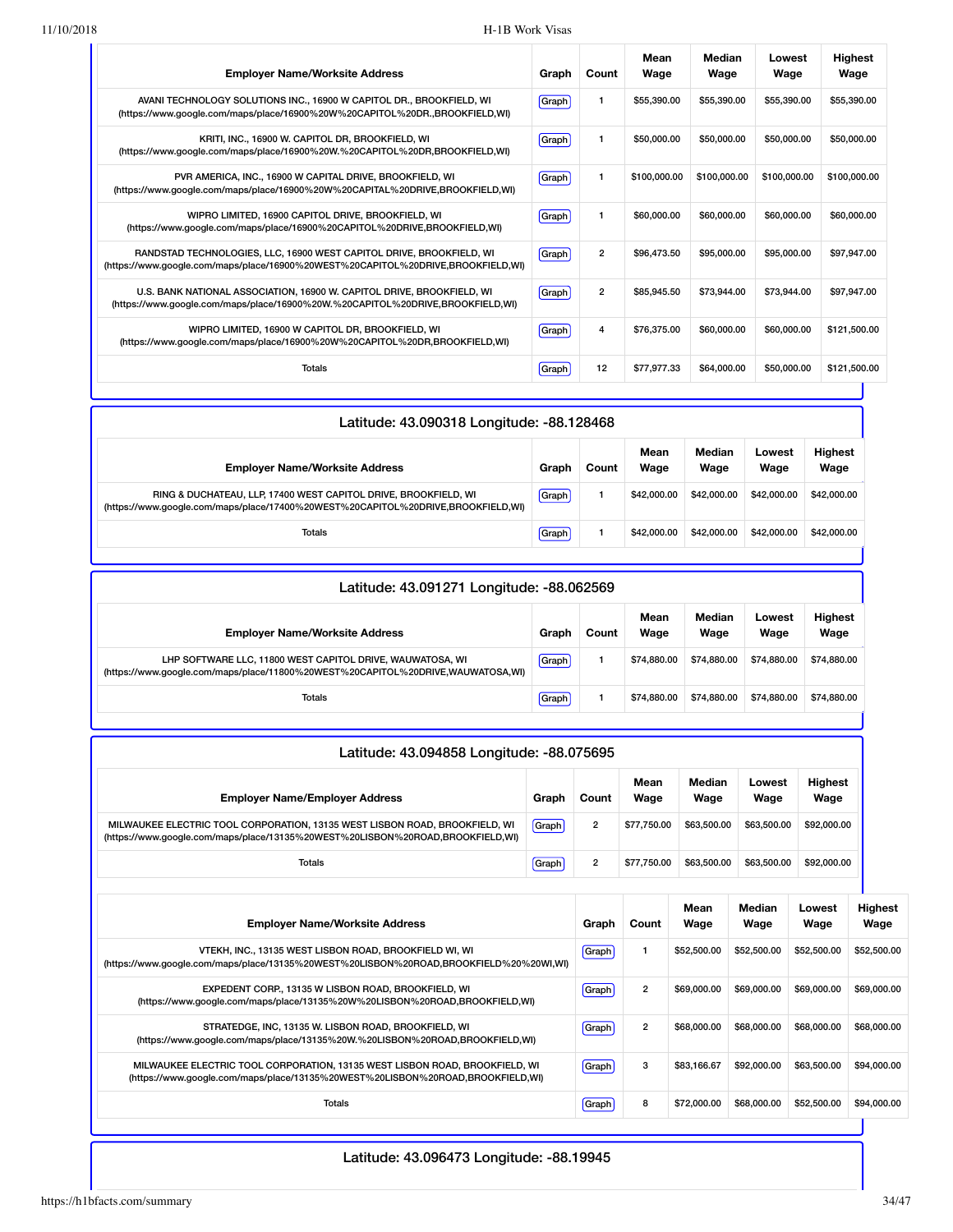| <b>Employer Name/Worksite Address</b>                                                                                                        | Graph | Count | <b>Mean</b><br>Wage | Median<br>Wage | Lowest<br>Wage | <b>Highest</b><br>Wage |
|----------------------------------------------------------------------------------------------------------------------------------------------|-------|-------|---------------------|----------------|----------------|------------------------|
| HITACHI CONSULTING CORPORATION, N44W22869 BRIDGE ST, PEWAUKEE, WI<br>(https://www.google.com/maps/place/N44W22869%20BRIDGE%20ST,PEWAUKEE,WI) | Graph | 4     | \$76.762.25         | \$74,006.00    | \$59,779.00    | \$86,632,00            |
| Totals                                                                                                                                       | Graph | 4     | \$76.762.25         | \$74,006,00    | \$59,779.00    | \$86,632.00            |

| Latitude: 43.097295 Longitude: -88.382769                                                                                                     |              |       |              |                |                |                        |
|-----------------------------------------------------------------------------------------------------------------------------------------------|--------------|-------|--------------|----------------|----------------|------------------------|
| <b>Employer Name/Employer Address</b>                                                                                                         | Graph        | Count | Mean<br>Wage | Median<br>Wage | Lowest<br>Wage | <b>Highest</b><br>Wage |
| THE UNIVERSITY LAKE SCHOOL, INC, 4024 NAGAWICKA ROAD, HARTLAND, WI<br>(https://www.google.com/maps/place/4024%20NAGAWICKA%20ROAD,HARTLAND,WI) | Graph        | 1     | \$49,000.00  | \$49,000.00    | \$49,000.00    | \$49,000.00            |
| <b>Totals</b>                                                                                                                                 | <b>Graph</b> | 1     | \$49,000.00  | \$49,000.00    | \$49,000.00    | \$49,000.00            |
|                                                                                                                                               |              |       | Mean         | Median         | Lowest         | <b>Highest</b>         |
| <b>Employer Name/Worksite Address</b>                                                                                                         | Graph        | Count | Wage         | Wage           | Wage           | Wage                   |
| THE UNIVERSITY LAKE SCHOOL, INC, 4024 NAGAWICKA ROAD, HARTLAND, WI<br>(https://www.google.com/maps/place/4024%20NAGAWICKA%20ROAD,HARTLAND,WI) | Graph        | 1     | \$49,000.00  | \$49,000.00    | \$49,000.00    | \$49,000.00            |
| Totals                                                                                                                                        | Graph        | 1     | \$49,000.00  | \$49,000.00    | \$49,000.00    | \$49,000.00            |

| Latitude: 43.100187 Longitude: -88.410813                                                                                                           |              |       |              |                |                |                        |
|-----------------------------------------------------------------------------------------------------------------------------------------------------|--------------|-------|--------------|----------------|----------------|------------------------|
| <b>Employer Name/Employer Address</b>                                                                                                               | Graph        | Count | Mean<br>Wage | Median<br>Wage | Lowest<br>Wage | Highest<br>Wage        |
| TECHNIPLAS, LLC, N44W33341 WATERTOWN PLANK RD, NASHOTAH, WI<br>(https://www.google.com/maps/place/N44W33341%20WATERTOWN%20PLANK%20RD,NASHOTAH,WI)   | <b>Graph</b> |       | \$69,000.00  | \$69,000.00    | \$69,000.00    | \$69,000.00            |
| Totals                                                                                                                                              | <b>Graph</b> |       | \$69,000.00  | \$69,000.00    | \$69,000.00    | \$69,000.00            |
| <b>Employer Name/Worksite Address</b>                                                                                                               | Graph        | Count | Mean<br>Wage | Median<br>Wage | Lowest<br>Wage | <b>Highest</b><br>Wage |
| TECHNIPLAS, LLC, N44W33341 WATERTOWN PLANK RD., NASHOTAH, WI<br>(https://www.google.com/maps/place/N44W33341%20WATERTOWN%20PLANK%20RD.,NASHOTAH,WI) | Graph        | 1     | \$69,000.00  | \$69,000.00    | \$69,000,00    | \$69,000.00            |
| Totals                                                                                                                                              | Graph        | 1     | \$69,000.00  | \$69,000.00    | \$69,000.00    | \$69,000.00            |

| Graph        | Count | Mean<br>Wage                              | Median<br>Wage | Lowest<br>Wage | Highest<br>Wage        |  |
|--------------|-------|-------------------------------------------|----------------|----------------|------------------------|--|
| <b>Graph</b> | 1     | \$104,437.00                              | \$104,437.00   | \$104,437.00   | \$104,437.00           |  |
| Graph        | 1     | \$104.437.00                              | \$104,437.00   | \$104,437.00   | \$104,437.00           |  |
|              |       |                                           |                |                |                        |  |
| Graph        | Count | Mean<br>Wage                              | Median<br>Wage | Lowest<br>Wage | <b>Highest</b><br>Wage |  |
| <b>Graph</b> | 1     | \$104,437.00                              | \$104,437.00   | \$104,437.00   | \$104,437.00           |  |
| Graph        | 1     | \$104,437.00                              | \$104,437.00   | \$104.437.00   | \$104,437.00           |  |
|              |       | Latitude: 43.106932 Longitude: -88.479677 |                |                |                        |  |

| Latitude: 43.108385 Longitude: -88.085585                                                                                                       |       |       |              |                |                |                        |
|-------------------------------------------------------------------------------------------------------------------------------------------------|-------|-------|--------------|----------------|----------------|------------------------|
| <b>Employer Name/Worksite Address</b>                                                                                                           | Graph | Count | Mean<br>Wage | Median<br>Wage | Lowest<br>Wage | <b>Highest</b><br>Wage |
| ITELLIGENCE, INC., W140N4900 LILLY RD., MENOMONEE FALLS, WI<br>(https://www.google.com/maps/place/W140N4900%20LILLY%20RD.,MENOMONEE%20FALLS,WI) | Graph | 80    | \$94,640.00  | \$91.333.00    | \$91.333.00    | \$97,947.00            |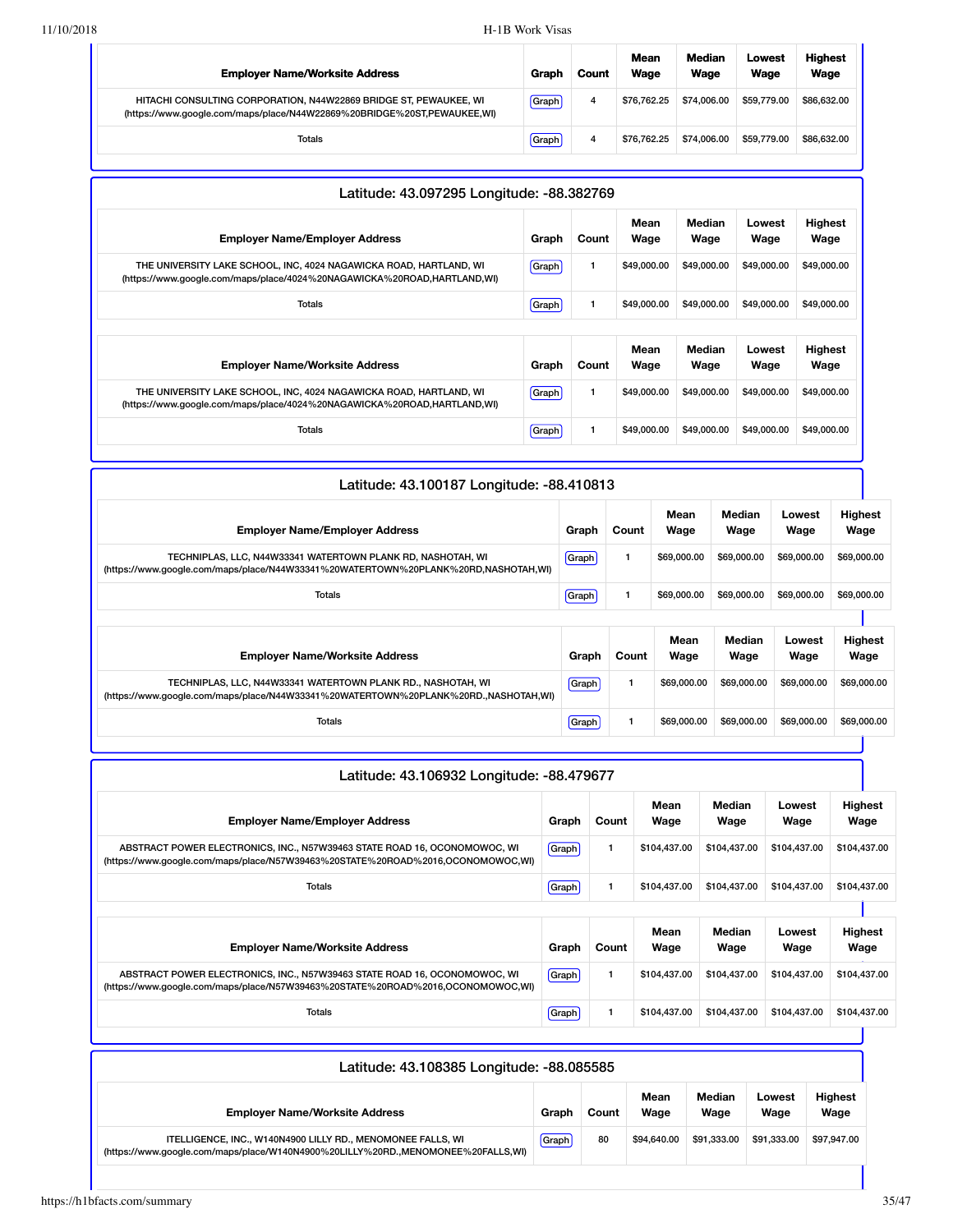| <b>Employer Name/Worksite Address</b>                                                                                                                    | Graph | Count          | Mean<br>Wage            |                            | Median<br>Wage             | Lowest<br>Wage | <b>Highest</b><br>Wage |                        |
|----------------------------------------------------------------------------------------------------------------------------------------------------------|-------|----------------|-------------------------|----------------------------|----------------------------|----------------|------------------------|------------------------|
| Totals                                                                                                                                                   | Graph | 80             | \$94,640.00             |                            | \$91,333.00                | \$91,333.00    | \$97,947.00            |                        |
|                                                                                                                                                          |       |                |                         |                            |                            |                |                        |                        |
| Latitude: 43.115623 Longitude: -88.079529                                                                                                                |       |                |                         |                            |                            |                |                        |                        |
| <b>Employer Name/Worksite Address</b>                                                                                                                    | Graph | Count          | Mean<br>Wage            |                            | Median<br>Wage             | Lowest<br>Wage |                        | <b>Highest</b><br>Wage |
| DELOITTE CONSULTING LLP, 13600 WOODALE DRIVE, MENOMONEE FALLS, WI<br>(https://www.google.com/maps/place/13600%20WOODALE%20DRIVE,MENOMONEE%20FALLS,WI)    | Graph | 30             | \$71,250.00             |                            | \$70,000.00                |                | \$70,000.00            | \$72,500.00            |
| <b>Totals</b>                                                                                                                                            | Graph | 30             | \$71,250.00             |                            | \$70,000.00                |                | \$70,000.00            | \$72,500.00            |
| Latitude: 43.121003 Longitude: -88.117281                                                                                                                |       |                |                         |                            |                            |                |                        |                        |
| <b>Employer Name/Worksite Address</b>                                                                                                                    |       | Graph          | Count                   | Mean<br>Wage               |                            | Median<br>Wage | Lowest<br>Wage         | <b>Highest</b><br>Wage |
| IMBUESYS, INC., N56W17000 RIDGEWOOD DRIVE, MENOMONEE FALLS, WI<br>(https://www.google.com/maps/place/N56W17000%20RIDGEWOOD%20DRIVE,MENOMONEE%20FALLS,WI) |       | Graph          | 1                       | \$73,944.00                |                            | \$73,944.00    | \$73,944.00            | \$73,944.00            |
| WIPRO LIMITED, N56W17000 RIDGEWOOD DR, MENOMONEE FALLS, WI<br>(https://www.google.com/maps/place/N56W17000%20RIDGEWOOD%20DR,MENOMONEE%20FALLS,WI)        |       | Graph          | 48                      | \$95,661.00                |                            | \$64,730.00    | \$60,000.00            | \$164,000.00           |
| <b>Totals</b>                                                                                                                                            |       |                | 49                      | \$95,217.80                |                            | \$64,730.00    | \$60,000.00            | \$164,000.00           |
| Latitude: 43.121132 Longitude: -88.11731                                                                                                                 |       |                |                         |                            |                            |                |                        |                        |
| <b>Employer Name/Worksite Address</b>                                                                                                                    |       | Graph          | Mean<br>Count<br>Wage   |                            | Median<br>Wage             |                | Lowest<br>Wage         | <b>Highest</b><br>Wage |
| WIPRO LIMITED, W165N5830 RIDGEWOOD DR, MENOMONEE FLS, WI<br>(https://www.google.com/maps/place/W165N5830%20RIDGEWOOD%20DR,MENOMONEE%20FLS,WI)            |       | Graph          | 5                       | \$60,000.00                |                            | \$60,000.00    | \$60,000.00            | \$60,000.00            |
| NUMERO DATA LLC, W165N5830 RIDGEWOOD DR, MENOMONEE FALLS, WI<br>(https://www.google.com/maps/place/W165N5830%20RIDGEWOOD%20DR,MENOMONEE%20FALLS,WI)      |       | Graph          | 6                       |                            | \$62,182.67<br>\$60,000.00 |                | \$57,500.00            | \$70,200.00            |
| WIPRO LIMITED, W165N5830 RIDGEWOOD DRIVE, MENOMONEE FALLS, WI<br>(https://www.google.com/maps/place/W165N5830%20RIDGEWOOD%20DRIVE,MENOMONEE%20FALLS,WI)  |       | Graph          | 12                      | \$66,661.17<br>\$66,768.00 |                            |                | \$62,254.00            | \$70,000.00            |
| <b>Totals</b>                                                                                                                                            |       | Graph          | 23                      | \$64,044.78                |                            | \$66,768.00    | \$57,500.00            | \$70,200.00            |
| Latitude: 43.126682 Longitude: -88.121502                                                                                                                |       |                |                         |                            |                            |                |                        |                        |
| <b>Employer Name/Worksite Address</b>                                                                                                                    |       | Graph          | Count                   | Mean<br>Wage               |                            | Median<br>Wage | Lowest<br>Wage         | <b>Highest</b><br>Wage |
| WIPRO LLC, N56W17000, RIDGEWOOD DRIVE, MENOMONEE FALLS, WI<br>(https://www.google.com/maps/place/N56W17000,%20RIDGEWOOD%20DRIVE,MENOMONEE%20FALLS,WI)    |       | Graph          | $\overline{\mathbf{c}}$ | \$60,216.00                |                            | \$60,216.00    | \$60,216.00            | \$60,216.00            |
| Totals                                                                                                                                                   |       | Graph          | $\overline{\mathbf{c}}$ | \$60,216.00                |                            | \$60,216.00    | \$60,216.00            | \$60,216.00            |
| Latitude: 43.130996 Longitude: -88.077836                                                                                                                |       |                |                         |                            |                            |                |                        |                        |
|                                                                                                                                                          |       |                |                         | Mean                       | Median                     |                | Lowest                 | <b>Highest</b>         |
| <b>Employer Name/Worksite Address</b><br>INTERNATIONAL SOLUTIONS GROUP, INC, W134N6244 WINDRIFT PASS, MENOMONEE FALLS, WI                                |       | Graph<br>Graph | Count<br>$\mathbf{1}$   | Wage<br>\$47,840.00        | Wage<br>\$47,840.00        |                | Wage<br>\$47,840.00    | Wage<br>\$47,840.00    |
| (https://www.google.com/maps/place/W134N6244%20WINDRIFT%20PASS,MENOMONEE%20FALLS,WI)<br><b>Totals</b>                                                    |       | Graph          | $\mathbf{1}$            | \$47,840.00                | \$47,840.00                |                | \$47,840.00            | \$47,840.00            |
|                                                                                                                                                          |       |                |                         |                            |                            |                |                        |                        |
| Latitude: 43.143682 Longitude: -88.312344                                                                                                                |       |                |                         |                            |                            |                |                        |                        |
|                                                                                                                                                          |       |                | Mean                    | Median                     |                            | Lowest         | <b>Highest</b>         |                        |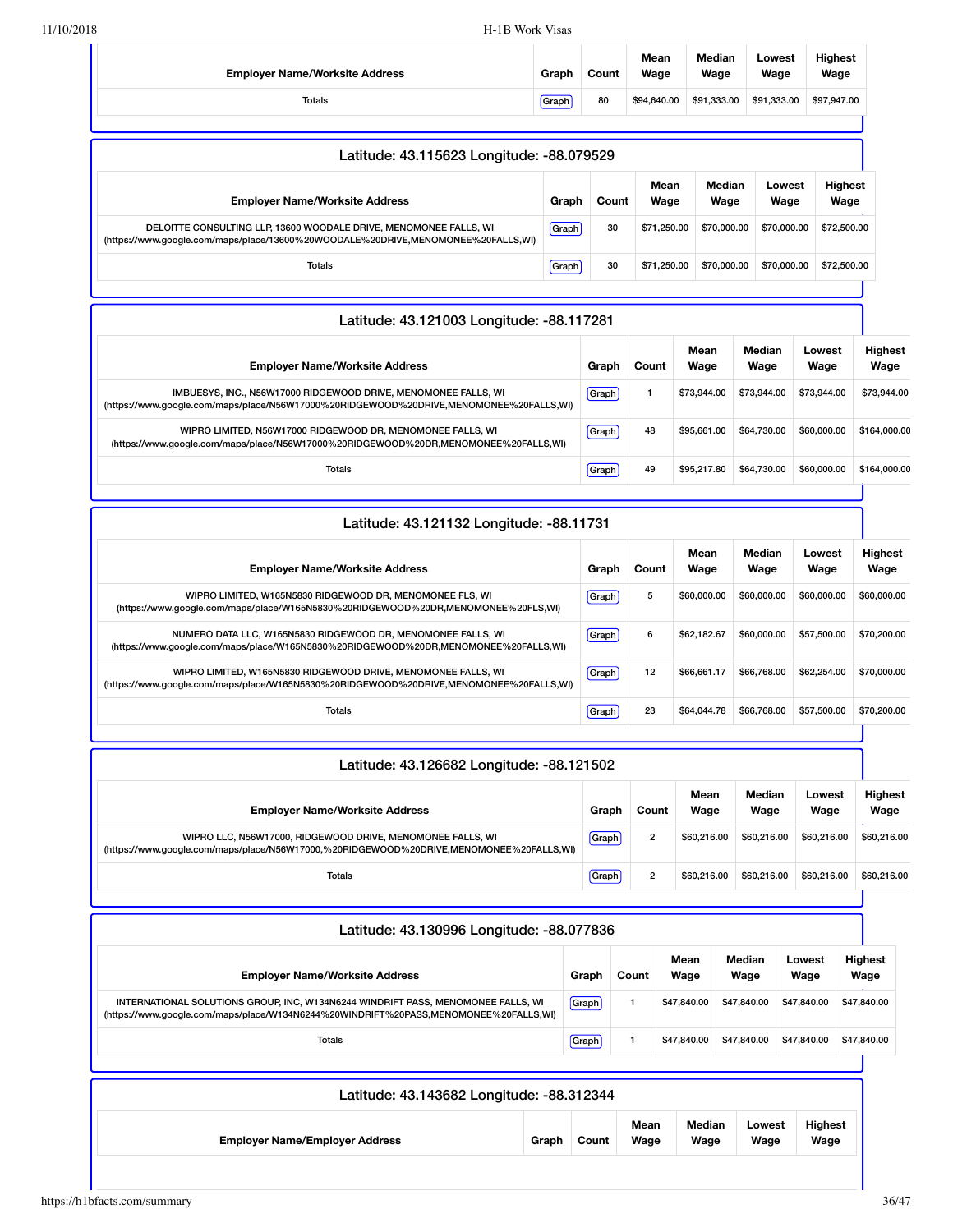| Graph | Count | Mean<br>Wage | <b>Median</b><br>Wage | Lowest<br>Wage | <b>Highest</b><br>Wage |
|-------|-------|--------------|-----------------------|----------------|------------------------|
| Graph | 1     | \$56,000.00  | \$56,000.00           | \$56,000.00    | \$56,000.00            |
| Graph | 1     | \$56,000.00  | \$56,000.00           | \$56,000.00    | \$56,000.00            |
|       |       |              |                       |                |                        |
| Graph | Count | Mean<br>Wage | Median<br>Wage        | Lowest<br>Wage | <b>Highest</b><br>Wage |
| Graph | 1     | \$56,000.00  | \$56,000.00           | \$56,000.00    | \$56,000.00            |
|       |       |              |                       |                |                        |
|       |       |              |                       |                |                        |

| Latitude: 43.145187 Longitude: -88.346889                                                                                          |       |       |              |                |                |                        |  |  |  |  |
|------------------------------------------------------------------------------------------------------------------------------------|-------|-------|--------------|----------------|----------------|------------------------|--|--|--|--|
| <b>Employer Name/Worksite Address</b>                                                                                              | Graph | Count | Mean<br>Wage | Median<br>Wage | Lowest<br>Wage | <b>Highest</b><br>Wage |  |  |  |  |
| DORNER MFG. CORP, 975 COTTONWOOD AVENUE, HARTLAND, WI<br>(https://www.google.com/maps/place/975%20COTTONWOOD%20AVENUE,HARTLAND,WI) | Graph |       | \$110,000,00 | \$110,000,00   | \$110,000,00   | \$110,000,00           |  |  |  |  |
| Totals                                                                                                                             | Graph |       | \$110,000,00 | \$110,000,00   | \$110,000.00   | \$110,000,00           |  |  |  |  |

| Latitude: 43.145636 Longitude: -88.730373                                                                                                 |       |       |              |                |                |                        |  |  |  |
|-------------------------------------------------------------------------------------------------------------------------------------------|-------|-------|--------------|----------------|----------------|------------------------|--|--|--|
| <b>Employer Name/Worksite Address</b>                                                                                                     | Graph | Count | Mean<br>Wage | Median<br>Wage | Lowest<br>Wage | <b>Highest</b><br>Wage |  |  |  |
| L&T TECHNOLOGY SERVICES LIMITED, EATON CORPORATION, WATERTOWN, WI<br>(https://www.google.com/maps/place/EATON%20CORPORATION,WATERTOWN,WI) | Graph |       | \$60,000,00  | \$60,000,00    | \$60,000,00    | \$60,000.00            |  |  |  |
| Totals                                                                                                                                    | Graph |       | \$60,000,00  | \$60,000,00    | \$60,000,00    | \$60,000.00            |  |  |  |

| Latitude: 43.147176 Longitude: -88.234776                                                                                                                               |       |                |              |                       |                |            |
|-------------------------------------------------------------------------------------------------------------------------------------------------------------------------|-------|----------------|--------------|-----------------------|----------------|------------|
| <b>Employer Name/Employer Address</b>                                                                                                                                   | Graph | Count          | Mean<br>Wage | <b>Median</b><br>Wage | Lowest<br>Wage | High<br>Wa |
| CHAMPION ENGINE TECHNOLOGY, LLC, W245 N5551 S CORPORATE CIRCLE, SUSSEX, WI<br>(https://www.google.com/maps/place/W245%20N5551%20S%20CORPORATE%20CIRCLE,SUSSEX,WI)       | Graph | 1              | \$55,000.00  | \$55,000.00           | \$55,000.00    | \$55,0     |
| DYNAMIC RATINGS, INC., N56 W24879 N. CORPORATE CIRCLE DRIVE, SUSSEX, WI<br>(https://www.google.com/maps/place/N56%20W24879%20N.%20CORPORATE%20CIRCLE%20DRIVE,SUSSEX,WI) | Graph | $\overline{2}$ | \$63,850.50  | \$58,000.00           | \$58,000.00    | \$69.7     |
| QUAD/GRAPHICS, INC., N61 W23044 HARRY'S WAY, SUSSEX, WI<br>(https://www.google.com/maps/place/N61%20W23044%20HARRY'S%20WAY,SUSSEX,WI)                                   | Graph | 3              | \$73.624.67  | \$70,000.00           | \$52,874.00    | \$98,0     |
| <b>Totals</b>                                                                                                                                                           | Graph | 6              | \$67.262.50  | \$58,000.00           | \$52,874.00    | \$98,0     |
|                                                                                                                                                                         |       |                |              |                       |                |            |
| <b>Employer Name/Worksite Address</b>                                                                                                                                   | Graph | Count          | Mean<br>Wage | Median<br>Wage        | Lowest<br>Wage | Hig<br>W.  |
| CHAMPION ENGINE TECHNOLOGY, LLC, W245 N5551 S CORPORATE CIRCLE, SUSSEX, WI<br>(https://www.google.com/maps/place/W245%20N5551%20S%20CORPORATE%20CIRCLE,SUSSEX,WI)       | Graph | 1              | \$55,000.00  | \$55,000.00           | \$55,000.00    | \$55,0     |
| FRONTIER TECHNOLOGIES, LLC, N61 W23044 HARRYS WAY, SUSSEX, WI<br>(https://www.google.com/maps/place/N61%20W23044%20HARRYS%20WAY,SUSSEX,WI)                              | Graph | 1              | \$74,000.00  | \$74,000.00           | \$74,000.00    | \$74,0     |
| QUAD/GRAPHICS, INC., N64 W23110 MAIN STREET, SUSSEX, WI<br>(https://www.google.com/maps/place/N64%20W23110%20MAIN%20STREET,SUSSEX,WI)                                   | Graph | $\mathbf{1}$   | \$70,000.00  | \$70,000.00           | \$70,000.00    | \$70,0     |
| DYNAMIC RATINGS, INC., N56 W24879 N. CORPORATE CIRCLE DRIVE, SUSSEX, WI<br>(https://www.google.com/maps/place/N56%20W24879%20N.%20CORPORATE%20CIRCLE%20DRIVE,SUSSEX,WI) | Graph | $\overline{2}$ | \$63,850.50  | \$58,000.00           | \$58,000.00    | \$69,7     |
| QUAD/GRAPHICS, INC., N61 W23044 HARRY'S WAY, SUSSEX, WI<br>(https://www.google.com/maps/place/N61%20W23044%20HARRY'S%20WAY,SUSSEX,WI)                                   | Graph | 3              | \$88,785,33  | \$98,000.00           | \$52,874.00    | \$115,     |
| TECHNOSOFT ENGINEERING, INC., W222 N5739 MILLER WAY, SUSSEX, WI<br>(https://www.google.com/maps/place/W222%20N5739%20MILLER%20WAY,SUSSEX,WI)                            | Graph | 3              | \$60,000.00  | \$60,000.00           | \$60,000.00    | \$60,0     |
| <b>Totals</b>                                                                                                                                                           | Graph | 11             | \$70.277.91  | \$60,000,00           | \$52,874.00    | \$115.     |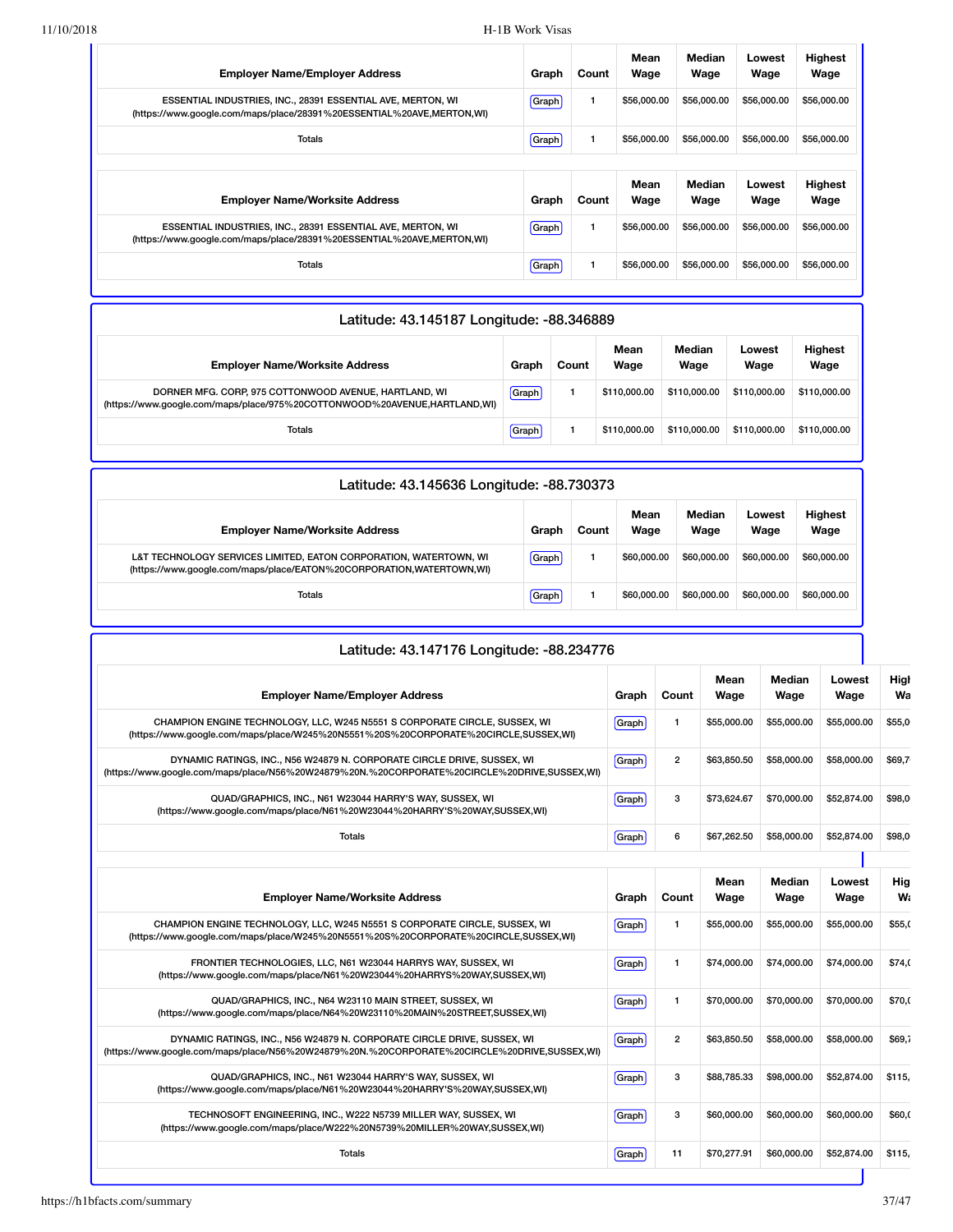| Latitude: 43.14876 Longitude: -88.122767                                                                                                                                                            |       |                |           |              |                |                    |
|-----------------------------------------------------------------------------------------------------------------------------------------------------------------------------------------------------|-------|----------------|-----------|--------------|----------------|--------------------|
| <b>Employer Name/Employer Address</b>                                                                                                                                                               | Graph | Count          |           | Mean<br>Wage | Median<br>Wage | Lowe<br><b>Wag</b> |
| POWER PRODUCTS, LLC, N85 W12545 WESTBROOK CROSSING, MENOMONEE FALLS, WI<br>(https://www.google.com/maps/place/N85%20W12545%20WESTBROOK%20CROSSING,MENOMONEE%20FALLS,WI)                             | Graph | $\mathbf{1}$   |           | \$94,578.00  | \$94,578.00    | \$94,578           |
| WACKER NEUSON CORPORATION, N92 W 15000 ANTHONY AVENUE, MENOMONEE FALLS, WI<br>(https://www.google.com/maps/place/N92%20W%2015000%20ANTHONY%20AVENUE,MENOMONEE%20FALLS,WI)                           | Graph | $\mathbf{1}$   |           | \$61,797.00  | \$61,797.00    | \$61,797           |
| WORKWISE, LLC, N80 W12878 FOND DU LAC AVE., MENOMONEE FALLS, WI<br>(https://www.google.com/maps/place/N80%20W12878%20FOND%20DU%20LAC%20AVE.,MENOMONEE%20FALLS,WI)                                   | Graph | $\mathbf{1}$   |           | \$67,008.00  | \$67,008.00    | \$67,008           |
| WORKWISE, LLC, N80 W12878 FOND DU LAC AVENUE, MENOMONEE FALLS, WI<br>(https://www.google.com/maps/place/N80%20W12878%20FOND%20DU%20LAC%20AVENUE,MENOMONEE%20FALLS,WI)                               | Graph | $\mathbf{1}$   |           | \$54,000.00  | \$54,000.00    | \$54,000           |
| ENSYNC, INC., N93 W14475 WHITTAKER WAY, MENOMONEE FALLS, WI<br>(https://www.google.com/maps/place/N93%20W14475%20WHITTAKER%20WAY,MENOMONEE%20FALLS,WI)                                              | Graph | $\overline{2}$ |           | \$76,500.00  | \$65,000.00    | \$65,000           |
| FROEDTERT HEALTH, INC., 400 WOODLAND PRIME, SUITE 302, MENOMONEE FALLS, WI<br>(https://www.google.com/maps/place/400%20WOODLAND%20PRIME,%20SUITE%20302,MENOMONEE%20FALLS,WI)                        | Graph | 3              |           | \$103,889.20 | \$88,940.80    | \$85,946           |
| ACTUANT CORPORATION, N86 W12500 WESTBROOK CROSSING, MENOMONEE FALLS, WI<br>(https://www.google.com/maps/place/N86%20W12500%20WESTBROOK%20CROSSING,MENOMONEE%20FALLS,WI)                             | Graph | 5              |           | \$100,000.00 | \$98,000.00    | \$75,000           |
| KOHL'S DEPARTMENT STORES, INC., N56 W17000 RIDGEWOOD DRIVE, MENOMONEE FALLS, WI<br>(https://www.google.com/maps/place/N56%20W17000%20RIDGEWOOD%20DRIVE,MENOMONEE%20FALLS,WI)                        | Graph | 15             |           | \$109,496.33 | \$109,366.00   | \$59,509           |
| Totals                                                                                                                                                                                              | Graph | 29             |           | \$99,465.37  | \$97,947.00    | \$54,000           |
|                                                                                                                                                                                                     |       |                |           |              |                | Mean               |
| <b>Employer Name/Worksite Address</b>                                                                                                                                                               |       |                |           | Graph        | Count          | Wage               |
| ARCHENTS, INC., W 156 N9000 PILGRIM ROAD, MENOMONEE FALLS, WI<br>(https://www.google.com/maps/place/W%20156%20N9000%20PILGRIM%20ROAD,MENOMONEE%20FALLS,WI)                                          |       | Graph          | 1         | \$75,000.    |                |                    |
| ASTA CRS, INC., W165 N5830, W165 N5731 RIDGEWOOD DRIVE, MENOMONEE FALLS, WI<br>(https://www.google.com/maps/place/W165%20N5830,%20W165%20N5731%20RIDGEWOOD%20DRIVE,MENOMONEE%20FALLS,WI)            | Graph | 1              | \$54,080. |              |                |                    |
| ASTIR IT SOLUTIONS INC, N54 W17000, MENOMONEE FALLS, WI (https://www.google.com/maps/place/N54%20W17000,MENOMONEE%20FALLS,WI)                                                                       |       |                |           | Graph        | 1              | \$85,000.          |
| AURORA MEDICAL GROUP, INC., W180 N8085 TOWN HALL RD, MENOMONEE FALLS, WI<br>(https://www.google.com/maps/place/W180%20N8085%20TOWN%20HALL%20RD,MENOMONEE%20FALLS,WI)                                |       | Graph          | 1         | \$305,000.   |                |                    |
| BSASPEC INC., W165 N5830, W165 N5731, MENOMONEE FALLS, WI<br>(https://www.google.com/maps/place/W165%20N5830,%20W165%20N5731,MENOMONEE%20FALLS,WI)                                                  |       | Graph          | 1         | \$60,000.    |                |                    |
| COMPUBAHN, INC., W 126N7250 FLINT DR., MENOMONEE FALLS, WI<br>(https://www.google.com/maps/place/W%20126N7250%20FLINT%20DR.,MENOMONEE%20FALLS,WI)                                                   |       |                |           | Graph        | 1              | \$59,675.          |
| CYIENT, INC., N92 W15000 ANTHONY AVENUE, MENOMONEE FALLS, WI<br>(https://www.google.com/maps/place/N92%20W15000%20ANTHONY%20AVENUE,MENOMONEE%20FALLS,WI)                                            |       |                |           | Graph        | 1              | \$62,800.          |
| DATA-CORE SYSTEMS, INC, HARLEY-DAVIDSON POWERTRAIN OPERATIONS, MENOMONEE FALLS, WI (https://www.google.com/maps/place/HARLEY-<br>DAVIDSON%20POWERTRAIN%20OPERATIONS,MENOMONEE%20FALLS,WI)           |       |                |           | Graph        | 1              | \$68,037.          |
| EATON CORPORATION, W 126 N 7250 FLINT DRIVE, MONOMONEE FALLS, WI<br>(https://www.google.com/maps/place/W%20126%20N%207250%20FLINT%20DRIVE,MONOMONEE%20FALLS,WI)                                     |       |                |           | Graph        | 1              | \$98,696.          |
| ECOM CONSULTING INC, N54 W13600 WOODALE DR, MENOMONEE FALLS, WI<br>(https://www.google.com/maps/place/N54%20W13600%20WOODALE%20DR,MENOMONEE%20FALLS,WI)                                             |       |                |           | Graph        | 1              | \$61,752.          |
| FIS MANAGEMENT SERVICES LLC, W126 N7449 FLINT DRIVE, MENOMONEE FALLS, MN<br>(https://www.google.com/maps/place/W126%20N7449%20FLINT%20DRIVE,MENOMONEE%20FALLS,MN)                                   |       |                |           | Graph        | 1              | \$78,027.          |
| FIS MANAGEMENT SERVICES, LLC, W126 N7449 FLINT DRIVE, MENOMONEE FALLS, WI<br>(https://www.google.com/maps/place/W126%20%20N7449%20FLINT%20DRIVE,MENOMONEE%20FALLS,WI)                               |       |                |           | Graph        | 1              | \$77,400.          |
| FORMAC INC, W165 N5830, MENOMONEE FALLS, WI (https://www.google.com/maps/place/W165%20N5830,MENOMONEE%20FALLS,WI)                                                                                   |       |                |           | Graph        | 1              | \$75,000.          |
| GLOBALLOGIC, INC., N56 W17000 RIDGEWOOD DR. (GREENWAY CIRCLE), MENOMONEE FALLS, WI<br>(https://www.google.com/maps/place/N56%20W17000%20RIDGEWOOD%20DR.%20(GREENWAY%20CIRCLE),MENOMONEE%20FALLS,WI) |       |                |           | Graph        | 1              | \$85,946.          |
| GLOBALLOGIC, INC., W165 N5830 RIDGEWOOD DR,, WI 530, MENOMONEE FALLS, WI<br>(https://www.google.com/maps/place/W165%20N5830%20RIDGEWOOD%20DR,%20,%20WI%20530,MENOMONEE%20FALLS,WI)                  |       |                |           | Graph        | 1              | \$87,048.          |
| GSPANN TECHNOLOGIES, INC., N56 W 17000 RIDGEWOOD DRIVE, MENOMONEE FALLS, CA<br>(https://www.google.com/maps/place/N56%20W%2017000%20RIDGEWOOD%20DRIVE,MENOMONEE%20FALLS,CA)                         |       |                |           | Graph        | 1              | \$75,000.          |
| IBM INDIA PRIVATE LIMITED, W 165 N 5830 RIDGEWOOD DRIVE, MENOMONEE FALLS, WI<br>(https://www.google.com/maps/place/W%20165%20N%205830%20RIDGEWOOD%20DRIVE,MENOMONEE%20FALLS,WI)                     |       |                |           | Graph        | 1              | \$74,825.          |
| ICONIC INFOSYS, INC., W 165 N 5731 RIDGEWOOD DRIVE, MENOMONEE FALLS, WI<br>(https://www.google.com/maps/place/W%20165%20N%205731%20RIDGEWOOD%20DRIVE,MENOMONEE%20FALLS,WI)                          |       |                |           | Graph        | 1              | \$77,550.          |
|                                                                                                                                                                                                     |       |                |           |              |                |                    |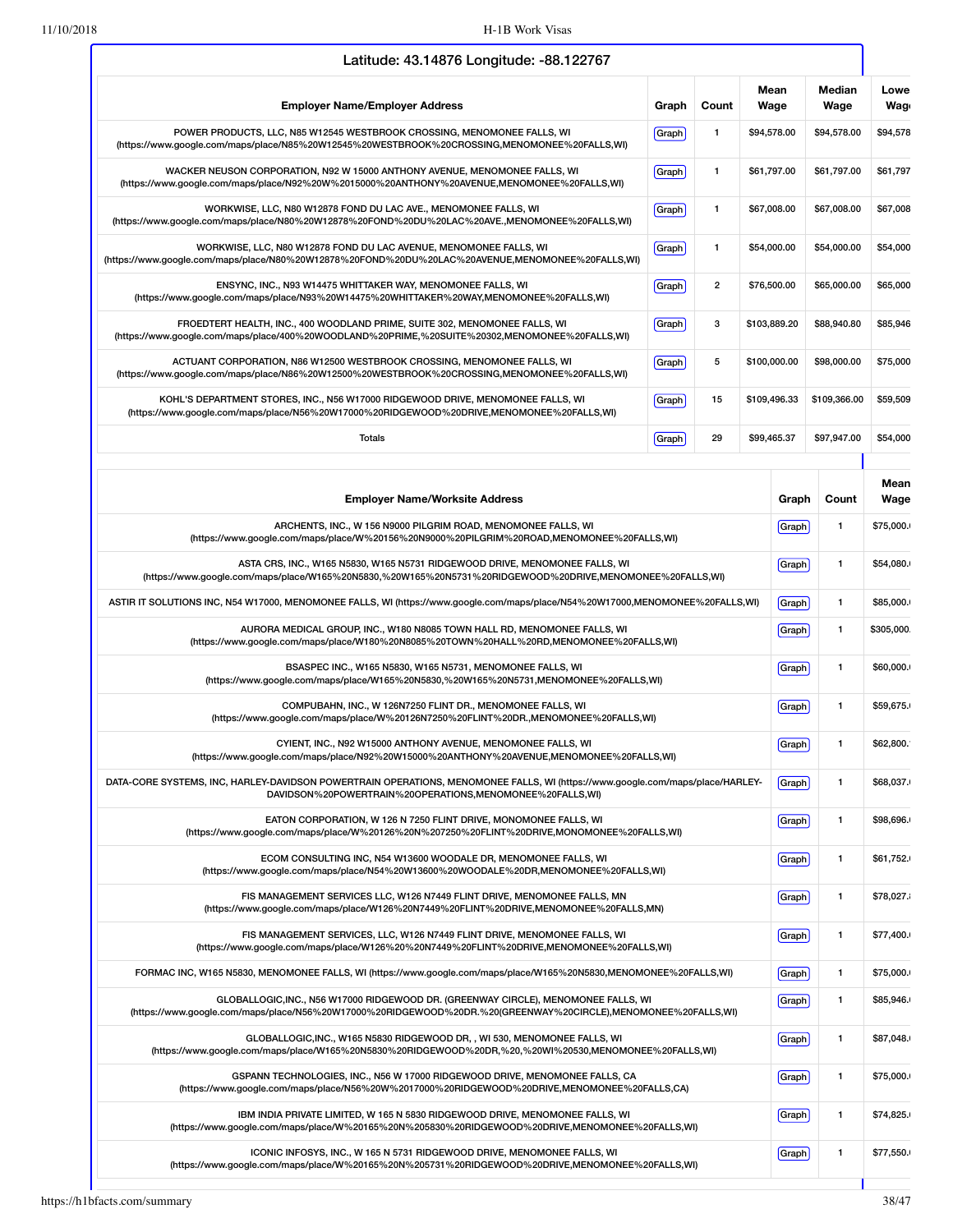| <b>Employer Name/Worksite Address</b>                                                                                                                                                                          | Graph | Count                   | Mean<br>Wage |
|----------------------------------------------------------------------------------------------------------------------------------------------------------------------------------------------------------------|-------|-------------------------|--------------|
| ICONIC INFOSYS, INC., W 165 N 5830, W 165 N 5731 RIDGEWOOD DRIVE, MENOMONEE FALLS, WI<br>(https://www.google.com/maps/place/W%20165%20N%205830,%20W%20165%20N%205731%20RIDGEWOOD%20DRIVE,MENOMONEE%20FALLS,WI) | Graph | $\mathbf{1}$            | \$77,550.    |
| IMBUESYS, INC., RIDGEWOOD DRIVE, MENOMONEE FALLS, WI<br>(https://www.google.com/maps/place/RIDGEWOOD%20DRIVE,MENOMONEE%20FALLS,WI)                                                                             | Graph | $\mathbf{1}$            | \$73,944.    |
| INVENTIV HEALTH INC., N54 W13600 WOODALE DRIVE, MENOMONEE, WI<br>(https://www.google.com/maps/place/N54%20W13600%20WOODALE%20DRIVE,MENOMONEE,WI)                                                               | Graph | $\mathbf{1}$            | \$62,400.    |
| IT AMERICA INC, 401/500 WOODLAND PRIME, MENOMONEE FALLS, WI<br>(https://www.google.com/maps/place/401/500%20WOODLAND%20PRIME,MENOMONEE%20FALLS,WI)                                                             | Graph | $\mathbf{1}$            | \$65,000.    |
| JEAN MARTIN INC, KOHL'S INNOVATION CENTER, MENOMONEE FALLS, WI<br>(https://www.google.com/maps/place/KOHL'S%20INNOVATION%20CENTER,MENOMONEE%20FALLS,WI)                                                        | Graph | $\mathbf{1}$            | \$80,000.    |
| KELLTON TECH INC, N95W 18000 APPLETON AVE, MENOMONEE FALLS, WI<br>(https://www.google.com/maps/place/N95W%2018000%20APPLETON%20AVE,MENOMONEE%20FALLS,WI)                                                       | Graph | $\mathbf{1}$            | \$73,362.    |
| L&T TECHNOLOGY SERVICES LIMITED, EATON CORPORATION, MENOMONEE FALLS, WI<br>(https://www.google.com/maps/place/EATON%20CORPORATION,MENOMONEE%20FALLS,WI)                                                        | Graph | $\mathbf{1}$            | \$61,942.    |
| MICROINFO INC, W165 N5830, W165 N5731 RIDGEWOOD DR, MENOMONEE FALLS, WI<br>(https://www.google.com/maps/place/W165%20N5830,W165%20N5731%20RIDGEWOOD%20DR,MENOMONEE%20FALLS,WI)                                 | Graph | $\mathbf{1}$            | \$63,000.    |
| MY SUPPLY CHAIN GROUP, LLC, LAMPLIGHT FARMS, MENOMONEE FALLS, WI<br>(https://www.google.com/maps/place/LAMPLIGHT%20FARMS,MENOMONEE%20FALLS,WI)                                                                 | Graph | $\mathbf{1}$            | \$150,000.   |
| POWER PRODUCTS, LLC, N85 W12545 WESTBROOK CROSSING, MENOMONEE FALLS, WI<br>(https://www.google.com/maps/place/N85%20W12545%20WESTBROOK%20CROSSING,MENOMONEE%20FALLS,WI)                                        | Graph | $\mathbf{1}$            | \$94,578.    |
| RESOURCE LOGISTICS, INC., WOODLAND PRIME BUILDING, MENOMONEE FALLS, WI<br>(https://www.google.com/maps/place/WOODLAND%20PRIME%20BUILDING,MENOMONEE%20FALLS,WI)                                                 | Graph | $\mathbf{1}$            | \$80,000.    |
| SRIVEN INFOSYS INC, KOHLS DEPARTMENTAL STORES, MENOMONEE FALLS, WI<br>(https://www.google.com/maps/place/KOHLS%20DEPARTMENTAL%20STORES,MENOMONEE%20FALLS,WI)                                                   | Graph | $\mathbf{1}$            | \$72,000.    |
| TT TECHNOLOGIES INC, KOHL'S DEPARTMENT STORES, INC, MENOMONEE FALLS, WI<br>(https://www.google.com/maps/place/KOHL'S%20DEPARTMENT%20STORES,%20INC,MENOMONEE%20FALLS,WI)                                        | Graph | $\mathbf{1}$            | \$76,000.    |
| TT TECHNOLOGIES INC, KOHL'S DEPARTMENT STORES, INC., MENOMONEE FALLS, WI<br>(https://www.google.com/maps/place/KOHL'S%20DEPARTMENT%20STORES,%20INC.,MENOMONEE%20FALLS,WI)                                      | Graph | $\mathbf{1}$            | \$76,000.    |
| V-SOFT CONSULTING GROUP, INC, N56 W170000 RIDGEWOOD DR, MENOMONEE FALLS, WI<br>(https://www.google.com/maps/place/N56%20W170000%20RIDGEWOOD%20DR,MENOMONEE%20FALLS,WI)                                         | Graph | $\mathbf{1}$            | \$75,000.    |
| WACKER NEUSON CORPORATION, N92 W15000 ANTHONY AVE, MENOMONEE FALLS, WI<br>(https://www.google.com/maps/place/N92%20W15000%20ANTHONY%20AVE,MENOMONEE%20FALLS,WI)                                                | Graph | $\mathbf{1}$            | \$61,797.    |
| WIPRO LIMITED, W165, N5830 RIDGEWOOD DRIVE, MENOMONEE FALLS, WI<br>(https://www.google.com/maps/place/W165,%20N5830%20RIDGEWOOD%20DRIVE,MENOMONEE%20FALLS,WI)                                                  | Graph | $\mathbf{1}$            | \$60,000.    |
| WORKWISE, LLC, N80 W12878 FOND DU LAC AVE, MENOMONEE, WI<br>(https://www.google.com/maps/place/N80%20W12878%20FOND%20DU%20LAC%20AVE,MENOMONEE,WI)                                                              | Graph | 1                       | \$67,008.    |
| WORKWISE, LLC, N80 W12878 FOND DU LAC AVENUE, MENOMONEE FALLS, WI<br>(https://www.google.com/maps/place/N80%20W12878%20FOND%20DU%20LAC%20AVENUE,MENOMONEE%20FALLS,WI)                                          | Graph | $\mathbf{1}$            | \$54,000.    |
| APPS SOLUTIONS INC, RIDGEWOOD DR, MENOMONEE FALLS, WI<br>(https://www.google.com/maps/place/RIDGEWOOD%20DR,MENOMONEE%20FALLS,WI)                                                                               | Graph | 2                       | \$57,695.    |
| ASTIR IT SOLUTIONS INC., W165 N5830, W165 N5731 RIDGEWOOD DR, MENOMONEE FALLS, WI<br>(https://www.google.com/maps/place/W165%20N5830,%20W165%20N5731%20RIDGEWOOD%20DR,MENOMONEE%20FALLS,WI)                    | Graph | 2                       | \$75,000.    |
| EATEAM, INC., W165 N5830, W165 N5731, RIDGEWOOD DR, MENOMONEE FALLS, WI<br>(https://www.google.com/maps/place/W165%20N5830,%20W165%20N5731,%20RIDGEWOOD%20DR,MENOMONEE%20FALLS,WI)                             | Graph | 2                       | \$67,000.    |
| EATON CORPORATION, W 126 N 7250 FLINT DRIVE, MENOMONEE FALLS, WI<br>(https://www.google.com/maps/place/W%20126%20N%207250%20FLINT%20DRIVE,MENOMONEE%20FALLS,WI)                                                | Graph | $\overline{\mathbf{c}}$ | \$94,000.    |
| GSPANN TECHNOLOGIES, INC., N56 W 17000 RIDGEWOOD DRIVE, MENOMONEE FALLS, WI<br>(https://www.google.com/maps/place/N56%20W%2017000%20RIDGEWOOD%20DRIVE,MENOMONEE%20FALLS,WI)                                    | Graph | $\overline{2}$          | \$87,500.    |
| ISR INFO WAY, INC., KOHLS INNOVATION CENTRE, MENOMONEE FALLS, WI<br>(https://www.google.com/maps/place/KOHLS%20INNOVATION%20CENTRE,MENOMONEE%20FALLS,WI)                                                       | Graph | $\overline{2}$          | \$85,946.    |
| MY SUPPLY CHAIN GROUP, LLC, LAMPLIGHT FARMS, MENOMONEE FALLS,, WI<br>(https://www.google.com/maps/place/LAMPLIGHT%20FARMS,MENOMONEE%20FALLS,,WI)                                                               | Graph | $\overline{\mathbf{c}}$ | \$137,500.   |
| RADIUS INFO SYS INC, KOHLS, W165 N5830, RIDGEWOOD DR, MENOMONEE FALLS, WI<br>(https://www.google.com/maps/place/KOHLS,%20W165%20N5830,%20RIDGEWOOD%20DR,MENOMONEE%20FALLS,WI)                                  | Graph | $\overline{2}$          | \$82,200.    |
| WIPRO LIMITED, W165, N5830 RIDGEWOOD DR, MENOMONEE FALLS, WI<br>(https://www.google.com/maps/place/W165,%20N5830%20RIDGEWOOD%20DR,MENOMONEE%20FALLS,WI)                                                        | Graph | 2                       | \$60,000.    |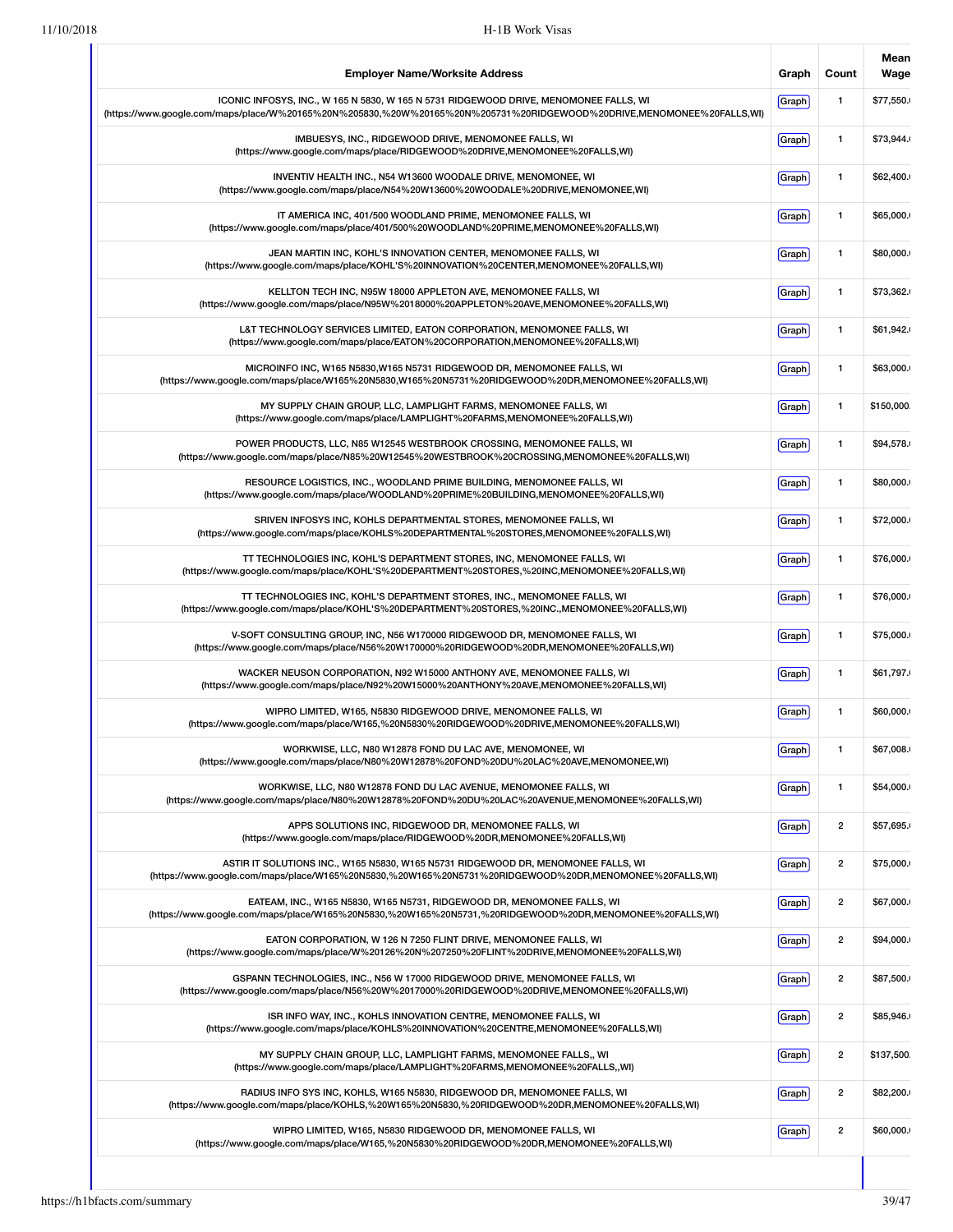| <b>Employer Name/Worksite Address</b>                                                                                                                                                                               | Graph | Count | Mean<br>Wage |
|---------------------------------------------------------------------------------------------------------------------------------------------------------------------------------------------------------------------|-------|-------|--------------|
| CPRIME INC., W165 N5830, W165 N5731 RIDGEWOOD DR., MENOMONEE FALLS, WI<br>(https://www.google.com/maps/place/W165%20N5830,%20W165%20N5731%20RIDGEWOOD%20DR.,MENOMONEE%20FALLS,WI)                                   | Graph | 3     | \$115,000.   |
| IBM INDIA PRIVATE LIMITED, W165 N5731 RIDGEWOOD DRIVE, MENOMONEE FALLS, WI<br>(https://www.google.com/maps/place/W165%20N5731%20RIDGEWOOD%20DRIVE,MENOMONEE%20FALLS,WI)                                             | Graph | 3     | \$75,171.    |
| KOHL'S DEPARTMENT STORES, INC., N54 W13600 WOODALE DRIVE, MENOMONEE FALLS, WI<br>(https://www.google.com/maps/place/N54%20W13600%20WOODALE%20DRIVE,MENOMONEE%20FALLS,WI)                                            | Graph | 3     | \$86,169.    |
| SOFTHQ INC., W156 N9000 PILGRIM RD, MENOMONEE FALLS, WI<br>(https://www.google.com/maps/place/W156%20N9000%20PILGRIM%20RD,MENOMONEE%20FALLS,WI)                                                                     | Graph | 3     | \$62,762.    |
| YANTRIKS LLC, KOHLS INNOVATION CENTER, MENOMONEE FALLS, WI<br>(https://www.google.com/maps/place/KOHLS%20INNOVATION%20CENTER,MENOMONEE%20FALLS,WI)                                                                  | Graph | 4     | \$104,250.   |
| ACTUANT CORPORATION, N86 W12500 WESTBROOK CROSSING, MENOMONEE FALLS, WI<br>(https://www.google.com/maps/place/N86%20W12500%20WESTBROOK%20CROSSING,MENOMONEE%20FALLS,WI)                                             | Graph | 5     | \$100,000.   |
| CAVISSON SYSTEMS, INC., N56 W17000 RIDGEWOOD DR, MENOMONEE FALLS, WI<br>(https://www.google.com/maps/place/N56%20W17000%20RIDGEWOOD%20DR,MENOMONEE%20FALLS,WI)                                                      | Graph | 6     | \$70,811.    |
| GLOBALLOGIC, INC., W165 N5830 RIDGEWOOD DR., MENOMONEE FALLS, WI<br>(https://www.google.com/maps/place/W165%20N5830%20%20RIDGEWOOD%20DR,,MENOMONEE%20FALLS,WI)                                                      | Graph | 6     | \$96,314.    |
| MASTECH DIGITAL TECHNOLOGIES, INC., A MASTECH DIGITAL, INC. COMPANY, W165 N5830 RIDGEWOOD DRIVE,, MENOMONEE FALLS, WI<br>(https://www.google.com/maps/place/W165%20N5830%20RIDGEWOOD%20DRIVE,,MENOMONEE%20FALLS,WI) | Graph | 6     | \$73,944.    |
| IBM INDIA PRIVATE LIMITED, W165 N 5830 RIDGEWOOD DRIVE, MENOMONEE FALLS, WI<br>(https://www.google.com/maps/place/W165%20N%205830%20RIDGEWOOD%20DRIVE,MENOMONEE%20FALLS,WI)                                         | Graph | 8     | \$74,971.    |
| COMPUTER SCIENCES CORPORATION, N86 W14210 FOND DU LAC AVE, MENOMONEE FALLS, WI<br>(https://www.google.com/maps/place/N86%20W14210%20FOND%20DU%20LAC%20AVE,MENOMONEE%20FALLS,WI)                                     | Graph | 10    | \$57,803.    |
| KFORCE INC., W165 N5830 & W165 N 5731 RIDGEWOOD DR, MENOMONEE FALLS, WI<br>(https://www.google.com/maps/place/W165%20N5830%20%26%20W165%20N%205731%20RIDGEWOOD%20DR,MENOMONEE%20FALLS,WI)                           | Graph | 10    | \$56,160.    |
| GLOBALLOGIC, INC., N56 W17000 RIDGEWOOD DR., MENOMONEE FALLS, WI<br>(https://www.google.com/maps/place/N56%20W17000%20RIDGEWOOD%20DR.,MENOMONEE%20FALLS,WI)                                                         | Graph | 11    | \$81,999.    |
| CAVISSON SYSTEMS, INC., W165 N5830 RIDGEWOOD DR., MENOMONEE FALLS, WI<br>(https://www.google.com/maps/place/W165%20N5830%20RIDGEWOOD%20DR.,MENOMONEE%20FALLS,WI)                                                    | Graph | 12    | \$74,972.    |
| COLLABERA INC., W126 N7449 FLINT DRIVE, MENOMONEE FALLS, WI<br>(https://www.google.com/maps/place/W126%20N7449%20FLINT%20DRIVE,MENOMONEE%20FALLS,WI)                                                                | Graph | 14    | \$77,870.    |
| DELOITTE CONSULTING LLP, W165 N5731 RIDGEWOOD DR, MENOMONEE FALLS, IL<br>(https://www.google.com/maps/place/W165%20N5731%20RIDGEWOOD%20DR,MENOMONEE%20FALLS,IL)                                                     | Graph | 15    | \$98,000.    |
| ACCENTURE LLP, W165 N5731 RIDGEWOOD DR, MENOMONEE FALLS, WI<br>(https://www.google.com/maps/place/W165%20N5731%20RIDGEWOOD%20DR,MENOMONEE%20FALLS,WI)                                                               | Graph | 16    | \$96,461.    |
| DELOITTE CONSULTING LLP, N56 W17000 RIDGEWOOD DRIVE, MENOMONEE FALLS, WI<br>(https://www.qoogle.com/maps/place/N56%20W17000%20RIDGEWOOD%20DRIVE,MENOMONEE%20FALLS,WI)                                               | Graph | 18    | \$85,717.    |
| SEAL CONSULTING, INC., W156 N9000 PILGRIM ROAD, MENOMONEE FALLS, WI<br>(https://www.google.com/maps/place/W156%20N9000%20PILGRIM%20ROAD,MENOMONEE%20FALLS,WI)                                                       | Graph | 27    | \$80,325.    |
| BENED SOFTWARE SERVICES INC, W165 N5830 RIDGEWOOD DR, MENOMONEE FALLS, WI<br>(https://www.google.com/maps/place/W165%20N5830%20RIDGEWOOD%20DR,MENOMONEE%20FALLS,WI)                                                 | Graph | 29    | \$71,452.    |
| IBM INDIA PRIVATE LIMITED, W165 N5830 RIDGEWOOD DRIVE, MENOMONEE FALLS, WI<br>(https://www.google.com/maps/place/W165%20N5830%20RIDGEWOOD%20DRIVE,MENOMONEE%20FALLS,WI)                                             | Graph | 36    | \$86,800.    |
| ITELLIGENCE, INC., 11298 GATES TERRACE, JOHN'S CREEK, GA<br>(https://www.google.com/maps/place/11298%20GATES%20TERRACE,JOHN'S%20CREEK,GA)                                                                           | Graph | 40    | \$113,693.   |
| WIPRO LIMITED, N56, W17000 RIDGEWOOD DRIVE, MENOMONEE FALLS, WI<br>(https://www.google.com/maps/place/N56,%20W17000%20RIDGEWOOD%20DRIVE,MENOMONEE%20FALLS,WI)                                                       | Graph | 116   | \$62,564.    |
| Totals                                                                                                                                                                                                              | Graph | 456   | \$79,423.    |

| Latitude: 43.148906 Longitude: -88.067852                                                                                                        |       |       |              |                |                |                        |  |  |  |  |
|--------------------------------------------------------------------------------------------------------------------------------------------------|-------|-------|--------------|----------------|----------------|------------------------|--|--|--|--|
| <b>Employer Name/Worksite Address</b>                                                                                                            | Graph | Count | Mean<br>Wage | Median<br>Wage | Lowest<br>Wage | <b>Highest</b><br>Wage |  |  |  |  |
| COMPUNNEL SOFTWARE GROUP, INC., 401 FLINT DR, MENOMONEE FALLS, WI<br>(https://www.google.com/maps/place/401%20FLINT%20DR,MENOMONEE%20FALLS,WI)   | Graph |       | \$65,000,00  | \$65,000.00    | \$65,000.00    | \$65,000.00            |  |  |  |  |
| FRIENDLY CONSULTANTS, INC., 401 FLINT DRIVE, MENOMONEE FALLS, WI<br>(https://www.google.com/maps/place/401%20FLINT%20DRIVE,MENOMONEE%20FALLS,WI) | Graph |       | \$73,600.00  | \$73,600.00    | \$73,600.00    | \$73,600.00            |  |  |  |  |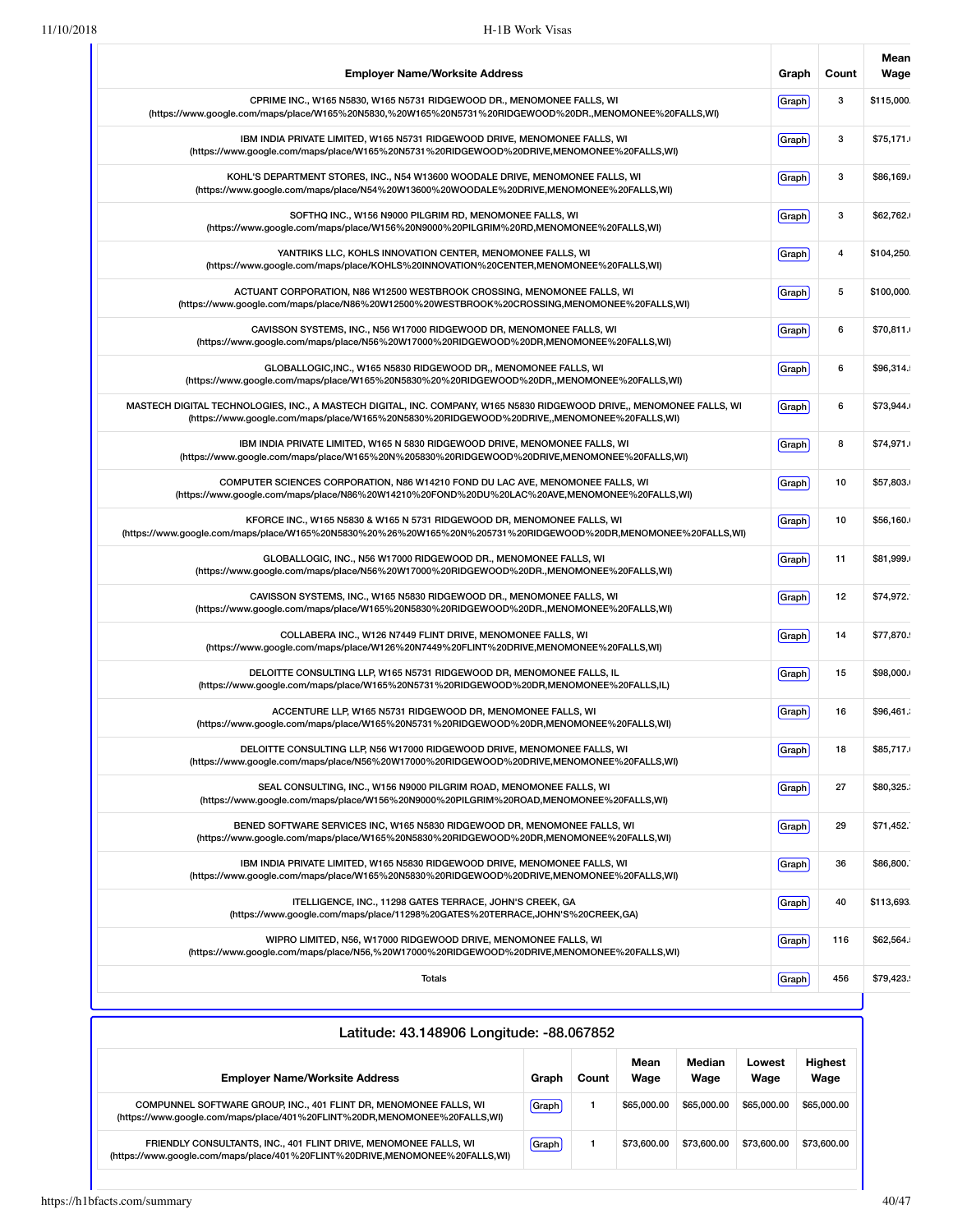|                                                                                                                                                                      |                           |                |       | Mean                    | Median                                     | Lowest         | <b>Highest</b>         |                        |
|----------------------------------------------------------------------------------------------------------------------------------------------------------------------|---------------------------|----------------|-------|-------------------------|--------------------------------------------|----------------|------------------------|------------------------|
| <b>Employer Name/Worksite Address</b>                                                                                                                                | Graph                     | Count          |       | Wage                    | Wage                                       | Wage           | Wage                   |                        |
| <b>Totals</b>                                                                                                                                                        | Graph                     | $\overline{2}$ |       | \$69,300.00             | \$65,000.00                                | \$65,000.00    | \$73,600.00            |                        |
| Latitude: 43.150038 Longitude: -88.072112                                                                                                                            |                           |                |       |                         |                                            |                |                        |                        |
| <b>Employer Name/Worksite Address</b>                                                                                                                                |                           | Graph          | Count | Mean<br>Wage            | Median<br>Wage                             | Lowest<br>Wage | <b>Highest</b><br>Wage |                        |
| DIVERSANT LLC, 100 HERITAGE RESERVE, MENOMONEE FALLS, WI<br>(https://www.google.com/maps/place/100%20HERITAGE%20RESERVE,MENOMONEE%20FALLS,WI)                        |                           | Graph          | 1     | \$73,382.40             | \$73,382.40                                | \$73,382.40    | \$73,382.40            |                        |
| MANAGE MY DREAM, LLC, 100 HERITAGE RESERVE, MENOMINEE FALLS, WI<br>(https://www.google.com/maps/place/100%20HERITAGE%20RESERVE,MENOMINEE%20FALLS,WI)                 |                           | Graph          | 3     | \$62,000.00             | \$62,000.00                                | \$62,000.00    | \$62,000.00            |                        |
| Totals                                                                                                                                                               | 4<br>Graph<br>\$64,845.60 |                |       |                         | \$62,000.00                                | \$62,000.00    | \$73,382.40            |                        |
| Latitude: 43.152671 Longitude: -88.066626                                                                                                                            |                           |                |       |                         |                                            |                |                        |                        |
| <b>Employer Name/Worksite Address</b>                                                                                                                                |                           |                | Graph | Count                   | Median<br>Mean<br>Wage<br>Wage             |                | Lowest<br>Wage         |                        |
| FROEDTERT HEALTH, INC., N74W12501 LEATHERWOOD COURT, MENOMONEE FALLS, WI<br>(https://www.google.com/maps/place/N74W12501%20LEATHERWOOD%20COURT,MENOMONEE%20FALLS,WI) |                           |                | Graph | $\overline{2}$          | \$111,363.40<br>\$85,946.00<br>\$85,946.00 |                |                        | \$136,7                |
| <b>Totals</b>                                                                                                                                                        |                           |                |       | $\overline{2}$<br>Graph | \$111,363.40                               | \$85,946.00    | \$85,946.00            | \$136,7                |
| Latitude: 43.170197 Longitude: -88.120061                                                                                                                            |                           |                |       |                         |                                            |                |                        |                        |
| <b>Employer Name/Worksite Address</b>                                                                                                                                |                           | Graph          |       | Count                   | Mean<br>Wage                               | Median<br>Wage | Lowest<br>Wage         | <b>Highes</b><br>Wage  |
| AURORA MEDICAL GROUP, INC., N84W16889 MENOMONEE AVE, MENOMONEE FALLS, WI<br>(https://www.google.com/maps/place/N84W16889%20MENOMONEE%20AVE,MENOMONEE%20FALLS,WI)     |                           | Graph          |       | $\mathbf{1}$            | \$305,000.00                               | \$305,000.00   | \$305,000,00           | \$305,000.             |
| Totals                                                                                                                                                               |                           | Graph          |       | $\mathbf{1}$            | \$305,000.00                               | \$305,000.00   | \$305,000.00           | \$305,000.             |
| Latitude: 43.171729 Longitude: -88.064224                                                                                                                            |                           |                |       |                         |                                            |                |                        |                        |
| <b>Employer Name/Employer Address</b>                                                                                                                                |                           |                | Graph | Count                   | Mean<br>Wage                               | Median<br>Wage | Lowest<br>Wage         | Highest<br>Wage        |
| TJHA LLC, W139N9499 STATE ROAD 145, MENOMONEE FALLS, WI<br>(https://www.google.com/maps/place/W139N9499%20STATE%20ROAD%20145,MENOMONEE%20FALLS,WI)                   |                           |                | Graph | 1                       | \$65,900.00                                | \$65,900.00    | \$65,900.00            | \$65,900.00            |
| <b>Totals</b>                                                                                                                                                        |                           |                | Graph | 1                       | \$65,900.00                                | \$65,900.00    | \$65,900.00            | \$65,900.00            |
| <b>Employer Name/Worksite Address</b>                                                                                                                                |                           |                | Graph | Count                   | Mean<br>Wage                               | Median<br>Wage | Lowest<br>Wage         | <b>Highest</b><br>Wage |
| TJHA LLC, W13N9499 STATE ROAD 145, MENOMONEE FALLS, WI<br>(https://www.google.com/maps/place/W13N9499%20STATE%20ROAD%20145,MENOMONEE%20FALLS,WI)                     |                           |                | Graph | $\mathbf{1}$            | \$65,900.00                                | \$65,900.00    | \$65,900.00            | \$65,900.00            |
|                                                                                                                                                                      |                           |                |       |                         |                                            |                |                        | \$65,900.00            |

| <b>Employer Name/Employer Address</b>                                                                                                            | Graph | Count          | Mean<br>Wage | Median<br>Wage | Lowest<br>Wage | <b>Highest</b><br>Wage |
|--------------------------------------------------------------------------------------------------------------------------------------------------|-------|----------------|--------------|----------------|----------------|------------------------|
| TREK BICYCLE CORPORATION, 801 WEST MADISON STREET, WATERLOO, WI<br>(https://www.google.com/maps/place/801%20WEST%20MADISON%20STREET,WATERLOO,WI) | Graph | $\overline{2}$ | \$82,500.00  | \$80,000,00    | \$80,000.00    | \$85,000.00            |
| Totals                                                                                                                                           | Graph | $\overline{2}$ | \$82,500.00  | \$80,000,00    | \$80,000.00    | \$85,000.00            |
| <b>Employer Name/Worksite Address</b>                                                                                                            | Graph | Count          | Mean<br>Wage | Median<br>Wage | Lowest<br>Wage | <b>Highest</b><br>Wage |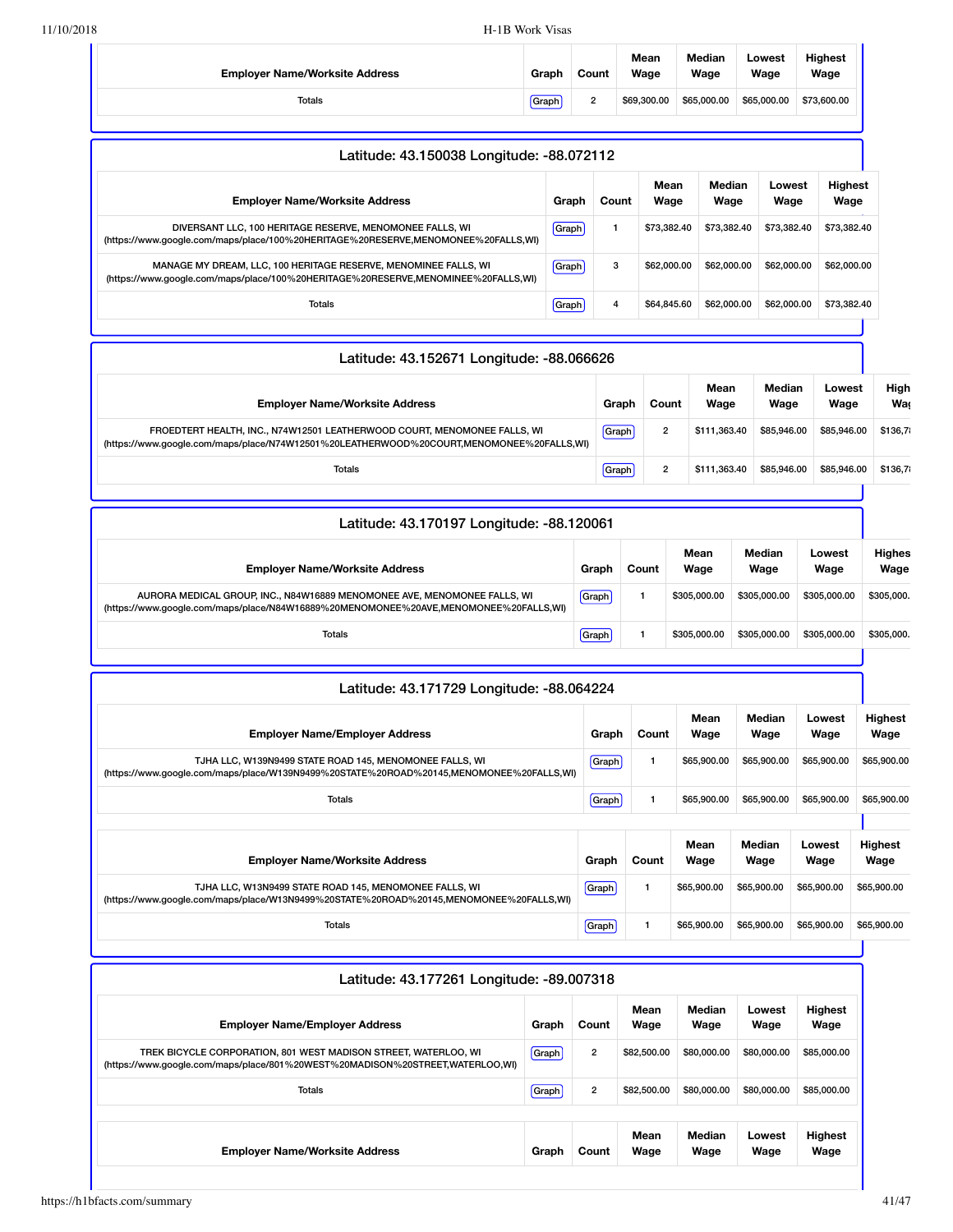| <b>Employer Name/Worksite Address</b>                                                                                                            | Graph | Count          | Mean<br>Wage | Median<br>Wage | Lowest<br>Wage | <b>Highest</b><br>Wage |
|--------------------------------------------------------------------------------------------------------------------------------------------------|-------|----------------|--------------|----------------|----------------|------------------------|
| FYNBOSYS INC. 801 W MADISON STREET, WATERLOO, WI<br>(https://www.google.com/maps/place/801%20W%20MADISON%20STREET,WATERLOO,WI)                   | Graph |                | \$60,000,00  | \$60,000.00    | \$60,000,00    | \$60,000.00            |
| INFINITE COMPUTING SYSTEMS, INC., 801 W MADISON ST., WATERLOO, WI<br>(https://www.google.com/maps/place/801%20W%20MADISON%20ST.,WATERLOO,WI)     | Graph |                | \$60,000,00  | \$60,000,00    | \$60,000,00    | \$60,000.00            |
| TREK BICYCLE CORPORATION, 801 WEST MADISON STREET, WATERLOO, WI<br>(https://www.google.com/maps/place/801%20WEST%20MADISON%20STREET,WATERLOO,WI) | Graph | $\overline{2}$ | \$82,500.00  | \$80,000,00    | \$80,000,00    | \$85,000.00            |
| Totals                                                                                                                                           | Graph | 4              | \$71,250,00  | \$60,000,00    | \$60,000,00    | \$85,000.00            |

| Latitude: 43.1813 Longitude: -88.102755                                                                                                            |              |       |              |                |                |                        |  |  |  |
|----------------------------------------------------------------------------------------------------------------------------------------------------|--------------|-------|--------------|----------------|----------------|------------------------|--|--|--|
| <b>Employer Name/Worksite Address</b>                                                                                                              | Graph        | Count | Mean<br>Wage | Median<br>Wage | Lowest<br>Wage | <b>Highest</b><br>Wage |  |  |  |
| DATALYSYS, LLC, W156N9000 PILGRIM RD., MENOMONEE FALLS, WI<br>(https://www.google.com/maps/place/W156N9000%20PILGRIM%20RD.,MENOMONEE%20FALLS,WI)   | Graph        |       | \$65,000.00  | \$65,000,00    | \$65,000.00    | \$65,000.00            |  |  |  |
| DATALYSYS, LLC, W156N9000 PILGRIM ROAD, MENOMONEE FALLS, WI<br>(https://www.google.com/maps/place/W156N9000%20PILGRIM%20ROAD,MENOMONEE%20FALLS,WI) | Graph        |       | \$69,035,00  | \$69.035.00    | \$69,035,00    | \$69,035,00            |  |  |  |
| EXPONENTIA US INC, W156N9000 PILGRIM RD, MENOMONEE FALLS, WI<br>(https://www.google.com/maps/place/W156N9000%20PILGRIM%20RD,MENOMONEE%20FALLS,WI)  | <b>Graph</b> | 4     | \$96,324.50  | \$91.200.00    | \$75,000,00    | \$127,098,00           |  |  |  |
| Totals                                                                                                                                             | Graph        | 6     | \$86,555.50  | \$75,000.00    | \$65,000.00    | \$127,098,00           |  |  |  |

| Latitude: 43.184124 Longitude: -88.990113                                                                                                      |       |       |              |                |                |                        |
|------------------------------------------------------------------------------------------------------------------------------------------------|-------|-------|--------------|----------------|----------------|------------------------|
| <b>Employer Name/Worksite Address</b>                                                                                                          | Graph | Count | Mean<br>Wage | Median<br>Wage | Lowest<br>Wage | <b>Highest</b><br>Wage |
| KPIT INFOSYSTEMS INC, 801, WEST MADISON STREET, WATERLOO, WI<br>(https://www.google.com/maps/place/801,%20WEST%20MADISON%20STREET,WATERLOO,WI) | Graph |       | \$77.175.00  | \$77.175.00    | \$77,175,00    | \$77.175.00            |
| Totals                                                                                                                                         | Graph |       | \$77.175.00  | \$77.175.00    | \$77,175,00    | \$77.175.00            |

| Latitude: 43.188032 Longitude: -88.089087                                                                                                          |       |       |              |                |                |                        |
|----------------------------------------------------------------------------------------------------------------------------------------------------|-------|-------|--------------|----------------|----------------|------------------------|
| <b>Employer Name/Employer Address</b>                                                                                                              | Graph | Count | Mean<br>Wage | Median<br>Wage | Lowest<br>Wage | <b>Highest</b><br>Wage |
| ENSYNC, INC., N93W14475 WHITTAKER WAY, MENOMONEE FALLS, WI<br>(https://www.google.com/maps/place/N93W14475%20WHITTAKER%20WAY,MENOMONEE%20FALLS,WI) | Graph |       | \$100,000.00 | \$100,000.00   | \$100,000.00   | \$100,000.00           |
| <b>Totals</b>                                                                                                                                      | Graph |       | \$100,000.00 | \$100,000.00   | \$100,000.00   | \$100,000.00           |
|                                                                                                                                                    |       |       |              |                |                |                        |
| <b>Employer Name/Worksite Address</b>                                                                                                              | Graph | Count | Mean<br>Wage | Median<br>Wage | Lowest<br>Wage | <b>Highest</b><br>Wage |
| ENSYNC, INC., N93W14475 WHITTAKER WAY, MENOMONEE FALLS, WI<br>(https://www.google.com/maps/place/N93W14475%20WHITTAKER%20WAY,MENOMONEE%20FALLS,WI) | Graph | 3     | \$84,333,33  | \$88,000.00    | \$65,000.00    | \$100,000.00           |
| Totals                                                                                                                                             | Graph | 3     | \$84,333.33  | \$88,000.00    | \$65,000.00    | \$100,000.00           |

| Latitude: 43.200786 Longitude: -88.123603                                                                                                       |       |       |              |                |                |                        |
|-------------------------------------------------------------------------------------------------------------------------------------------------|-------|-------|--------------|----------------|----------------|------------------------|
| <b>Employer Name/Worksite Address</b>                                                                                                           | Graph | Count | Mean<br>Wage | Median<br>Wage | Lowest<br>Wage | <b>Highest</b><br>Wage |
| KBM GROUP LLC, N100W17251 TANGLEWOOD DRIVE, GERMANTOWN, WI<br>(https://www.google.com/maps/place/N100W17251%20TANGLEWOOD%20DRIVE,GERMANTOWN,WI) | Graph |       | \$94,000,00  | \$94,000,00    | \$94,000,00    | \$94,000.00            |
| Totals                                                                                                                                          | Graph |       | \$94,000,00  | \$94,000,00    | \$94,000,00    | \$94,000.00            |

## Latitude: 43.215725 Longitude: -88.721787

H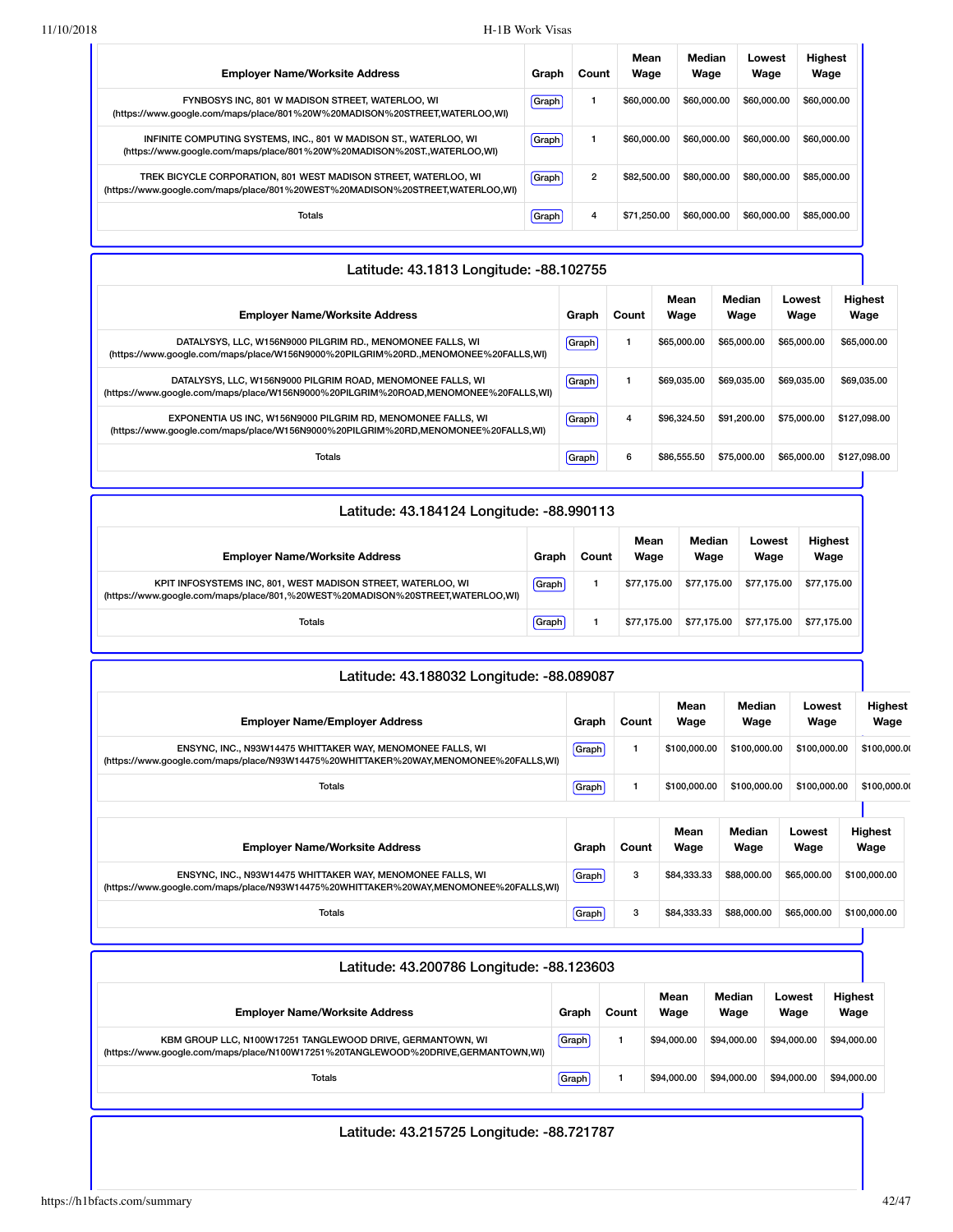| <b>Employer Name/Employer Address</b>                                                                                    | Graph        | Count        | <b>Mean</b><br>Wage | <b>Median</b><br>Wage | Lowest<br>Wage | <b>Highest</b><br>Wage |
|--------------------------------------------------------------------------------------------------------------------------|--------------|--------------|---------------------|-----------------------|----------------|------------------------|
| SPUNCAST, INC., W6499 RHINE ROAD, WATERTOWN, WI<br>(https://www.google.com/maps/place/W6499%20RHINE%20ROAD,WATERTOWN,WI) | Graph        | 1            | \$56,555.00         | \$56,555.00           | \$56,555.00    | \$56,555.00            |
| Totals                                                                                                                   | <b>Graph</b> | $\mathbf{1}$ | \$56,555.00         | \$56,555.00           | \$56,555.00    | \$56,555.00            |
|                                                                                                                          |              |              |                     |                       |                |                        |
|                                                                                                                          |              |              | Mean                | Median                | Lowest         |                        |
| <b>Employer Name/Worksite Address</b>                                                                                    | Graph        | Count        | Wage                | Wage                  | Wage           | <b>Highest</b><br>Wage |
| SPUNCAST, INC., W6499 RHINE ROAD, WATERTOWN, WI<br>(https://www.google.com/maps/place/W6499%20RHINE%20ROAD,WATERTOWN,WI) | <b>Graph</b> |              | \$56,555.00         | \$56,555.00           | \$56,555.00    | \$56,555.00            |

| Mean<br>Median<br>Lowest<br>Wage<br><b>Employer Name/Employer Address</b><br>Count<br>Wage<br>Wage<br>Graph<br>1<br>Graph<br>\$150,000.00<br>\$150,000.00<br>\$150,000.00<br>STONECAST PRODUCTS, INC., N112W14343 MEQUON ROAD, GERMANTOWN, WI<br>(https://www.google.com/maps/place/N112W14343%20MEQUON%20ROAD,GERMANTOWN,WI) | Latitude: 43.221002 Longitude: -88.085883 |
|-------------------------------------------------------------------------------------------------------------------------------------------------------------------------------------------------------------------------------------------------------------------------------------------------------------------------------|-------------------------------------------|
|                                                                                                                                                                                                                                                                                                                               | <b>Highest</b><br>Wage                    |
|                                                                                                                                                                                                                                                                                                                               | \$150,000.00                              |
| \$150,000.00<br><b>Totals</b><br>\$150,000.00<br>\$150,000.00<br>Graph                                                                                                                                                                                                                                                        | \$150,000.00                              |
|                                                                                                                                                                                                                                                                                                                               |                                           |
| Mean<br>Median<br>Lowest<br><b>Employer Name/Worksite Address</b><br>Count<br>Wage<br>Wage<br>Wage<br>Graph                                                                                                                                                                                                                   | Highest<br>Wage                           |
| Graph<br>$\mathbf{1}$<br>\$150,000.00<br>\$150,000,00<br>STONECAST PRODUCTS, INC., N112W14343 MEQUON ROAD, GERMANTOWN, WI<br>\$150,000.00<br>(https://www.google.com/maps/place/N112W14343%20MEQUON%20ROAD,GERMANTOWN,WI)                                                                                                     | \$150,000.00                              |
| <b>Totals</b><br>\$150,000.00<br>\$150,000,00<br>\$150,000,00<br>Graph                                                                                                                                                                                                                                                        | \$150,000.00                              |

| Latitude: 43.23062 Longitude: -88.113519                                                                                                                 |       |       |              |                |                |                        |
|----------------------------------------------------------------------------------------------------------------------------------------------------------|-------|-------|--------------|----------------|----------------|------------------------|
| <b>Employer Name/Employer Address</b>                                                                                                                    | Graph | Count | Mean<br>Wage | Median<br>Wage | Lowest<br>Wage | <b>Highest</b><br>Wage |
| J.W. SPEAKER CORPORATION, N120 W19434 FREISTADT RD., GERMANTOWN, WI<br>(https://www.google.com/maps/place/N120%20W19434%20FREISTADT%20RD.,GERMANTOWN,WI) | Graph | 1     | \$91,286.00  | \$91,286,00    | \$91.286.00    | \$91.286.00            |
| Totals                                                                                                                                                   | Graph | 1     | \$91,286.00  | \$91.286.00    | \$91.286.00    | \$91,286.00            |
|                                                                                                                                                          |       |       |              |                |                |                        |
| <b>Employer Name/Worksite Address</b>                                                                                                                    | Graph | Count | Mean<br>Wage | Median<br>Wage | Lowest<br>Wage | <b>Highest</b><br>Wage |
| J.W. SPEAKER CORPORATION, N120 W19434 FREISTADT RD., GERMANTOWN, WI<br>(https://www.google.com/maps/place/N120%20W19434%20FREISTADT%20RD.,GERMANTOWN,WI) | Graph | 1     | \$91,286.00  | \$91,286,00    | \$91.286.00    | \$91,286.00            |
| MARS IT CORP, GEHL FOODS, GERMANTOWN, WI<br>(https://www.google.com/maps/place/GEHL%20FOODS,GERMANTOWN.WI)                                               | Graph | 1     | \$75,000.00  | \$75,000.00    | \$75,000,00    | \$75,000.00            |
| OPENTEXT INC., W179 N11681 AUGUSTA CT, GERMANTOWN, WI<br>(https://www.google.com/maps/place/W179%20N11681%20AUGUSTA%20CT,GERMANTOWN,WI)                  | Graph | 1     | \$109,366,00 | \$109.366.00   | \$109,366,00   | \$109,366.00           |
| <b>Totals</b>                                                                                                                                            | Graph | 3     | \$91,884.00  | \$91,286.00    | \$75,000.00    | \$109,366.00           |

| Latitude: 43.31766 Longitude: -88.186353                                                                                         |         |       |              |                |                |                        |
|----------------------------------------------------------------------------------------------------------------------------------|---------|-------|--------------|----------------|----------------|------------------------|
| <b>Employer Name/Employer Address</b>                                                                                            | Graph   | Count | Mean<br>Wage | Median<br>Wage | Lowest<br>Wage | <b>Highest</b><br>Wage |
| SYSCO EASTERN WISCONSIN, LLC, ONE SYSCO DRIVE, JACKSON, WI<br>(https://www.qoogle.com/maps/place/ONE%20SYSCO%20DRIVE,JACKSON,WI) | [Graph] |       | \$46,800,00  | \$46,800,00    | \$46,800,00    | \$46,800.00            |
| <b>Totals</b>                                                                                                                    | [Graph] |       | \$46,800,00  | \$46,800,00    | \$46,800,00    | \$46,800.00            |
| <b>Employer Name/Worksite Address</b>                                                                                            | Graph   | Count | Mean<br>Wage | Median<br>Wage | Lowest<br>Wage | <b>Highest</b><br>Wage |

ı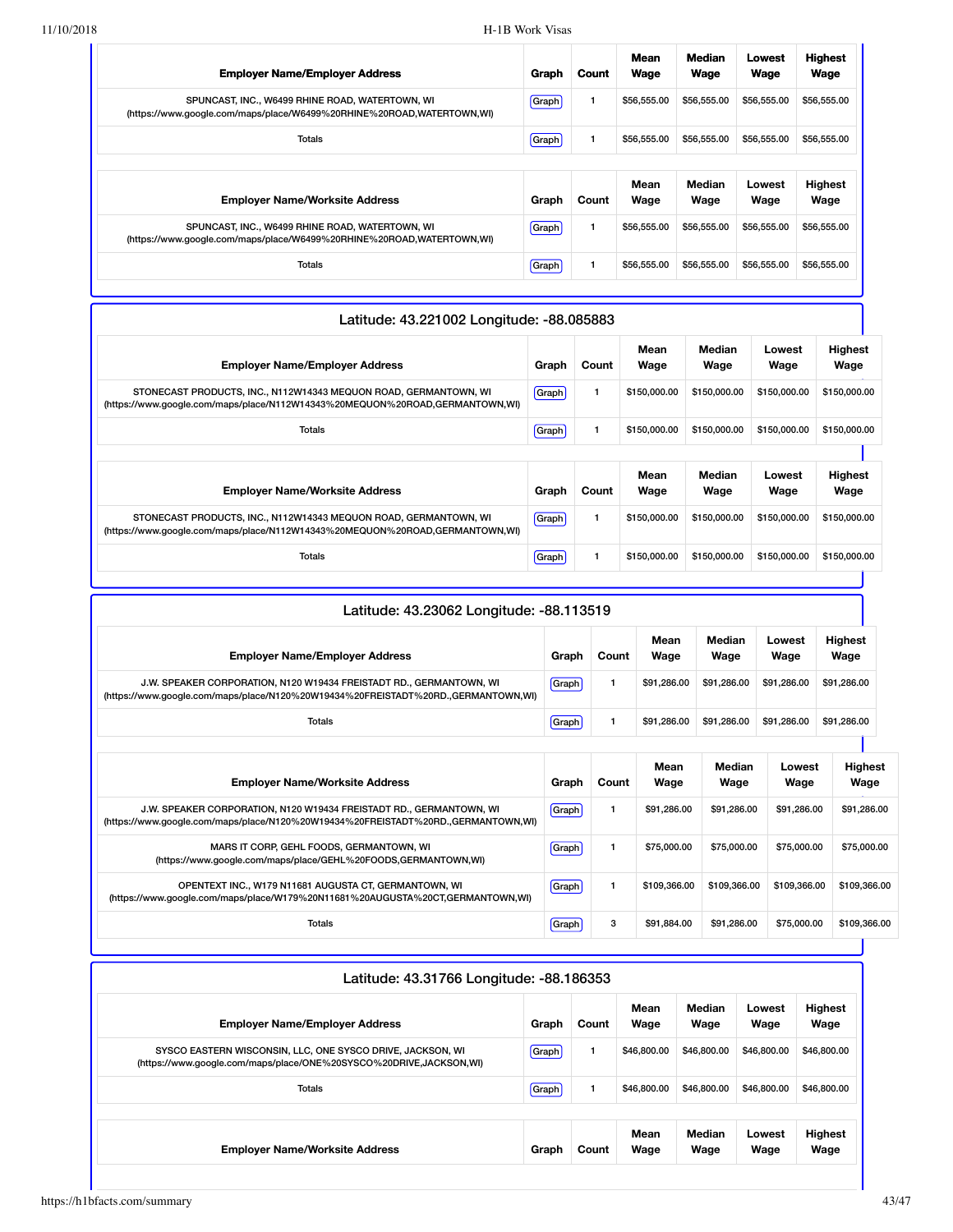| <b>Employer Name/Worksite Address</b>                                                                                            | Graph | Count | Mean<br>Wage | Median<br>Wage | Lowest<br>Wage | <b>Highest</b><br>Wage |
|----------------------------------------------------------------------------------------------------------------------------------|-------|-------|--------------|----------------|----------------|------------------------|
| SYSCO EASTERN WISCONSIN, LLC, ONE SYSCO DRIVE, JACKSON, WI<br>(https://www.qoogle.com/maps/place/ONE%20SYSCO%20DRIVE,JACKSON,WI) | Graph |       | \$46,800,00  | \$46,800,00    | \$46,800,00    | \$46,800,00            |
| <b>Totals</b>                                                                                                                    | Graph |       | \$46,800,00  | \$46,800,00    | \$46,800,00    | \$46,800.00            |

| Graph        | Count        | Mean<br>Wage                             | Median<br>Wage | Lowest<br>Wage | <b>Highest</b><br>Wage |
|--------------|--------------|------------------------------------------|----------------|----------------|------------------------|
| <b>Graph</b> | $\mathbf{1}$ | \$69,701.00                              | \$69,701.00    | \$69,701.00    | \$69,701.00            |
| Graph        | $\mathbf{1}$ | \$69,701.00                              | \$69.701.00    | \$69,701.00    | \$69,701.00            |
|              |              |                                          |                |                |                        |
| Graph        | Count        | Wage                                     | Wage           | Lowest<br>Wage | <b>Highest</b><br>Wage |
| Graph        |              | \$69,701.00                              | \$69,701.00    | \$69,701.00    | \$69,701.00            |
| <b>Graph</b> | $\mathbf{1}$ | \$69,701.00                              | \$69,701.00    | \$69,701.00    | \$69,701.00            |
|              |              | Latitude: 43.319815 Longitude: -88.39677 | Mean           | Median         |                        |

| Latitude: 43.327572 Longitude: -88.39106                                                                                                     |              |                |              |                |                |                 |
|----------------------------------------------------------------------------------------------------------------------------------------------|--------------|----------------|--------------|----------------|----------------|-----------------|
| <b>Employer Name/Employer Address</b>                                                                                                        | Graph        | Count          | Mean<br>Wage | Median<br>Wage | Lowest<br>Wage | Highest<br>Wage |
| BROAN-NUTONE LLC, 926 W STATE STREET, HARTFORD, WI<br>(https://www.google.com/maps/place/926%20W%20STATE%20STREET,HARTFORD,WI)               | <b>Graph</b> | $\overline{2}$ | \$61,287.00  | \$55,806.00    | \$55,806.00    | \$66,768.00     |
| <b>Totals</b>                                                                                                                                | Graph        | $\overline{2}$ | \$61,287.00  | \$55,806,00    | \$55,806.00    | \$66,768.00     |
|                                                                                                                                              |              |                |              |                |                |                 |
|                                                                                                                                              |              |                |              |                |                |                 |
| <b>Employer Name/Worksite Address</b>                                                                                                        | Graph        | Count          | Mean<br>Wage | Median<br>Wage | Lowest<br>Wage | Highest<br>Wage |
| BROAN-NUTONE LLC, 926 W. STATE ST., HARTFORD, WI<br>(https://www.google.com/maps/place/926%20W.%20STATE%20ST., HARTFORD, WI)                 | Graph        | 1              | \$55,806,00  | \$55,806.00    | \$55,806.00    | \$55,806.00     |
| TECHNOSOFT ENGINEERING, INC., 926 W STATE STREET, HARTFORD, WI<br>(https://www.google.com/maps/place/926%20W%20STATE%20STREET, HARTFORD, WI) | Graph        | $\overline{2}$ | \$63,384,00  | \$60,000,00    | \$60,000,00    | \$66,768.00     |

| Latitude: 43.333618 Longitude: -88.417312                                                                                                              |              |       |              |                |                |                        |
|--------------------------------------------------------------------------------------------------------------------------------------------------------|--------------|-------|--------------|----------------|----------------|------------------------|
| <b>Employer Name/Employer Address</b>                                                                                                                  | Graph        | Count | Mean<br>Wage | Median<br>Wage | Lowest<br>Wage | <b>Highest</b><br>Wage |
| HYDRO ELECTRONIC DEVICES, INC., 2120 CONSTITUTION AVENUE, HARTFORD, WI<br>(https://www.google.com/maps/place/2120%20CONSTITUTION%20AVENUE,HARTFORD,WI) | Graph        | 1     | \$63,000.00  | \$63,000.00    | \$63,000.00    | \$63,000.00            |
| Totals                                                                                                                                                 | Graph        | 1     | \$63,000,00  | \$63,000.00    | \$63,000.00    | \$63,000.00            |
|                                                                                                                                                        |              |       |              |                |                |                        |
| <b>Employer Name/Worksite Address</b>                                                                                                                  | Graph        | Count | Mean<br>Wage | Median<br>Wage | Lowest<br>Wage | <b>Highest</b><br>Wage |
| HYDRO ELECTRONIC DEVICES, INC., 2120 CONSTITUTION AVENUE, HARTFORD, WI<br>(https://www.google.com/maps/place/2120%20CONSTITUTION%20AVENUE,HARTFORD,WI) | <b>Graph</b> | 1     | \$63,000,00  | \$63,000.00    | \$63,000.00    | \$63,000.00            |
| <b>Totals</b>                                                                                                                                          | Graph        | 1     | \$63,000.00  | \$63,000.00    | \$63,000.00    | \$63,000.00            |
|                                                                                                                                                        |              |       |              |                |                |                        |

| Latitude: 43.344398 Longitude: -88.596975 |       |       |              |                |                |                        |
|-------------------------------------------|-------|-------|--------------|----------------|----------------|------------------------|
| <b>Employer Name/Worksite Address</b>     | Graph | Count | Mean<br>Wage | Median<br>Wage | Lowest<br>Wage | <b>Highest</b><br>Wage |

ı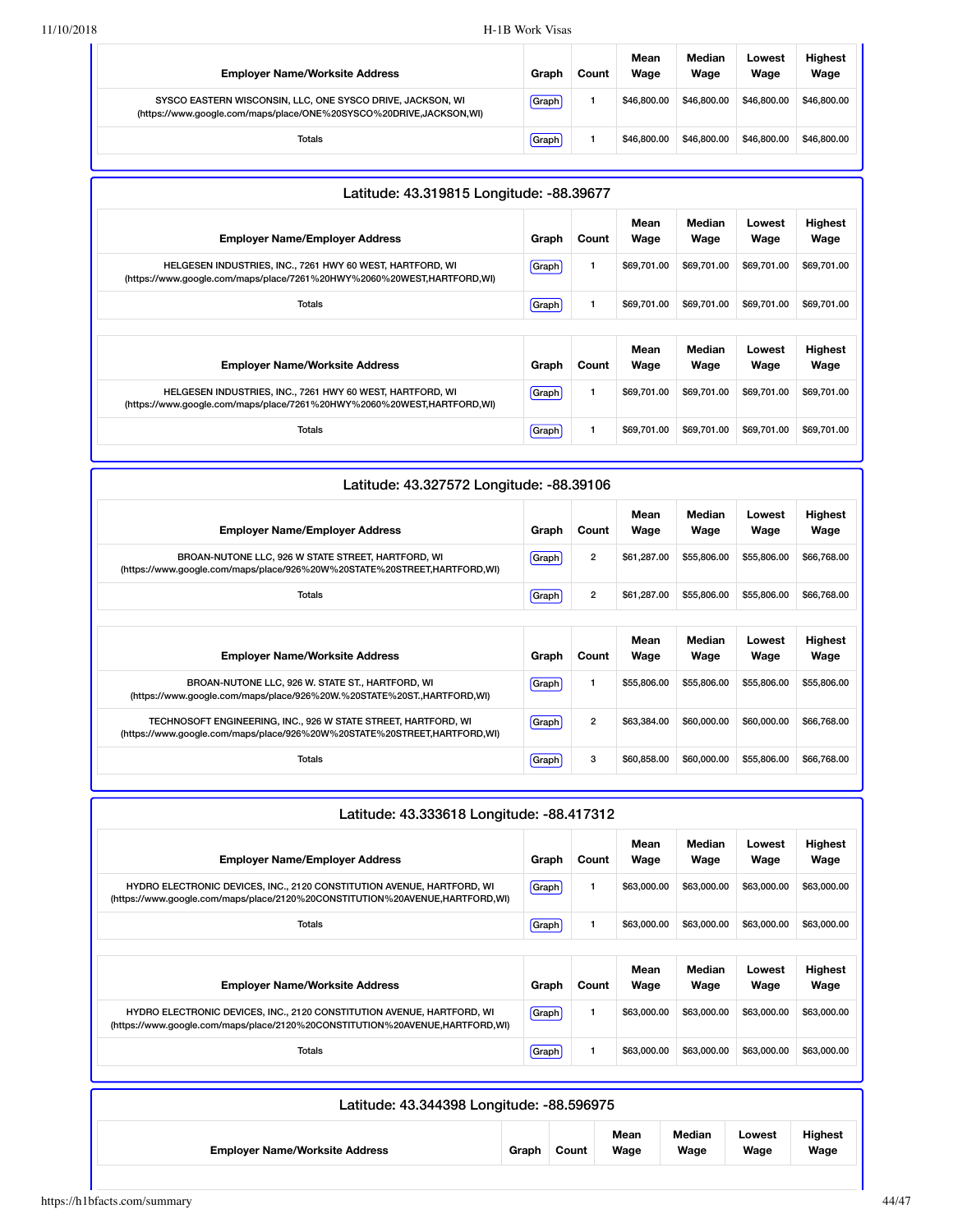| <b>Employer Name/Worksite Address</b>                                                                                                                 | Graph | Count | Mean<br>Wage | Median<br>Wage | Lowest<br>Wage | <b>Highest</b><br>Wage |
|-------------------------------------------------------------------------------------------------------------------------------------------------------|-------|-------|--------------|----------------|----------------|------------------------|
| PRESENCE OF IT WFM NORTH AMERICA, LLC, 410 E GRIFFITH ST, HUSTISFORD, WI<br>(https://www.qoogle.com/maps/place/410%20E%20GRIFFITH%20ST,HUSTISFORD,WI) | Graph |       | \$100.339.00 | \$100.339.00   | \$100.339.00   | \$100.339.00           |
| Totals                                                                                                                                                | Graph |       | \$100.339.00 | \$100.339.00   | \$100.339.00   | \$100,339,00           |

| Latitude: 43.389065 Longitude: -88.157973                                                                                   |       |                |              |                |                |                        |  |  |
|-----------------------------------------------------------------------------------------------------------------------------|-------|----------------|--------------|----------------|----------------|------------------------|--|--|
| <b>Employer Name/Worksite Address</b>                                                                                       | Graph | Count          | Mean<br>Wage | Median<br>Wage | Lowest<br>Wage | <b>Highest</b><br>Wage |  |  |
| CAPGEMINI AMERICA INC, 5814 REED RD, FORT WAYNE, IN<br>(https://www.google.com/maps/place/5814%20REED%20RD,FORT%20WAYNE,IN) | Graph | $\overline{2}$ | \$71.989.00  | \$71.989.00    | \$71.989.00    | \$71,989.00            |  |  |
| <b>Totals</b>                                                                                                               | Graph | $\overline{2}$ | \$71.989.00  | \$71.989.00    | \$71.989.00    | \$71,989.00            |  |  |

| Latitude: 43.398574 Longitude: -88.200882                                                                                                                                                        |       |       |                |              |                |                |                |                        |
|--------------------------------------------------------------------------------------------------------------------------------------------------------------------------------------------------|-------|-------|----------------|--------------|----------------|----------------|----------------|------------------------|
| <b>Employer Name/Employer Address</b>                                                                                                                                                            | Graph |       | Count          | Mean<br>Wage | Median<br>Wage | Lowest<br>Wage |                | <b>Highest</b><br>Wage |
| WEST BEND MUTUAL INSURANCE COMPANY, 1900 S. 18TH AVENUE, WEST BEND, WI<br>(https://www.google.com/maps/place/1900%20S.%2018TH%20AVENUE,WEST%20BEND,WI)                                           | Graph |       | 2              | \$92,500.00  | \$80,000.00    | \$80,000,00    |                | \$105,000.00           |
| WEST BEND MUTUAL INSURANCE COMPANY, 1900 SOUTH 18TH AVENUE, WEST BEND, WI<br>(https://www.google.com/maps/place/1900%20SOUTH%2018TH%20AVENUE,WEST%20BEND,WI)                                     | Graph |       | $\overline{2}$ | \$99,000.00  | \$99,000.00    | \$99,000.00    |                | \$99,000.00            |
| <b>Totals</b>                                                                                                                                                                                    | Graph | 4     |                | \$95,750.00  | \$99,000.00    | \$80,000,00    |                | \$105,000.00           |
| <b>Employer Name/Worksite Address</b>                                                                                                                                                            |       | Graph | Count          | Mean<br>Wage | Median<br>Wage |                | Lowest<br>Wage | <b>Highest</b><br>Wage |
| AMARAVATI TECHNOLOGIES INC, 1900 SOUTH 18TH AVENUE, WEST BEND, WI<br>(https://www.google.com/maps/place/1900%20SOUTH%20%2018TH%20AVENUE,WEST%20BEND,WI)                                          |       | Graph | 1              | \$74,000.00  | \$74,000.00    |                | \$74,000.00    | \$74,000.00            |
| SAXON GLOBAL, INC., 1900 SOUTH 18TH AVE., WEST BEND, WI<br>(https://www.google.com/maps/place/1900%20SOUTH%2018TH%20AVE.,WEST%20BEND,WI)                                                         |       | Graph | 1              | \$75,000.00  | \$75,000.00    |                | \$75,000.00    | \$75,000.00            |
| CAPGEMINI AMERICA INC, 1900 SOUTH, 18TH AVENUE, WEST BEND, WI<br>(https://www.google.com/maps/place/1900%20SOUTH,%2018TH%20AVENUE,WEST%20BEND,WI)                                                |       | Graph | $\overline{2}$ | \$82,555.00  | \$82,555.00    |                | \$82,555.00    | \$82,555.00            |
| CAPGEMINI AMERICA INC, 1900 SOUTH 18TH AVE, WEST BEND, WI<br>(https://www.google.com/maps/place/1900%20SOUTH%2018TH%20AVE,WEST%20BEND,WI)                                                        |       | Graph | 6              | \$93,177,00  | \$82,555.00    |                | \$55,390.00    | \$136.781.00           |
| CODEWORKS, INC., 1900 S 18TH AVE, WEST BEND, WI<br>(https://www.google.com/maps/place/1900%20S%2018TH%20AVE,WEST%20BEND,WI)                                                                      |       | Graph | $\overline{7}$ | \$72,957.14  | \$75,100.00    |                | \$61,400.00    | \$78,000.00            |
| CAPGEMINI AMERICA, INC. (LEGACY CAPGEMINI FINANCIAL SERVICES, INC.), 1900 SOUTH 18TH<br>AVENUE, WEST BEND, WI<br>(https://www.google.com/maps/place/1900%20SOUTH%2018TH%20AVENUE,WEST%20BEND,WI) |       | Graph | 11             | \$80,356.18  | \$82,555.00    |                | \$51,293.00    | \$138,000.00           |
| CAPGEMINI AMERICA, INC. (LEGACY CAPGEMINI FINANCIAL SERVICES, INC.), 1900 S 18TH AVENUE,<br><b>WEST BEND, WI</b><br>(https://www.google.com/maps/place/1900%20S%2018TH%20AVENUE,WEST%20BEND,WI)  |       | Graph | 14             | \$70,893.07  | \$60,000.00    |                | \$57,803.00    | \$122,940.00           |
| PRIME SOLUTIONS, INC., 1900 S. 18TH AVENUE, WEST BEND, WI<br>(https://www.google.com/maps/place/1900%20S.%2018TH%20AVENUE,WEST%20BEND,WI)                                                        |       | Graph | 35             | \$64,827.03  | \$60,000.00    |                | \$60,000.00    | \$105,000.00           |
| <b>Totals</b>                                                                                                                                                                                    |       | Graph | 77             | \$71,808.30  | \$60,000.00    |                | \$51,293.00    | \$138,000.00           |

| Latitude: 43.399853 Longitude: -88.180978                                                                                           |       |       |              |                |                |                        |  |  |  |  |
|-------------------------------------------------------------------------------------------------------------------------------------|-------|-------|--------------|----------------|----------------|------------------------|--|--|--|--|
| <b>Employer Name/Worksite Address</b>                                                                                               | Graph | Count | Mean<br>Wage | Median<br>Wage | Lowest<br>Wage | <b>Highest</b><br>Wage |  |  |  |  |
| WI DENTAL, S.C., 1721 S. MAIN STREET, WEST BEND, WI<br>(https://www.google.com/maps/place/1721%20S.%20MAIN%20STREET,WEST%20BEND,WI) | Graph |       | \$195,000,00 | \$195,000.00   | \$195,000.00   | \$195,000.00           |  |  |  |  |
| Totals                                                                                                                              | Graph |       | \$195,000,00 | \$195,000.00   | \$195,000.00   | \$195,000.00           |  |  |  |  |
|                                                                                                                                     |       |       |              |                |                |                        |  |  |  |  |

### Latitude: 43.405002 Longitude: -88.199044

٦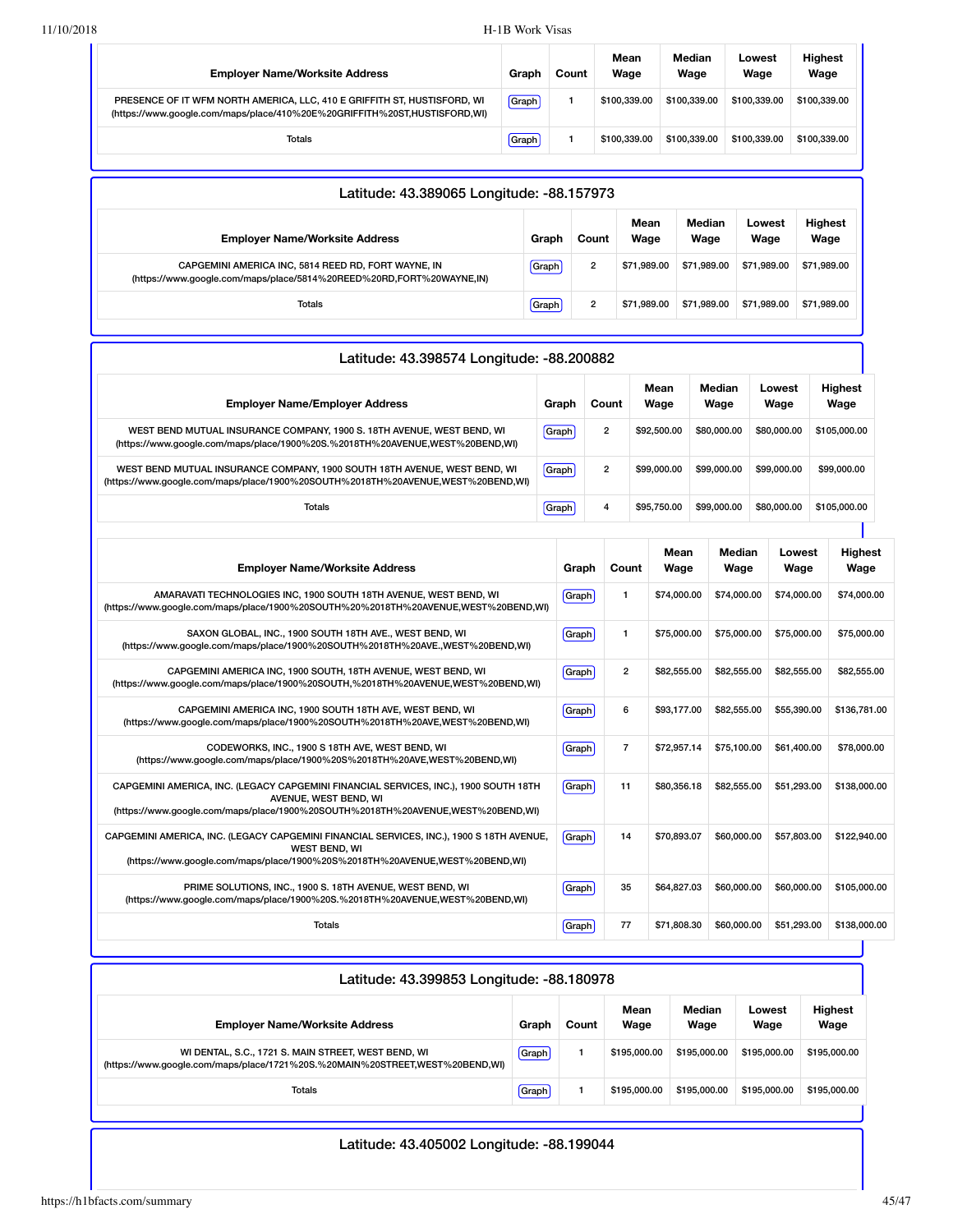| <b>Employer Name/Worksite Address</b>                                                                             | Graph | Count | Mean<br>Wage | Median<br>Wage | Lowest<br>Wage | <b>Highest</b><br>Wage |
|-------------------------------------------------------------------------------------------------------------------|-------|-------|--------------|----------------|----------------|------------------------|
| ACCENTURE LLP, 1209 VOGT DR, WEST BEND, WI<br>(https://www.google.com/maps/place/1209%20VOGT%20DR.WEST%20BEND.WI) | Graph |       | \$105,000,00 | \$105,000,00   | \$105,000,00   | \$105,000.00           |
| <b>Totals</b>                                                                                                     | Graph |       | \$105,000,00 | \$105,000,00   | \$105,000.00   | \$105,000.00           |

| Latitude: 43.415273 Longitude: -88.186105                                                                                                                                |              |                |                |                        |  |  |  |  |
|--------------------------------------------------------------------------------------------------------------------------------------------------------------------------|--------------|----------------|----------------|------------------------|--|--|--|--|
| <b>Employer Name/Worksite Address</b><br>Count<br>Graph                                                                                                                  | Mean<br>Wage | Median<br>Wage | Lowest<br>Wage | <b>Highest</b><br>Wage |  |  |  |  |
| Graph<br>$\overline{2}$<br>CAPGEMINI AMERICA INC, 1900 SOUTH 8TH AVENUE, WEST BEND, WI<br>(https://www.google.com/maps/place/1900%20SOUTH%208TH%20AVENUE,WEST%20BEND,WI) | \$61.942.00  | \$61.942.00    | \$61.942.00    | \$61,942.00            |  |  |  |  |
| Graph<br>$\overline{2}$<br>Totals                                                                                                                                        | \$61.942.00  | \$61.942.00    | \$61.942.00    | \$61.942.00            |  |  |  |  |

| Latitude: 43.421097 Longitude: -88.17559                                                                                   |              |                |              |                |                |                        |
|----------------------------------------------------------------------------------------------------------------------------|--------------|----------------|--------------|----------------|----------------|------------------------|
| <b>Employer Name/Employer Address</b>                                                                                      | Graph        | Count          | Mean<br>Wage | Median<br>Wage | Lowest<br>Wage | Highest<br>Wage        |
| MANITOU AMERICAS, INC., ONE GEHL WAY, WEST BEND, WI<br>(https://www.google.com/maps/place/ONE%20GEHL%20WAY,WEST%20BEND,WI) | <b>Graph</b> | $\overline{2}$ | \$79,400.00  | \$75,000.00    | \$75,000.00    | \$83,800.00            |
| Totals                                                                                                                     | [Graph]      | $\overline{2}$ | \$79,400.00  | \$75,000.00    | \$75,000.00    | \$83,800.00            |
| <b>Employer Name/Worksite Address</b>                                                                                      | Graph        | Count          | Mean<br>Wage | Median<br>Wage | Lowest<br>Wage | <b>Highest</b><br>Wage |
| MANITOU AMERICAS, INC., ONE GEHL WAY, WEST BEND, WI<br>(https://www.google.com/maps/place/ONE%20GEHL%20WAY,WEST%20BEND,WI) | <b>Graph</b> | 4              | \$73,824.50  | \$70,000.00    | \$66,498.00    | \$83,800.00            |
| <b>Totals</b>                                                                                                              | Graph        | 4              | \$73,824.50  | \$70,000.00    | \$66,498.00    | \$83,800.00            |

| Latitude: 43.426838 Longitude: -88.1984                                                                                           |       |       |              |                |                |                        |  |  |  |
|-----------------------------------------------------------------------------------------------------------------------------------|-------|-------|--------------|----------------|----------------|------------------------|--|--|--|
| <b>Employer Name/Employer Address</b>                                                                                             | Graph | Count | Mean<br>Wage | Median<br>Wage | Lowest<br>Wage | Highest<br>Wage        |  |  |  |
| GARDNER PET GROUP INC, 2845 WINGATE ST., WEST BEND, WI<br>(https://www.google.com/maps/place/2845%20WINGATE%20ST.,WEST%20BEND,WI) | Graph | 1     | \$55,806.00  | \$55,806.00    | \$55,806.00    | \$55,806.00            |  |  |  |
| Totals                                                                                                                            | Graph | 1     | \$55,806.00  | \$55,806.00    | \$55,806.00    | \$55,806.00            |  |  |  |
| <b>Employer Name/Worksite Address</b>                                                                                             | Graph | Count | Mean<br>Wage | Median<br>Wage | Lowest<br>Wage | <b>Highest</b><br>Wage |  |  |  |
| GARDNER PET GROUP INC, 2845 WINGATE ST., WEST BEND, WI<br>(https://www.google.com/maps/place/2845%20WINGATE%20ST.,WEST%20BEND,WI) | Graph | 1     | \$55,806.00  | \$55,806.00    | \$55,806.00    | \$55,806.00            |  |  |  |
| Totals                                                                                                                            | Graph | 1     | \$55,806.00  | \$55,806.00    | \$55,806.00    | \$55,806.00            |  |  |  |

| Latitude: 43.492592 Longitude: -88.306136                                                                             |       |       |              |                |                |                        |  |  |  |
|-----------------------------------------------------------------------------------------------------------------------|-------|-------|--------------|----------------|----------------|------------------------|--|--|--|
| <b>Employer Name/Worksite Address</b>                                                                                 | Graph | Count | Mean<br>Wage | Median<br>Wage | Lowest<br>Wage | <b>Highest</b><br>Wage |  |  |  |
| INGURAN LLC, 5385 SUNSET DRIVE, KEWASKUM, WI<br>(https://www.google.com/maps/place/5385%20SUNSET%20DRIVE,KEWASKUM,WI) | Graph |       | \$34.902.00  | \$34,902.00    | \$34,902.00    | \$34.902.00            |  |  |  |
| Totals                                                                                                                | Graph |       | \$34.902.00  | \$34,902.00    | \$34,902.00    | \$34.902.00            |  |  |  |
|                                                                                                                       |       |       |              |                |                |                        |  |  |  |